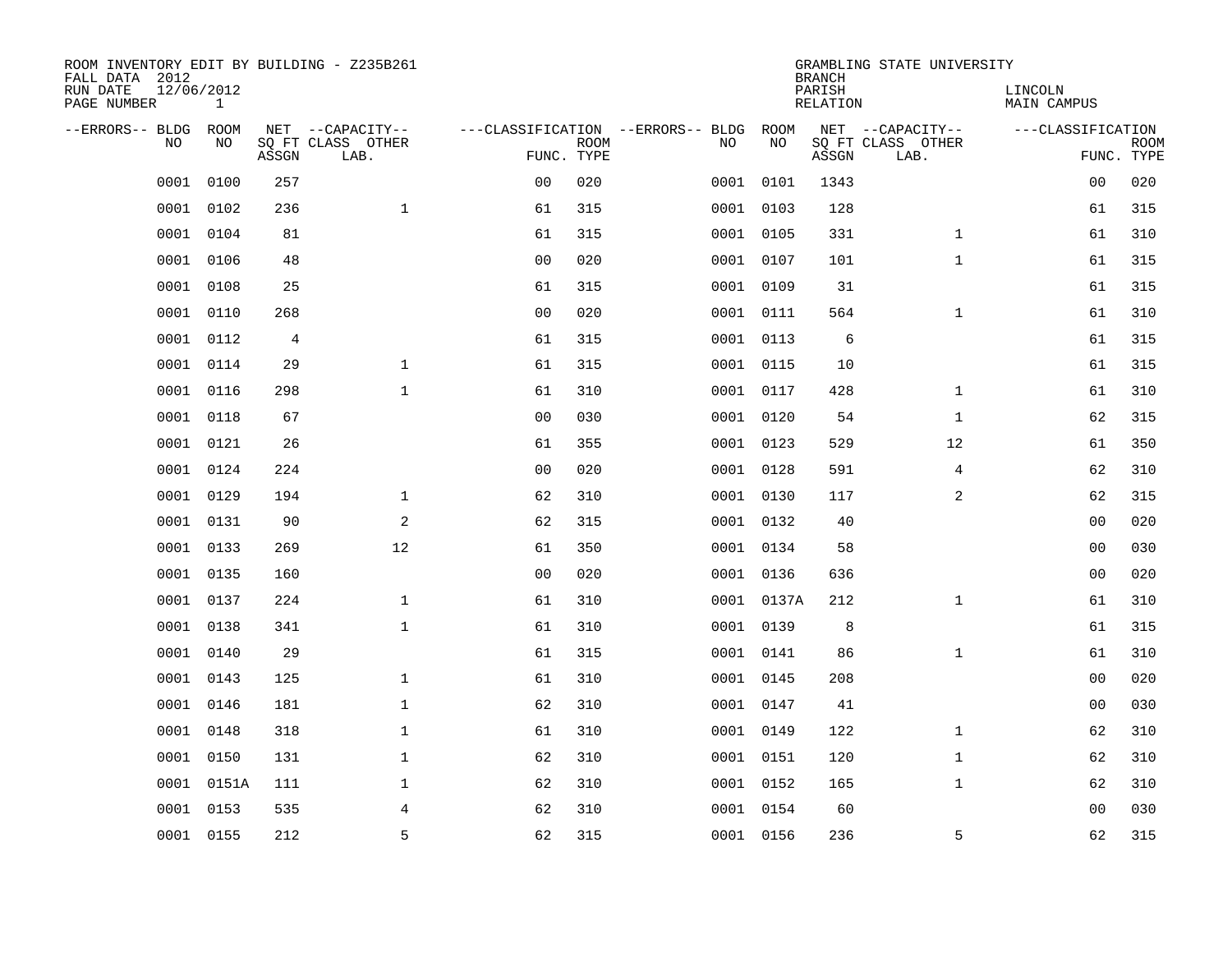| ROOM INVENTORY EDIT BY BUILDING - Z235B261<br>FALL DATA 2012 |                 |       |                           |                |             |                                   |            | <b>BRANCH</b>             | GRAMBLING STATE UNIVERSITY |                               |                           |
|--------------------------------------------------------------|-----------------|-------|---------------------------|----------------|-------------|-----------------------------------|------------|---------------------------|----------------------------|-------------------------------|---------------------------|
| RUN DATE<br>PAGE NUMBER                                      | 12/06/2012<br>2 |       |                           |                |             |                                   |            | PARISH<br><b>RELATION</b> |                            | LINCOLN<br><b>MAIN CAMPUS</b> |                           |
| --ERRORS-- BLDG                                              | ROOM            |       | NET --CAPACITY--          |                |             | ---CLASSIFICATION --ERRORS-- BLDG | ROOM       |                           | NET --CAPACITY--           | ---CLASSIFICATION             |                           |
| NO                                                           | NO              | ASSGN | SQ FT CLASS OTHER<br>LAB. | FUNC. TYPE     | <b>ROOM</b> | NO                                | NO         | ASSGN                     | SQ FT CLASS OTHER<br>LAB.  |                               | <b>ROOM</b><br>FUNC. TYPE |
| 0001                                                         | 0157            | 247   | 2                         | 62             | 310         |                                   | 0001 0157A | 37                        |                            | 00                            | 020                       |
| 0001                                                         | 0158            | 144   | $\mathbf{1}$              | 62             | 310         |                                   | 0001 0159  | 43                        |                            | 00                            | 010                       |
| 0001                                                         | 0160            | 222   |                           | 0 <sub>0</sub> | 020         |                                   | 0001 0161  | 174                       | $\mathbf{1}$               | 62                            | 310                       |
| 0001                                                         | 0162            | 90    | $\mathbf{1}$              | 62             | 310         |                                   | 0001 0163  | 58                        |                            | 0 <sub>0</sub>                | 030                       |
| 0001                                                         | 0164            | 36    |                           | 62             | 315         |                                   | 0001 0165  | 8                         |                            | 62                            | 315                       |
| 0001                                                         | 0166            | 132   | 2                         | 62             | 310         |                                   | 0001 0167  | 36                        |                            | 62                            | 315                       |
| 0001                                                         | 0168            | 182   | $\mathbf{1}$              | 62             | 310         |                                   | 0001 0169  | 18                        |                            | 62                            | 315                       |
| 0001                                                         | 0169A           | 13    |                           | 62             | 315         |                                   | 0001 0170  | 181                       | 2                          | 62                            | 310                       |
| 0001                                                         | 0172            | 38    |                           | 62             | 315         |                                   | 0001 0173  | 41                        |                            | 62                            | 315                       |
| 0001                                                         | 0174            | 590   | 7                         | 62             | 310         |                                   | 0001 0175  | 93                        | $\mathbf{1}$               | 62                            | 310                       |
| 0001                                                         | 0176            | 93    | $\mathbf{1}$              | 62             | 310         |                                   | 0001 0177  | 311                       | 2                          | 62                            | 310                       |
| 0001                                                         | 0178            | 112   | $\mathbf{1}$              | 62             | 310         |                                   | 0001 0179  | 67                        |                            | 62                            | 315                       |
| 0001                                                         | 0180            | 448   |                           | 0 <sub>0</sub> | 020         | 0001                              | 0201       | 1241                      |                            | 0 <sub>0</sub>                | 020                       |
| 0001                                                         | 0202            | 163   |                           | 0 <sub>0</sub> | 020         | 0001                              | 0203       | 160                       |                            | 00                            | 020                       |
| 0001                                                         | 0205            | 156   | $\mathbf 1$               | 62             | 310         | 0001                              | 0205A      | 5                         |                            | 62                            | 315                       |
| 0001                                                         | 0206            | 360   | $\mathbf 1$               | 62             | 310         |                                   | 0001 0206A | $\overline{7}$            |                            | 62                            | 315                       |
| 0001                                                         | 0207            | 224   | 5                         | 62             | 315         | 0001                              | 0207A      | 25                        |                            | 0 <sub>0</sub>                | 020                       |
| 0001                                                         | 0208            | 180   | 5                         | 62             | 315         |                                   | 0001 0208A | 28                        |                            | 0 <sub>0</sub>                | 020                       |
| 0001                                                         | 0209            | 42    |                           | 0 <sub>0</sub> | 010         |                                   | 0001 0210  | 252                       | 2                          | 54                            | 310                       |
| 0001                                                         | 0210A           | 5     |                           | 54             | 315         |                                   | 0001 0211  | 143                       | $\mathbf{1}$               | 54                            | 310                       |
| 0001                                                         | 0212            | 130   | $\mathbf 1$               | 54             | 310         |                                   | 0001 0213  | 70                        |                            | 00                            | 030                       |
| 0001                                                         | 0214            | 192   | $\mathbf{1}$              | 54             | 310         |                                   | 0001 0214A | 11                        |                            | 54                            | 315                       |
| 0001                                                         | 0215            | 233   | $\mathbf 1$               | 54             | 310         |                                   | 0001 0216  | 348                       | 4                          | 54                            | 315                       |
| 0001                                                         | 0216A           | 71    | $\mathbf 1$               | 54             | 310         |                                   | 0001 0216B | 87                        | $\mathbf{1}$               | 54                            | 310                       |
| 0001                                                         | 0216C           | 92    | $\mathbf 1$               | 54             | 310         |                                   | 0001 0216D | 87                        | $\mathbf{1}$               | 54                            | 310                       |
|                                                              | 0001 0216E      | 64    | $\mathbf{1}$              | 54             | 310         |                                   | 0001 0216F | 122                       | $\mathbf{1}$               | 54                            | 315                       |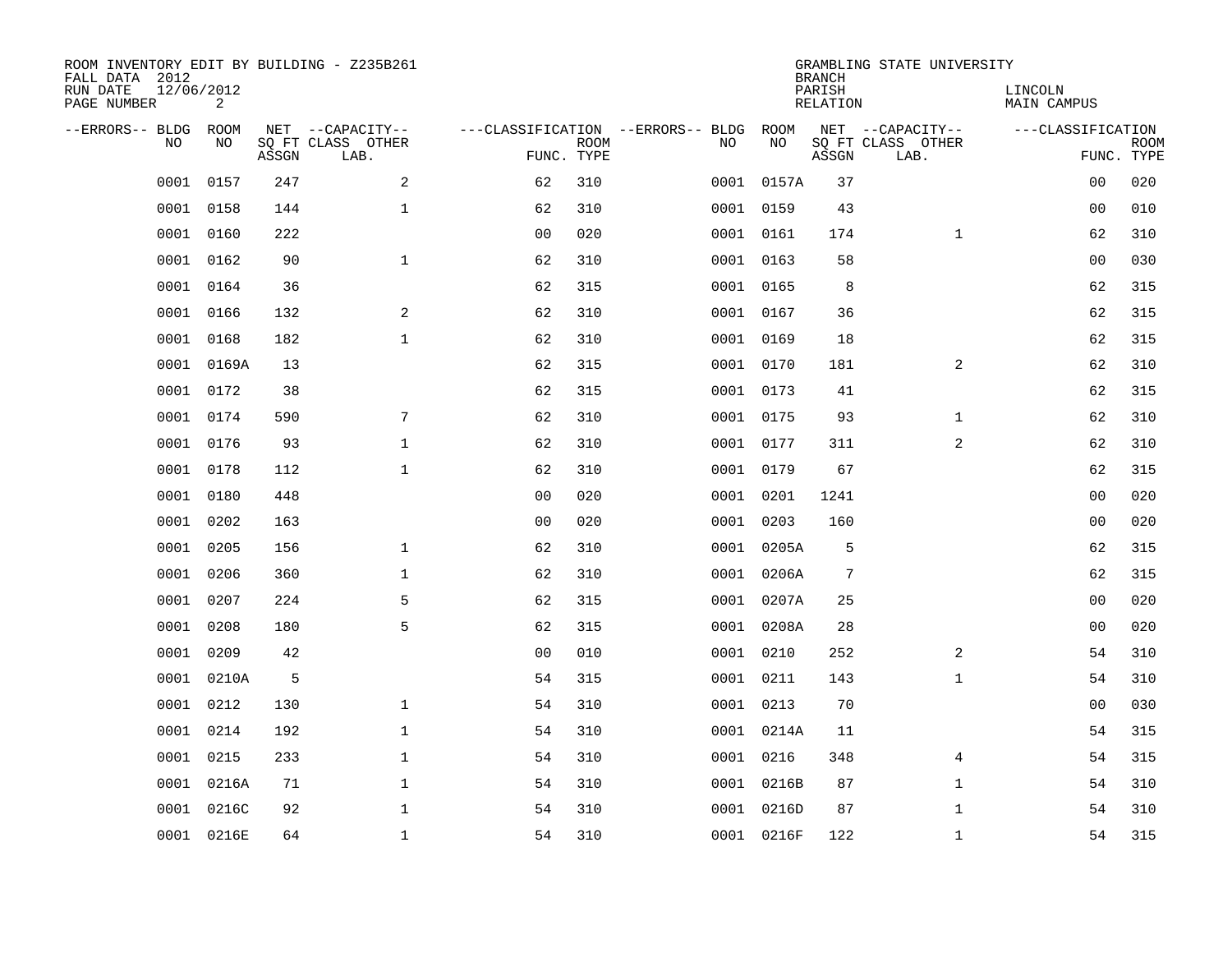| ROOM INVENTORY EDIT BY BUILDING - Z235B261<br>FALL DATA 2012 |                            |                |                           |                |             |                                   |            | <b>BRANCH</b>             | GRAMBLING STATE UNIVERSITY |                               |                           |
|--------------------------------------------------------------|----------------------------|----------------|---------------------------|----------------|-------------|-----------------------------------|------------|---------------------------|----------------------------|-------------------------------|---------------------------|
| RUN DATE<br>PAGE NUMBER                                      | 12/06/2012<br>$\mathbf{3}$ |                |                           |                |             |                                   |            | PARISH<br><b>RELATION</b> |                            | LINCOLN<br><b>MAIN CAMPUS</b> |                           |
| --ERRORS-- BLDG                                              | ROOM                       |                | NET --CAPACITY--          |                |             | ---CLASSIFICATION --ERRORS-- BLDG | ROOM       |                           | NET --CAPACITY--           | ---CLASSIFICATION             |                           |
| NO                                                           | NO                         | ASSGN          | SQ FT CLASS OTHER<br>LAB. | FUNC. TYPE     | <b>ROOM</b> | NO                                | NO         | ASSGN                     | SQ FT CLASS OTHER<br>LAB.  |                               | <b>ROOM</b><br>FUNC. TYPE |
| 0001                                                         | 0216G                      | 29             | $\mathbf{1}$              | 54             | 315         |                                   | 0001 0217  | 30                        |                            | 0 <sub>0</sub>                | 020                       |
| 0001                                                         | 0218                       | 203            | $\mathbf{1}$              | 62             | 310         |                                   | 0001 0219  | 173                       | $\mathbf{1}$               | 62                            | 310                       |
| 0001                                                         | 0219A                      | 61             |                           | 0 <sub>0</sub> | 030         |                                   | 0001 0220  | 48                        |                            | 62                            | 315                       |
| 0001                                                         | 0221                       | 289            | $\mathbf 1$               | 62             | 310         |                                   | 0001 0222  | 450                       |                            | 0 <sub>0</sub>                | 020                       |
| 0001                                                         | 0223                       | 123            | $\mathbf{1}$              | 62             | 310         |                                   | 0001 0224  | 156                       | $\mathbf{1}$               | 62                            | 310                       |
| 0001                                                         | 0225                       | 242            | $\mathbf{1}$              | 62             | 310         |                                   | 0001 0226  | 206                       | $\mathbf{1}$               | 62                            | 310                       |
| 0001                                                         | 0226A                      | 49             |                           | 0 <sub>0</sub> | 030         |                                   | 0001 0227  | 110                       | 2                          | 62                            | 315                       |
| 0001                                                         | 0228                       | 66             | $\mathbf{2}$              | 62             | 315         |                                   | 0001 0229  | 55                        |                            | 0 <sub>0</sub>                | 020                       |
| 0001                                                         | 0230                       | 276            | 2                         | 62             | 310         |                                   | 0001 0231  | 98                        | $\mathbf{1}$               | 62                            | 310                       |
| 0001                                                         | 0232                       | 52             |                           | 62             | 315         |                                   | 0001 0233  | 144                       | $\mathbf{1}$               | 62                            | 310                       |
| 0001                                                         | 0234                       | 175            | $\mathbf{1}$              | 62             | 310         |                                   | 0001 0235  | 78                        |                            | 00                            | 030                       |
|                                                              | 0001 0236                  | 13             |                           | 63             | 315         |                                   | 0001 0236A | 13                        |                            | 63                            | 315                       |
| 0001                                                         | 0237                       | 213            | $\mathbf{1}$              | 21             | 310         |                                   | 0001 0238  | 17                        |                            | 21                            | 315                       |
| 0001                                                         | 0239                       | 400            | $\mathbf{1}$              | 21             | 315         |                                   | 0001 0239A | $7\phantom{.0}$           |                            | 21                            | 315                       |
| 0001                                                         | 0240                       | 150            | $\mathbf{1}$              | 21             | 310         |                                   | 0001 0241  | 370                       | $\mathbf{1}$               | 62                            | 310                       |
| 0001                                                         | 0243                       | 7              |                           | 62             | 315         |                                   | 0001 0244  | 26                        | $\mathbf{1}$               | 62                            | 315                       |
| 0001                                                         | 0245                       | $\overline{7}$ |                           | 62             | 315         |                                   | 0001 0246  | 185                       | $\mathbf{1}$               | 62                            | 310                       |
| 0001                                                         | 0247                       | 159            | $\mathbf 1$               | 62             | 310         |                                   | 0001 0248  | 189                       | $\mathbf{1}$               | 62                            | 310                       |
| 0001                                                         | 0249                       | 75             |                           | 0 <sub>0</sub> | 030         |                                   | 0001 0250  | 188                       | $\mathbf{1}$               | 62                            | 310                       |
| 0001                                                         | 0251                       | 163            | $\mathbf{1}$              | 62             | 310         |                                   | 0001 0252  | 357                       | 3                          | 51                            | 315                       |
| 0001                                                         | 0252A                      | 209            | $\mathbf{1}$              | 51             | 315         |                                   | 0001 0253  | 209                       |                            | 0 <sub>0</sub>                | 020                       |
| 0001                                                         | 0254                       | 110            | $\mathbf{1}$              | 51             | 310         |                                   | 0001 0255  | 357                       | $\mathbf{1}$               | 51                            | 310                       |
| 0001                                                         | 0256                       | 84             |                           | 51             | 315         |                                   | 0001 0257  | 68                        | $\mathbf{1}$               | 51                            | 310                       |
| 0001                                                         | 0258                       | 11             |                           | 51             | 315         |                                   | 0001 0259  | 9                         |                            | 51                            | 315                       |
| 0001                                                         | 0260                       | 1046           | $\overline{4}$            | 51             | 310         |                                   | 0001 0261  | 44                        | $\mathbf{1}$               | 51                            | 310                       |
|                                                              | 0001 0262                  | 153            | $\mathbf 1$               | 51             | 315         |                                   | 0001 0263  | 160                       | $\mathbf{1}$               | 51                            | 310                       |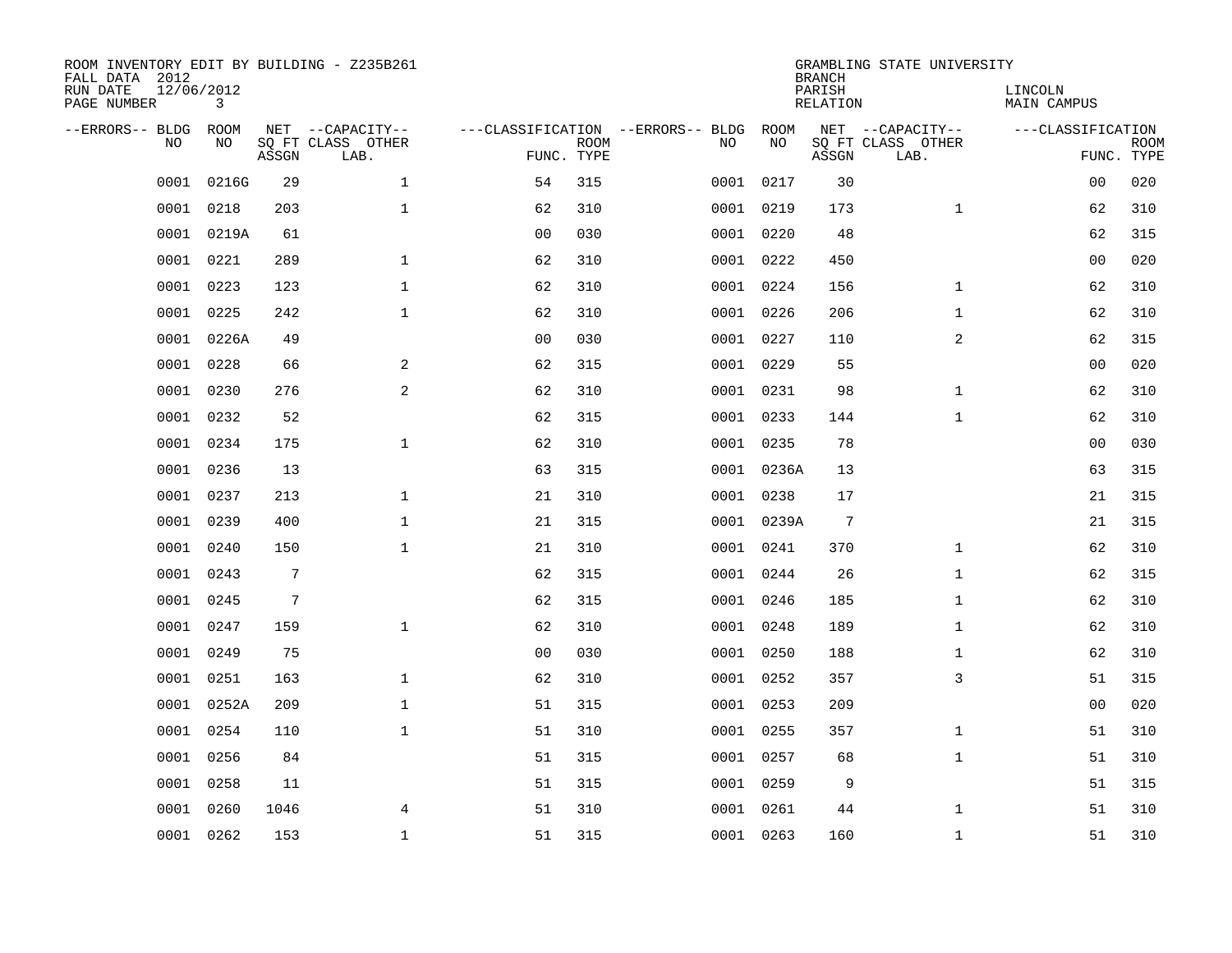| ROOM INVENTORY EDIT BY BUILDING - Z235B261<br>FALL DATA 2012 |                              |       |                           |                                        |                    |           |      | <b>BRANCH</b>                                                                     |      | GRAMBLING STATE UNIVERSITY                                                |         |                    |                           |
|--------------------------------------------------------------|------------------------------|-------|---------------------------|----------------------------------------|--------------------|-----------|------|-----------------------------------------------------------------------------------|------|---------------------------------------------------------------------------|---------|--------------------|---------------------------|
| RUN DATE<br>PAGE NUMBER                                      | 12/06/2012<br>$\overline{4}$ |       |                           |                                        |                    |           |      | PARISH<br>RELATION                                                                |      |                                                                           | LINCOLN | <b>MAIN CAMPUS</b> |                           |
| --ERRORS-- BLDG ROOM                                         |                              |       | NET --CAPACITY--          | ---CLASSIFICATION --ERRORS-- BLDG ROOM |                    |           |      |                                                                                   |      | NET --CAPACITY--                                                          |         | ---CLASSIFICATION  |                           |
| NO.                                                          | NO.                          | ASSGN | SQ FT CLASS OTHER<br>LAB. |                                        | ROOM<br>FUNC. TYPE | NO        | NO   | ASSGN                                                                             | LAB. | SQ FT CLASS OTHER                                                         |         |                    | <b>ROOM</b><br>FUNC. TYPE |
| 0001                                                         | 0263A                        | 3     |                           | 51                                     | 315                | 0001 0264 |      | 12                                                                                |      |                                                                           |         | 51                 | 315                       |
|                                                              | 0001 0265                    | 27    |                           | 51                                     | 315                | 0001 0266 |      | 18                                                                                |      |                                                                           |         | 51                 | 315                       |
|                                                              | 0001 0267                    | 294   | $\mathbf{1}$              | 51                                     | 310                |           |      | TOTAL NUMBER CLASSROOMS<br>TOTAL NUMBER LABS 210<br>TOTAL NUMBER SPECIAL LABS 220 |      | TOTAL NET ASSIGN SQ. FT. IN ROOM FILE<br>TOTAL NUMBER COMPUTER CLASSROOMS |         | 20,132             |                           |
|                                                              | 0002 0001                    | 168   | $\mathbf 1$               | 64                                     | 310                | 0002 0002 |      | 33                                                                                |      |                                                                           |         | 00                 | 030                       |
| 0002                                                         | 0003                         | 136   | $\mathbf 1$               | 64                                     | 310                | 0002 0004 |      | 94                                                                                |      |                                                                           |         | 64                 | 315                       |
| 0002                                                         | 0005                         | 136   | $\mathbf{1}$              | 64                                     | 310                | 0002      | 0006 | 50                                                                                |      | $\mathbf{1}$                                                              |         | 64                 | 315                       |
| 0002                                                         | 0007                         | 121   | $\mathbf 1$               | 64                                     | 310                | 0002 0008 |      | 25                                                                                |      | $\mathbf{1}$                                                              |         | 64                 | 315                       |
| 0002                                                         | 0009                         | 176   |                           | 64                                     | 350                | 0002      | 0010 | 99                                                                                |      | $\mathbf{1}$                                                              |         | 64                 | 310                       |
|                                                              | 0002 0011                    | 226   | $\mathbf{1}$              | 64                                     | 310                | 0002 0012 |      | 8                                                                                 |      |                                                                           |         | 64                 | 315                       |
|                                                              | 0002 0013                    | 121   | $\mathbf{1}$              | 64                                     | 310                | 0002 0014 |      | 190                                                                               |      | $\mathbf{1}$                                                              |         | 64                 | 310                       |
|                                                              | 0002 0015                    | 40    |                           | 64                                     | 315                | 0002 0016 |      | 218                                                                               |      |                                                                           |         | 0 <sub>0</sub>     | 020                       |
|                                                              | 0002 0100                    | 7878  | 100                       | 64                                     | 520                | 0002 0101 |      | 1545                                                                              |      | 40                                                                        |         | 64                 | 525                       |
| 0002                                                         | 0104                         | 124   |                           | 64                                     | 525                | 0002 0105 |      | 38                                                                                |      |                                                                           |         | 64                 | 525                       |
| 0002                                                         | 0106                         | 30    |                           | 64                                     | 525                | 0002 0107 |      | 126                                                                               |      | $\mathbf{1}$                                                              |         | 64                 | 310                       |
| 0002                                                         | 0111                         | 76    |                           | 64                                     | 525                | 0002 0112 |      | 76                                                                                |      |                                                                           |         | 64                 | 525                       |
| 0002                                                         | 0113                         | 1386  |                           | 64                                     | 520                | 0002 0114 |      | 78                                                                                |      |                                                                           |         | 64                 | 525                       |
|                                                              | 0002 0115                    | 78    |                           | 64                                     | 525                |           |      | TOTAL NUMBER CLASSROOMS<br>TOTAL NUMBER LABS 210<br>TOTAL NUMBER SPECIAL LABS 220 |      | TOTAL NET ASSIGN SQ. FT. IN ROOM FILE<br>TOTAL NUMBER COMPUTER CLASSROOMS |         | 13,025             |                           |
|                                                              | 0003 0101                    | 190   | $\mathbf 1$               | 54                                     | 310                | 0003 0102 |      | 163                                                                               |      | $\mathbf{1}$                                                              |         | 54                 | 310                       |
| 0003                                                         | 0103                         | 273   | $\mathbf 1$               | 54                                     | 310                | 0003 0105 |      | 209                                                                               |      | $\mathbf{1}$                                                              |         | 54                 | 310                       |
| 0003                                                         | 0107                         | 434   | $\mathbf{1}$              | 54                                     | 310                | 0003 0108 |      | 111                                                                               |      | $\mathbf{1}$                                                              |         | 54                 | 310                       |
|                                                              | 0003 0109                    | 90    | 1                         | 54                                     | 315                | 0003 0110 |      | $\overline{7}$                                                                    |      | $\mathbf{1}$                                                              |         | 00                 | 030                       |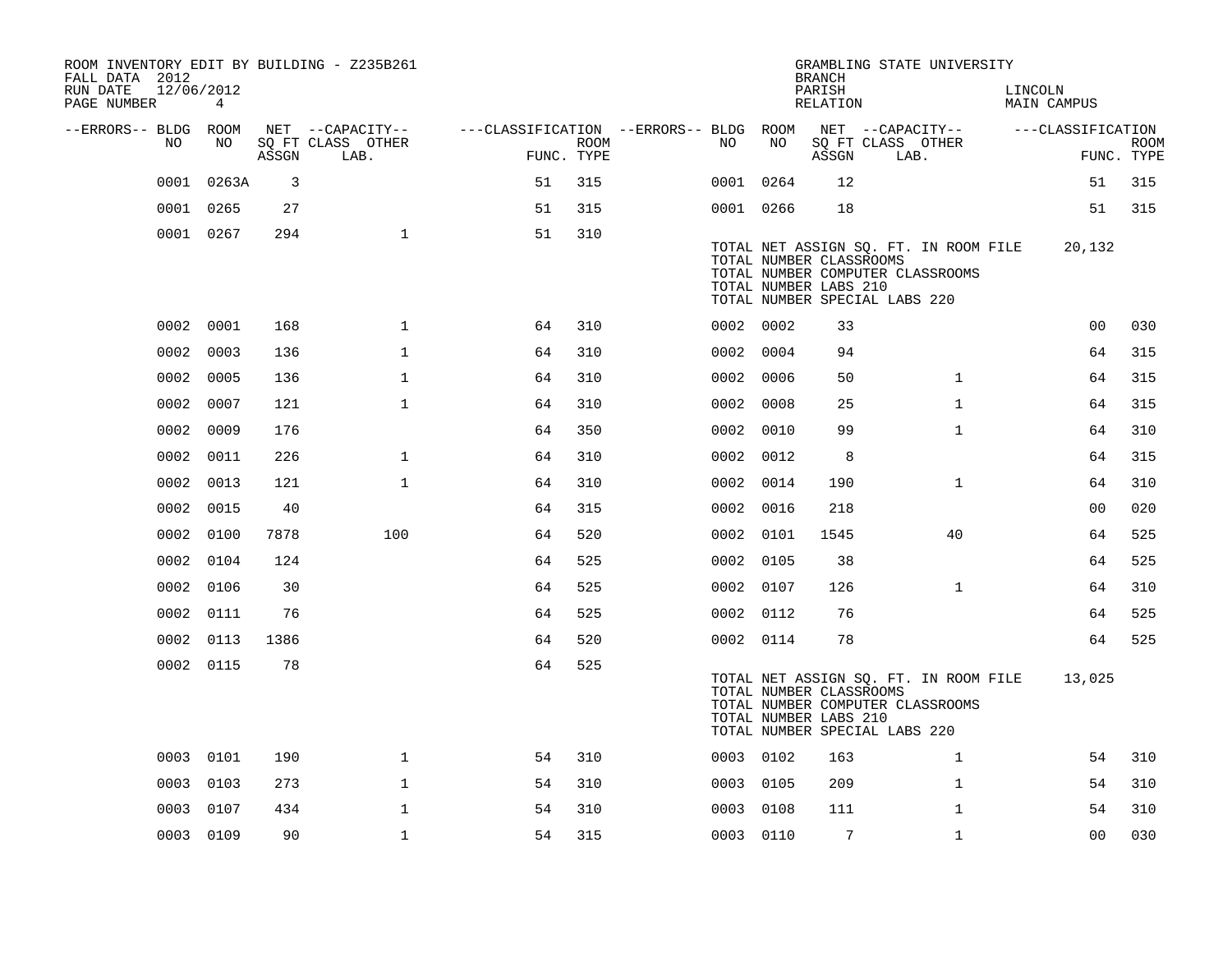| ROOM INVENTORY EDIT BY BUILDING - Z235B261<br>FALL DATA 2012<br>RUN DATE | 12/06/2012 |       |                                       |                |             |                                        |      |           | <b>BRANCH</b><br>PARISH                                 | GRAMBLING STATE UNIVERSITY                                                                                                 | LINCOLN           |             |
|--------------------------------------------------------------------------|------------|-------|---------------------------------------|----------------|-------------|----------------------------------------|------|-----------|---------------------------------------------------------|----------------------------------------------------------------------------------------------------------------------------|-------------------|-------------|
| PAGE NUMBER                                                              | 5          |       |                                       |                |             |                                        |      |           | RELATION                                                |                                                                                                                            | MAIN CAMPUS       |             |
| --ERRORS-- BLDG ROOM<br>NO.                                              | NO.        |       | NET --CAPACITY--<br>SQ FT CLASS OTHER |                | <b>ROOM</b> | ---CLASSIFICATION --ERRORS-- BLDG ROOM | NO.  | NO        |                                                         | NET --CAPACITY--<br>SQ FT CLASS OTHER                                                                                      | ---CLASSIFICATION | <b>ROOM</b> |
|                                                                          |            | ASSGN | LAB.                                  | FUNC. TYPE     |             |                                        |      |           | ASSGN                                                   | LAB.                                                                                                                       |                   | FUNC. TYPE  |
| 0003                                                                     | 0111       | 40    | $\mathbf{1}$                          | 00             | 030         |                                        | 0003 | 0112      | 201                                                     | 3                                                                                                                          | 54                | 315         |
| 0003                                                                     | 0113       | 105   | 3                                     | 54             | 315         |                                        | 0003 | 0114      | 249                                                     | $\mathbf{1}$                                                                                                               | 00                | 020         |
| 0003                                                                     | 0115       | 43    | $\mathbf{1}$                          | 0 <sub>0</sub> | 030         |                                        | 0003 | 0116      | 133                                                     | $\mathbf{1}$                                                                                                               | 54                | 310         |
| 0003                                                                     | 0117       | 539   | $\mathbf 1$                           | 54             | 350         |                                        | 0003 | 0118      | 1769                                                    | $\mathbf{1}$                                                                                                               | 54                | 315         |
| 0003                                                                     | 0119       | 423   | $\mathbf{1}$                          | 54             | 315         |                                        | 0003 | 0120      | 133                                                     | $\mathbf{1}$                                                                                                               | 54                | 310         |
| 0003                                                                     | 0121       | 134   | $\mathbf{1}$                          | 54             | 310         |                                        | 0003 | 0122      | 134                                                     | $\mathbf{1}$                                                                                                               | 54                | 310         |
| 0003                                                                     | 0123       | 130   | $\mathbf{1}$                          | 54             | 310         |                                        | 0003 | 0124      | 133                                                     | $\mathbf{1}$                                                                                                               | 54                | 310         |
| 0003                                                                     | 0125       | 318   | $\mathbf{1}$                          | 00             | 020         |                                        | 0003 | 0126      | 202                                                     | $\mathbf{1}$                                                                                                               | 54                | 310         |
| 0003                                                                     | 0127       | 165   | $\mathbf{1}$                          | 0 <sub>0</sub> | 020         |                                        |      | 0003 0128 | 155                                                     | $\mathbf{1}$                                                                                                               | 54                | 310         |
| 0003                                                                     | 0129       | 150   | $\mathbf{1}$                          | 54             | 310         |                                        | 0003 | 0130      | 155                                                     | $\mathbf{1}$                                                                                                               | 54                | 310         |
| 0003                                                                     | 0131       | 157   | $\mathbf 1$                           | 54             | 310         |                                        |      | 0003 0132 | 152                                                     | $\mathbf{1}$                                                                                                               | 54                | 310         |
| 0003                                                                     | 0133       | 144   | $\mathbf 1$                           | 54             | 310         |                                        | 0003 | 0134      | 87                                                      | $\mathbf{1}$                                                                                                               | 0 <sub>0</sub>    | 020         |
| 0003                                                                     | 0135       | 80    | $\mathbf 1$                           | 0 <sub>0</sub> | 020         |                                        |      | 0003 0136 | 125                                                     | $\mathbf{1}$                                                                                                               | 54                | 310         |
| 0003                                                                     | 0137       | 129   | $\mathbf 1$                           | 54             | 310         |                                        | 0003 | 0138      | 305                                                     | $\mathbf{1}$                                                                                                               | 54                | 310         |
| 0003                                                                     | 0139       | 90    | $\mathbf 1$                           | 0 <sub>0</sub> | 020         |                                        |      | 0003 0140 | 196                                                     | $\mathbf{1}$                                                                                                               | 00                | 020         |
| 0003                                                                     | 0141       | 108   | $\mathbf 1$                           | 54             | 310         |                                        | 0003 | 0142      | 108                                                     | $\mathbf{1}$                                                                                                               | 54                | 310         |
|                                                                          | 0003 0143  | 108   | $\mathbf 1$                           | 54             | 310         |                                        |      | 0003 0144 | 107<br>TOTAL NUMBER CLASSROOMS<br>TOTAL NUMBER LABS 210 | $\mathbf{1}$<br>TOTAL NET ASSIGN SQ. FT. IN ROOM FILE<br>TOTAL NUMBER COMPUTER CLASSROOMS<br>TOTAL NUMBER SPECIAL LABS 220 | 54<br>7,409       | 310         |
| 0006                                                                     | 0001       | 588   | 35                                    | 11             | 520         |                                        |      | 0006 0002 | 588                                                     | 35                                                                                                                         | 11                | 520         |
| 0006                                                                     | 0003       | 577   | 35                                    | 11             | 520         |                                        | 0006 | 0101      | 1048                                                    |                                                                                                                            | 0 <sub>0</sub>    | 020         |
| 0006                                                                     | 0102       | 90    |                                       | 91             | 525         |                                        |      | 0006 0103 | 75                                                      |                                                                                                                            | 91                | 525         |
| 0006                                                                     | 0104       | 6     |                                       | 91             | 525         |                                        | 0006 | 0105      | 176                                                     |                                                                                                                            | 00                | 020         |
| 0006                                                                     | 0106       | 176   |                                       | 0 <sub>0</sub> | 020         |                                        | 0006 | 0107      | 78                                                      |                                                                                                                            | 0 <sub>0</sub>    | 020         |
|                                                                          | 0006 0108  | 78    |                                       | 0 <sub>0</sub> | 020         |                                        |      | 0006 0109 | 248                                                     | 2                                                                                                                          | 91                | 525         |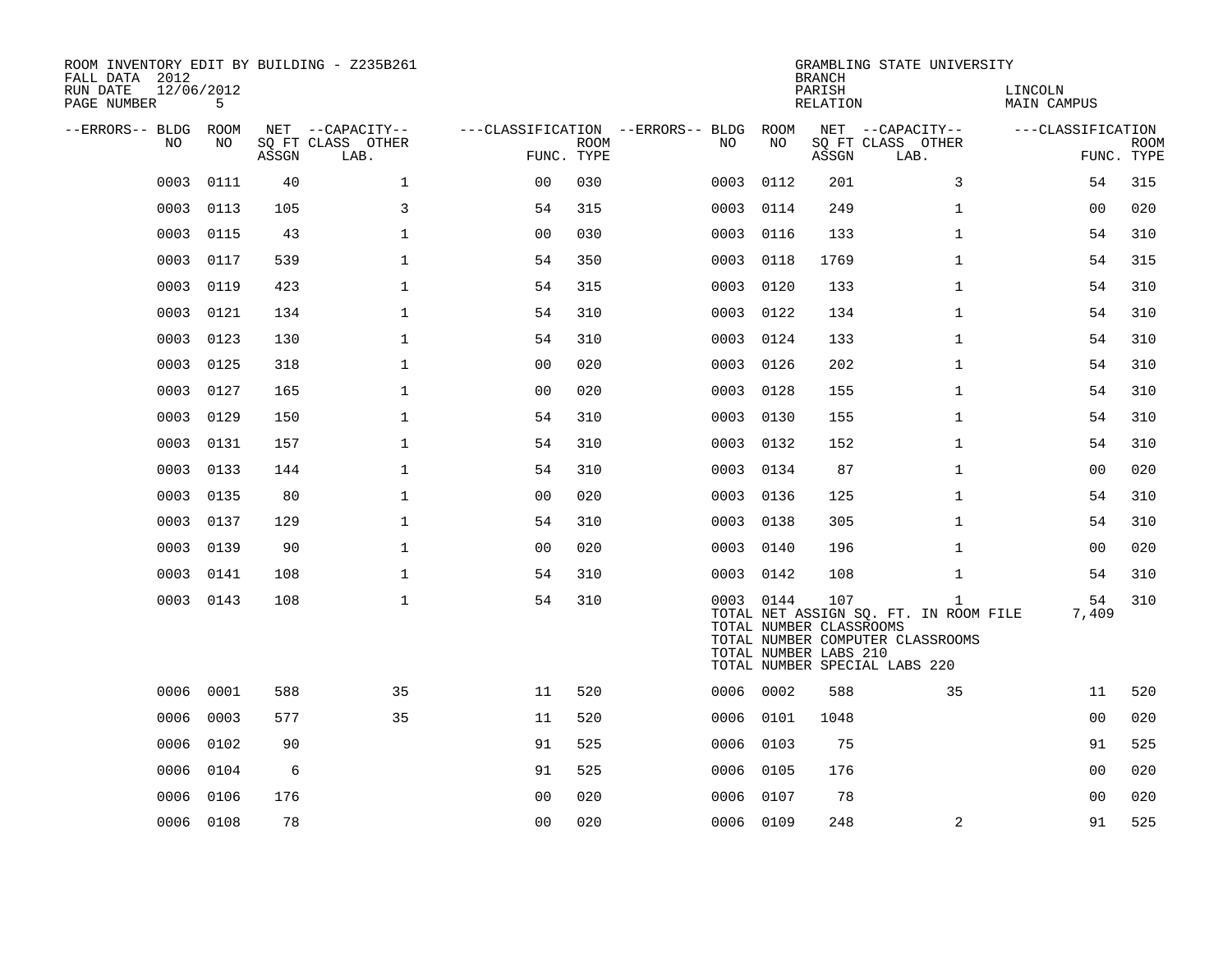| ROOM INVENTORY EDIT BY BUILDING - Z235B261<br>FALL DATA 2012 |           |       |                           |                |             |                                   |           | <b>BRANCH</b>           | GRAMBLING STATE UNIVERSITY                                                |                         |                           |
|--------------------------------------------------------------|-----------|-------|---------------------------|----------------|-------------|-----------------------------------|-----------|-------------------------|---------------------------------------------------------------------------|-------------------------|---------------------------|
| 12/06/2012<br>RUN DATE<br>PAGE NUMBER                        | 6         |       |                           |                |             |                                   |           | PARISH<br>RELATION      |                                                                           | LINCOLN<br>MAIN CAMPUS  |                           |
| --ERRORS-- BLDG                                              | ROOM      |       | NET --CAPACITY--          |                |             | ---CLASSIFICATION --ERRORS-- BLDG | ROOM      |                         | NET --CAPACITY--                                                          | ---CLASSIFICATION       |                           |
| NO                                                           | NO.       | ASSGN | SO FT CLASS OTHER<br>LAB. | FUNC. TYPE     | <b>ROOM</b> | NO                                | NO        | ASSGN                   | SO FT CLASS OTHER<br>LAB.                                                 |                         | <b>ROOM</b><br>FUNC. TYPE |
| 0006                                                         | 0111      | 97    |                           | 0 <sub>0</sub> | 010         | 0006                              | 0112      | 204                     | 2                                                                         | 91                      | 525                       |
| 0006                                                         | 0113      | 265   |                           | 0 <sub>0</sub> | 020         | 0006                              | 0114      | 265                     |                                                                           | 0 <sub>0</sub>          | 020                       |
| 0006                                                         | 0115      | 630   |                           | 0 <sub>0</sub> | 020         | 0006 0116                         |           | 630                     |                                                                           | 0 <sub>0</sub>          | 020                       |
| 0006                                                         | 0117      | 265   |                           | 0 <sub>0</sub> | 020         | 0006                              | 0118      | 265                     |                                                                           | 0 <sub>0</sub>          | 020                       |
| 0006                                                         | 0119      | 336   | 7                         | 91             | 220         | 0006 0120                         |           | 91                      | 9                                                                         | 91                      | 525                       |
| 0006                                                         | 0121      | 154   | $\overline{4}$            | 91             | 525         | 0006 0122                         |           | 73                      |                                                                           | 91                      | 525                       |
| 0006                                                         | 0123      | 440   |                           | 91             | 525         | 0006 0124                         |           | 375                     |                                                                           | 91                      | 350                       |
| 0006                                                         | 0125      | 104   |                           | 0 <sub>0</sub> | 020         | 0006                              | 0126      | 196                     | $\mathbf{1}$                                                              | 91                      | 310                       |
| 0006                                                         | 0127      | 120   | $\mathbf 1$               | 91             | 310         | 0006 0128                         |           | 120                     | $\mathbf{1}$                                                              | 91                      | 310                       |
| 0006                                                         | 0129      | 255   | $\mathbf 1$               | 91             | 310         | 0006 0130                         |           | 255                     |                                                                           | 91                      | 315                       |
| 0006                                                         | 0131      | 185   | $\mathbf{1}$              | 91             | 310         | 0006 0132                         |           | 104                     | $\mathbf{1}$                                                              | 91                      | 310                       |
| 0006                                                         | 0133      | 160   |                           | 0 <sub>0</sub> | 020         | 0006 0134                         |           | 50                      |                                                                           | 0 <sub>0</sub>          | 020                       |
| 0006                                                         | 0135      | 230   | $\mathbf{1}$              | 91             | 310         | 0006                              | 0136      | 81                      |                                                                           | 91                      | 315                       |
| 0006                                                         | 0137      | 485   |                           | 91             | 525         | 0006 0138                         |           | 63                      |                                                                           | 91                      | 525                       |
| 0006                                                         | 0139      | 116   |                           | 91             | 525         | 0006                              | 0140      | 84                      |                                                                           | 11                      | 525                       |
| 0006                                                         | 0141      | 84    |                           | 91             | 525         |                                   | 0006 0142 | 70                      |                                                                           | 91                      | 525                       |
| 0006                                                         | 0143      | 296   |                           | 91             | 525         | 0006                              | 0144      | 32                      |                                                                           | 91                      | 525                       |
| 0006                                                         | 0145      | 160   |                           | 0 <sub>0</sub> | 020         |                                   | 0006 0146 | 295                     | $\mathbf{1}$                                                              | 91                      | 310                       |
| 0006                                                         | 0147      | 588   | 45                        | 11             | 110         | 0006                              | 0148      | 231                     |                                                                           | 91                      | 525                       |
| 0006                                                         | 0149      | 90    |                           | 91             | 525         |                                   | 0006 0150 | 95                      |                                                                           | 91                      | 525                       |
| 0006                                                         | 0151      | 20    |                           | 91             | 525         | 0006 0152                         |           | 30                      |                                                                           | 0 <sub>0</sub>          | 020                       |
| 0006                                                         | 0153      | 575   |                           | 91             | 525         | 0006 0154                         |           | 131                     | 3                                                                         | 91                      | 525                       |
| 0006                                                         | 0155      | 47    |                           | 91             | 525         | 0006 0156                         |           | 81                      |                                                                           | 91                      | 525                       |
|                                                              | 0006 0157 | 581   | 45                        | 11             | 110         |                                   |           | TOTAL NUMBER CLASSROOMS | TOTAL NET ASSIGN SQ. FT. IN ROOM FILE<br>TOTAL NUMBER COMPUTER CLASSROOMS | 9,355<br>$\overline{2}$ |                           |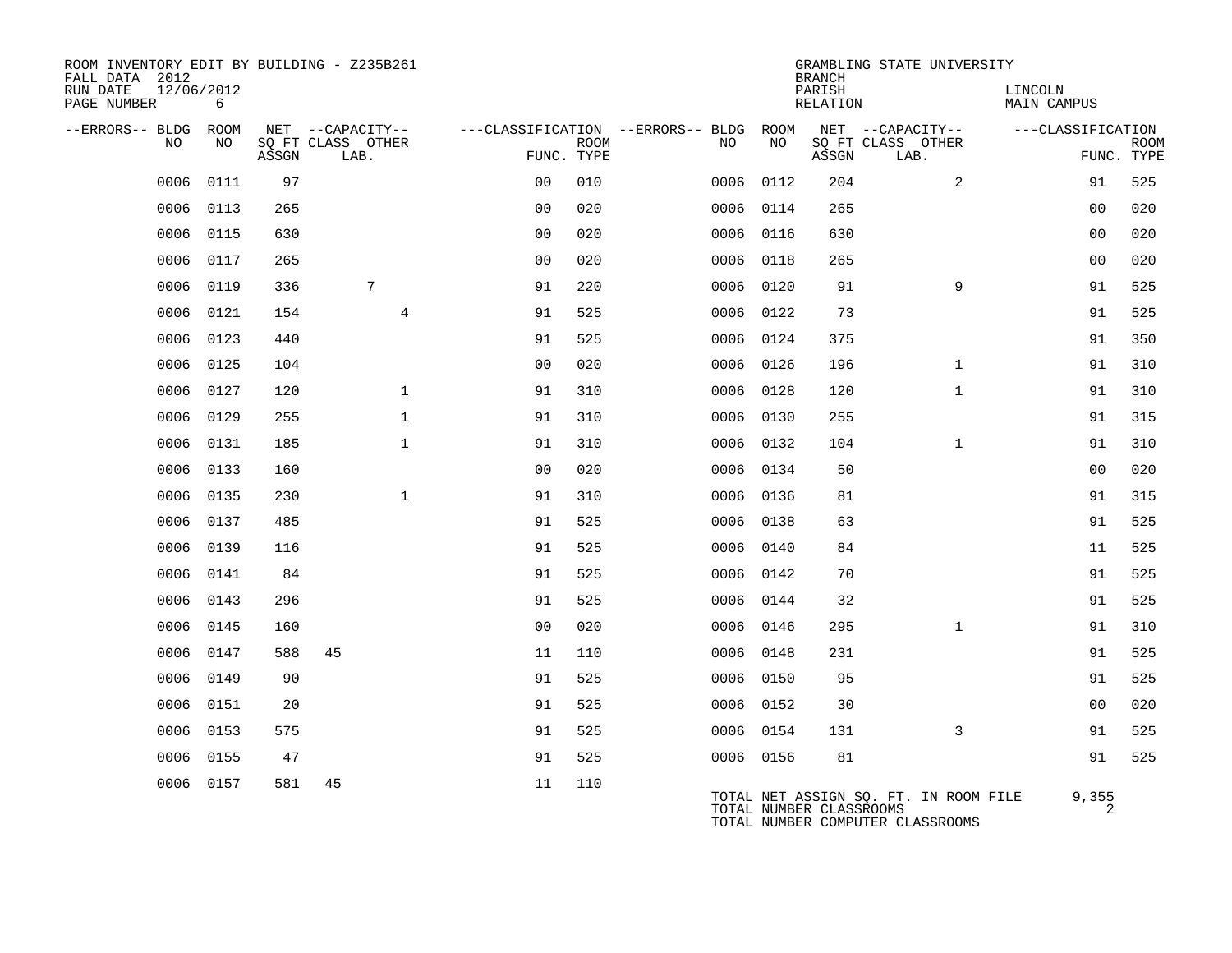| ROOM INVENTORY EDIT BY BUILDING - Z235B261<br>FALL DATA 2012 |                 |       |                                       |                                        |             |           |                       | <b>BRANCH</b>      | GRAMBLING STATE UNIVERSITY            |                        |             |
|--------------------------------------------------------------|-----------------|-------|---------------------------------------|----------------------------------------|-------------|-----------|-----------------------|--------------------|---------------------------------------|------------------------|-------------|
| RUN DATE<br>PAGE NUMBER                                      | 12/06/2012<br>7 |       |                                       |                                        |             |           |                       | PARISH<br>RELATION |                                       | LINCOLN<br>MAIN CAMPUS |             |
| --ERRORS-- BLDG ROOM<br>NO.                                  | NO.             |       | NET --CAPACITY--<br>SQ FT CLASS OTHER | ---CLASSIFICATION --ERRORS-- BLDG ROOM | <b>ROOM</b> | NO.       | NO.                   |                    | NET --CAPACITY--<br>SQ FT CLASS OTHER | ---CLASSIFICATION      | <b>ROOM</b> |
|                                                              |                 | ASSGN | LAB.                                  | FUNC. TYPE                             |             |           |                       | ASSGN              | LAB.                                  |                        | FUNC. TYPE  |
|                                                              |                 |       |                                       |                                        |             |           | TOTAL NUMBER LABS 210 |                    | TOTAL NUMBER SPECIAL LABS 220         | $\mathbf{1}$           |             |
| 0007                                                         | 0100            | 458   |                                       | 57                                     | 880         | 0007 0101 |                       | 109                | 2                                     | 57                     | 315         |
| 0007                                                         | 0102            | 117   | 2                                     | 57                                     | 315         | 0007      | 0103                  | 714                |                                       | 00                     | 020         |
| 0007                                                         | 0104            | 55    |                                       | 57                                     | 870         | 0007 0105 |                       | 83                 |                                       | 57                     | 850         |
| 0007                                                         | 0106            | 51    |                                       | 57                                     | 850         | 0007      | 0108                  | 37                 |                                       | 0 <sub>0</sub>         | 020         |
| 0007                                                         | 0109            | 127   | $\mathbf{1}$                          | 57                                     | 310         |           | 0007 0109A            | 17                 |                                       | 57                     | 315         |
| 0007                                                         | 0110            | 39    |                                       | 57                                     | 315         | 0007      | 0111                  | 125                | $\mathbf{1}$                          | 57                     | 310         |
| 0007                                                         | 0112            | 43    |                                       | 0 <sub>0</sub>                         | 020         | 0007 0113 |                       | 183                | $\mathbf{1}$                          | 57                     | 310         |
| 0007                                                         | 0114            | 24    |                                       | 57                                     | 315         | 0007      | 0115                  | 22                 |                                       | 57                     | 315         |
| 0007                                                         | 0116            | 76    |                                       | 57                                     | 315         | 0007 0117 |                       | 125                |                                       | 00                     | 030         |
| 0007                                                         | 0118            | 17    |                                       | 0 <sub>0</sub>                         | 010         | 0007      | 0119                  | 73                 |                                       | 00                     | 020         |
| 0007                                                         | 0120            | 74    | $\mathbf{1}$                          | 57                                     | 315         | 0007 0121 |                       | 117                | $\mathbf{1}$                          | 57                     | 310         |
| 0007                                                         | 0122            | 117   | $\mathbf{1}$                          | 57                                     | 310         | 0007      | 0123                  | 117                | $\mathbf{1}$                          | 57                     | 310         |
| 0007                                                         | 0124            | 905   |                                       | 57                                     | 860         | 0007 0125 |                       | 23                 |                                       | 57                     | 860         |
| 0007                                                         | 0126            | 32    |                                       | 57                                     | 870         | 0007 0127 |                       | 120                | 2                                     | 57                     | 315         |
| 0007                                                         | 0128            | 27    |                                       | 0 <sub>0</sub>                         | 010         | 0007 0129 |                       | 197                |                                       | 57                     | 315         |
| 0007                                                         | 0130            | 127   |                                       | 0 <sub>0</sub>                         | 010         | 0007 0131 |                       | 111                | 2                                     | 57                     | 810         |
| 0007                                                         | 0132            | 19    | $\mathbf{1}$                          | 57                                     | 820         | 0007 0133 |                       | 28                 | $\mathbf{1}$                          | 57                     | 820         |
| 0007                                                         | 0134            | 113   | 2                                     | 57                                     | 810         | 0007 0135 |                       | 19                 | $\mathbf{1}$                          | 57                     | 820         |
| 0007                                                         | 0136            | 108   |                                       | 57                                     | 830         | 0007      | 0137                  | 121                | $\mathbf{1}$                          | 57                     | 310         |
| 0007                                                         | 0138            | 27    |                                       | 57                                     | 895         | 0007 0139 |                       | 979                | $\mathbf{1}$                          | 57                     | 310         |
| 0007                                                         | 0140            | 118   | 2                                     | 57                                     | 315         | 0007      | 0141                  | 51                 |                                       | 57                     | 895         |
| 0007                                                         | 0142            | 18    |                                       | 57                                     | 860         | 0007 0143 |                       | 14                 |                                       | 0 <sub>0</sub>         | 010         |
| 0007                                                         | 0144            | 62    |                                       | 0 <sub>0</sub>                         | 020         | 0007      | 0145                  | 197                | $\mathbf{1}$                          | 57                     | 310         |
| 0007                                                         | 0146            | 129   | 1                                     | 57                                     | 310         | 0007 0147 |                       | 137                |                                       | 57                     | 315         |
|                                                              | 0007 0148       | 102   | $\mathbf{1}$                          | 57                                     | 310         |           | 0007 0148A            | 8                  |                                       | 57                     | 315         |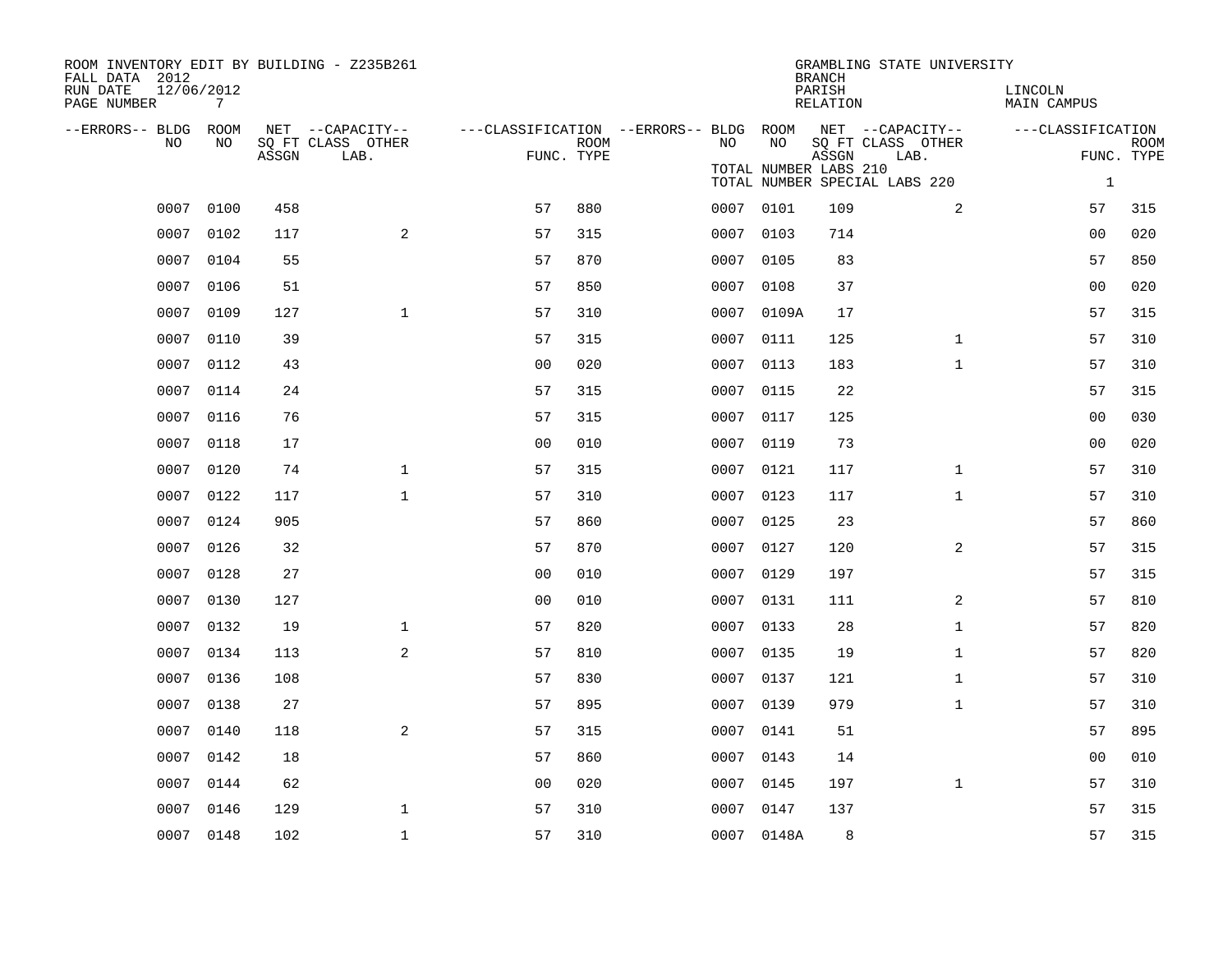| ROOM INVENTORY EDIT BY BUILDING - Z235B261<br>FALL DATA 2012 |                 |       |                           |                                        |      |           |            | <b>BRANCH</b>                                                                           |      | GRAMBLING STATE UNIVERSITY                                                |                               |                   |                           |
|--------------------------------------------------------------|-----------------|-------|---------------------------|----------------------------------------|------|-----------|------------|-----------------------------------------------------------------------------------------|------|---------------------------------------------------------------------------|-------------------------------|-------------------|---------------------------|
| RUN DATE<br>PAGE NUMBER                                      | 12/06/2012<br>8 |       |                           |                                        |      |           |            | PARISH<br>RELATION                                                                      |      |                                                                           | LINCOLN<br><b>MAIN CAMPUS</b> |                   |                           |
| --ERRORS-- BLDG ROOM                                         |                 |       | NET --CAPACITY--          | ---CLASSIFICATION --ERRORS-- BLDG ROOM |      |           |            | NET --CAPACITY--                                                                        |      |                                                                           |                               | ---CLASSIFICATION |                           |
| NO.                                                          | NO              | ASSGN | SQ FT CLASS OTHER<br>LAB. | FUNC. TYPE                             | ROOM | NO.       | NO         | ASSGN                                                                                   | LAB. | SQ FT CLASS OTHER                                                         |                               |                   | <b>ROOM</b><br>FUNC. TYPE |
|                                                              | 0007 0149       | 50    |                           | 57                                     | 315  |           |            | TOTAL NUMBER CLASSROOMS<br>TOTAL NUMBER LABS 210<br>TOTAL NUMBER SPECIAL LABS 220       |      | TOTAL NET ASSIGN SQ. FT. IN ROOM FILE<br>TOTAL NUMBER COMPUTER CLASSROOMS |                               | 5,523             |                           |
| 0008                                                         | 0101            | 116   |                           | 0 <sup>0</sup>                         | 020  | 0008 0102 |            | 315                                                                                     |      |                                                                           |                               | 93                | 650                       |
| 0008                                                         | 0103            | 42    | $\mathbf{1}$              | 93                                     | 655  | 0008      | 0104       | 770                                                                                     |      |                                                                           |                               | 0 <sub>0</sub>    | 020                       |
| 0008                                                         | 0105            | 391   | $\overline{4}$            | 93                                     | 310  | 0008      | 0106       | 137                                                                                     |      | $\mathbf{1}$                                                              |                               | 93                | 310                       |
| 0008                                                         | 0107            | 14    |                           | 93                                     | 315  | 0008      | 0108       | 204                                                                                     |      | $\mathbf{1}$                                                              |                               | 93                | 310                       |
| 0008                                                         | 0109            | 210   | $\mathbf 1$               | 93                                     | 310  | 0008      | 0110       | 210                                                                                     |      | 2                                                                         |                               | 93                | 310                       |
| 0008                                                         | 0111            | 210   | 2                         | 93                                     | 310  | 0008      | 0112       | 207                                                                                     |      | $\mathbf{1}$                                                              |                               | 93                | 310                       |
| 0008                                                         | 0113            | 207   | $\mathbf{1}$              | 93                                     | 310  | 0008      | 0114       | 207                                                                                     |      |                                                                           |                               | 93                | 315                       |
| 0008                                                         | 0115            | 207   | 2                         | 93                                     | 310  | 0008      | 0116       | 194                                                                                     |      | 4                                                                         |                               | 93                | 315                       |
| 0008                                                         | 0117            | 125   | $\mathbf{1}$              | 93                                     | 315  | 0008      | 0118       | 156                                                                                     |      |                                                                           |                               | 0 <sub>0</sub>    | 030                       |
| 0008                                                         | 0119            | 23    |                           | 0 <sub>0</sub>                         | 010  | 0008      | 0120       | 34                                                                                      |      |                                                                           |                               | 0 <sub>0</sub>    | 020                       |
| 0008                                                         | 0121            | 73    |                           | 93                                     | 315  | 0008      | 0122       | 90                                                                                      |      |                                                                           |                               | 93                | 315                       |
| 0008                                                         | 0123            | 107   | $\mathbf{1}$              | 93                                     | 310  | 0008      | 0123A      | 127                                                                                     |      | $\mathbf{1}$                                                              |                               | 93                | 310                       |
| 0008                                                         | 0124            | 225   | $\mathbf 1$               | 93                                     | 310  | 0008      | 0125       | 300                                                                                     |      | $\mathbf{1}$                                                              |                               | 93                | 310                       |
| 0008                                                         | 0126            | 128   |                           | 0 <sub>0</sub>                         | 020  | 0008 0127 |            | 421                                                                                     |      |                                                                           |                               | 93                | 350                       |
|                                                              | 0008 0128       | 372   | $\mathbf{1}$              | 93                                     | 310  | 0008 0129 |            | 43<br>TOTAL NUMBER CLASSROOMS<br>TOTAL NUMBER LABS 210<br>TOTAL NUMBER SPECIAL LABS 220 |      | TOTAL NET ASSIGN SQ. FT. IN ROOM FILE<br>TOTAL NUMBER COMPUTER CLASSROOMS |                               | 93<br>4,638       | 315                       |
|                                                              | 0010 0100       | 347   |                           | 63                                     | 315  | 0010 0101 |            | 175                                                                                     |      | $\mathbf{1}$                                                              |                               | 63                | 310                       |
| 0010                                                         | 0102            | 12    |                           | 63                                     | 315  | 0010 0103 |            | 138                                                                                     |      | $\mathbf{1}$                                                              |                               | 63                | 310                       |
| 0010                                                         | 0103A           | 17    |                           | 63                                     | 315  | 0010      | 0104       | 79                                                                                      |      |                                                                           |                               | 63                | 315                       |
| 0010                                                         | 0105            | 172   | $\mathbf{1}$              | 63                                     | 310  | 0010      | 0106       | 52                                                                                      |      | $\mathbf{1}$                                                              |                               | 63                | 315                       |
|                                                              | 0010 0107       | 137   |                           | 63                                     | 315  |           | 0010 0107A | 25                                                                                      |      | $\mathbf{1}$                                                              |                               | 63                | 315                       |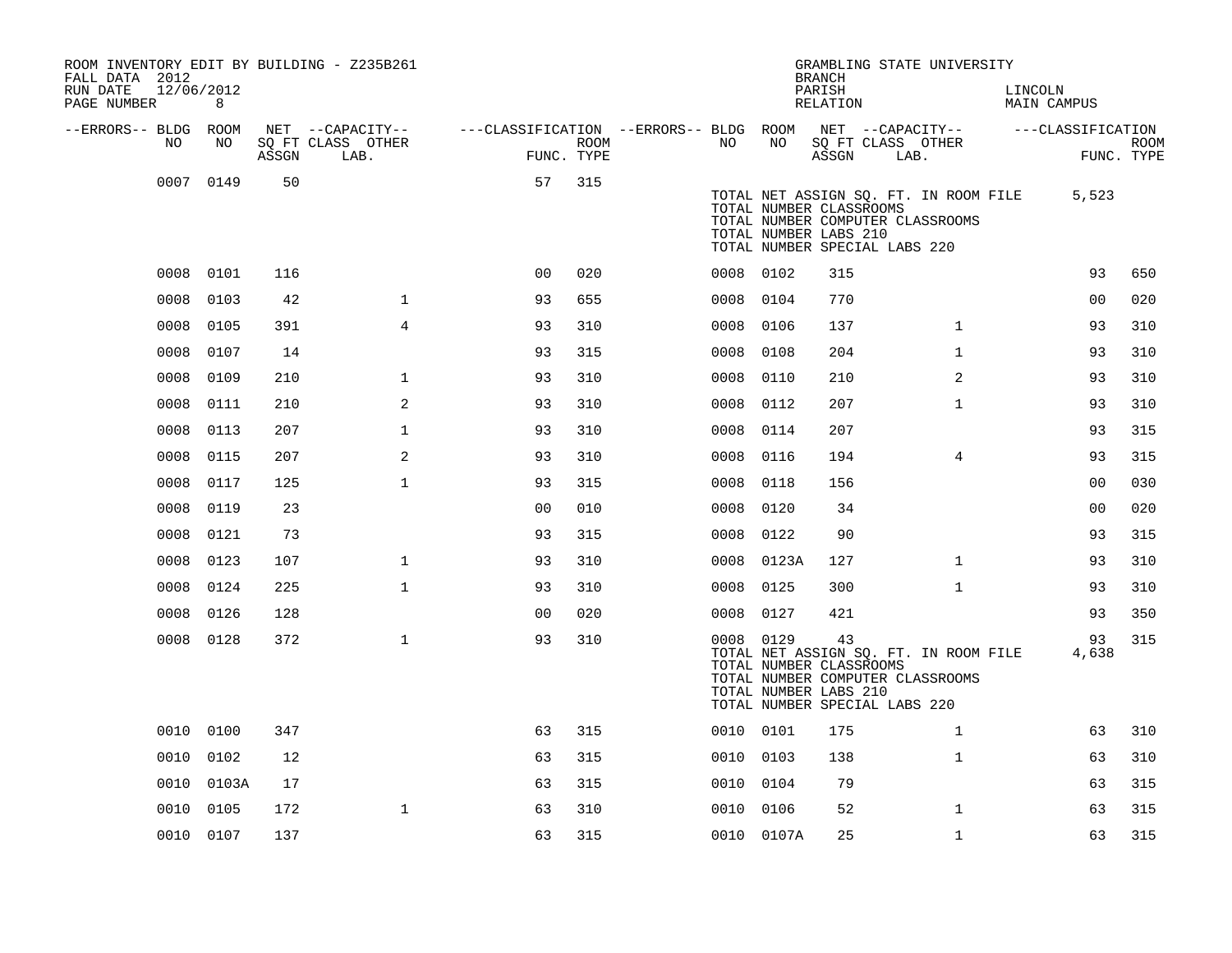| ROOM INVENTORY EDIT BY BUILDING - Z235B261<br>FALL DATA 2012 |           |       |                           |                |             |                                        |                                                  | <b>BRANCH</b>      | GRAMBLING STATE UNIVERSITY                                                                                 |                        |                           |
|--------------------------------------------------------------|-----------|-------|---------------------------|----------------|-------------|----------------------------------------|--------------------------------------------------|--------------------|------------------------------------------------------------------------------------------------------------|------------------------|---------------------------|
| 12/06/2012<br>RUN DATE<br>PAGE NUMBER                        | 9         |       |                           |                |             |                                        |                                                  | PARISH<br>RELATION |                                                                                                            | LINCOLN<br>MAIN CAMPUS |                           |
| --ERRORS-- BLDG ROOM                                         |           |       | NET --CAPACITY--          |                |             | ---CLASSIFICATION --ERRORS-- BLDG ROOM |                                                  |                    | NET --CAPACITY--                                                                                           | ---CLASSIFICATION      |                           |
| NO                                                           | NO.       | ASSGN | SO FT CLASS OTHER<br>LAB. | FUNC. TYPE     | <b>ROOM</b> | NO                                     | NO                                               | ASSGN              | SQ FT CLASS OTHER<br>LAB.                                                                                  |                        | <b>ROOM</b><br>FUNC. TYPE |
| 0010                                                         | 0108      | 116   |                           | 63             | 315         | 0010                                   | 0108A                                            | 25                 | $\mathbf{1}$                                                                                               | 63                     | 315                       |
| 0010                                                         | 0109      | 53    |                           | 63             | 315         | 0010                                   | 0110                                             | 187                | $\mathbf{1}$                                                                                               | 63                     | 310                       |
| 0010                                                         | 0111      | 82    |                           | 63             | 315         | 0010 0112                              |                                                  | 123                | $\mathbf{1}$                                                                                               | 63                     | 310                       |
| 0010                                                         | 0113      | 410   |                           | 0 <sub>0</sub> | 020         | 0010                                   | 0114                                             | 139                | $\mathbf{1}$                                                                                               | 63                     | 315                       |
| 0010                                                         | 0115      | 186   |                           | 0 <sub>0</sub> | 020         | 0010                                   | 0200                                             | 175                | $\mathbf{1}$                                                                                               | 63                     | 310                       |
| 0010                                                         | 0200A     | 12    |                           | 63             | 315         | 0010                                   | 0201                                             | 175                | $\mathbf{1}$                                                                                               | 63                     | 310                       |
| 0010                                                         | 0201A     | 12    |                           | 63             | 315         | 0010 0202                              |                                                  | 138                | $\mathbf{1}$                                                                                               | 63                     | 310                       |
| 0010                                                         | 0202A     | 17    |                           | 63             | 315         | 0010                                   | 0203                                             | 138                | $\mathbf{1}$                                                                                               | 63                     | 310                       |
| 0010                                                         | 0204      | 79    |                           | 63             | 315         | 0010 0205                              |                                                  | 79                 | $\mathbf{1}$                                                                                               | 63                     | 315                       |
| 0010                                                         | 0206      | 306   | $\mathbf{1}$              | 63             | 310         |                                        | 0010 0206A                                       | 12                 |                                                                                                            | 63                     | 315                       |
| 0010                                                         | 0207      | 55    |                           | 63             | 315         | 0010 0208                              |                                                  | 50                 |                                                                                                            | 63                     | 315                       |
| 0010                                                         | 0209      | 52    |                           | 63             | 315         | 0010                                   | 0210                                             | 446                |                                                                                                            | 0 <sub>0</sub>         | 020                       |
| 0010                                                         | 0211      | 46    | $\mathbf{1}$              | 63             | 315         | 0010 0212                              |                                                  | 32                 |                                                                                                            | 0 <sub>0</sub>         | 020                       |
| 0010                                                         | 0213      | 138   | $\mathbf{1}$              | 63             | 310         |                                        | 0010 0213A                                       | 17                 |                                                                                                            | 63                     | 315                       |
| 0010                                                         | 0214      | 186   |                           | 0 <sub>0</sub> | 020         | 0010 0215                              |                                                  | 175                | $\mathbf{1}$                                                                                               | 63                     | 310                       |
| 0010                                                         | 0215A     | 12    |                           | 63             | 315         | 0010 0216                              | TOTAL NUMBER CLASSROOMS<br>TOTAL NUMBER LABS 210 | 109                | TOTAL NET ASSIGN SQ. FT. IN ROOM FILE<br>TOTAL NUMBER COMPUTER CLASSROOMS<br>TOTAL NUMBER SPECIAL LABS 220 | 00<br>3,567            | 020                       |
|                                                              | 0011 0001 | 350   |                           | 0 <sup>0</sup> | 020         | 0011 0002                              |                                                  | 176                | $\mathbf{1}$                                                                                               | 93                     | 310                       |
|                                                              | 0011 0003 | 129   |                           | 93             | 650         | 0011 0004                              |                                                  | 15                 |                                                                                                            | 93                     | 315                       |
| 0011                                                         | 0005      | 20    |                           | 93             | 315         | 0011                                   | 0006                                             | 20                 |                                                                                                            | 93                     | 315                       |
|                                                              | 0011 0007 | 20    | $\mathbf{1}$              | 93             | 315         | 0011 0008                              |                                                  | 189                | $\mathbf{1}$                                                                                               | 93                     | 310                       |
|                                                              | 0011 0009 | 237   |                           | 93             | 350         | 0011 0010                              |                                                  | 25                 |                                                                                                            | 93                     | 355                       |
|                                                              | 0011 0011 | 25    |                           | 93             | 315         | 0011 0012                              |                                                  | 100                |                                                                                                            | 93                     | 315                       |
|                                                              | 0011 0013 | 118   | $\mathbf{1}$              | 93             | 310         | 0011 0014                              |                                                  | 14                 |                                                                                                            | 93                     | 315                       |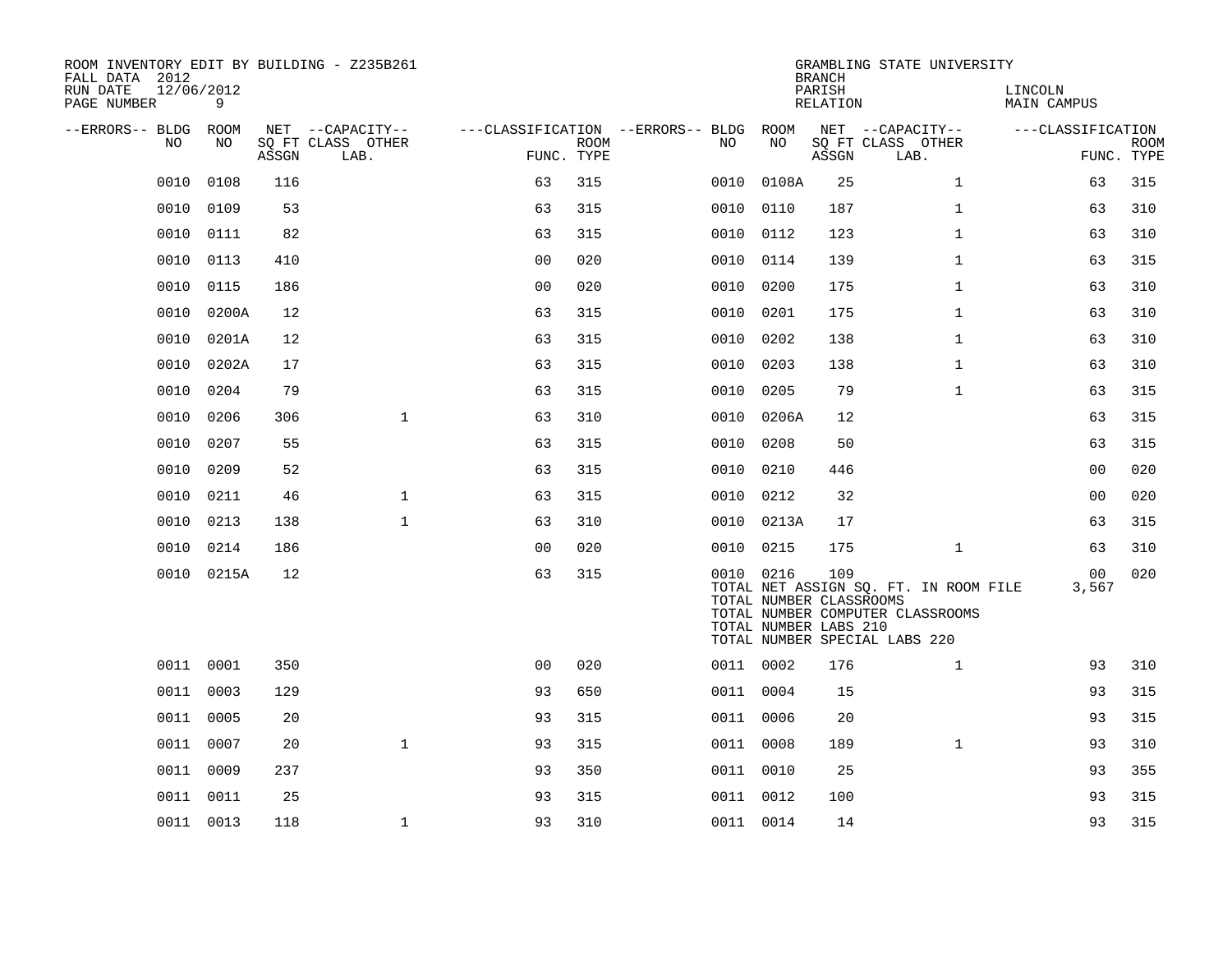| ROOM INVENTORY EDIT BY BUILDING - Z235B261<br>FALL DATA 2012<br>RUN DATE | 12/06/2012     |       |                                       |                                                         |            |           |      | <b>BRANCH</b><br>PARISH                                                           |      | GRAMBLING STATE UNIVERSITY                                                |                                             |             |
|--------------------------------------------------------------------------|----------------|-------|---------------------------------------|---------------------------------------------------------|------------|-----------|------|-----------------------------------------------------------------------------------|------|---------------------------------------------------------------------------|---------------------------------------------|-------------|
| PAGE NUMBER                                                              | 10             |       |                                       |                                                         |            |           |      | RELATION                                                                          |      |                                                                           | LINCOLN<br>MAIN CAMPUS                      |             |
| --ERRORS-- BLDG ROOM<br>NO                                               | NO             |       | NET --CAPACITY--<br>SQ FT CLASS OTHER | ---CLASSIFICATION --ERRORS-- BLDG ROOM NET --CAPACITY-- | ROOM       | NO        | NO   |                                                                                   |      | SQ FT CLASS OTHER                                                         | ---CLASSIFICATION                           | <b>ROOM</b> |
|                                                                          |                | ASSGN | LAB.                                  |                                                         | FUNC. TYPE |           |      | ASSGN                                                                             | LAB. |                                                                           |                                             | FUNC. TYPE  |
|                                                                          | 0011 0015      | 86    | $\mathbf 1$                           | 93                                                      | 310        | 0011 0016 |      | 23                                                                                |      | $\mathbf{1}$                                                              | 93                                          | 315         |
|                                                                          | 0011 0017      | 23    | $\mathbf{1}$                          | 93                                                      | 315        | 0011 0018 |      | 130                                                                               |      | $\mathbf{1}$                                                              |                                             | 93 310      |
|                                                                          | 0011 0019      | 132   | $\mathbf{1}$                          | 93                                                      | 310        |           |      | TOTAL NUMBER CLASSROOMS<br>TOTAL NUMBER LABS 210<br>TOTAL NUMBER SPECIAL LABS 220 |      | TOTAL NUMBER COMPUTER CLASSROOMS                                          | TOTAL NET ASSIGN SQ. FT. IN ROOM FILE 1,482 |             |
|                                                                          | 0012 0101      | 2436  | 4                                     | 63                                                      | 310        |           |      | TOTAL NUMBER CLASSROOMS<br>TOTAL NUMBER LABS 210<br>TOTAL NUMBER SPECIAL LABS 220 |      | TOTAL NET ASSIGN SQ. FT. IN ROOM FILE<br>TOTAL NUMBER COMPUTER CLASSROOMS | 2,436                                       |             |
|                                                                          | 0013 0001      | 807   |                                       | 82                                                      | 082        |           |      | TOTAL NUMBER CLASSROOMS<br>TOTAL NUMBER LABS 210<br>TOTAL NUMBER SPECIAL LABS 220 |      | TOTAL NET ASSIGN SQ. FT. IN ROOM FILE<br>TOTAL NUMBER COMPUTER CLASSROOMS | 807                                         |             |
|                                                                          | 0014 0001 1302 |       |                                       | 82                                                      | 082        |           |      | TOTAL NUMBER CLASSROOMS<br>TOTAL NUMBER LABS 210<br>TOTAL NUMBER SPECIAL LABS 220 |      | TOTAL NET ASSIGN SQ. FT. IN ROOM FILE<br>TOTAL NUMBER COMPUTER CLASSROOMS | 1,302                                       |             |
|                                                                          | 0022 0101 7534 |       | 62                                    | 93                                                      | 910        |           |      | TOTAL NUMBER CLASSROOMS<br>TOTAL NUMBER LABS 210<br>TOTAL NUMBER SPECIAL LABS 220 |      | TOTAL NET ASSIGN SQ. FT. IN ROOM FILE<br>TOTAL NUMBER COMPUTER CLASSROOMS | 7,534                                       |             |
|                                                                          | 0029 0101      | 2163  |                                       | 41                                                      | 440        | 0029 0103 |      | 148                                                                               |      |                                                                           | 41                                          | 440         |
| 0029                                                                     | 0105           | 150   | $\mathbf{1}$                          | 41                                                      | 310        | 0029 0106 |      | 168                                                                               |      | $\mathbf{1}$                                                              | 41                                          | 310         |
| 0029                                                                     | 0107           | 93    |                                       | 41                                                      | 440        | 0029      | 0108 | 339                                                                               |      |                                                                           | 0 <sub>0</sub>                              | 020         |
| 0029                                                                     | 0109           | 82    |                                       | 41                                                      | 440        | 0029 0110 |      | 171                                                                               |      |                                                                           | 41                                          | 440         |
| 0029                                                                     | 0111           | 203   |                                       | 41                                                      | 440        | 0029      | 0112 | 2064                                                                              |      | 206                                                                       | 41                                          | 430         |
|                                                                          | 0029 0113      | 3745  | 374                                   | 41                                                      | 430        | 0029 0114 |      | 186                                                                               |      | 1                                                                         | 41                                          | 310         |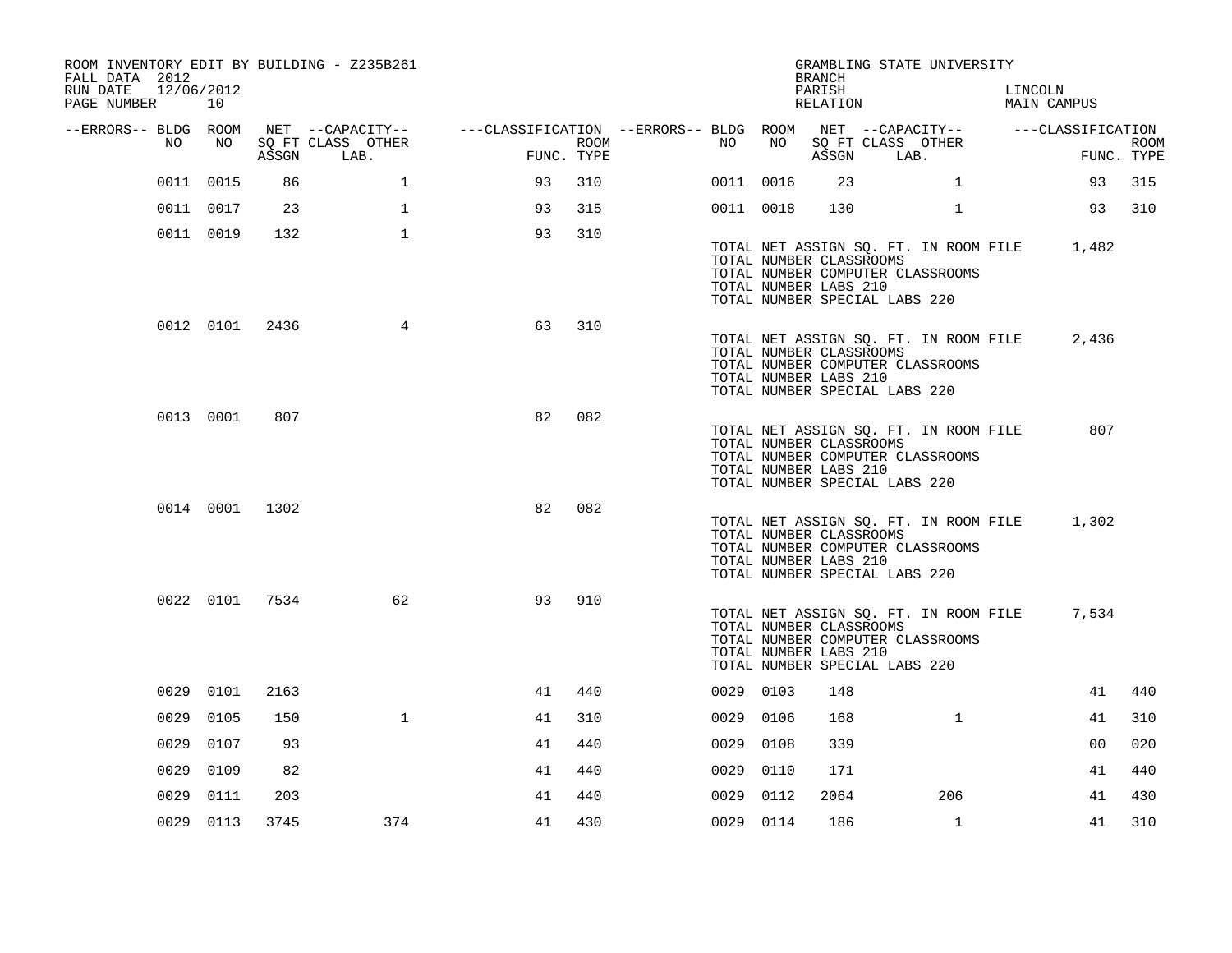| ROOM INVENTORY EDIT BY BUILDING - Z235B261<br>FALL DATA 2012 |                  |       |                           |                |                           |                                        |           | <b>BRANCH</b>             | GRAMBLING STATE UNIVERSITY |                               |             |
|--------------------------------------------------------------|------------------|-------|---------------------------|----------------|---------------------------|----------------------------------------|-----------|---------------------------|----------------------------|-------------------------------|-------------|
| RUN DATE<br>PAGE NUMBER                                      | 12/06/2012<br>11 |       |                           |                |                           |                                        |           | PARISH<br><b>RELATION</b> |                            | LINCOLN<br><b>MAIN CAMPUS</b> |             |
| --ERRORS-- BLDG                                              | ROOM             |       | NET --CAPACITY--          |                |                           | ---CLASSIFICATION --ERRORS-- BLDG ROOM |           |                           | NET --CAPACITY--           | ---CLASSIFICATION             |             |
| NO                                                           | NO               | ASSGN | SQ FT CLASS OTHER<br>LAB. |                | <b>ROOM</b><br>FUNC. TYPE | NO                                     | NO        | ASSGN                     | SQ FT CLASS OTHER<br>LAB.  | FUNC. TYPE                    | <b>ROOM</b> |
| 0029                                                         | 0115             | 235   |                           | 41             | 350                       | 0029                                   | 0116      | 176                       |                            | 41                            | 350         |
| 0029                                                         | 0119             | 133   | $\mathbf{1}$              | 41             | 310                       | 0029                                   | 0119A     | 122                       |                            | 41                            | 440         |
| 0029                                                         | 0123             | 51    |                           | 0 <sub>0</sub> | 020                       | 0029                                   | 0124      | 271                       | $\overline{2}$             | 00                            | 030         |
| 0029                                                         | 0125             | 203   |                           | 0 <sub>0</sub> | 030                       | 0029                                   | 0126      | 272                       | $\overline{a}$             | 00                            | 030         |
| 0029                                                         | 0127             | 328   |                           | 0 <sub>0</sub> | 020                       | 0029                                   | 0128      | 300                       |                            | 0 <sub>0</sub>                | 020         |
| 0029                                                         | 0129             | 303   |                           | 0 <sub>0</sub> | 020                       | 0029                                   | 0130      | 598                       |                            | 0 <sub>0</sub>                | 030         |
| 0029                                                         | 0133             | 1223  | $\overline{4}$            | 41             | 310                       | 0029                                   | 0134      | 1850                      | $\mathbf{1}$               | 41                            | 310         |
| 0029                                                         | 0135             | 186   | $\mathbf{1}$              | 41             | 310                       | 0029                                   | 0136      | 98                        |                            | 0 <sub>0</sub>                | 020         |
| 0029                                                         | 0138             | 155   |                           | 41             | 315                       | 0029                                   | 0139      | 96                        |                            | 0 <sub>0</sub>                | 010         |
| 0029                                                         | 0140             | 262   |                           | 41             | 350                       | 0029                                   | 0141      | 543                       | 40                         | 41                            | 410         |
| 0029                                                         | 0142             | 143   |                           | 0 <sub>0</sub> | 020                       | 0029                                   | 0143      | 139                       | $\mathbf{1}$               | 41                            | 310         |
| 0029                                                         | 0144             | 1392  | 139                       | 41             | 430                       | 0029                                   | 0145      | 1683                      |                            | 41                            | 350         |
| 0029                                                         | 0146             | 167   |                           | 41             | 355                       | 0029                                   | 0147      | 78                        |                            | 41                            | 355         |
| 0029                                                         | 0148             | 180   |                           | 0 <sub>0</sub> | 020                       | 0029                                   | 0149      | 83                        |                            | 41                            | 355         |
| 0029                                                         | 0150             | 83    |                           | 41             | 355                       | 0029                                   | 0152      | 105                       |                            | 0 <sub>0</sub>                | 030         |
| 0029                                                         | 0153             | 2939  | 294                       | 41             | 430                       | 0029                                   | 0154      | 359                       |                            | 41                            | 650         |
| 0029                                                         | 0155             | 325   |                           | 41             | 440                       | 0029                                   | 0156      | 1349                      |                            | 0 <sub>0</sub>                | 020         |
| 0029                                                         | 0179             | 341   | 23                        | 41             | 140                       | 0029                                   | 0201      | 6242                      | 624                        | 41                            | 430         |
| 0029                                                         | 0203             | 160   | $\mathbf{1}$              | 41             | 310                       | 0029                                   | 0204      | 156                       | 16                         | 41                            | 410         |
| 0029                                                         | 0205             | 272   | 20                        | 41             | 410                       | 0029                                   | 0206      | 2917                      | 292                        | 41                            | 430         |
| 0029                                                         | 0208             | 722   |                           | 0 <sub>0</sub> | 020                       | 0029                                   | 0209      | 204                       | 20                         | 41                            | 410         |
| 0029                                                         | 0211             | 249   |                           | 41             | 355                       | 0029                                   | 0212      | 348                       | 35                         | 41                            | 410         |
| 0029                                                         | 0213             | 198   | $\mathbf{1}$              | 41             | 310                       | 0029                                   | 0213A     | 19                        |                            | 41                            | 315         |
| 0029                                                         | 0213B            | 19    |                           | 41             | 315                       | 0029                                   | 0216      | 325                       | $\mathbf{1}$               | 41                            | 310         |
| 0029                                                         | 0217             | 157   | $\mathbf{1}$              | 41             | 310                       | 0029                                   | 0218      | 131                       |                            | 41                            | 355         |
|                                                              | 0029 0219        | 203   |                           | 0 <sub>0</sub> | 030                       |                                        | 0029 0220 | 67                        |                            | 41                            | 655         |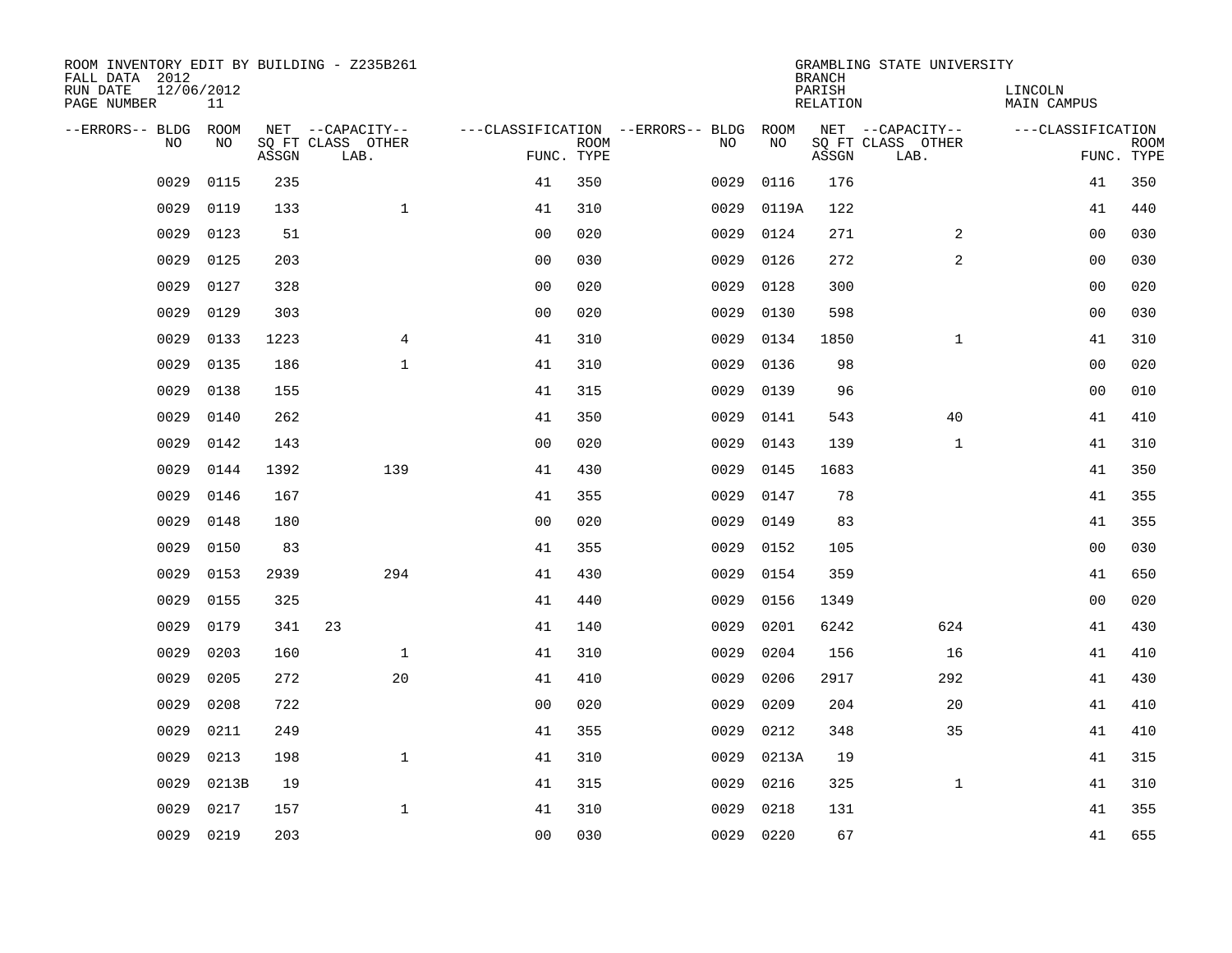| ROOM INVENTORY EDIT BY BUILDING - Z235B261<br>FALL DATA 2012 |                  |       |                           |                |             |                                        |           | <b>BRANCH</b>                                           | GRAMBLING STATE UNIVERSITY                                                                                 |                              |                           |
|--------------------------------------------------------------|------------------|-------|---------------------------|----------------|-------------|----------------------------------------|-----------|---------------------------------------------------------|------------------------------------------------------------------------------------------------------------|------------------------------|---------------------------|
| RUN DATE<br>PAGE NUMBER                                      | 12/06/2012<br>12 |       |                           |                |             |                                        |           | PARISH<br>RELATION                                      |                                                                                                            | LINCOLN<br>MAIN CAMPUS       |                           |
| --ERRORS-- BLDG ROOM                                         |                  |       | NET --CAPACITY--          |                |             | ---CLASSIFICATION --ERRORS-- BLDG ROOM |           |                                                         | NET --CAPACITY--                                                                                           | ---CLASSIFICATION            |                           |
| NO                                                           | NO               | ASSGN | SQ FT CLASS OTHER<br>LAB. | FUNC. TYPE     | <b>ROOM</b> | NO                                     | NO        | ASSGN                                                   | SQ FT CLASS OTHER<br>LAB.                                                                                  |                              | <b>ROOM</b><br>FUNC. TYPE |
| 0029                                                         | 0222             | 1054  |                           | 41             | 650         | 0029                                   | 0223      | 224                                                     |                                                                                                            | 41                           | 655                       |
| 0029                                                         | 0226             | 127   |                           | 41             | 655         | 0029                                   | 0227      | 269                                                     | $\overline{4}$                                                                                             | 00                           | 030                       |
| 0029                                                         | 0228             | 51    |                           | 0 <sub>0</sub> | 020         | 0029                                   | 0229      | 186                                                     |                                                                                                            | 0 <sub>0</sub>               | 010                       |
| 0029                                                         | 0230             | 51    |                           | 0 <sub>0</sub> | 020         | 0029                                   | 0231      | 269                                                     | $\overline{4}$                                                                                             | 0 <sub>0</sub>               | 030                       |
| 0029                                                         | 0232             | 496   |                           | 41             | 440         | 0029                                   | 0233      | 483                                                     |                                                                                                            | 41                           | 440                       |
| 0029                                                         | 0235             | 259   | 26                        | 41             | 410         | 0029                                   | 0236      | 161                                                     | 16                                                                                                         | 41                           | 410                       |
| 0029                                                         | 0237             | 171   | $\mathbf{1}$              | 41             | 310         | 0029                                   | 0239      | 6523                                                    | 652                                                                                                        | 41                           | 430                       |
| 0029                                                         | 0240             | 172   |                           | 00             | 030         |                                        | 0029 0241 | 467<br>TOTAL NUMBER CLASSROOMS<br>TOTAL NUMBER LABS 210 | TOTAL NET ASSIGN SQ. FT. IN ROOM FILE<br>TOTAL NUMBER COMPUTER CLASSROOMS<br>TOTAL NUMBER SPECIAL LABS 220 | 41<br>43,076<br>$\mathbf{1}$ | 440                       |
| 0030                                                         | 0001             | 952   |                           | 0 <sub>0</sub> | 020         |                                        | 0030 0002 | 3587                                                    |                                                                                                            | 0 <sub>0</sub>               | 020                       |
| 0030                                                         | 0003             | 183   |                           | 15             | 650         | 0030                                   | 0003A     | 39                                                      |                                                                                                            | 00                           | 030                       |
| 0030                                                         | 0004             | 176   | $\mathbf 1$               | 15             | 310         | 0030                                   | 0004A     | 39                                                      |                                                                                                            | 0 <sub>0</sub>               | 030                       |
| 0030                                                         | 0005             | 138   | $\mathbf{1}$              | 15             | 310         | 0030                                   | 0005A     | 27                                                      |                                                                                                            | 15                           | 315                       |
| 0030                                                         | 0005B            | 29    |                           | 15             | 315         | 0030                                   | 0006      | 162                                                     | $\mathbf{1}$                                                                                               | 15                           | 310                       |
| 0030                                                         | 0007             | 260   | $\mathbf 1$               | 15             | 310         | 0030                                   | 0007A     | 34                                                      |                                                                                                            | 0 <sub>0</sub>               | 020                       |
| 0030                                                         | 0007B            | 21    | $\mathbf{1}$              | 15             | 315         | 0030                                   | 0008      | 81                                                      |                                                                                                            | 15                           | 315                       |
| 0030                                                         | 0008A            | 24    |                           | 0 <sub>0</sub> | 010         | 0030                                   | 0009      | 198                                                     | $\mathbf{1}$                                                                                               | 15                           | 310                       |
| 0030                                                         | 0010             | 272   |                           | 15             | 650         | 0030                                   | 0010A     | 65                                                      | $\mathbf{1}$                                                                                               | 15                           | 315                       |
| 0030                                                         | 0010B            | 43    | $\mathbf{1}$              | 15             | 315         | 0030                                   | 0010C     | 8                                                       |                                                                                                            | 15                           | 315                       |
| 0030                                                         | 0011             | 783   | 37                        | 15             | 550         | 0030                                   | 0012      | 803                                                     | 22                                                                                                         | 15                           | 550                       |
| 0030                                                         | 0013             | 783   | 29                        | 15             | 550         | 0030                                   | 0014      | 803                                                     |                                                                                                            | 15                           | 550                       |
| 0030                                                         | 0015             | 222   | 20                        | 15             | 550         | 0030                                   | 0016      | 225                                                     | 20                                                                                                         | 15                           | 550                       |
| 0030                                                         | 0017             | 888   |                           | 15             | 550         | 0030                                   | 0018      | 806                                                     |                                                                                                            | 15                           | 550                       |
|                                                              | 0030 0019        | 1522  |                           | 15             | 550         |                                        | 0030 0020 | 225                                                     | 4                                                                                                          | 0 <sub>0</sub>               | 030                       |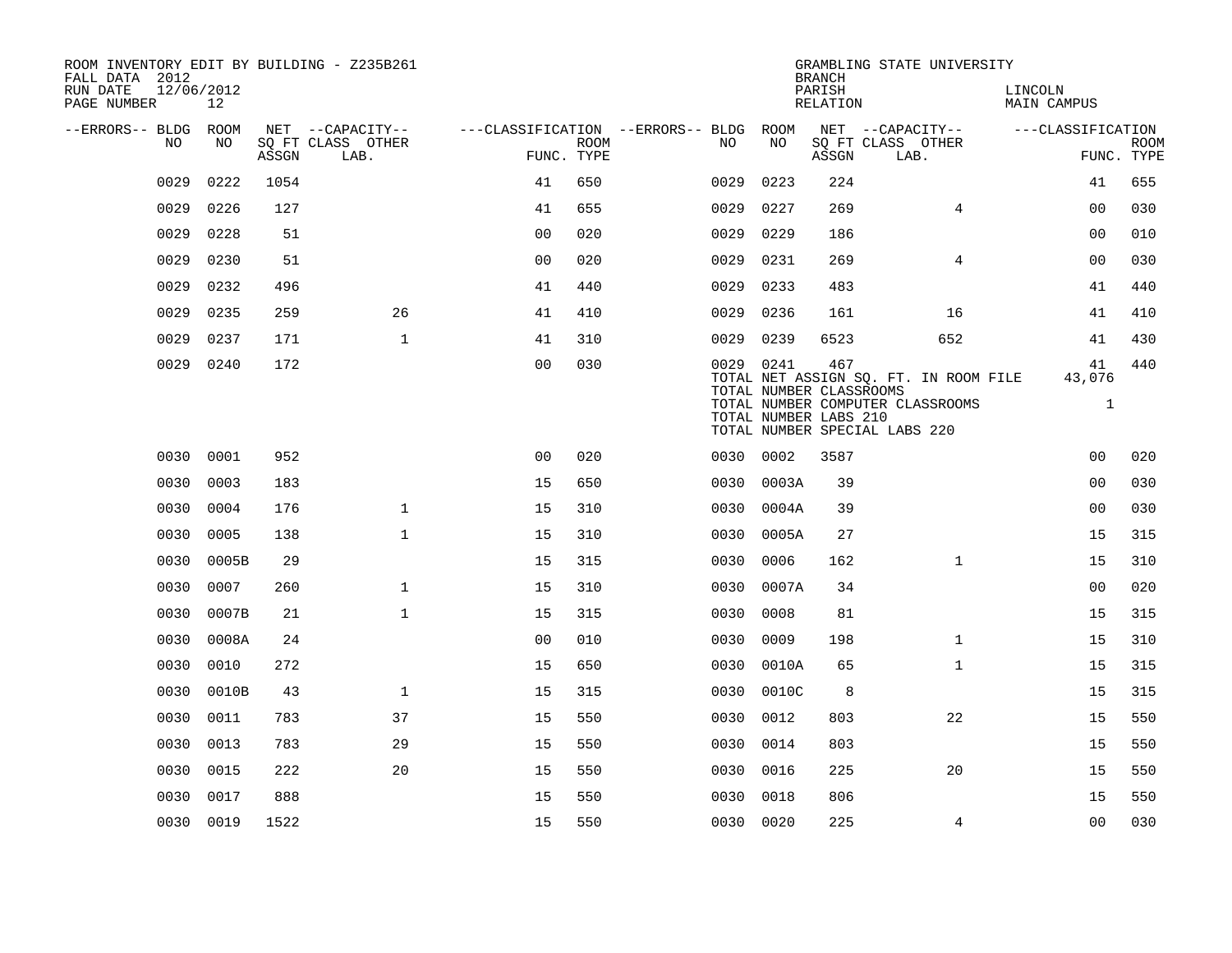| ROOM INVENTORY EDIT BY BUILDING - Z235B261<br>FALL DATA 2012<br>RUN DATE<br>PAGE NUMBER | 12/06/2012<br>13 |       |                   |                |                                        |      |   |           |                                                  | <b>BRANCH</b><br>PARISH<br>RELATION |                               | GRAMBLING STATE UNIVERSITY                                                | LINCOLN<br><b>MAIN CAMPUS</b> |             |
|-----------------------------------------------------------------------------------------|------------------|-------|-------------------|----------------|----------------------------------------|------|---|-----------|--------------------------------------------------|-------------------------------------|-------------------------------|---------------------------------------------------------------------------|-------------------------------|-------------|
| --ERRORS-- BLDG                                                                         | ROOM             |       | NET --CAPACITY--  |                | ---CLASSIFICATION --ERRORS-- BLDG ROOM |      |   |           |                                                  |                                     |                               | NET --CAPACITY--                                                          | ---CLASSIFICATION             |             |
| NO                                                                                      | NO               |       | SQ FT CLASS OTHER |                | FUNC. TYPE                             | ROOM |   | NO        | NO                                               |                                     |                               | SQ FT CLASS OTHER                                                         |                               | <b>ROOM</b> |
|                                                                                         |                  | ASSGN | LAB.              |                |                                        |      |   |           |                                                  | ASSGN                               |                               | LAB.                                                                      |                               | FUNC. TYPE  |
| 0030                                                                                    | 0021             | 211   | 4                 |                | 15                                     | 250  |   | 0030      | 0022                                             | 65                                  |                               |                                                                           | 0 <sub>0</sub>                | 010         |
| 0030                                                                                    | 0023             | 1463  | 29                |                | 15                                     | 250  |   | 0030      | 0023A                                            | 43                                  |                               |                                                                           | 15                            | 555         |
| 0030                                                                                    | 0024             | 247   |                   | $\overline{4}$ | 0 <sub>0</sub>                         | 030  |   | 0030      | 0025                                             | 1080                                |                               |                                                                           | 15                            | 550         |
| 0030                                                                                    | 0026             | 1543  |                   |                | 15                                     | 550  |   | 0030      | 0026A                                            | 71                                  |                               |                                                                           | 15                            | 555         |
| 0030                                                                                    | 0027             | 53    |                   |                | 15                                     | 555  |   | 0030      | 0028                                             | 1071                                |                               |                                                                           | 15                            | 550         |
| 0030                                                                                    | 0029             | 549   |                   |                | 15                                     | 550  |   | 0030      | 0030                                             | 97                                  |                               |                                                                           | 15                            | 555         |
| 0030                                                                                    | 0031             | 135   |                   | $\mathbf{1}$   | 15                                     | 310  |   | 0030      | 0032                                             | 178                                 |                               |                                                                           | 0 <sub>0</sub>                | 030         |
| 0030                                                                                    | 0100             | 682   | 44                |                | 11                                     | 110  | 9 | 0030      | 0102                                             | 837                                 | 5                             |                                                                           | 11                            | 110         |
| 0030                                                                                    | 0107             | 779   | 52                |                | 11                                     | 110  |   | 0030      | 0108                                             | 682                                 |                               | 44                                                                        | 81                            | 081         |
| 0030                                                                                    | 0109             | 682   |                   |                | 81                                     | 081  |   | 0030 0110 |                                                  | 682                                 | 44                            |                                                                           | 11                            | 110         |
|                                                                                         | 0030 0131        | 660   | 44                |                | 11                                     | 110  |   | 0030 0166 |                                                  | 682                                 |                               |                                                                           | 81                            | 081         |
|                                                                                         | 0030 B0114       | 660   | 44                |                | 11                                     | 110  |   |           | TOTAL NUMBER CLASSROOMS<br>TOTAL NUMBER LABS 210 |                                     | TOTAL NUMBER SPECIAL LABS 220 | TOTAL NET ASSIGN SQ. FT. IN ROOM FILE<br>TOTAL NUMBER COMPUTER CLASSROOMS | 21,160<br>6                   |             |
|                                                                                         | 0031 0001        | 926   |                   |                | 15                                     | 555  |   | 0031 0002 |                                                  | 211                                 |                               |                                                                           | 15                            | 555         |
|                                                                                         | 0031 0100        | 8520  |                   |                | 15                                     | 520  |   | 0031 0101 |                                                  | 437                                 |                               |                                                                           | 00                            | 020         |
|                                                                                         | 0031 0102        | 111   |                   |                | 0 <sub>0</sub>                         | 020  |   | 0031 0103 |                                                  | 623                                 |                               |                                                                           | 15                            | 525         |
|                                                                                         | 0031 0104        | 689   |                   |                | 15                                     | 525  |   | 0031 0105 |                                                  | 95                                  |                               |                                                                           | 0 <sub>0</sub>                | 020         |
|                                                                                         | 0031 0106        | 200   |                   |                | 15                                     | 525  |   | 0031 0107 |                                                  | 1422                                |                               |                                                                           | 15                            | 550         |
|                                                                                         | 0031 0108        | 77    |                   | $\mathbf{1}$   | 15                                     | 310  |   | 0031 0109 |                                                  | 160                                 |                               |                                                                           | 15                            | 315         |
|                                                                                         | 0031 0110        | 38    |                   |                | 0 <sup>0</sup>                         | 030  |   | 0031 0111 |                                                  | 111                                 |                               |                                                                           | 0 <sub>0</sub>                | 020         |
|                                                                                         | 0031 0112        | 635   |                   |                | 15                                     | 525  |   |           | TOTAL NUMBER CLASSROOMS<br>TOTAL NUMBER LABS 210 |                                     | TOTAL NUMBER SPECIAL LABS 220 | TOTAL NET ASSIGN SQ. FT. IN ROOM FILE<br>TOTAL NUMBER COMPUTER CLASSROOMS | 13,463                        |             |
|                                                                                         | 0032 0001        | 2885  |                   |                | 00                                     | 020  |   | 0032 0002 |                                                  | 356                                 |                               |                                                                           | 15                            | 555         |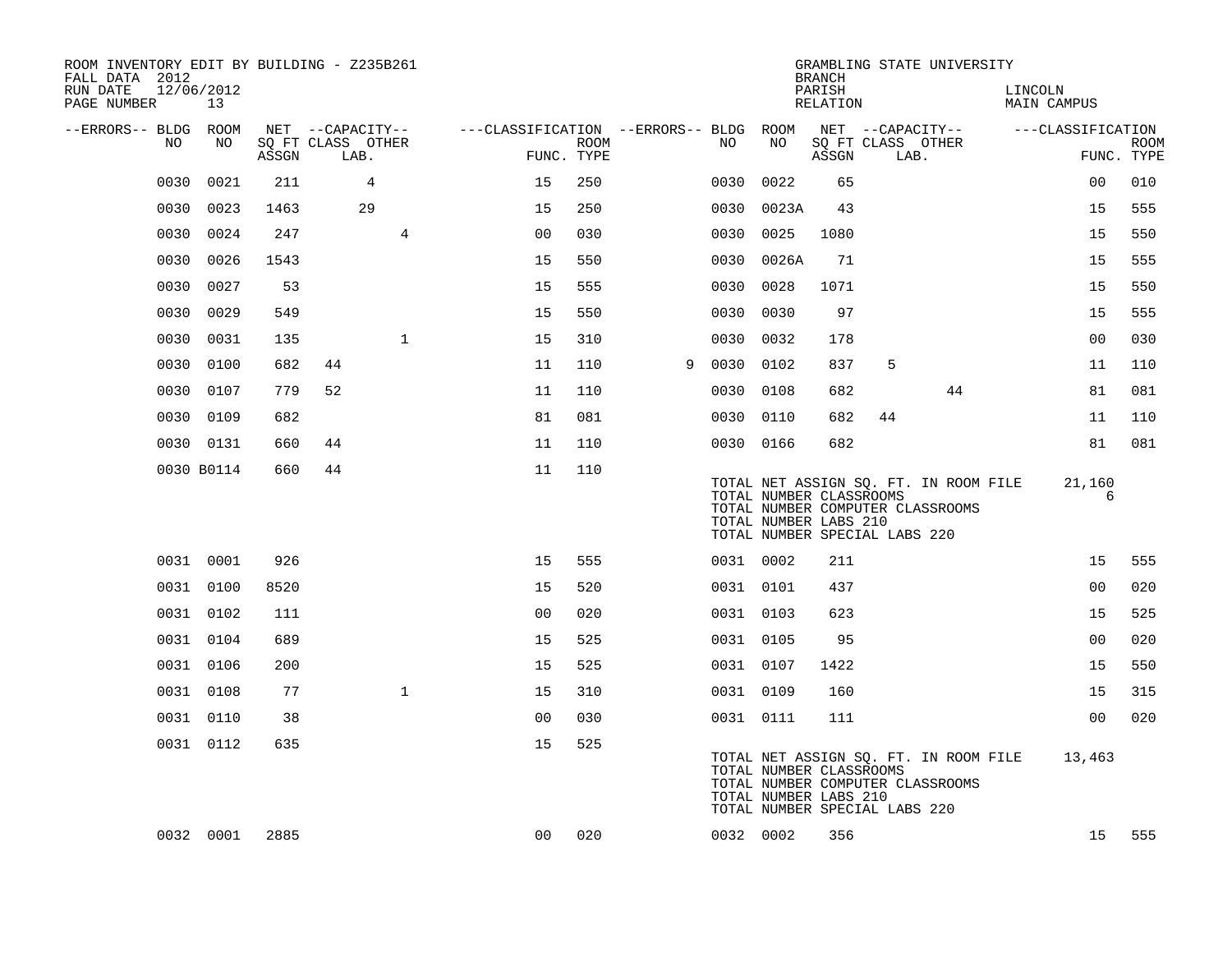| ROOM INVENTORY EDIT BY BUILDING - Z235B261<br>FALL DATA 2012<br>RUN DATE<br>PAGE NUMBER | 12/06/2012<br>14 |       |                   |                |             |                                   |           | <b>BRANCH</b><br>PARISH<br>RELATION                    | GRAMBLING STATE UNIVERSITY                                                                                 | LINCOLN<br>MAIN CAMPUS |             |
|-----------------------------------------------------------------------------------------|------------------|-------|-------------------|----------------|-------------|-----------------------------------|-----------|--------------------------------------------------------|------------------------------------------------------------------------------------------------------------|------------------------|-------------|
| --ERRORS-- BLDG ROOM                                                                    |                  |       | NET --CAPACITY--  |                |             | ---CLASSIFICATION --ERRORS-- BLDG | ROOM      |                                                        | NET --CAPACITY--                                                                                           | ---CLASSIFICATION      |             |
| NO                                                                                      | NO               |       | SQ FT CLASS OTHER |                | <b>ROOM</b> | NO.                               | NO        |                                                        | SQ FT CLASS OTHER                                                                                          |                        | <b>ROOM</b> |
|                                                                                         |                  | ASSGN | LAB.              | FUNC. TYPE     |             |                                   |           | ASSGN                                                  | LAB.                                                                                                       |                        | FUNC. TYPE  |
| 0032                                                                                    | 0002A            | 26    | $\mathbf 1$       | 15             | 315         | 0032                              | 0003      | 98                                                     | $\mathbf{1}$                                                                                               | 15                     | 310         |
| 0032                                                                                    | 0003A            | 160   | $\mathbf{1}$      | 15             | 310         | 0032                              | 0003B     | 37                                                     | $\mathbf{1}$                                                                                               | 15                     | 315         |
| 0032                                                                                    | 0003C            | 42    |                   | 15             | 555         |                                   | 0032 0004 | 27                                                     |                                                                                                            | 0 <sub>0</sub>         | 010         |
| 0032                                                                                    | 0005             | 624   | 30                | 15             | 550         | 0032                              | 0006      | 623                                                    | 30                                                                                                         | 15                     | 550         |
| 0032                                                                                    | 0007             | 624   | 30                | 15             | 550         |                                   | 0032 0008 | 620                                                    | 30                                                                                                         | 15                     | 550         |
| 0032                                                                                    | 0009             | 624   | 30                | 15             | 550         |                                   | 0032 0010 | 618                                                    | 28                                                                                                         | 15                     | 550         |
| 0032                                                                                    | 0011             | 210   | 2                 | 0 <sub>0</sub> | 030         |                                   | 0032 0012 | 623                                                    | 30                                                                                                         | 15                     | 550         |
| 0032                                                                                    | 0013             | 57    | $\mathbf 1$       | 15             | 555         |                                   | 0032 0015 | 48                                                     | $\mathbf{1}$                                                                                               | 15                     | 555         |
| 0032                                                                                    | 0016             | 893   | 54                | 15             | 550         |                                   | 0032 0017 | 226                                                    | 2                                                                                                          | 00                     | 030         |
| 0032                                                                                    | 0019             | 1339  | 70                | 15             | 550         |                                   | 0032 0021 | 624                                                    | 30                                                                                                         | 15                     | 550         |
|                                                                                         | 0032 0023        | 349   |                   | 15             | 555         |                                   | 0032 0025 | 75<br>TOTAL NUMBER CLASSROOMS<br>TOTAL NUMBER LABS 210 | TOTAL NET ASSIGN SQ. FT. IN ROOM FILE<br>TOTAL NUMBER COMPUTER CLASSROOMS<br>TOTAL NUMBER SPECIAL LABS 220 | 00<br>8,385            | 030         |
|                                                                                         | 0033 0001        | 660   | 13                | 11             | 250         |                                   | 0033 0002 | 211                                                    |                                                                                                            | 0 <sub>0</sub>         | 020         |
| 0033                                                                                    | 0002A            | 72    | $\mathbf{1}$      | 11             | 310         | 0033                              | 0002B     | 96                                                     | $\mathbf{1}$                                                                                               | 11                     | 310         |
| 0033                                                                                    | 0002C            | 49    | $\mathbf 1$       | 11             | 310         | 0033                              | 0002D     | 96                                                     | $\mathbf{1}$                                                                                               | 11                     | 310         |
| 0033                                                                                    | 0003             | 187   |                   | 0 <sub>0</sub> | 020         | 0033                              | 0003A     | 95                                                     | $\mathbf{1}$                                                                                               | 11                     | 310         |
| 0033                                                                                    | 0003B            | 113   | $\mathbf{1}$      | 11             | 310         | 0033                              | 0003C     | 225                                                    | 5                                                                                                          | 11                     | 250         |
| 0033                                                                                    | 0004             | 286   |                   | 0 <sub>0</sub> | 020         | 0033                              | 0004A     | 84                                                     | $\mathbf{1}$                                                                                               | 11                     | 310         |
| 0033                                                                                    | 0004B            | 84    | $\mathbf 1$       | 11             | 310         | 0033                              | 0004C     | 84                                                     | $\mathbf{1}$                                                                                               | 11                     | 310         |
| 0033                                                                                    | 0004D            | 84    | $\mathbf{1}$      | 11             | 310         | 0033                              | 0004E     | 33                                                     | $\mathbf{1}$                                                                                               | 11                     | 315         |
| 0033                                                                                    | 0004F            | 33    | $\mathbf 1$       | 11             | 315         | 0033                              | 0005      | 395                                                    | $\mathbf{1}$                                                                                               | 11                     | 315         |
| 0033                                                                                    | 0005A            | 99    | $\mathbf{1}$      | 11             | 310         | 0033                              | 0005B     | 95                                                     | $\mathbf{1}$                                                                                               | 11                     | 310         |
| 0033                                                                                    | 0005C            | 44    | $\mathbf 1$       | 11             | 310         | 0033                              | 0005D     | 33                                                     | $\mathbf{1}$                                                                                               | 11                     | 315         |
|                                                                                         | 0033 0005E       | 33    | $\mathbf{1}$      | 11             | 315         |                                   | 0033 0006 | 660                                                    | 22                                                                                                         | 11                     | 220         |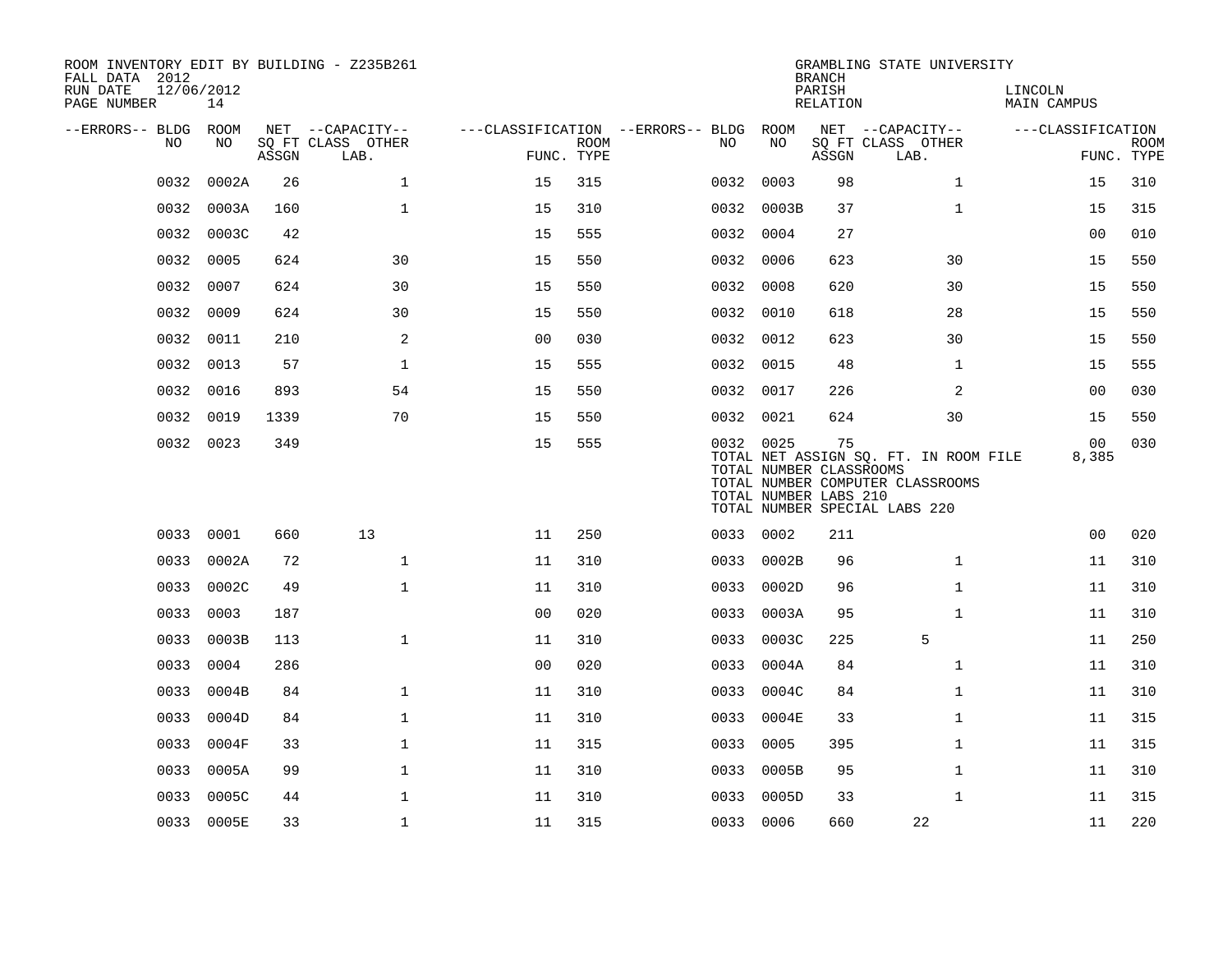| ROOM INVENTORY EDIT BY BUILDING - Z235B261<br>FALL DATA 2012<br>RUN DATE<br>PAGE NUMBER | 12/06/2012<br>15 |       |                           |                |             |                                   |           | <b>BRANCH</b><br>PARISH<br><b>RELATION</b> | GRAMBLING STATE UNIVERSITY            | LINCOLN<br><b>MAIN CAMPUS</b> |                           |
|-----------------------------------------------------------------------------------------|------------------|-------|---------------------------|----------------|-------------|-----------------------------------|-----------|--------------------------------------------|---------------------------------------|-------------------------------|---------------------------|
| --ERRORS-- BLDG                                                                         | ROOM             |       | NET --CAPACITY--          |                |             | ---CLASSIFICATION --ERRORS-- BLDG | ROOM      |                                            | NET --CAPACITY--                      | ---CLASSIFICATION             |                           |
| NO.                                                                                     | NO               | ASSGN | SQ FT CLASS OTHER<br>LAB. | FUNC. TYPE     | <b>ROOM</b> | NO                                | NO        | ASSGN                                      | SQ FT CLASS OTHER<br>LAB.             |                               | <b>ROOM</b><br>FUNC. TYPE |
| 0033                                                                                    | 0006A            | 24    | $\mathbf{1}$              | 11             | 315         | 0033                              | 0006B     | 24                                         | $\mathbf{1}$                          | 11                            | 315                       |
| 0033                                                                                    | 0007             | 660   |                           | 11             | 315         | 0033                              | 0007A     | 24                                         | $\mathbf{1}$                          | 11                            | 315                       |
| 0033                                                                                    | 0007B            | 24    | $\mathbf 1$               | 11             | 315         | 0033                              | 0008      | 304                                        |                                       | 0 <sub>0</sub>                | 020                       |
| 0033                                                                                    | 0008A            | 84    | 1                         | 11             | 310         | 0033                              | 0008B     | 84                                         | $\mathbf{1}$                          | 11                            | 310                       |
| 0033                                                                                    | 0008C            | 84    | $\mathbf 1$               | 11             | 310         | 0033                              | 0008D     | 84                                         | $\mathbf{1}$                          | 11                            | 310                       |
| 0033                                                                                    | 0008E            | 35    | $\mathbf{1}$              | 11             | 315         | 0033                              | 0008F     | 35                                         | $\mathbf{1}$                          | 11                            | 315                       |
| 0033                                                                                    | 0009             | 304   |                           | 0 <sub>0</sub> | 020         | 0033                              | 0009A     | 84                                         | $\mathbf{1}$                          | 11                            | 310                       |
| 0033                                                                                    | 0009B            | 84    | $\mathbf{1}$              | 11             | 310         | 0033                              | 0009C     | 84                                         | $\mathbf{1}$                          | 11                            | 310                       |
| 0033                                                                                    | 0009D            | 84    | $\mathbf{1}$              | 11             | 310         | 0033                              | 0009E     | 35                                         | $\mathbf{1}$                          | 11                            | 315                       |
| 0033                                                                                    | 0009F            | 35    | $\mathbf{1}$              | 11             | 315         | 0033                              | 0010      | 301                                        |                                       | 0 <sub>0</sub>                | 020                       |
| 0033                                                                                    | 0010A            | 92    | $\mathbf 1$               | 11             | 310         | 0033                              | 0010B     | 147                                        | $\mathbf{1}$                          | 11                            | 310                       |
| 0033                                                                                    | 0010C            | 67    | $\mathbf 1$               | 11             | 310         | 0033                              | 0011      | 187                                        |                                       | 00                            | 020                       |
| 0033                                                                                    | 0011A            | 48    | $\mathbf 1$               | 11             | 310         | 0033                              | 0011B     | 149                                        | $\mathbf{1}$                          | 11                            | 310                       |
| 0033                                                                                    | 0011C            | 239   |                           | 11             | 350         | 0033                              | 0012      | 44                                         |                                       | 11                            | 315                       |
| 0033                                                                                    | 0013             | 42    | $\mathbf 1$               | 11             | 315         | 0033                              | 0014      | 18                                         |                                       | 11                            | 315                       |
| 0033                                                                                    | 0015             | 42    | $\mathbf{1}$              | 11             | 315         | 0033                              | 0016      | 18                                         |                                       | 11                            | 315                       |
| 0033                                                                                    | 0017             | 245   | $\overline{4}$            | 0 <sup>0</sup> | 030         | 0033                              | 0018      | 45                                         |                                       | 00                            | 010                       |
| 0033                                                                                    | 0019             | 12    |                           | 11             | 315         | 0033                              | 0020      | 288                                        | 4                                     | 00                            | 030                       |
| 0033                                                                                    | 0021             | 73    |                           | 0 <sub>0</sub> | 030         | 0033                              | 0022      | 143                                        | $\mathbf{1}$                          | 11                            | 310                       |
| 0033                                                                                    | 0023             | 219   | 1                         | 11             | 310         | 0033                              | 0024      | 18                                         | $\mathbf{1}$                          | 11                            | 315                       |
| 0033                                                                                    | 0025             | 96    | $\mathbf 1$               | 11             | 310         | 0033                              | 0026      | 44                                         |                                       | 11                            | 315                       |
| 0033                                                                                    | 0027             | 162   | $\mathbf{1}$              | 11             | 310         | 0033                              | 0028      | 37                                         | $\mathbf{1}$                          | 11                            | 315                       |
| 0033                                                                                    | 0029             | 33    |                           | 11             | 315         | 0033                              | 0030      | 1518                                       |                                       | 0 <sub>0</sub>                | 020                       |
| 0033                                                                                    | 0109             | 682   | 44                        | 11             | 110         |                                   | 0033 0131 | 660                                        | 44                                    | 11                            | 110                       |
| 0033                                                                                    | 0166             | 682   | 44                        | 11             | 110         |                                   |           |                                            | TOTAL NET ASSIGN SQ. FT. IN ROOM FILE | 8,429                         |                           |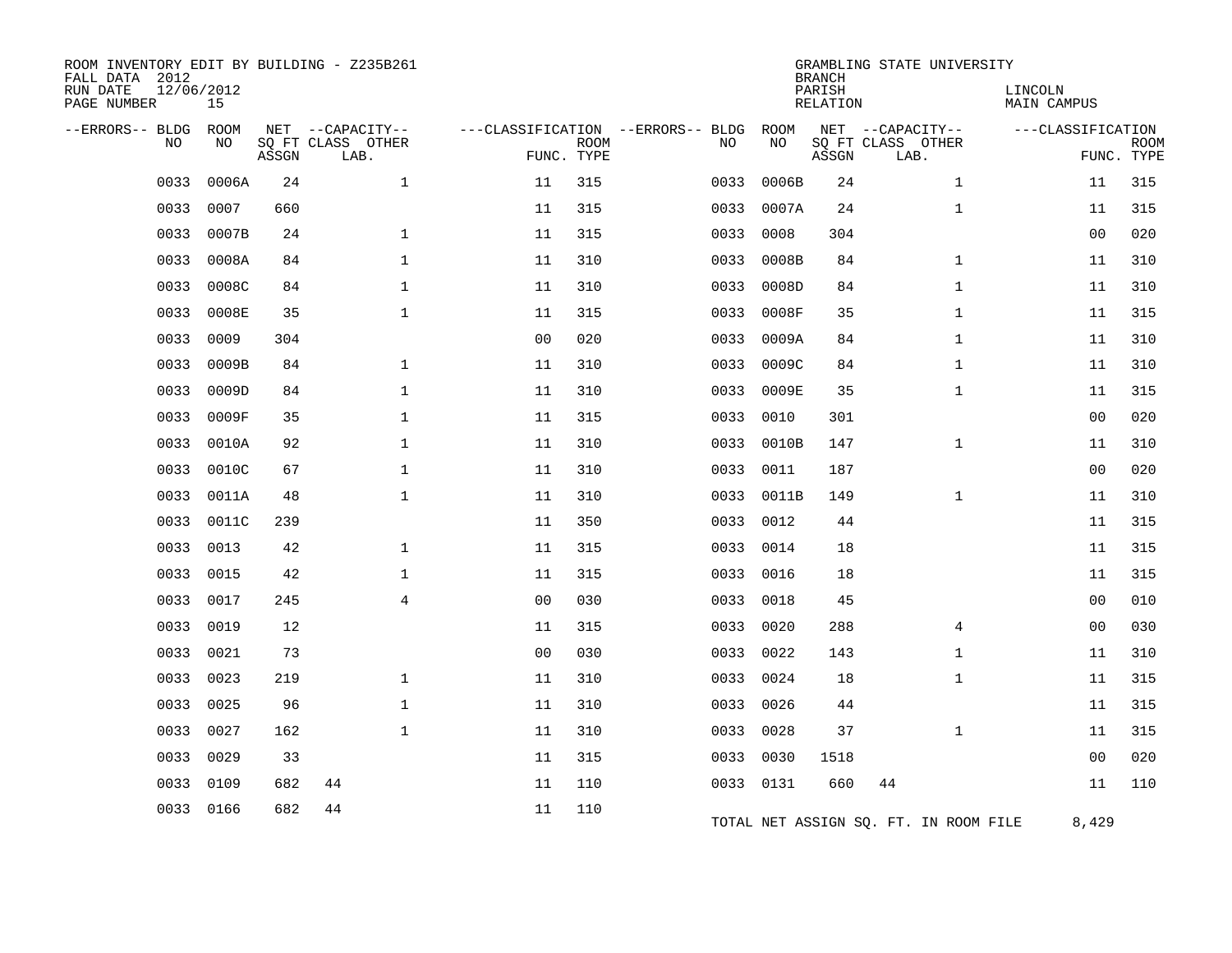| ROOM INVENTORY EDIT BY BUILDING - Z235B261<br>FALL DATA 2012 |            |       |                           |                                                                               |                    |           |                                                  | <b>BRANCH</b>      | GRAMBLING STATE UNIVERSITY                                                                                 |         |                          |                           |
|--------------------------------------------------------------|------------|-------|---------------------------|-------------------------------------------------------------------------------|--------------------|-----------|--------------------------------------------------|--------------------|------------------------------------------------------------------------------------------------------------|---------|--------------------------|---------------------------|
| RUN DATE<br>12/06/2012<br>PAGE NUMBER                        | 16         |       |                           |                                                                               |                    |           |                                                  | PARISH<br>RELATION |                                                                                                            | LINCOLN | MAIN CAMPUS              |                           |
| --ERRORS-- BLDG ROOM<br>NO.                                  |            |       | NET --CAPACITY--          | ---CLASSIFICATION --ERRORS-- BLDG ROOM NET --CAPACITY--     ---CLASSIFICATION |                    |           |                                                  |                    |                                                                                                            |         |                          |                           |
|                                                              | NO         | ASSGN | SO FT CLASS OTHER<br>LAB. |                                                                               | ROOM<br>FUNC. TYPE | NO        | TOTAL NUMBER CLASSROOMS<br>TOTAL NUMBER LABS 210 | ASSGN              | NO SQ FT CLASS OTHER<br>LAB.<br>TOTAL NUMBER COMPUTER CLASSROOMS                                           |         | 3                        | <b>ROOM</b><br>FUNC. TYPE |
|                                                              |            |       |                           |                                                                               |                    |           |                                                  |                    | TOTAL NUMBER SPECIAL LABS 220                                                                              |         | $\mathbf{1}$             |                           |
|                                                              | 0034 0100  | 275   | 30                        | 15                                                                            | 550                | 0034 0101 |                                                  | 33                 | $\mathbf{1}$                                                                                               |         | 15                       | 555                       |
|                                                              | 0034 0102  | 442   | $\mathbf{1}$              | 15                                                                            | 310                | 0034 0103 |                                                  | 357                | $\mathbf{1}$                                                                                               |         | 15                       | 310                       |
|                                                              | 0034 0104  | 442   | $\mathbf{1}$              | 15                                                                            | 310                | 0034 0105 |                                                  | 520                |                                                                                                            |         | 15                       | 555                       |
|                                                              | 0034 0105A | 369   |                           | 15                                                                            | 555                | 0034 0106 |                                                  | 42                 |                                                                                                            |         | 15                       | 555                       |
|                                                              | 0034 0107  | 56    |                           | 15                                                                            | 555                | 0034 0108 |                                                  | 40                 |                                                                                                            |         | 15                       | 555                       |
|                                                              | 0034 0109  | 36    |                           | 0 <sub>0</sub>                                                                | 020                | 0034 0110 |                                                  | 50                 | $\mathbf{1}$                                                                                               |         | 15                       | 555                       |
|                                                              | 0034 0111  | 30    | $\mathbf{1}$              | 15                                                                            | 555                | 0034 0112 |                                                  | 103                |                                                                                                            |         | 15                       | 555                       |
|                                                              | 0034 0113  | 449   |                           | 15                                                                            | 555                | 0034 0114 | TOTAL NUMBER CLASSROOMS<br>TOTAL NUMBER LABS 210 | 77                 | TOTAL NET ASSIGN SQ. FT. IN ROOM FILE<br>TOTAL NUMBER COMPUTER CLASSROOMS<br>TOTAL NUMBER SPECIAL LABS 220 |         | 00 <sub>o</sub><br>3,208 | 030                       |
|                                                              | 0035 0100  | 5388  |                           | 91                                                                            | 760                |           | TOTAL NUMBER CLASSROOMS<br>TOTAL NUMBER LABS 210 |                    | TOTAL NET ASSIGN SQ. FT. IN ROOM FILE<br>TOTAL NUMBER COMPUTER CLASSROOMS<br>TOTAL NUMBER SPECIAL LABS 220 |         | 5,388                    |                           |
|                                                              | 0037 0101  | 293   | $\overline{2}$            | 63                                                                            | 310                | 0037 0102 |                                                  | 333                | 24                                                                                                         |         | 11                       | 110                       |
|                                                              | 0037 0103  | 28    |                           | 63                                                                            | 315                | 0037 0104 |                                                  | 82                 |                                                                                                            |         | 0 <sub>0</sub>           | 030                       |
|                                                              | 0037 0105  | 84    |                           | 63                                                                            | 730                | 0037 0106 |                                                  | 86                 |                                                                                                            |         | 63                       | 730                       |
|                                                              | 0037 0107  | 551   |                           | 63                                                                            | 730                | 0037 0108 |                                                  | 1900               |                                                                                                            |         | 63                       | 730                       |
|                                                              | 0037 0109  | 312   |                           | 63                                                                            | 720                |           | 0037 0109A                                       | 85                 | $\mathbf{1}$                                                                                               |         | 63                       | 310                       |
|                                                              | 0037 0110  | 1058  |                           | 63                                                                            | 720                |           | 0037 0110A                                       | 82                 | $\mathbf{1}$                                                                                               |         | 63                       | 310                       |
|                                                              | 0037 0110B | 168   |                           | 63                                                                            | 725                |           | 0037 0110C                                       | 33                 | $\mathbf{1}$                                                                                               |         | 63                       | 315                       |
|                                                              | 0037 0110D | 33    | $\mathbf{1}$              | 63                                                                            | 315                | 0037 0111 |                                                  | 367                |                                                                                                            |         | 63                       | 725                       |
|                                                              | 0037 0111A | 60    | $\mathbf{1}$              | 63                                                                            | 310                |           | 0037 0111B                                       | 156                | $\mathbf{1}$                                                                                               |         | 63                       | 310                       |
|                                                              | 0037 0112  | 922   |                           | 63                                                                            | 730                |           |                                                  |                    | TOTAL NET ASSIGN SQ. FT. IN ROOM FILE                                                                      |         | 6,551                    |                           |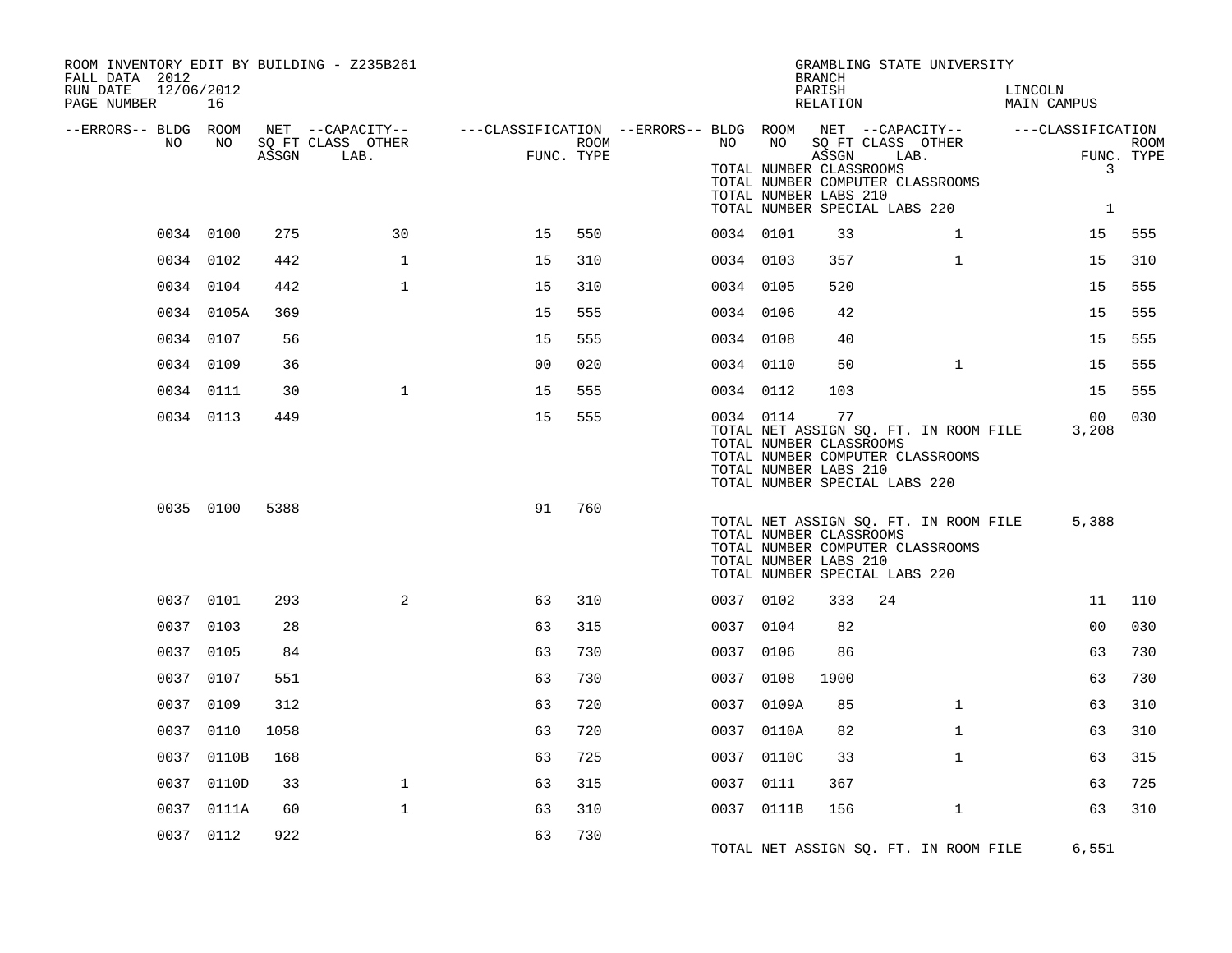| ROOM INVENTORY EDIT BY BUILDING - Z235B261<br>FALL DATA 2012<br>RUN DATE<br>PAGE NUMBER | 12/06/2012 | 17        |       |                                               |              |                                                                       |      |           |                                                        | <b>BRANCH</b><br>PARISH<br>RELATION | GRAMBLING STATE UNIVERSITY                                                                                 |                | LINCOLN<br>MAIN CAMPUS |                            |             |
|-----------------------------------------------------------------------------------------|------------|-----------|-------|-----------------------------------------------|--------------|-----------------------------------------------------------------------|------|-----------|--------------------------------------------------------|-------------------------------------|------------------------------------------------------------------------------------------------------------|----------------|------------------------|----------------------------|-------------|
| --ERRORS-- BLDG ROOM                                                                    | NO.        | NO        | ASSGN | NET --CAPACITY--<br>SQ FT CLASS OTHER<br>LAB. |              | ---CLASSIFICATION --ERRORS-- BLDG ROOM NET --CAPACITY--<br>FUNC. TYPE | ROOM | NO        | NO<br>TOTAL NUMBER CLASSROOMS<br>TOTAL NUMBER LABS 210 | ASSGN                               | SQ FT CLASS OTHER<br>LAB.<br>TOTAL NUMBER COMPUTER CLASSROOMS<br>TOTAL NUMBER SPECIAL LABS 220             |                | ---CLASSIFICATION      | FUNC. TYPE<br>$\mathbf{1}$ | <b>ROOM</b> |
|                                                                                         | 0038 0101  |           | 218   |                                               | $\mathbf 1$  | 63                                                                    | 310  | 0038 0102 |                                                        | 15                                  |                                                                                                            | $\mathbf{1}$   |                        | 63                         | 315         |
|                                                                                         | 0038       | 0103      | 218   |                                               | 1            | 63                                                                    | 310  | 0038      | 0104                                                   | 452                                 |                                                                                                            | $\mathbf{1}$   |                        | 63                         | 310         |
|                                                                                         | 0038       | 0104A     | 637   |                                               | 2            | 63                                                                    | 310  | 0038      | 0105                                                   | 218                                 |                                                                                                            | $\mathbf{1}$   |                        | 63                         | 310         |
|                                                                                         | 0038       | 0106      | 218   |                                               | $\mathbf 1$  | 63                                                                    | 310  | 0038      | 0107                                                   | 54                                  |                                                                                                            |                |                        | 63                         | 315         |
|                                                                                         | 0038       | 0107A     | 160   |                                               | 2            | 63                                                                    | 310  | 0038 0108 |                                                        | 273                                 |                                                                                                            |                |                        | 0 <sub>0</sub>             | 020         |
|                                                                                         | 0038       | 0108A     | 84    |                                               |              | 63                                                                    | 315  | 0038      | 0108B                                                  | 71                                  |                                                                                                            |                |                        | 63                         | 315         |
|                                                                                         | 0038       | 0109      | 123   |                                               | 2            | 63                                                                    | 310  | 0038      | 0110                                                   | 123                                 |                                                                                                            | $\overline{2}$ |                        | 63                         | 310         |
|                                                                                         |            | 0038 0111 | 1835  |                                               |              | 63                                                                    | 730  | 0038 0112 |                                                        | 1540                                |                                                                                                            |                |                        | 63                         | 730         |
|                                                                                         | 0038 0113  |           | 370   |                                               |              | 63                                                                    | 730  |           | TOTAL NUMBER CLASSROOMS<br>TOTAL NUMBER LABS 210       |                                     | TOTAL NET ASSIGN SQ. FT. IN ROOM FILE<br>TOTAL NUMBER COMPUTER CLASSROOMS<br>TOTAL NUMBER SPECIAL LABS 220 |                |                        | 6,336                      |             |
|                                                                                         | 0040       | 0101      | 625   | 45                                            |              | 11                                                                    | 110  | 0040 0102 |                                                        | 650                                 | 45                                                                                                         |                |                        | 11                         | 110         |
|                                                                                         | 0040       | 0103      | 625   | 45                                            |              | 11                                                                    | 110  | 0040      | 0104                                                   | 610                                 | 45                                                                                                         |                |                        | 11                         | 110         |
|                                                                                         | 0040       | 0105      | 792   | 24                                            |              | 11                                                                    | 210  | 0040      | 0106                                                   | 2172                                | 30                                                                                                         |                |                        | 11                         | 210         |
|                                                                                         | 0040       | 0107      | 1035  | 21                                            |              | 11                                                                    | 210  | 0040      | 0108                                                   | 94                                  |                                                                                                            |                |                        | 0 <sub>0</sub>             | 020         |
| 9                                                                                       | 0040       | 0109      | 84    | 24                                            |              | 11                                                                    | 210  | 0040      | 0110                                                   | 60                                  |                                                                                                            |                |                        | 0 <sub>0</sub>             | 020         |
|                                                                                         | 0040       | 0111      | 245   | 20                                            |              | 11                                                                    | 210  | 0040      | 0112                                                   | 124                                 |                                                                                                            |                |                        | 11                         | 315         |
|                                                                                         | 0040       | 0112A     | 27    |                                               |              | 11                                                                    | 620  | 0040      | 0113                                                   | 73                                  |                                                                                                            |                |                        | 0 <sub>0</sub>             | 020         |
|                                                                                         | 0040       | 0113A     | 136   |                                               | $\mathbf{1}$ | 11                                                                    | 310  | 0040      | 0113B                                                  | 184                                 |                                                                                                            | $\mathbf{1}$   |                        | 11                         | 310         |
|                                                                                         | 0040       | 0113C     | 204   |                                               | $\mathbf 1$  | 11                                                                    | 310  | 0040      | 0113D                                                  | 122                                 |                                                                                                            | $\mathbf{1}$   |                        | 11                         | 310         |
|                                                                                         | 0040       | 0113E     | 126   |                                               | $\mathbf{1}$ | 11                                                                    | 310  | 0040      | 0114                                                   | 1032                                | 25                                                                                                         |                |                        | 11                         | 210         |
|                                                                                         | 0040       | 0115      | 461   |                                               |              | 0 <sub>0</sub>                                                        | 020  | 0040      | 0116                                                   | 30                                  |                                                                                                            |                |                        | 00                         | 030         |
|                                                                                         | 0040 0117  |           | 281   |                                               | 4            | 00                                                                    | 030  | 0040 0118 |                                                        | 58                                  |                                                                                                            | $\mathbf{1}$   |                        | 0 <sub>0</sub>             | 030         |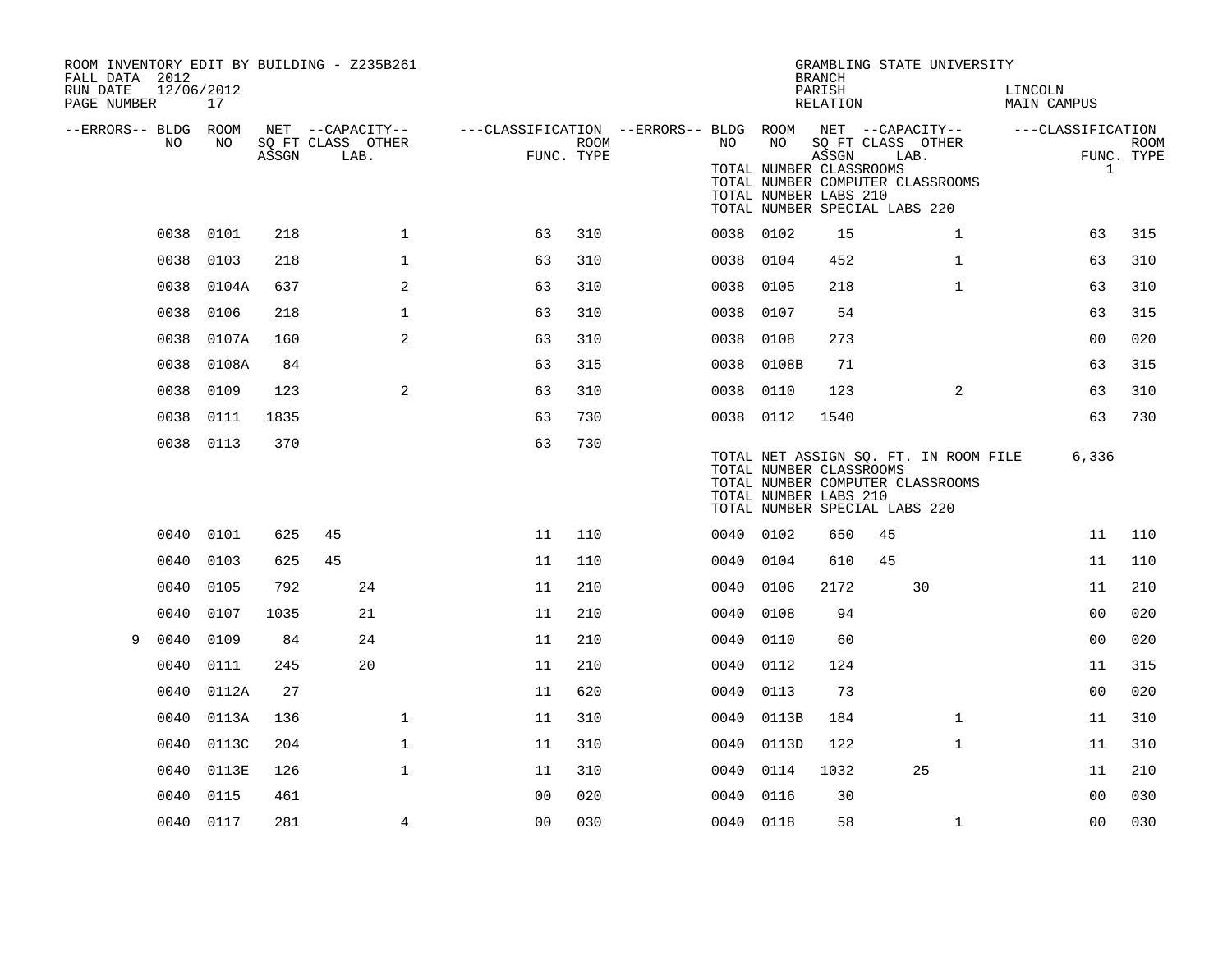| FALL DATA 2012          |            |             |       | ROOM INVENTORY EDIT BY BUILDING - Z235B261    |                |                           |                                              |                         | <b>BRANCH</b>      | GRAMBLING STATE UNIVERSITY                    |                               |                           |
|-------------------------|------------|-------------|-------|-----------------------------------------------|----------------|---------------------------|----------------------------------------------|-------------------------|--------------------|-----------------------------------------------|-------------------------------|---------------------------|
| RUN DATE<br>PAGE NUMBER | 12/06/2012 | 18          |       |                                               |                |                           |                                              |                         | PARISH<br>RELATION |                                               | LINCOLN<br><b>MAIN CAMPUS</b> |                           |
| --ERRORS-- BLDG         | NO.        | ROOM<br>NO. | ASSGN | NET --CAPACITY--<br>SO FT CLASS OTHER<br>LAB. |                | <b>ROOM</b><br>FUNC. TYPE | ---CLASSIFICATION --ERRORS-- BLDG ROOM<br>NO | NO                      | ASSGN              | NET --CAPACITY--<br>SQ FT CLASS OTHER<br>LAB. | ---CLASSIFICATION             | <b>ROOM</b><br>FUNC. TYPE |
|                         | 0040       | 0119        | 300   | $\overline{4}$                                | 0 <sub>0</sub> | 030                       | 0040                                         | 0120                    | 45                 | $\mathbf{1}$                                  | 0 <sub>0</sub>                | 030                       |
|                         | 0040       | 0121        | 30    |                                               | 0 <sub>0</sub> | 020                       | 0040                                         | 0122                    | 1054               | 25                                            | 11                            | 210                       |
|                         | 0040       | 0123        | 73    |                                               | 0 <sub>0</sub> | 020                       | 0040                                         | 0123A                   | 171                | $\mathbf{1}$                                  | 11                            | 310                       |
|                         | 0040       | 0123B       | 105   | $\mathbf{1}$                                  | 11             | 310                       | 0040                                         | 0123C                   | 113                | $\mathbf{1}$                                  | 11                            | 310                       |
|                         | 0040       | 0124        | 1447  | 26                                            | 11             | 210                       | 0040                                         | 0125                    | 747                | 20                                            | 11                            | 210                       |
|                         | 0040       | 0126        | 3025  |                                               | 0 <sub>0</sub> | 020                       | 0040                                         | 0127                    | 821                | 25                                            | 11                            | 210                       |
|                         | 0040       | 0128        | 799   | 25                                            | 11             | 210                       | 0040                                         | 0129                    | 1050               | 28                                            | 11                            | 210                       |
|                         | 0040       | 0130        | 1165  | 30                                            | 11             | 210                       | 0040                                         | 0131                    | 1050               | 30                                            | 11                            | 210                       |
|                         | 0040       | 0132        | 940   | 45                                            | 11             | 110                       | 0040                                         | 0133                    | 1992               | 100                                           | 11                            | 610                       |
|                         | 0040       | 0134        | 32    |                                               | 0 <sub>0</sub> | 020                       | 0040                                         | 0135                    | 33                 | 10                                            | 0 <sub>0</sub>                | 010                       |
|                         | 0040       | 0136        | 237   | $\overline{4}$                                | 0 <sub>0</sub> | 030                       | 0040                                         | 0137                    | 39                 | $\mathbf{1}$                                  | 0 <sub>0</sub>                | 030                       |
|                         | 0040       | 0138        | 134   | $\mathbf 1$                                   | 11             | 310                       | 0040                                         | 0139                    | 2397               | 48                                            | 11                            | 210                       |
|                         | 0040       | 0140        | 263   | $\mathbf{1}$                                  | 11             | 310                       | 0040                                         | 0141                    | 240                |                                               | 11                            | 350                       |
|                         | 0040       | 0142        | 200   |                                               | 0 <sub>0</sub> | 020                       |                                              | 0040 0142A              | 52                 |                                               | 00                            | 020                       |
|                         | 0040       | 0143        | 126   | $\mathbf 1$                                   | 11             | 310                       | 0040                                         | 0144                    | 133                | $\mathbf{1}$                                  | 11                            | 310                       |
|                         | 0040       | 0145        | 176   | $\mathbf{1}$                                  | 11             | 310                       | 0040                                         | 0146                    | 270                | $\mathbf{1}$                                  | 11                            | 310                       |
|                         | 0040       | 0147        | 156   |                                               | 0 <sub>0</sub> | 020                       | 0040                                         | 0148                    | 466                |                                               | 0 <sub>0</sub>                | 020                       |
|                         | 0040       | 0149        | 149   |                                               | 0 <sub>0</sub> | 030                       | 0040                                         | 0150                    | 289                |                                               | 00                            | 030                       |
|                         | 0040       | 0151        | 166   |                                               | 11             | 115                       | 0040                                         | 0152                    | 126                |                                               | 11                            | 115                       |
| 9                       | 0040       | 0153        | 70    | 24                                            | 11             | 210                       |                                              | 0040 0154               | 463                | 20                                            | 11                            | 210                       |
|                         | 0040       | 0155        | 73    |                                               | 0 <sub>0</sub> | 030                       | 0040                                         | 0156                    | 1161               | 20                                            | 11                            | 210                       |
|                         | 0040       | 0158        | 59    |                                               | 11             | 115                       |                                              | 0040 0159               | 82                 |                                               | 11                            | 115                       |
|                         | 0040       | 0178        | 117   |                                               | 11             | 115                       |                                              | TOTAL NUMBER CLASSROOMS |                    | TOTAL NET ASSIGN SQ. FT. IN ROOM FILE         | 26,230<br>5                   |                           |

| TOTAL NUMBER CLASSROOMS |                                  |    |
|-------------------------|----------------------------------|----|
|                         | TOTAL NUMBER COMPUTER CLASSROOMS |    |
| TOTAL NUMBER LABS 210   |                                  | 18 |
|                         | TOTAL NUMBER SPECIAL LABS 220    |    |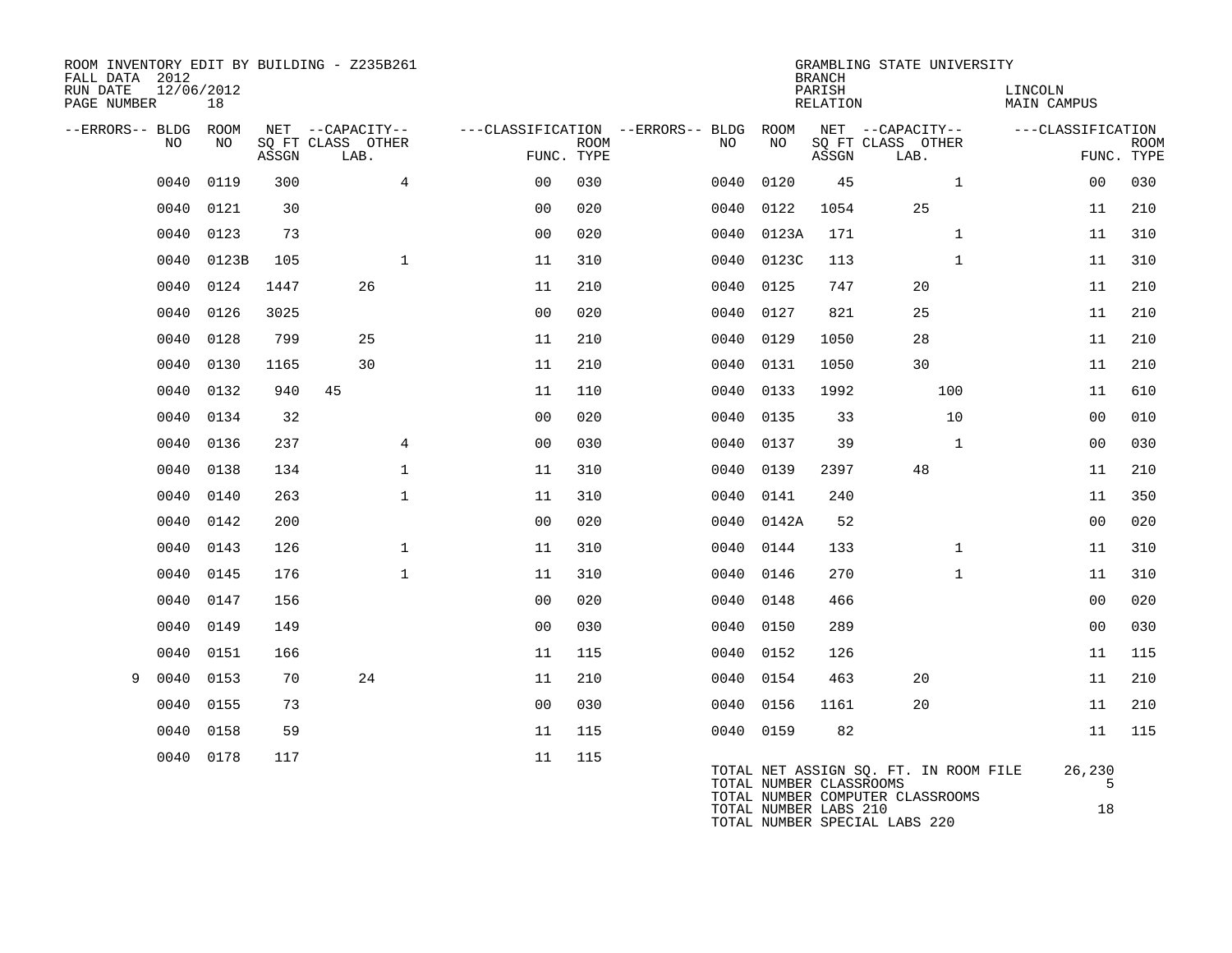| ROOM INVENTORY EDIT BY BUILDING - Z235B261<br>FALL DATA 2012<br>RUN DATE<br>PAGE NUMBER | 12/06/2012<br>19 |       |                           |                                        |             |           |            | <b>BRANCH</b><br>PARISH<br>RELATION              | GRAMBLING STATE UNIVERSITY                                                                                 | LINCOLN<br><b>MAIN CAMPUS</b> |                           |
|-----------------------------------------------------------------------------------------|------------------|-------|---------------------------|----------------------------------------|-------------|-----------|------------|--------------------------------------------------|------------------------------------------------------------------------------------------------------------|-------------------------------|---------------------------|
| --ERRORS-- BLDG ROOM                                                                    |                  |       | NET --CAPACITY--          | ---CLASSIFICATION --ERRORS-- BLDG ROOM |             |           |            |                                                  | NET --CAPACITY--                                                                                           | ---CLASSIFICATION             |                           |
| NO                                                                                      | NO               | ASSGN | SQ FT CLASS OTHER<br>LAB. | FUNC. TYPE                             | <b>ROOM</b> | NO.       | NO         | ASSGN                                            | SQ FT CLASS OTHER<br>LAB.                                                                                  |                               | <b>ROOM</b><br>FUNC. TYPE |
|                                                                                         | 0041 0101 58312  |       | 454                       | 93                                     | 910         |           |            | TOTAL NUMBER CLASSROOMS<br>TOTAL NUMBER LABS 210 | TOTAL NET ASSIGN SQ. FT. IN ROOM FILE<br>TOTAL NUMBER COMPUTER CLASSROOMS<br>TOTAL NUMBER SPECIAL LABS 220 | 58,312                        |                           |
|                                                                                         | 0042 0009        | 134   | $\mathbf{1}$              | 11                                     | 310         | 0042 0100 |            | 658                                              |                                                                                                            | 11                            | 315                       |
|                                                                                         | 0042 0100A       | 105   | $\mathbf 1$               | 11                                     | 315         |           | 0042 0100B | 110                                              | $\mathbf{1}$                                                                                               | 11                            | 315                       |
|                                                                                         | 0042 0101        | 258   | $\mathbf 1$               | 11                                     | 310         |           | 0042 0102  | 264                                              | $\mathbf{1}$                                                                                               | 11                            | 310                       |
| 0042                                                                                    | 0103             | 264   | $\mathbf 1$               | 11                                     | 310         | 0042 0104 |            | 264                                              | $\mathbf{1}$                                                                                               | 11                            | 310                       |
|                                                                                         | 0042 0105        | 264   | $\mathbf 1$               | 11                                     | 310         |           | 0042 0106  | 264                                              | $\mathbf{1}$                                                                                               | 11                            | 310                       |
| 0042                                                                                    | 0107             | 264   | $\mathbf 1$               | 11                                     | 310         | 0042      | 0108       | 254                                              | $\mathbf{1}$                                                                                               | 11                            | 310                       |
|                                                                                         | 0042 0109        | 254   | $\mathbf 1$               | 11                                     | 310         |           | 0042 0110  | 252                                              | $\mathbf{1}$                                                                                               | 11                            | 310                       |
| 0042                                                                                    | 0111             | 399   | $\mathbf 1$               | 11                                     | 310         |           | 0042 0111A | 154                                              |                                                                                                            | 0 <sub>0</sub>                | 020                       |
|                                                                                         | 0042 0112        | 371   | $\mathbf 1$               | 11                                     | 310         |           | 0042 0113  | 264                                              | $\mathbf{1}$                                                                                               | 11                            | 310                       |
| 0042                                                                                    | 0113A            | 165   | $\mathbf{1}$              | 11                                     | 310         |           | 0042 0113B | 148                                              | $\mathbf{1}$                                                                                               | 11                            | 310                       |
|                                                                                         | 0042 0114        | 264   | $\mathbf{1}$              | 11                                     | 310         |           | 0042 0114A | 165                                              | $\mathbf{1}$                                                                                               | 11                            | 310                       |
| 0042                                                                                    | 0114B            | 114   | $\mathbf{1}$              | 11                                     | 315         |           | 0042 0114C | 247                                              | $\mathbf{1}$                                                                                               | 11                            | 315                       |
| 0042                                                                                    | 0114D            | 117   | $\mathbf 1$               | 11                                     | 310         |           | 0042 0115  | 751                                              | $\mathbf{1}$                                                                                               | 11                            | 310                       |
| 0042                                                                                    | 0115A            | 166   | $\mathbf{1}$              | 11                                     | 310         |           | 0042 0115B | 224                                              | $\mathbf{1}$                                                                                               | 11                            | 310                       |
| 0042                                                                                    | 0115C            | 20    | $\mathbf{1}$              | 11                                     | 315         |           | 0042 0115D | 12                                               |                                                                                                            | 0 <sub>0</sub>                | 020                       |
| 0042                                                                                    | 0115E            | 261   |                           | 11                                     | 350         | 0042 0116 |            | 55                                               |                                                                                                            | 00                            | 020                       |
|                                                                                         | 0042 0116A       | 266   | $\mathbf{1}$              | 11                                     | 310         |           | 0042 0116B | 228                                              | $\mathbf{1}$                                                                                               | 11                            | 310                       |
|                                                                                         | 0042 0116C       | 290   |                           | 0 <sub>0</sub>                         | 020         | 0042 0117 |            | 297                                              | $\mathbf{1}$                                                                                               | 11                            | 310                       |
|                                                                                         | 0042 0118        | 311   | $\mathbf 1$               | 11                                     | 310         | 0042 0119 |            | 127                                              |                                                                                                            | 00                            | 020                       |
| 0042                                                                                    | 0119A            | 89    | $\mathbf 1$               | 11                                     | 310         |           | 0042 0119B | 89                                               | $\mathbf{1}$                                                                                               | 11                            | 310                       |
|                                                                                         | 0042 0119C       | 88    | $\mathbf{1}$              | 11                                     | 310         |           | 0042 0119E | 89                                               | $\mathbf{1}$                                                                                               | 11                            | 310                       |
|                                                                                         | 0042 0119F       | 80    | $\mathbf{1}$              | 11                                     | 310         |           | 0042 0119G | 80                                               | $\mathbf{1}$                                                                                               | 11                            | 310                       |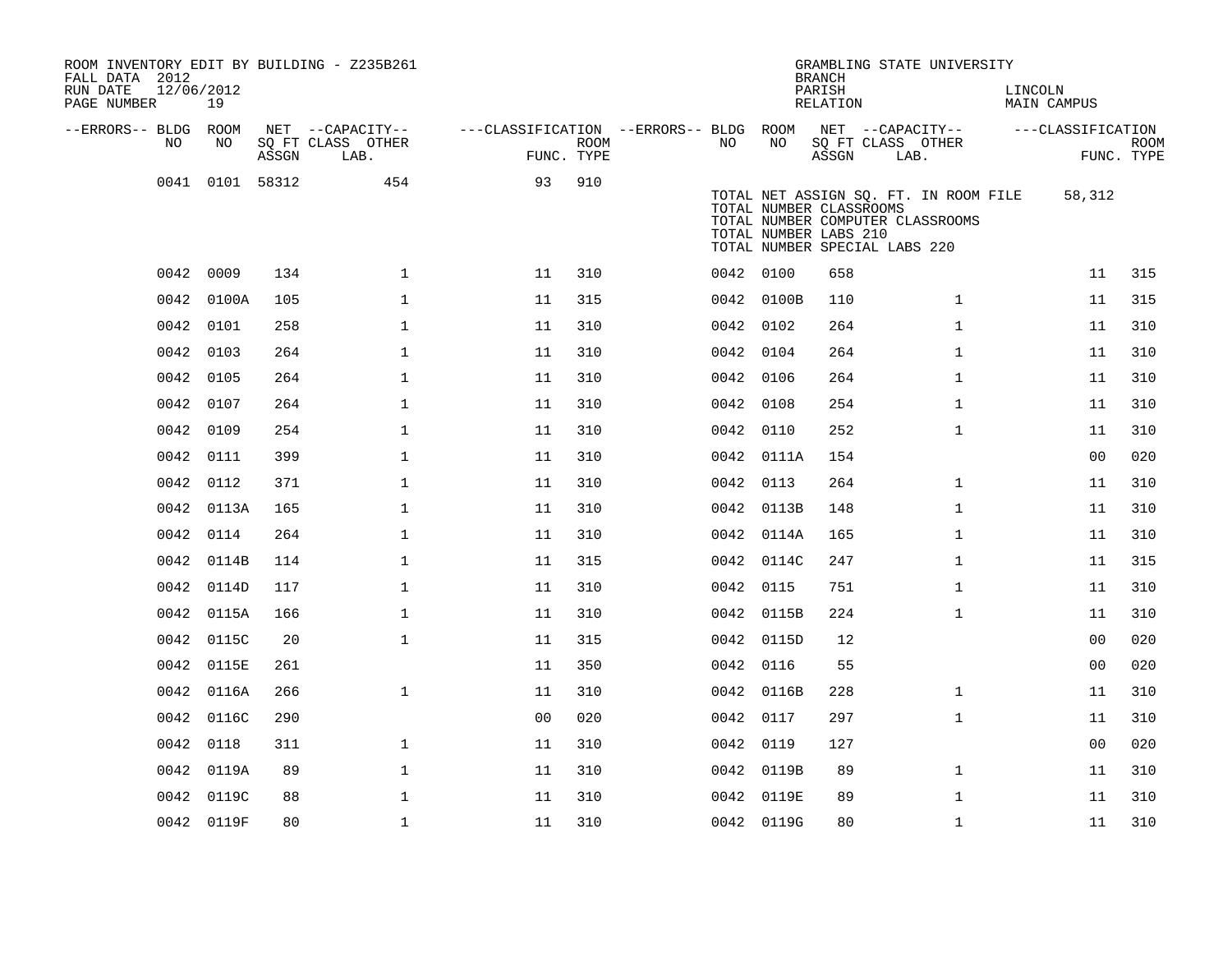| ROOM INVENTORY EDIT BY BUILDING - Z235B261<br>FALL DATA 2012<br>RUN DATE<br>PAGE NUMBER | 12/06/2012<br>20 |       |                                               |                |                           |                                              |            | <b>BRANCH</b><br>PARISH<br><b>RELATION</b> | GRAMBLING STATE UNIVERSITY                    | LINCOLN<br><b>MAIN CAMPUS</b> |                           |
|-----------------------------------------------------------------------------------------|------------------|-------|-----------------------------------------------|----------------|---------------------------|----------------------------------------------|------------|--------------------------------------------|-----------------------------------------------|-------------------------------|---------------------------|
| --ERRORS-- BLDG<br>NO                                                                   | ROOM<br>NO       | ASSGN | NET --CAPACITY--<br>SQ FT CLASS OTHER<br>LAB. |                | <b>ROOM</b><br>FUNC. TYPE | ---CLASSIFICATION --ERRORS-- BLDG ROOM<br>NO | NO         | ASSGN                                      | NET --CAPACITY--<br>SQ FT CLASS OTHER<br>LAB. | ---CLASSIFICATION             | <b>ROOM</b><br>FUNC. TYPE |
| 0042                                                                                    | 0119H            | 972   | $\mathbf 1$                                   | 11             | 310                       | 0042                                         | 0119I      | 260                                        | $\mathbf{1}$                                  | 11                            | 310                       |
| 0042                                                                                    | 0120             | 2834  | 1                                             | 11             | 310                       |                                              | 0042 0120A | 167                                        | $\mathbf{1}$                                  | 11                            | 310                       |
| 0042                                                                                    | 0120B            | 167   | 1                                             | 11             | 310                       |                                              | 0042 0120C | 114                                        | $\mathbf{1}$                                  | 11                            | 310                       |
| 0042                                                                                    | 0120D            | 115   | $\mathbf 1$                                   | 11             | 310                       |                                              | 0042 0120E | 135                                        | $\mathbf{1}$                                  | 11                            | 310                       |
| 0042                                                                                    | 0120F            | 135   | $\mathbf{1}$                                  | 11             | 310                       |                                              | 0042 0120G | 108                                        | $\mathbf{1}$                                  | 11                            | 310                       |
| 0042                                                                                    | 0120H            | 108   | $\mathbf{1}$                                  | 11             | 310                       |                                              | 0042 01201 | 108                                        | $\mathbf{1}$                                  | 11                            | 310                       |
| 0042                                                                                    | 0120J            | 87    | $\mathbf{1}$                                  | 11             | 310                       |                                              | 0042 0121  | 424                                        |                                               | 11                            | 350                       |
| 0042                                                                                    | 0121A            | 56    | $\mathbf{1}$                                  | 11             | 355                       |                                              | 0042 0123  | 390                                        | $\mathbf{1}$                                  | 11                            | 310                       |
| 0042                                                                                    | 0123A            | 108   |                                               | 11             | 315                       | 0042                                         | 0124       | 364                                        |                                               | 11                            | 315                       |
| 0042                                                                                    | 0124A            | 32    |                                               | 11             | 315                       |                                              | 0042 0129  | 603                                        |                                               | 0 <sub>0</sub>                | 030                       |
| 0042                                                                                    | 0129A 1620       |       |                                               | 0 <sub>0</sub> | 030                       | 0042                                         | 0130       | 212                                        |                                               | 0 <sub>0</sub>                | 020                       |
| 0042                                                                                    | 0159             | 4151  |                                               | 0 <sub>0</sub> | 020                       |                                              | 0042 0200  | 2340                                       | 200                                           | 11                            | 110                       |
| 0042                                                                                    | 0201             | 526   | $\mathbf 1$                                   | 11             | 310                       | 0042                                         | 0202       | 748                                        | 20                                            | 11                            | 250                       |
| 0042                                                                                    | 0203             | 748   | 20                                            | 11             | 250                       | 0042                                         | 0204       | 725                                        | $\mathbf{1}$                                  | 11                            | 310                       |
| 0042                                                                                    | 0204A            | 48    |                                               | 11             | 315                       | 0042                                         | 0204B      | 154                                        |                                               | 0 <sub>0</sub>                | 020                       |
| 0042                                                                                    | 0205             | 725   | 12                                            | 46             | 350                       |                                              | 0042 0205A | 48                                         |                                               | 11                            | 215                       |
| 0042                                                                                    | 0206             | 165   | $\mathbf{1}$                                  | 11             | 310                       | 0042                                         | 0206A      | 25                                         |                                               | 11                            | 315                       |
| 0042                                                                                    | 0206B            | 43    | $\mathbf{1}$                                  | 11             | 315                       |                                              | 0042 0206C | 176                                        | $\mathbf{1}$                                  | 11                            | 310                       |
| 0042                                                                                    | 0206D            | 9     |                                               | 11             | 315                       |                                              | 0042 0206E | 165                                        | $\mathbf{1}$                                  | 11                            | 310                       |
| 0042                                                                                    | 0206F            | 110   |                                               | 11             | 350                       |                                              | 0042 0207  | 819                                        |                                               | 11                            | 680                       |
| 0042                                                                                    | 0208             | 819   | 65                                            | 11             | 110                       | 0042                                         | 0209       | 1165                                       | 70                                            | 11                            | 110                       |
| 0042                                                                                    | 0209A            | 38    |                                               | 11             | 115                       |                                              | 0042 0209B | 154                                        |                                               | 00                            | 030                       |
| 0042                                                                                    | 0210             | 775   | 60                                            | 11             | 110                       |                                              | 0042 0211  | 775                                        | 60                                            | 11                            | 110                       |
| 0042                                                                                    | 0212             | 2323  | 200                                           | 11             | 110                       |                                              | 0042 0213  | 725                                        | 55                                            | 11                            | 110                       |
| 0042                                                                                    | 0213A            | 45    |                                               | 11             | 115                       |                                              | 0042 0213B | 154                                        |                                               | 0 <sub>0</sub>                | 010                       |
|                                                                                         | 0042 0214        | 913   | 60                                            | 11             | 110                       |                                              | 0042 0214A | 45                                         |                                               | 11                            | 115                       |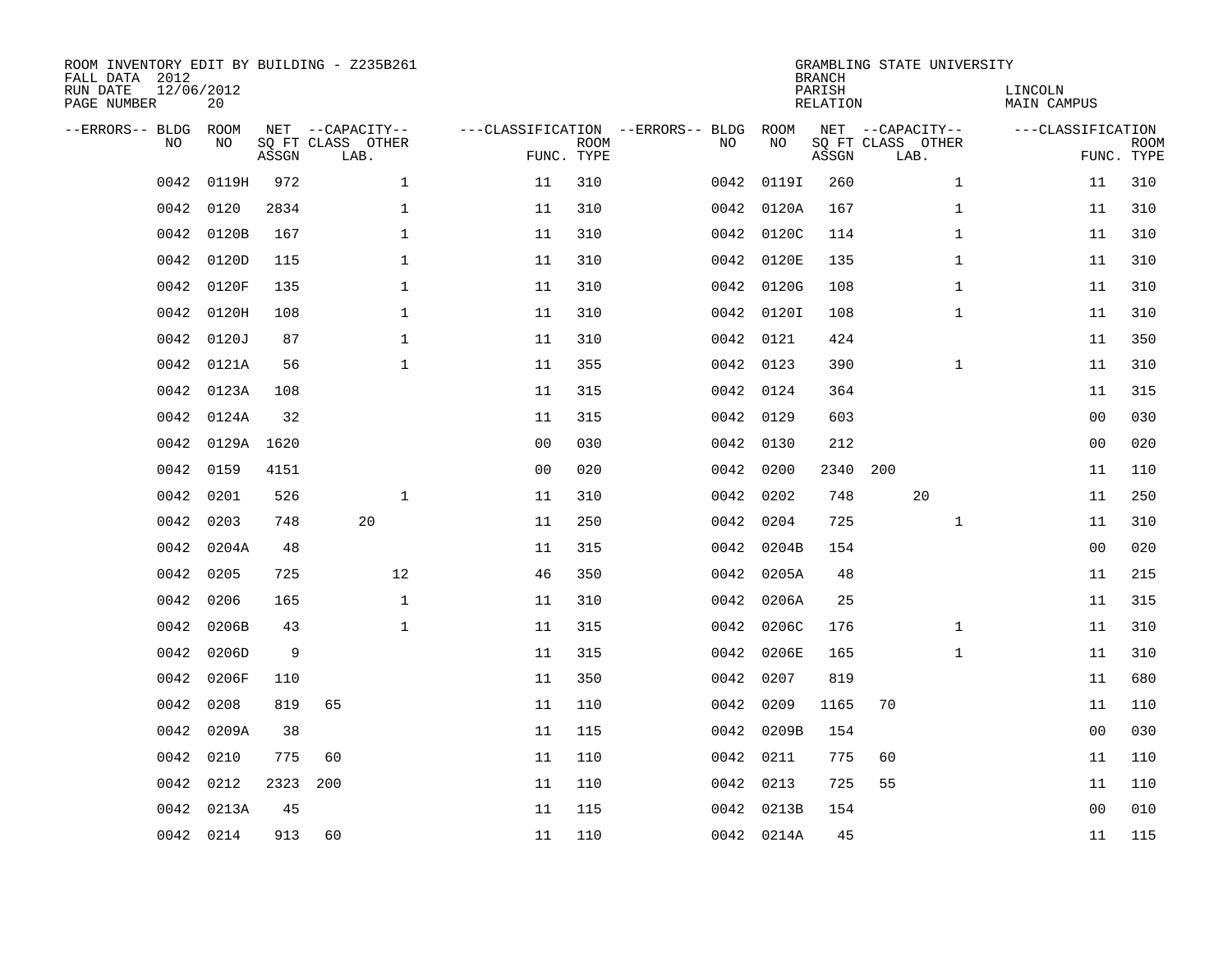| ROOM INVENTORY EDIT BY BUILDING - Z235B261<br>FALL DATA 2012 |                  |       |                   |      |              |                                   |                           |   |      |            | <b>BRANCH</b>      | GRAMBLING STATE UNIVERSITY |      |              |                        |            |             |
|--------------------------------------------------------------|------------------|-------|-------------------|------|--------------|-----------------------------------|---------------------------|---|------|------------|--------------------|----------------------------|------|--------------|------------------------|------------|-------------|
| RUN DATE<br>PAGE NUMBER                                      | 12/06/2012<br>21 |       |                   |      |              |                                   |                           |   |      |            | PARISH<br>RELATION |                            |      |              | LINCOLN<br>MAIN CAMPUS |            |             |
| --ERRORS-- BLDG ROOM                                         |                  |       | NET --CAPACITY--  |      |              | ---CLASSIFICATION --ERRORS-- BLDG |                           |   |      | ROOM       |                    | NET --CAPACITY--           |      |              | ---CLASSIFICATION      |            |             |
| NO                                                           | NO               | ASSGN | SQ FT CLASS OTHER | LAB. |              |                                   | <b>ROOM</b><br>FUNC. TYPE |   | NO.  | NO         | ASSGN              | SQ FT CLASS OTHER          | LAB. |              |                        | FUNC. TYPE | <b>ROOM</b> |
| 0042                                                         | 0215             | 898   | 50                |      |              | 11                                | 110                       |   | 0042 | 0216       | 1433               |                            | 25   |              |                        | 11         | 210         |
| 0042                                                         | 0216A            | 35    |                   |      |              | 11                                | 215                       |   |      | 0042 0216B | 77                 |                            |      |              |                        | 11         | 215         |
| 0042                                                         | 0217             | 1386  |                   | 35   |              | 11                                | 220                       |   |      | 0042 0217A | 43                 |                            |      |              |                        | 11         | 215         |
| 0042                                                         | 0217B            | 77    |                   |      |              | 11                                | 215                       |   |      | 0042 0218  | 20                 |                            |      |              |                        | 11         | 215         |
| 0042                                                         | 0218A            | 20    |                   |      |              | 11                                | 215                       |   |      | 0042 0218B | 961                |                            | 96   |              |                        | 11         | 220         |
| 0042                                                         | 0218C            | 154   |                   |      |              | 0 <sub>0</sub>                    | 020                       |   |      | 0042 0219  | 725                | 35                         |      |              |                        | 11         | 110         |
| 0042                                                         | 0220             | 748   |                   | 20   |              | 11                                | 220                       |   |      | 0042 0220A | 1012               |                            |      |              |                        | 00         | 030         |
| 0042                                                         | 0221             | 748   |                   | 20   |              | 11                                | 220                       |   |      | 0042 0222  | 526                |                            |      | 2            |                        | 11         | 310         |
| 0042                                                         | 0230             | 4381  |                   |      |              | 0 <sub>0</sub>                    | 020                       | 9 | 0042 | 0300       | 484                | $\mathbf{1}$               |      |              |                        | 11         | 110         |
| 0042                                                         | 0301             | 337   |                   |      |              | 11                                | 315                       |   |      | 0042 0302  | 1035               |                            | 21   |              |                        | 11         | 250         |
| 0042                                                         | 0303             | 834   | 36                |      |              | 11                                | 110                       |   | 0042 | 0304       | 342                |                            |      | 2            |                        | 11         | 310         |
| 0042                                                         | 0305             | 364   |                   |      | 2            | 11                                | 310                       |   |      | 0042 0306  | 340                |                            |      | 2            |                        | 11         | 310         |
| 0042                                                         | 0307             | 343   | 25                |      |              | 11                                | 110                       |   | 0042 | 0308       | 356                |                            |      | 2            |                        | 11         | 310         |
| 0042                                                         | 0308A            | 148   |                   |      |              | 0 <sub>0</sub>                    | 020                       |   |      | 0042 0309  | 260                |                            |      | $\mathbf{1}$ |                        | 11         | 310         |
| 0042                                                         | 0309A            | 253   |                   |      | $\mathbf 1$  | 11                                | 310                       |   | 0042 | 0310       | 392                |                            |      | $\mathbf{1}$ |                        | 11         | 310         |
| 0042                                                         | 0311             | 162   |                   |      | $\mathbf{1}$ | 11                                | 310                       |   |      | 0042 0311A | 306                |                            |      | $\mathbf{1}$ |                        | 11         | 310         |
| 0042                                                         | 0311B            | 50    |                   |      |              | 11                                | 315                       |   | 0042 | 0311C      | 87                 |                            |      | $\mathbf{1}$ |                        | 11         | 310         |
| 0042                                                         | 0311D            | 435   |                   |      | $\mathbf 1$  | 11                                | 315                       |   |      | 0042 0311E | 363                |                            |      |              |                        | 11         | 315         |
| 0042                                                         | 0312             | 297   |                   |      | $\mathbf 1$  | 11                                | 310                       |   |      | 0042 0312A | 113                |                            |      | $\mathbf{1}$ |                        | 11         | 315         |
| 0042                                                         | 0312B            | 138   |                   |      | $\mathbf{1}$ | 11                                | 315                       |   |      | 0042 0313  | 718                |                            | 60   |              |                        | 11         | 250         |
| 0042                                                         | 0314             | 575   |                   | 45   |              | 11                                | 250                       |   |      | 0042 0314A | 56                 |                            |      |              |                        | 11         | 255         |
| 0042                                                         | 0315             | 354   | 35                |      |              | 11                                | 110                       |   |      | 0042 0316  | 2270               | 100                        |      |              |                        | 11         | 110         |
| 0042                                                         | 0317             | 454   |                   |      | $\mathbf 1$  | 11                                | 310                       |   |      | 0042 0318  | 105                |                            |      | $\mathbf{1}$ |                        | 11         | 310         |
| 0042                                                         | 0319             | 945   |                   | 50   |              | 11                                | 250                       |   |      | 0042 0320  | 1044               | 70                         |      |              |                        | 11         | 110         |
| 0042                                                         | 0321             | 819   | 60                |      |              | 11                                | 110                       |   |      | 0042 0322  | 835                | 60                         |      |              |                        | 11         | 110         |
|                                                              | 0042 0323        | 346   |                   |      | $\mathbf{1}$ | 11                                | 310                       |   |      | 0042 0324  | 346                |                            |      | $\mathbf{1}$ |                        | 11         | 310         |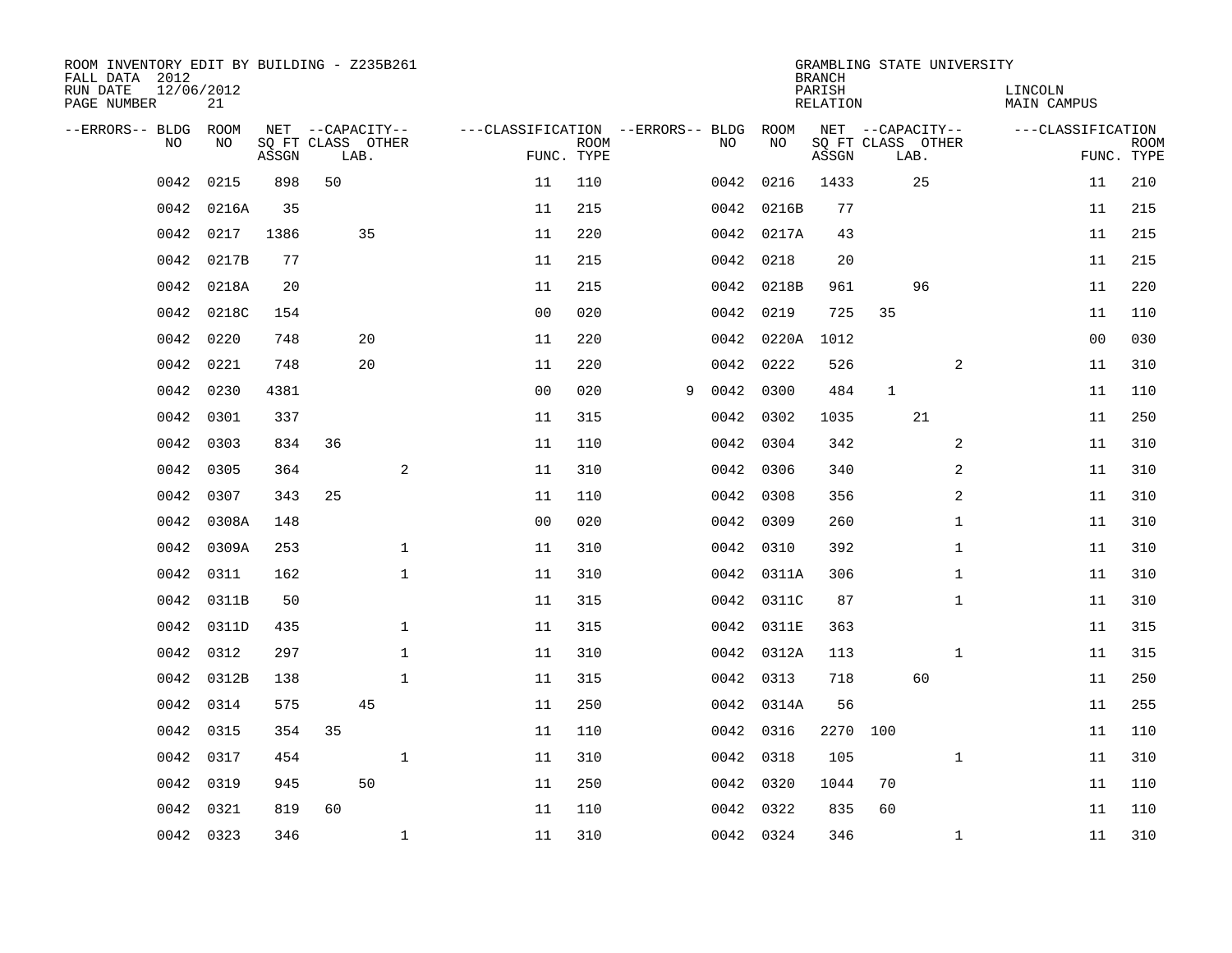| ROOM INVENTORY EDIT BY BUILDING - Z235B261<br>FALL DATA 2012<br>RUN DATE<br>12/06/2012<br>PAGE NUMBER | 22        |       |                                               |                |             |                                              |                                                  | <b>BRANCH</b><br>PARISH<br>RELATION | GRAMBLING STATE UNIVERSITY                                                                                 | LINCOLN<br><b>MAIN CAMPUS</b>  |                           |
|-------------------------------------------------------------------------------------------------------|-----------|-------|-----------------------------------------------|----------------|-------------|----------------------------------------------|--------------------------------------------------|-------------------------------------|------------------------------------------------------------------------------------------------------------|--------------------------------|---------------------------|
| --ERRORS-- BLDG ROOM<br>NO                                                                            | NO        | ASSGN | NET --CAPACITY--<br>SQ FT CLASS OTHER<br>LAB. | FUNC. TYPE     | <b>ROOM</b> | ---CLASSIFICATION --ERRORS-- BLDG ROOM<br>NO | NO                                               | ASSGN                               | NET --CAPACITY--<br>SQ FT CLASS OTHER<br>LAB.                                                              | ---CLASSIFICATION              | <b>ROOM</b><br>FUNC. TYPE |
| 0042                                                                                                  | 0325      | 346   | $\mathbf{1}$                                  | 11             | 310         |                                              | 0042 0326                                        | 346                                 | $\mathbf{1}$                                                                                               | 11                             | 310                       |
| 0042                                                                                                  | 0327      | 410   | $\mathbf{1}$                                  | 11             | 310         |                                              | 0042 0327A                                       | 174                                 |                                                                                                            | 00                             | 020                       |
| 0042                                                                                                  | 0328      | 456   | $\mathbf{1}$                                  | 11             | 310         |                                              | 0042 0329                                        | 346                                 | $\mathbf{1}$                                                                                               | 11                             | 310                       |
| 0042                                                                                                  | 0330      | 834   | 60                                            | 11             | 110         |                                              | 0042 0331                                        | 561                                 | 20                                                                                                         | 11                             | 250                       |
| 0042                                                                                                  | 0332      | 572   | 20                                            | 11             | 250         |                                              | 0042 0336                                        | 4381                                |                                                                                                            | 00                             | 020                       |
| 0042                                                                                                  | 0355      | 209   | 2                                             | 0 <sub>0</sub> | 030         |                                              | 0042 0356                                        | 209                                 | 2                                                                                                          | 0 <sub>0</sub>                 | 030                       |
|                                                                                                       | 0042 0357 | 263   | $\mathbf 1$                                   | 11             | 310         |                                              | 0042 0358                                        | 263                                 | $\mathbf{1}$                                                                                               | 11                             | 310                       |
|                                                                                                       | 0042 0359 | 53    |                                               | 0 <sub>0</sub> | 020         |                                              | 0042 0362<br>TOTAL NUMBER CLASSROOMS             | 370                                 | TOTAL NET ASSIGN SO. FT. IN ROOM FILE<br>TOTAL NUMBER COMPUTER CLASSROOMS                                  | 11<br>59,251<br>19             | 350                       |
|                                                                                                       |           |       |                                               |                |             |                                              | TOTAL NUMBER LABS 210                            |                                     | TOTAL NUMBER SPECIAL LABS 220                                                                              | $\mathbf{1}$<br>$\overline{4}$ |                           |
|                                                                                                       | 0043 0001 | 66    |                                               | 63             | 919         |                                              | 0043 0002                                        | 30                                  |                                                                                                            | 63                             | 919                       |
|                                                                                                       | 0043 0003 | 36    |                                               | 63             | 919         |                                              | 0043 0103                                        | 204                                 | $\mathbf{1}$                                                                                               | 63                             | 310                       |
|                                                                                                       | 0043 0105 | 382   |                                               | 63             | 350         |                                              | 0043 0109                                        | 140                                 |                                                                                                            | 63                             | 635                       |
|                                                                                                       | 0043 0111 | 144   | $\mathbf{1}$                                  | 63             | 310         |                                              | 0043 0111A                                       | 135                                 | $\mathbf{1}$                                                                                               | 63                             | 310                       |
|                                                                                                       | 0043 0112 | 168   | $\mathbf{1}$                                  | 63             | 310         |                                              | 0043 0113                                        | 182                                 | $\mathbf{1}$                                                                                               | 63                             | 310                       |
|                                                                                                       | 0043 0114 | 315   |                                               | 63             | 315         |                                              | 0043 0115                                        | 172                                 |                                                                                                            | 63                             | 315                       |
|                                                                                                       | 0043 0116 | 135   | $\mathbf{1}$                                  | 63             | 310         |                                              | TOTAL NUMBER CLASSROOMS<br>TOTAL NUMBER LABS 210 |                                     | TOTAL NET ASSIGN SQ. FT. IN ROOM FILE<br>TOTAL NUMBER COMPUTER CLASSROOMS<br>TOTAL NUMBER SPECIAL LABS 220 | 2,109                          |                           |
|                                                                                                       | 0048 0102 | 760   |                                               | 82             | 082         |                                              | 0048 0103                                        | 575                                 |                                                                                                            | 82                             | 082                       |
|                                                                                                       | 0048 0104 | 777   |                                               | 82             | 082         |                                              | TOTAL NUMBER CLASSROOMS<br>TOTAL NUMBER LABS 210 |                                     | TOTAL NET ASSIGN SQ. FT. IN ROOM FILE<br>TOTAL NUMBER COMPUTER CLASSROOMS<br>TOTAL NUMBER SPECIAL LABS 220 | 2,112                          |                           |
|                                                                                                       | 0051 0100 | 45    |                                               | 00             | 020         |                                              | 0051 0101                                        | 120                                 |                                                                                                            | 00                             | 020                       |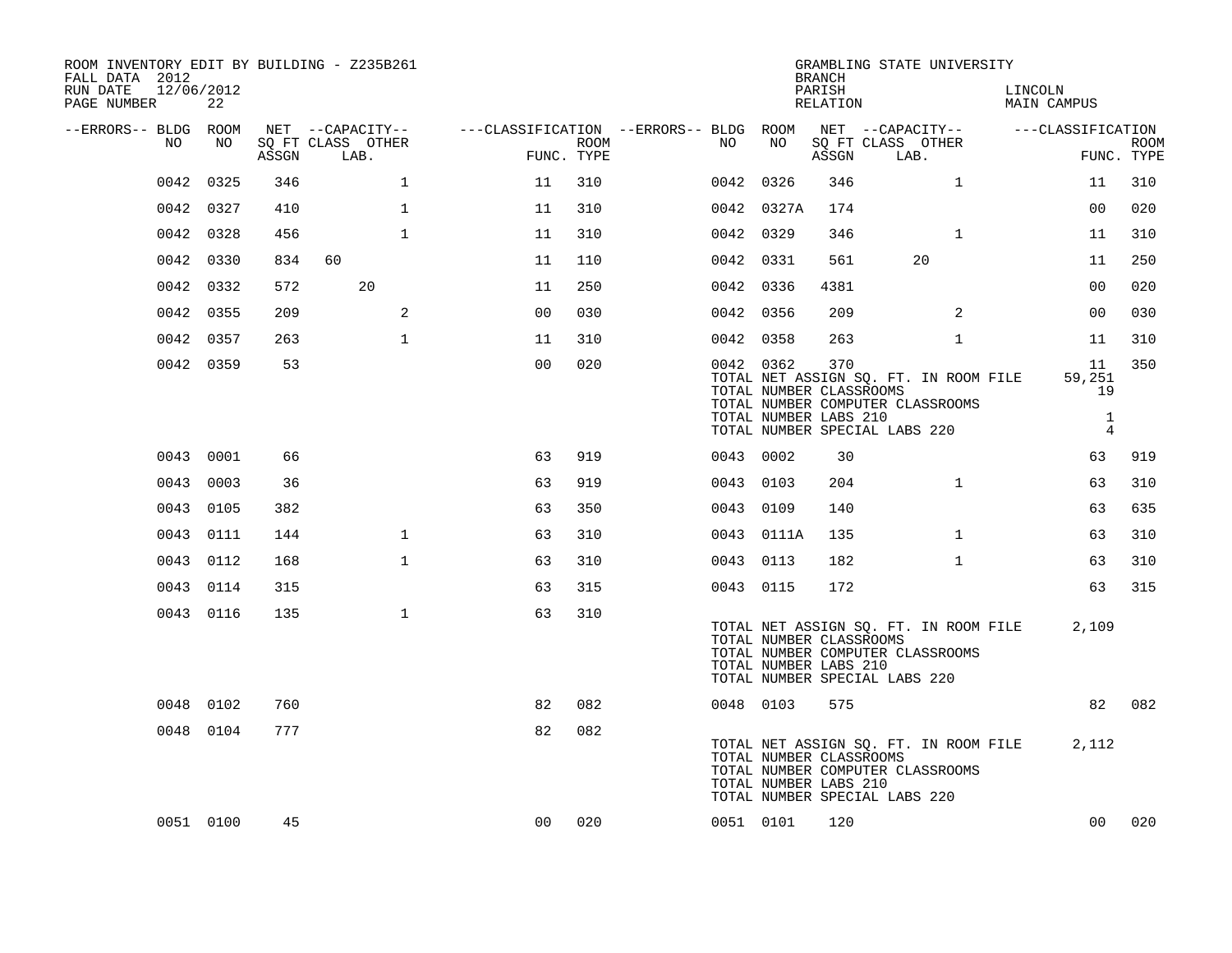| ROOM INVENTORY EDIT BY BUILDING - Z235B261<br>FALL DATA 2012<br>RUN DATE<br>PAGE NUMBER | 12/06/2012 | 23         |       |                                               |              |                |             |                                   |           |            | <b>BRANCH</b><br>PARISH<br><b>RELATION</b> | GRAMBLING STATE UNIVERSITY                    |                | LINCOLN<br><b>MAIN CAMPUS</b> |                           |
|-----------------------------------------------------------------------------------------|------------|------------|-------|-----------------------------------------------|--------------|----------------|-------------|-----------------------------------|-----------|------------|--------------------------------------------|-----------------------------------------------|----------------|-------------------------------|---------------------------|
| --ERRORS-- BLDG                                                                         | NO         | ROOM<br>NO | ASSGN | NET --CAPACITY--<br>SQ FT CLASS OTHER<br>LAB. |              | FUNC. TYPE     | <b>ROOM</b> | ---CLASSIFICATION --ERRORS-- BLDG | NO        | ROOM<br>NO | ASSGN                                      | NET --CAPACITY--<br>SQ FT CLASS OTHER<br>LAB. |                | ---CLASSIFICATION             | <b>ROOM</b><br>FUNC. TYPE |
|                                                                                         | 0051       | 0102       | 165   |                                               | $\mathbf{1}$ | 15             | 310         |                                   | 0051 0103 |            | 77                                         |                                               | 2              | 15                            | 310                       |
|                                                                                         | 0051       | 0104       | 99    |                                               | $\mathbf 1$  | 15             | 310         |                                   | 0051 0105 |            | 195                                        |                                               | 2              | 15                            | 310                       |
|                                                                                         | 0051       | 0106       | 280   |                                               |              | 0 <sub>0</sub> | 020         |                                   | 0051 0107 |            | 136                                        |                                               | 2              | 15                            | 310                       |
|                                                                                         | 0051       | 0107A      | 32    |                                               |              | 15             | 315         |                                   | 0051 0108 |            | 221                                        |                                               | 2              | 15                            | 310                       |
|                                                                                         | 0051       | 0109       | 289   |                                               | 2            | 15             | 310         |                                   | 0051 0110 |            | 282                                        |                                               |                | 0 <sub>0</sub>                | 020                       |
|                                                                                         | 0051       | 0111       | 99    |                                               | 2            | 15             | 310         |                                   | 0051 0112 |            | 120                                        |                                               | $\overline{a}$ | 15                            | 310                       |
|                                                                                         | 0051       | 0113       | 28    |                                               |              | 15             | 315         |                                   | 0051 0114 |            | 184                                        |                                               |                | 0 <sub>0</sub>                | 020                       |
|                                                                                         | 0051 0114A |            | 225   |                                               | 2            | 15             | 220         |                                   |           | 0051 0114B | 56                                         |                                               | 2              | 15                            | 310                       |
|                                                                                         | 0051       | 0114C      | 48    |                                               | 2            | 15             | 310         |                                   |           | 0051 0114D | 63                                         |                                               | 2              | 15                            | 310                       |
| 9                                                                                       | 0051 0115  |            | 24    | 35                                            |              | 11             | 110         |                                   | 0051 0116 |            | 170                                        |                                               | 4              | 00                            | 030                       |
| 9                                                                                       | 0051       | 0117       | 165   |                                               | 20           | 15             | 210         |                                   | 0051 0118 |            | 234                                        | 35                                            |                | 15                            | 110                       |
|                                                                                         | 0051 0119  |            | 208   | 35                                            |              | 15             | 110         |                                   | 0051 0120 |            | 20                                         |                                               |                | 00                            | 020                       |
|                                                                                         | 0051       | 0121       | 221   |                                               |              | 0 <sub>0</sub> | 020         |                                   | 0051 0122 |            | 221                                        | 21                                            |                | 15                            | 210                       |
|                                                                                         | 0051 0123  |            | 153   |                                               |              | 0 <sub>0</sub> | 020         |                                   | 0051 0124 |            | 667                                        | 25                                            |                | 15                            | 210                       |
|                                                                                         | 0051       | 0125       | 221   |                                               | 20           | 15             | 210         |                                   | 0051 0126 |            | 395                                        |                                               |                | 0 <sub>0</sub>                | 020                       |
|                                                                                         | 0051 0127  |            | 221   |                                               | 2            | 15             | 310         |                                   | 0051 0128 |            | 442                                        | 44                                            |                | 15                            | 110                       |
|                                                                                         | 0051       | 0129       | 170   |                                               | 3            | 0 <sub>0</sub> | 030         |                                   | 0051 0130 |            | 12                                         |                                               |                | 15                            | 315                       |
|                                                                                         | 0051       | 0131       | 50    |                                               | $\mathbf 1$  | 0 <sub>0</sub> | 030         |                                   | 0051 0132 |            | 121                                        | 12                                            |                | 15                            | 110                       |
|                                                                                         | 0051 0133  |            | 184   |                                               |              | 0 <sub>0</sub> | 020         |                                   | 0051 0134 |            | 425                                        | 40                                            |                | 15                            | 225                       |
|                                                                                         | 0051       | 0135       | 459   | 45                                            |              | 15             | 110         |                                   | 0051 0136 |            | 221                                        |                                               | 2              | 15                            | 310                       |
|                                                                                         | 0051 0137  |            | 221   |                                               |              | 15             | 255         |                                   | 0051 0201 |            | 242                                        |                                               |                | 0 <sub>0</sub>                | 020                       |
|                                                                                         | 0051       | 0202       | 320   |                                               | 10           | 15             | 250         |                                   | 0051 0203 |            | 119                                        |                                               | 2              | 15                            | 310                       |
|                                                                                         | 0051       | 0204       | 153   |                                               | 2            | 15             | 310         |                                   | 0051 0205 |            | 459                                        | 45                                            |                | 15                            | 110                       |
|                                                                                         | 0051       | 0206       | 221   |                                               | 2            | 15             | 310         |                                   | 0051 0207 |            | 262                                        |                                               | 2              | 15                            | 310                       |
|                                                                                         | 0051       | 0208       | 208   |                                               | 2            | 15             | 310         |                                   | 0051 0209 |            | 450                                        |                                               | 45             | 15                            | 650                       |
|                                                                                         | 0051 0210  |            | 120   |                                               | 12           | 15             | 225         |                                   | 0051 0211 |            | 142                                        |                                               | 2              | 15                            | 310                       |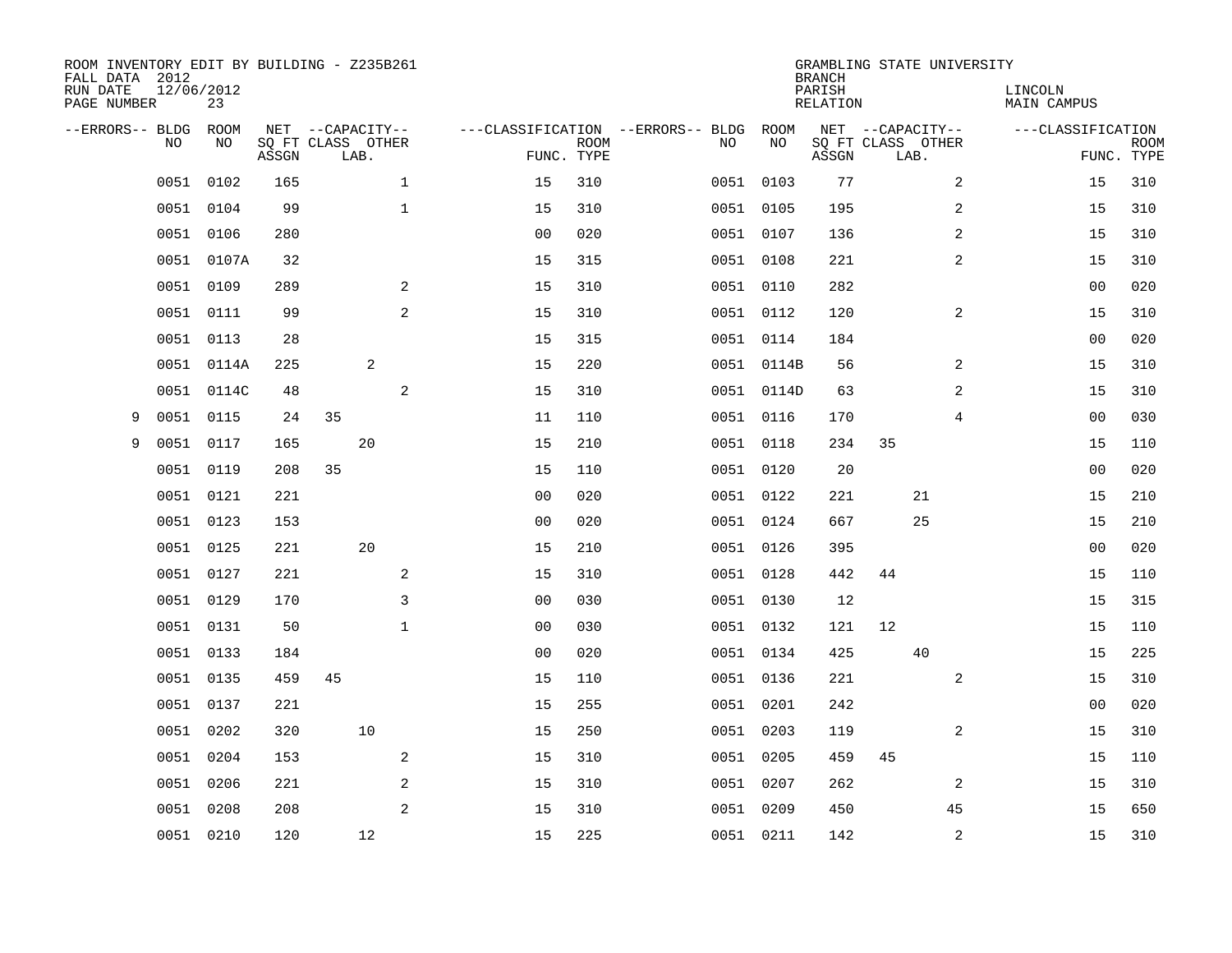| ROOM INVENTORY EDIT BY BUILDING - Z235B261<br>FALL DATA 2012 |                  |       |                           |                |                |             |                                        |           | <b>BRANCH</b>                 |      | GRAMBLING STATE UNIVERSITY            |                        |                                |             |
|--------------------------------------------------------------|------------------|-------|---------------------------|----------------|----------------|-------------|----------------------------------------|-----------|-------------------------------|------|---------------------------------------|------------------------|--------------------------------|-------------|
| RUN DATE<br>PAGE NUMBER                                      | 12/06/2012<br>24 |       |                           |                |                |             |                                        |           | PARISH<br>RELATION            |      |                                       | LINCOLN<br>MAIN CAMPUS |                                |             |
| --ERRORS-- BLDG ROOM                                         |                  |       | NET --CAPACITY--          |                |                |             | ---CLASSIFICATION --ERRORS-- BLDG ROOM |           | NET --CAPACITY--              |      |                                       | ---CLASSIFICATION      |                                |             |
| NO.                                                          | NO.              | ASSGN | SQ FT CLASS OTHER<br>LAB. |                | FUNC. TYPE     | <b>ROOM</b> | NO.                                    | NO        | ASSGN                         | LAB. | SQ FT CLASS OTHER                     |                        | FUNC. TYPE                     | <b>ROOM</b> |
|                                                              | 0051 0212        | 128   |                           | 2              | 15             | 310         |                                        | 0051 0213 | 459                           | 45   |                                       |                        | 15                             | 110         |
|                                                              | 0051 0214        | 459   | 45                        |                | 15             | 110         |                                        | 0051 0215 | 459                           | 45   |                                       |                        | 15                             | 110         |
|                                                              | 0051 0216        | 242   |                           |                | 0 <sub>0</sub> | 020         |                                        | 0051 0217 | 153                           | 15   |                                       |                        | 15                             | 110         |
|                                                              | 0051 0218        | 260   |                           | 2              | 15             | 310         |                                        | 0051 0219 | 135                           |      | 3                                     |                        | 0 <sub>0</sub>                 | 030         |
|                                                              | 0051 0220        | 54    |                           |                | 0 <sub>0</sub> | 010         |                                        | 0051 0221 | 459                           | 45   |                                       |                        | 15                             | 110         |
|                                                              | 0051 0222        | 27    |                           |                | 0 <sub>0</sub> | 020         |                                        | 0051 0223 | 48                            |      | 2                                     |                        | 15                             | 310         |
|                                                              | 0051 0224        | 88    |                           | 2              | 15             | 310         |                                        | 0051 0225 | 70                            |      | 2                                     |                        | 15                             | 310         |
| 0051                                                         | 0226             | 90    |                           | 2              | 15             | 310         |                                        | 0051 0227 | 27                            |      |                                       |                        | 0 <sub>0</sub>                 | 020         |
|                                                              | 0051 0228        | 100   |                           |                | 0 <sub>0</sub> | 020         |                                        | 0051 0229 | 476                           | 48   |                                       |                        | 15                             | 110         |
|                                                              | 0051 0230        | 54    | 2                         |                | 15             | 115         |                                        | 0051 0231 | 221                           |      | 20                                    |                        | 15                             | 680         |
|                                                              | 0051 0232        | 195   |                           | 10             | 15             | 650         |                                        | 0051 0233 | 72                            |      |                                       |                        | 15                             | 655         |
| 0051                                                         | 0234             | 65    |                           | $\mathbf{1}$   | 15             | 655         |                                        | 0051 0235 | 15                            |      |                                       |                        | 00                             | 020         |
|                                                              | 0051 0237        | 135   |                           | $\overline{4}$ | 00             | 030         |                                        | 0051 0238 | 40                            |      |                                       |                        | 0 <sub>0</sub>                 | 010         |
|                                                              | 0051 0239        | 408   | 20                        |                | 15             | 250         |                                        |           |                               |      |                                       |                        |                                |             |
|                                                              |                  |       |                           |                |                |             |                                        |           | TOTAL NUMBER CLASSROOMS       |      | TOTAL NET ASSIGN SQ. FT. IN ROOM FILE |                        | 12,333<br>13                   |             |
|                                                              |                  |       |                           |                |                |             |                                        |           | TOTAL NUMBER LABS 210         |      | TOTAL NUMBER COMPUTER CLASSROOMS      |                        | $\overline{4}$<br>$\mathbf{1}$ |             |
|                                                              |                  |       |                           |                |                |             |                                        |           | TOTAL NUMBER SPECIAL LABS 220 |      |                                       |                        |                                |             |
|                                                              | 0055 0010        | 231   |                           |                | 0 <sub>0</sub> | 030         |                                        | 0055 0011 | 792                           |      |                                       |                        | 00                             | 030         |
| 0055                                                         | 0012             | 759   |                           |                | 0 <sub>0</sub> | 020         |                                        | 0055 0013 | 140                           |      |                                       |                        | 11                             | 225         |
| 0055                                                         | 0014             | 240   |                           |                | 0 <sub>0</sub> | 030         | 0055                                   | 0015      | 55                            |      | $\mathbf{1}$                          |                        | 11                             | 220         |
| 0055                                                         | 0016             | 55    |                           | $\mathbf{1}$   | 11             | 220         |                                        | 0055 0017 | 70                            |      | 2                                     |                        | 11                             | 220         |
| 0055                                                         | 0018             | 48    |                           | $\mathbf{1}$   | 11             | 220         | 0055                                   | 0019      | 70                            |      | $\mathbf{1}$                          |                        | 11                             | 310         |
| 0055                                                         | 0020             | 126   |                           |                | 0 <sub>0</sub> | 030         |                                        | 0055 0021 | 81                            |      | 2                                     |                        | 11                             | 220         |
| 0055                                                         | 0022             | 72    |                           |                | 11             | 225         | 0055                                   | 0023      | 72                            |      | $\mathbf{1}$                          |                        | 11                             | 310         |
| 0055                                                         | 0024             | 200   |                           | $\mathbf 1$    | 11             | 310         | 0055                                   | 0025      | 199                           |      | $\mathbf{1}$                          |                        | 11                             | 310         |
|                                                              | 0055 0026        | 245   |                           | $\mathbf{1}$   | 11             | 310         |                                        | 0055 0027 | 192                           |      |                                       |                        | 0 <sub>0</sub>                 | 020         |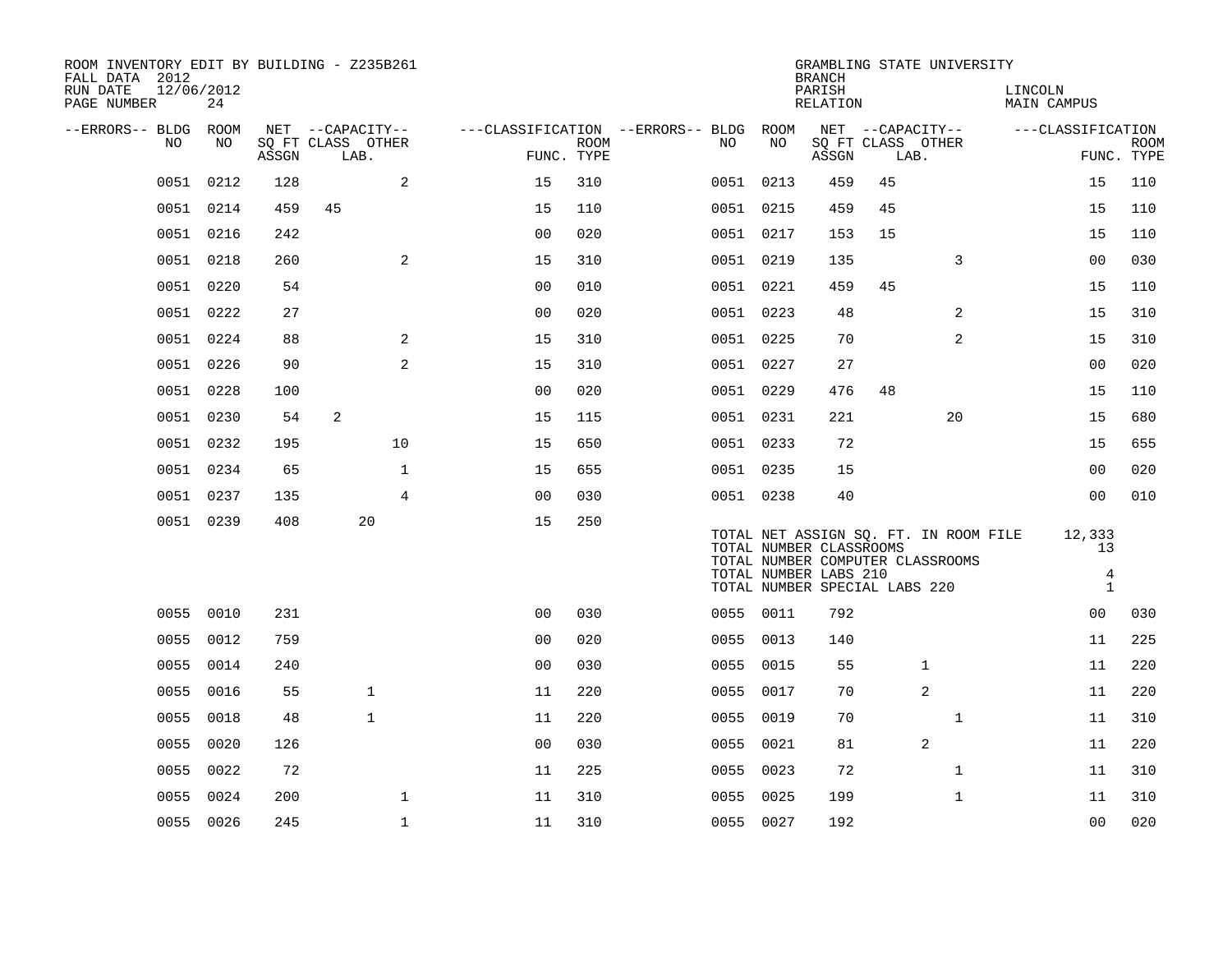| ROOM INVENTORY EDIT BY BUILDING - Z235B261<br>FALL DATA 2012 |                  |                 |                           |                |             |                                        |            | <b>BRANCH</b>      | GRAMBLING STATE UNIVERSITY |              |                        |                           |
|--------------------------------------------------------------|------------------|-----------------|---------------------------|----------------|-------------|----------------------------------------|------------|--------------------|----------------------------|--------------|------------------------|---------------------------|
| RUN DATE<br>PAGE NUMBER                                      | 12/06/2012<br>25 |                 |                           |                |             |                                        |            | PARISH<br>RELATION |                            |              | LINCOLN<br>MAIN CAMPUS |                           |
| --ERRORS-- BLDG ROOM                                         |                  |                 | NET --CAPACITY--          |                |             | ---CLASSIFICATION --ERRORS-- BLDG ROOM |            |                    | NET --CAPACITY--           |              | ---CLASSIFICATION      |                           |
| NO.                                                          | NO.              | ASSGN           | SQ FT CLASS OTHER<br>LAB. | FUNC. TYPE     | <b>ROOM</b> | NO.                                    | NO         | ASSGN              | SQ FT CLASS OTHER<br>LAB.  |              |                        | <b>ROOM</b><br>FUNC. TYPE |
| 0055                                                         | 0027A            | 15              |                           | 0 <sub>0</sub> | 030         | 0055                                   | 0028       | 1054 105           |                            |              | 11                     | 110                       |
| 0055                                                         | 0029             | 216             | 50                        | 11             | 115         |                                        | 0055 0030  | 132                |                            | $\mathbf{1}$ | 11                     | 310                       |
| 0055                                                         | 0031             | 168             | $\mathbf 1$               | 11             | 310         |                                        | 0055 0032  | 132                | 3                          |              | 11                     | 220                       |
| 0055                                                         | 0033             | 200             |                           | 11             | 315         |                                        | 0055 0034  | 213                |                            |              | 00                     | 020                       |
| 0055                                                         | 0035             | 115             |                           | 0 <sub>0</sub> | 020         | 0055                                   | 0036       | 72                 |                            |              | 0 <sub>0</sub>         | 020                       |
| 0055                                                         |                  | 0036A 1106      |                           | 0 <sub>0</sub> | 020         |                                        | 0055 0037  | 24                 | $\mathbf 1$                |              | 11                     | 220                       |
| 0055                                                         | 0037A            | 40              |                           | 11             | 315         | 0055                                   | 0038       | 56                 | $\mathbf{1}$               |              | 11                     | 220                       |
| 0055                                                         | 0040             | 80              |                           | 0 <sub>0</sub> | 030         |                                        | 0055 0043  | 388                |                            |              | 11                     | 225                       |
| 0055                                                         | 0044             | 320             |                           | 0 <sub>0</sub> | 020         | 0055                                   | 0045       | 560                |                            |              | 11                     | 225                       |
| 0055                                                         | 0046             | 208             |                           | 11             | 225         |                                        | 0055 0047  | 340                |                            |              | 11                     | 225                       |
| 0055                                                         | 0048             | 2950            | 150                       | 11             | 220         | 0055                                   | 0049       | 54                 | $\mathbf{1}$               |              | 11                     | 220                       |
| 0055                                                         | 0050             | 192             |                           | 0 <sub>0</sub> | 030         |                                        | 0055 0101  | 574                |                            |              | 0 <sub>0</sub>         | 020                       |
| 0055                                                         | 0102             | 1256            |                           | 0 <sub>0</sub> | 020         | 0055                                   | 0103       | 168                |                            |              | 0 <sub>0</sub>         | 020                       |
| 0055                                                         | 0104             | 1551            | 200                       | 11             | 610         |                                        | 0055 0105  | 957                |                            |              | 11                     | 615                       |
| 0055                                                         | 0106             | 534             |                           | 11             | 315         | 0055                                   | 0107       | 81                 |                            |              | 0 <sub>0</sub>         | 020                       |
| 0055                                                         | 0107A            | 21              | $\mathbf{1}$              | 11             | 315         |                                        | 0055 0107B | 21                 |                            | $\mathbf{1}$ | 11                     | 315                       |
| 0055                                                         | 0108             | 294             |                           | 11             | 315         | 0055                                   | 0109       | 73                 |                            | $\mathbf{1}$ | 11                     | 315                       |
| 0055                                                         | 0110             | 73              | $\mathbf 1$               | 11             | 315         |                                        | 0055 0110A | 112                |                            |              | 11                     | 315                       |
| 0055                                                         | 0111             | 462             | 25                        | 11             | 110         |                                        | 0055 0113  | 149                |                            |              | 0 <sub>0</sub>         | 020                       |
| 0055                                                         | 0114             | 111             | $\mathbf{1}$              | 11             | 310         |                                        | 0055 0115  | 99                 |                            |              | 11                     | 315                       |
| 0055                                                         | 0116             | 170             | $\mathbf{1}$              | 11             | 310         |                                        | 0055 0116A | 11                 |                            |              | 11                     | 315                       |
| 0055                                                         | 0116B            | $7\phantom{.0}$ |                           | 11             | 315         |                                        | 0055 0117  | 322                |                            | 3            | 11                     | 310                       |
| 0055                                                         | 0118             | 44              |                           | 11             | 315         |                                        | 0055 0119  | 45                 |                            |              | 11                     | 315                       |
| 0055                                                         | 0120A            | 176             | 2                         | 0 <sub>0</sub> | 030         |                                        | 0055 0120B | 180                |                            | 2            | 0 <sub>0</sub>         | 030                       |
| 0055                                                         | 0121             | 15              |                           | 0 <sub>0</sub> | 010         |                                        | 0055 0122  | 344                | 9                          |              | 11                     | 220                       |
|                                                              | 0055 0122A       | 462             | 10                        | 11             | 220         |                                        | 0055 0123A | 238                | 6                          |              | 11                     | 220                       |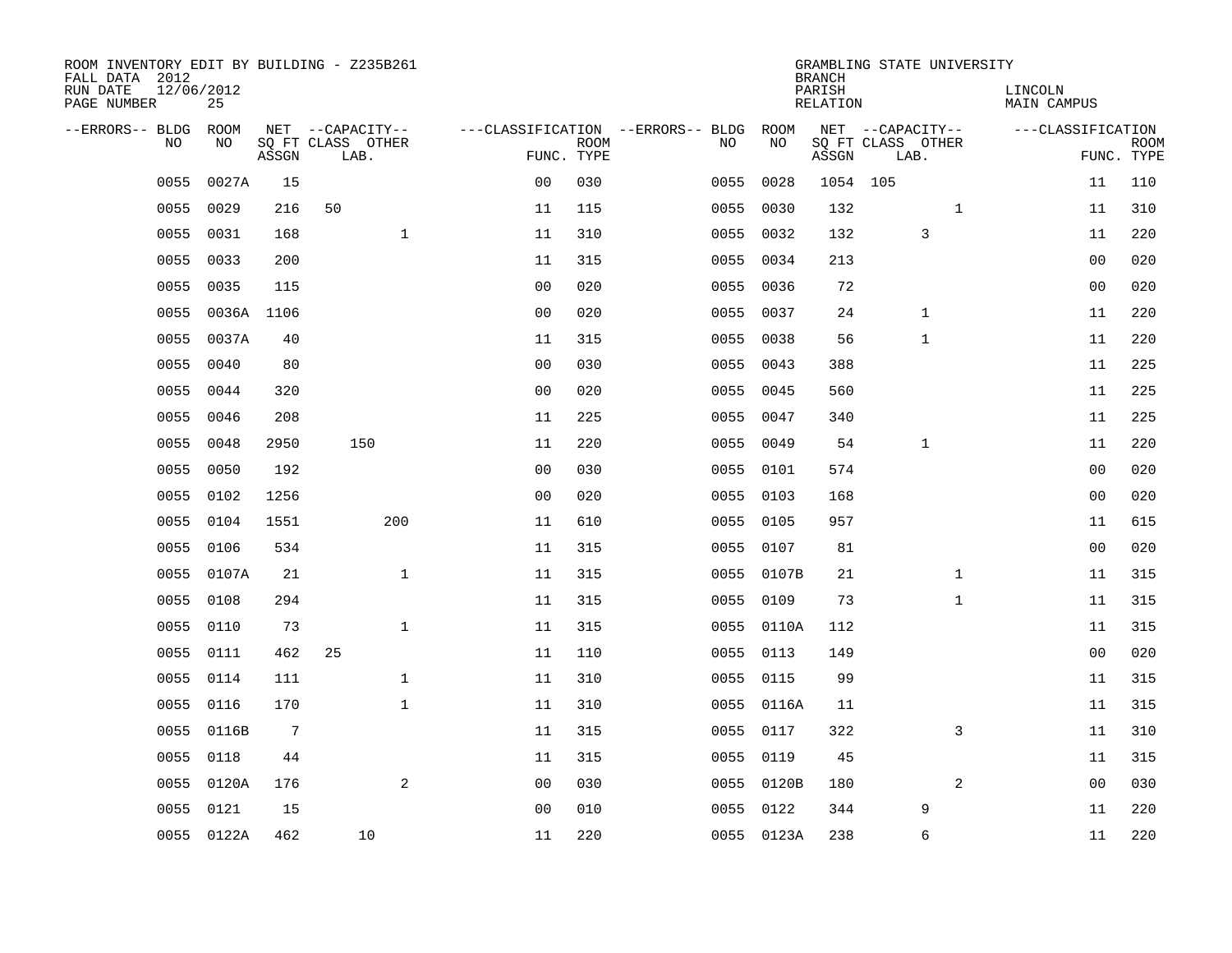| ROOM INVENTORY EDIT BY BUILDING - Z235B261<br>FALL DATA 2012<br>RUN DATE<br>PAGE NUMBER | 12/06/2012<br>26 |       |                           |              |                |                           |                                   |            | <b>BRANCH</b><br>PARISH<br>RELATION | GRAMBLING STATE UNIVERSITY | LINCOLN<br>MAIN CAMPUS |                           |
|-----------------------------------------------------------------------------------------|------------------|-------|---------------------------|--------------|----------------|---------------------------|-----------------------------------|------------|-------------------------------------|----------------------------|------------------------|---------------------------|
| --ERRORS-- BLDG                                                                         | ROOM             |       | NET --CAPACITY--          |              |                |                           | ---CLASSIFICATION --ERRORS-- BLDG | ROOM       |                                     | NET --CAPACITY--           | ---CLASSIFICATION      |                           |
| <b>NO</b>                                                                               | NO.              | ASSGN | SQ FT CLASS OTHER<br>LAB. |              |                | <b>ROOM</b><br>FUNC. TYPE | NO.                               | NO         | ASSGN                               | SQ FT CLASS OTHER<br>LAB.  |                        | <b>ROOM</b><br>FUNC. TYPE |
| 0055                                                                                    | 0123B            | 208   | 5                         |              | 11             | 220                       | 0055                              | 0123C      | 208                                 | 5                          | 11                     | 220                       |
| 0055                                                                                    | 0124             | 12    |                           |              | 11             | 225                       |                                   | 0055 0125  | 24                                  |                            | 00                     | 030                       |
| 0055                                                                                    | 0126             | 185   |                           | $\mathbf 1$  | 11             | 310                       |                                   | 0055 0127  | 195                                 | $\mathbf{1}$               | 11                     | 310                       |
| 0055                                                                                    | 0128             | 318   |                           | $\mathbf{1}$ | 11             | 310                       |                                   | 0055 0129  | 655                                 | 40                         | 11                     | 110                       |
| 0055                                                                                    | 0130             | 169   |                           |              | 11             | 255                       | 0055                              | 0131       | 1191                                | 238                        | 11                     | 610                       |
| 0055                                                                                    | 0132             | 735   | 35                        |              | 11             | 110                       |                                   | 0055 0133  | 162                                 | 4                          | 11                     | 220                       |
| 0055                                                                                    | 0134             | 38    |                           |              | 0 <sub>0</sub> | 010                       |                                   | 0055 0135  | 53                                  | 1                          | 11                     | 220                       |
| 0055                                                                                    | 0136             | 47    | $\mathbf{1}$              |              | 11             | 220                       |                                   | 0055 0137  | 200                                 | 5                          | 11                     | 220                       |
| 0055                                                                                    | 0138             | 200   | 21                        |              | 11             | 210                       | 0055                              | 0139       | 1083                                | 27                         | 11                     | 220                       |
| 0055                                                                                    | 0140             | 403   | 40                        |              | 11             | 110                       |                                   | 0055 0141  | 625                                 |                            | 00                     | 020                       |
| 0055                                                                                    | 0141A            | 85    |                           |              | 0 <sub>0</sub> | 020                       |                                   | 0055 0141B | 98                                  |                            | 0 <sub>0</sub>         | 020                       |
| 0055                                                                                    | 0142             | 183   | 4                         |              | 11             | 220                       |                                   | 0055 0143  | 94                                  | 2                          | 11                     | 220                       |
| 0055                                                                                    | 0146             | 1274  |                           |              | 0 <sub>0</sub> | 020                       | 0055                              | 0147       | 928                                 |                            | 0 <sub>0</sub>         | 020                       |
| 0055                                                                                    | 0148             | 775   | 50                        |              | 11             | 110                       |                                   | 0055 0149  | 66                                  |                            | 11                     | 115                       |
| 0055                                                                                    | 0150             | 725   | 50                        |              | 11             | 110                       |                                   | 0055 0151  | 1100                                | 110                        | 11                     | 110                       |
| 0055                                                                                    | 0152             | 72    |                           |              | 11             | 115                       |                                   | 0055 0153  | 200                                 |                            | 11                     | 115                       |
| 0055                                                                                    | 0154             | 875   | 87                        |              | 11             | 110                       |                                   | 0055 0155  | 104                                 |                            | 00                     | 010                       |
| 0055                                                                                    | 0156             | 104   |                           |              | 11             | 115                       |                                   | 0055 0159  | 487                                 | 8                          | 11                     | 350                       |
| 0055                                                                                    | 0160             | 90    |                           | 1            | 11             | 310                       |                                   | 0055 0161  | 90                                  | $\mathbf{1}$               | 11                     | 310                       |
| 0055                                                                                    | 0162             | 110   |                           | $\mathbf{1}$ | 11             | 310                       | 0055                              | 0163       | 90                                  | $\mathbf{1}$               | 11                     | 310                       |
| 0055                                                                                    | 0164             | 80    | 2                         |              | 11             | 210                       |                                   | 0055 0165  | 110                                 | $\mathbf{1}$               | 11                     | 310                       |
| 0055                                                                                    | 0167             | 20    |                           |              | 0 <sub>0</sub> | 020                       | 0055                              | 0168       | 20                                  | $\mathbf{1}$               | 11                     | 310                       |
| 0055                                                                                    | 0169             | 20    |                           | $\mathbf{1}$ | 11             | 310                       |                                   | 0055 0170  | 39                                  |                            | 0 <sub>0</sub>         | 030                       |
| 0055                                                                                    | 0201             | 1746  |                           |              | 0 <sub>0</sub> | 020                       | 0055                              | 0202       | 149                                 |                            | 00                     | 020                       |
| 0055                                                                                    | 0203             | 181   |                           |              | 0 <sub>0</sub> | 020                       | 0055                              | 0204       | 203                                 |                            | 0 <sub>0</sub>         | 020                       |
|                                                                                         | 0055 0205        | 228   |                           | $\mathbf{1}$ | 11             | 310                       |                                   | 0055 0205A | 48                                  | $\mathbf 1$                | 11                     | 220                       |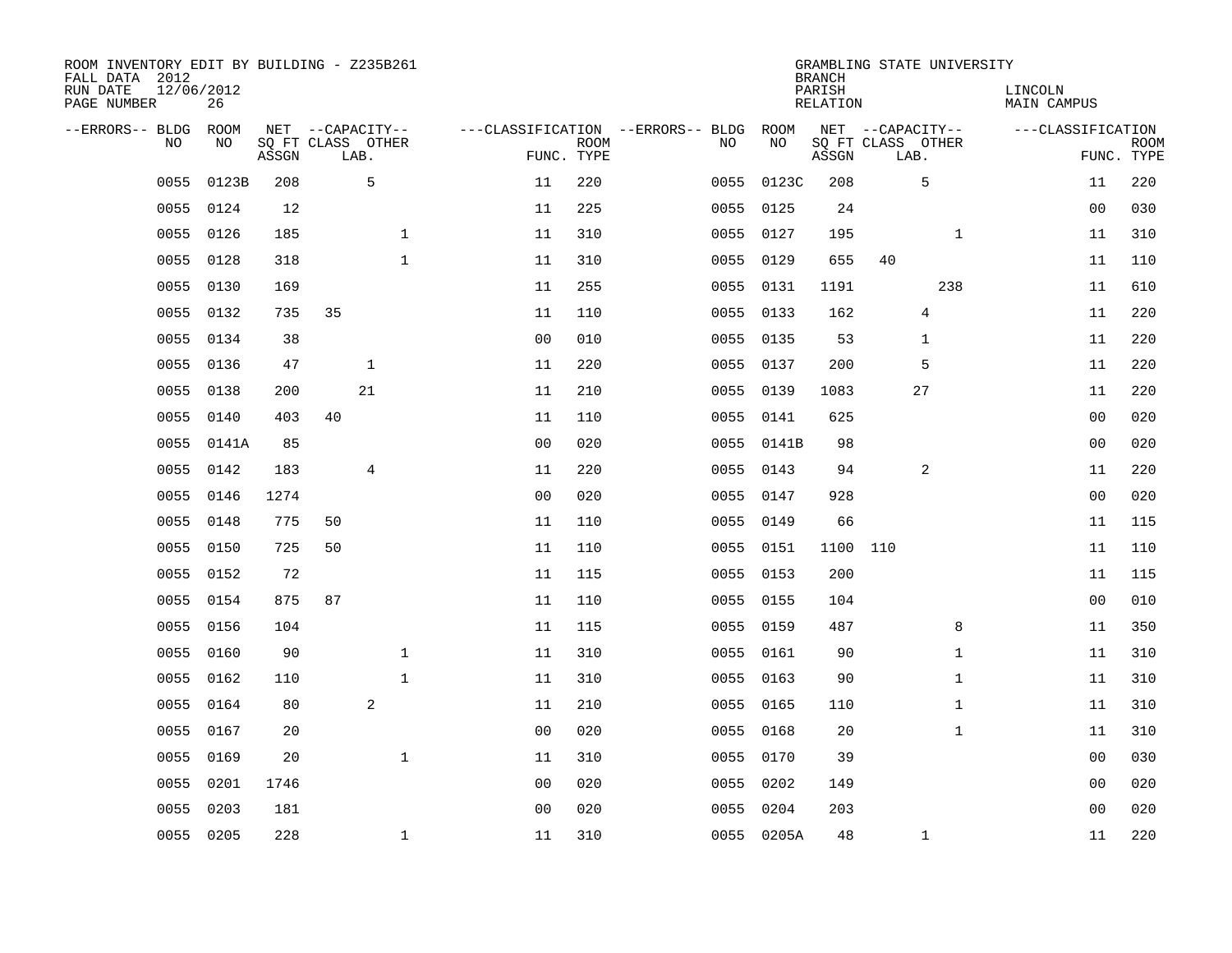| ROOM INVENTORY EDIT BY BUILDING - Z235B261<br>FALL DATA 2012<br>RUN DATE | 12/06/2012 |       |                                       |              |                |             |                                              |                                                               | <b>BRANCH</b><br>PARISH | GRAMBLING STATE UNIVERSITY                                                     | LINCOLN                 |             |
|--------------------------------------------------------------------------|------------|-------|---------------------------------------|--------------|----------------|-------------|----------------------------------------------|---------------------------------------------------------------|-------------------------|--------------------------------------------------------------------------------|-------------------------|-------------|
| PAGE NUMBER                                                              | 27         |       |                                       |              |                |             |                                              |                                                               | RELATION                |                                                                                | <b>MAIN CAMPUS</b>      |             |
| --ERRORS-- BLDG ROOM<br>NO                                               | NO         |       | NET --CAPACITY--<br>SQ FT CLASS OTHER |              |                | <b>ROOM</b> | ---CLASSIFICATION --ERRORS-- BLDG ROOM<br>NO | NO                                                            |                         | NET --CAPACITY--<br>SQ FT CLASS OTHER                                          | ---CLASSIFICATION       | <b>ROOM</b> |
|                                                                          |            | ASSGN | LAB.                                  |              |                | FUNC. TYPE  |                                              |                                                               | ASSGN                   | LAB.                                                                           |                         | FUNC. TYPE  |
| 0055                                                                     | 0205B      | 48    | $\mathbf{1}$                          |              | 11             | 220         | 0055                                         | 0205C                                                         | 196                     | $\mathbf{1}$                                                                   | 11                      | 310         |
| 0055                                                                     | 0205D      | 205   |                                       | $\mathbf{1}$ | 11             | 310         |                                              | 0055 0205E                                                    | 30                      | $\mathbf 1$                                                                    | 11                      | 220         |
| 0055                                                                     | 0205F      | 30    | $\mathbf{1}$                          |              | 11             | 220         |                                              | 0055 0205G                                                    | 13                      |                                                                                | 0 <sub>0</sub>          | 030         |
| 0055                                                                     | 0206       | 283   | 7                                     |              | 11             | 220         |                                              | 0055 0207                                                     | 403                     | 30                                                                             | 11                      | 220         |
| 0055                                                                     | 0208       | 324   | 30                                    |              | 11             | 110         |                                              | 0055 0209                                                     | 385                     | 9                                                                              | 11                      | 220         |
| 0055                                                                     | 0209A      | 175   | $\overline{4}$                        |              | 11             | 220         |                                              | 0055 0209B                                                    | 88                      |                                                                                | 00                      | 030         |
| 0055                                                                     | 0210       | 161   |                                       | 2            | 0 <sub>0</sub> | 030         |                                              | 0055 0211                                                     | 253                     | 2                                                                              | 0 <sub>0</sub>          | 030         |
| 0055                                                                     | 0211A      | 83    |                                       |              | 0 <sub>0</sub> | 010         |                                              | 0055 0212                                                     | 187                     | 4                                                                              | 11                      | 220         |
| 0055                                                                     | 0213       | 216   | 5                                     |              | 11             | 220         |                                              | 0055 0214                                                     | 814                     | 45                                                                             | 11                      | 110         |
| 0055                                                                     | 0214A      | 27    |                                       |              | 0 <sub>0</sub> | 030         |                                              | 0055 0215                                                     | 171                     | $\mathbf{1}$                                                                   | 11                      | 310         |
|                                                                          | 0055 0216  | 119   |                                       | $\mathbf{1}$ | 11             | 310         |                                              | 0055 0217                                                     | 418                     | 30                                                                             | 11                      | 110         |
| 0055                                                                     | 0218       | 418   | 41                                    |              | 11             | 110         |                                              | 0055 0219                                                     | 966                     | 60                                                                             | 11                      | 110         |
|                                                                          | 0055 0219A | 30    |                                       |              | 0 <sub>0</sub> | 030         |                                              | 0055 0220                                                     | 322                     |                                                                                | 11                      | 530         |
|                                                                          | 0055 0221  | 45    |                                       |              | 11             | 530         |                                              | 0055 0222                                                     | 107                     | 25                                                                             | 11                      | 530         |
|                                                                          | 0055 0223  | 129   |                                       |              | 11             | 530         |                                              | 0055 0224                                                     | 102                     |                                                                                | 11                      | 520         |
| 0055                                                                     | 0225       | 306   |                                       | $\mathbf{1}$ | 11             | 530         |                                              | 0055 0226                                                     | 324                     |                                                                                | 11                      | 530         |
| 0055                                                                     | 0227       | 51    |                                       |              | 0 <sub>0</sub> | 030         |                                              | 0055 0228                                                     | 78                      | 2                                                                              | 11                      | 220         |
|                                                                          | 0055 0229  | 88    | 2                                     |              | 11             | 220         |                                              | 0055 0230                                                     | 88                      | 2                                                                              | 11                      | 220         |
| 0055                                                                     | 0231       | 88    | 2                                     |              | 11             | 220         |                                              | 0055 0232                                                     | 88                      | 2                                                                              | 11                      | 220         |
| 0055                                                                     | 0233       | 123   |                                       |              | 0 <sub>0</sub> | 020         |                                              | 0055 0234                                                     | 176                     | 4                                                                              | 11                      | 220         |
|                                                                          | 0055 0235  | 132   | 3                                     |              | 11             | 220         |                                              | 0055 0236<br>TOTAL NUMBER CLASSROOMS<br>TOTAL NUMBER LABS 210 | 286                     | 7<br>TOTAL NET ASSIGN SQ. FT. IN ROOM FILE<br>TOTAL NUMBER COMPUTER CLASSROOMS | 11<br>33,118<br>14<br>2 | 220         |
|                                                                          |            |       |                                       |              |                |             |                                              |                                                               |                         | TOTAL NUMBER SPECIAL LABS 220                                                  | 40                      |             |
|                                                                          | 0056 0100  | 240   |                                       |              | 0 <sub>0</sub> | 020         |                                              | 0056 0101                                                     | 560                     |                                                                                | 63                      | 730         |
|                                                                          | 0056 0102  | 108   |                                       |              | 63             | 730         |                                              | 0056 0103                                                     | 137                     | $\mathbf{1}$                                                                   | 63                      | 725         |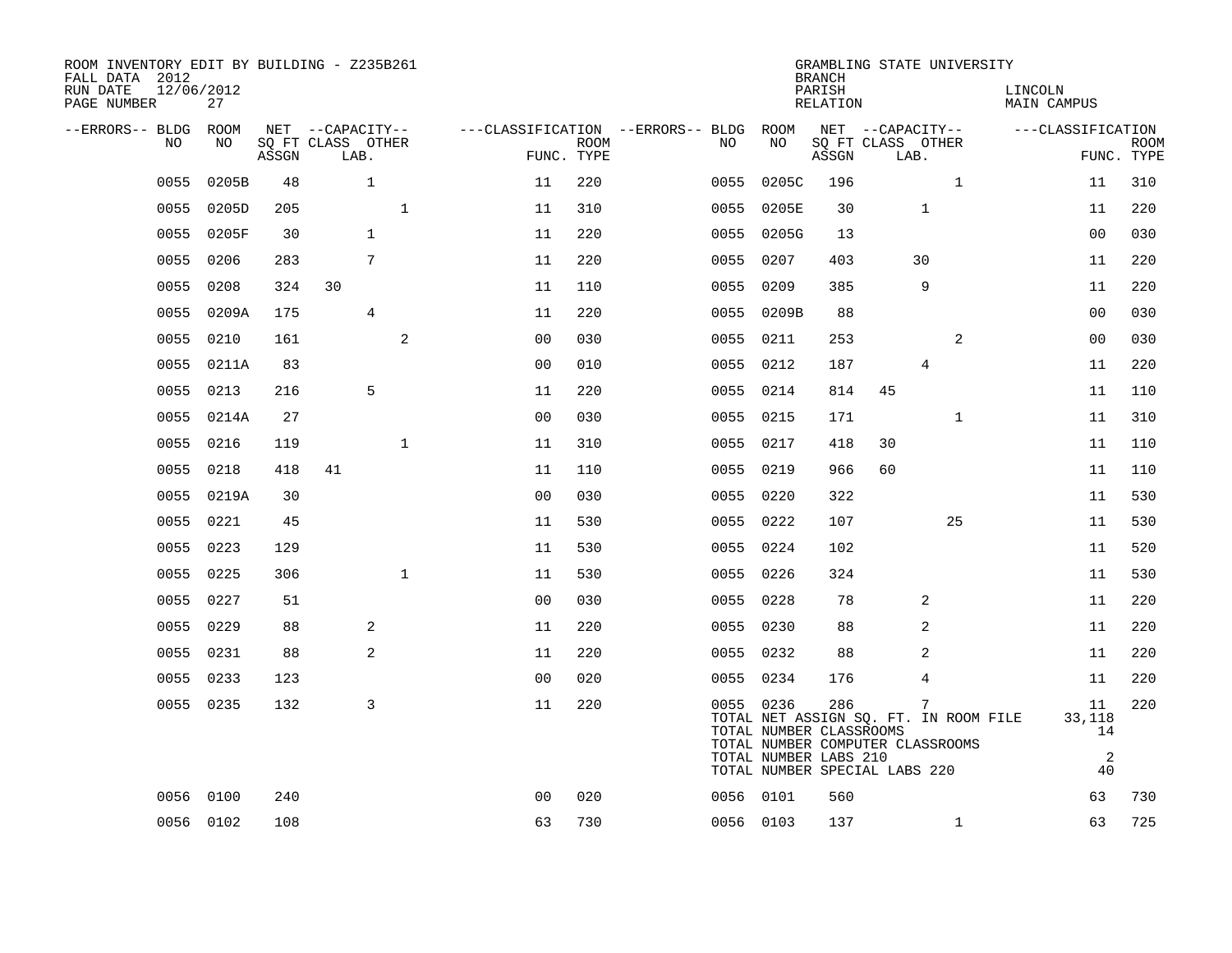| ROOM INVENTORY EDIT BY BUILDING - Z235B261<br>FALL DATA 2012<br>RUN DATE<br>PAGE NUMBER | 12/06/2012<br>28 |       |                           |                                        |                           |           |                                                               | <b>BRANCH</b><br>PARISH<br>RELATION |                               | GRAMBLING STATE UNIVERSITY                                                                | LINCOLN | <b>MAIN CAMPUS</b> |                           |
|-----------------------------------------------------------------------------------------|------------------|-------|---------------------------|----------------------------------------|---------------------------|-----------|---------------------------------------------------------------|-------------------------------------|-------------------------------|-------------------------------------------------------------------------------------------|---------|--------------------|---------------------------|
| --ERRORS-- BLDG ROOM                                                                    |                  |       | NET --CAPACITY--          | ---CLASSIFICATION --ERRORS-- BLDG ROOM |                           |           |                                                               |                                     | NET --CAPACITY--              |                                                                                           |         | ---CLASSIFICATION  |                           |
| NO                                                                                      | NO               | ASSGN | SQ FT CLASS OTHER<br>LAB. |                                        | <b>ROOM</b><br>FUNC. TYPE | NO        | NO                                                            | ASSGN                               | SQ FT CLASS OTHER<br>LAB.     |                                                                                           |         |                    | <b>ROOM</b><br>FUNC. TYPE |
| 0056                                                                                    | 0104             | 3596  |                           | 63                                     | 720                       | 0056 0105 |                                                               | 129                                 |                               | $\mathbf{1}$                                                                              |         | 63                 | 725                       |
|                                                                                         | 0056 0106        | 108   | $\mathbf{1}$              | 63                                     | 310                       |           | 0056 0107<br>TOTAL NUMBER CLASSROOMS<br>TOTAL NUMBER LABS 210 | 236                                 | TOTAL NUMBER SPECIAL LABS 220 | $\mathbf{1}$<br>TOTAL NET ASSIGN SQ. FT. IN ROOM FILE<br>TOTAL NUMBER COMPUTER CLASSROOMS |         | 63<br>4,874        | 310                       |
| 0058                                                                                    | 0001             | 246   |                           | 0 <sub>0</sub>                         | 030                       | 0058      | 0062                                                          | 180                                 |                               |                                                                                           |         | 0 <sub>0</sub>     | 020                       |
| 0058                                                                                    | 0063             | 156   | 2                         | 0 <sub>0</sub>                         | 030                       | 0058      | 0064                                                          | 128                                 |                               | 2                                                                                         |         | 00                 | 030                       |
| 0058                                                                                    | 0065             | 26    | $\mathbf{1}$              | 11                                     | 315                       | 0058      | 0066                                                          | 26                                  |                               | $\mathbf{1}$                                                                              |         | 11                 | 315                       |
| 0058                                                                                    | 0067             | 189   | $\mathbf 1$               | 11                                     | 310                       | 0058      | 0067A                                                         | 8                                   |                               |                                                                                           |         | 11                 | 315                       |
| 0058                                                                                    | 0068             | 140   | $\mathbf{1}$              | 11                                     | 310                       | 0058      | 0069                                                          | 120                                 |                               | $\mathbf{1}$                                                                              |         | 11                 | 310                       |
| 0058                                                                                    | 0070             | 97    |                           | 11                                     | 315                       | 0058      | 0071                                                          | 86                                  |                               | 2                                                                                         |         | 11                 | 250                       |
| 0058                                                                                    | 0072             | 261   | 6                         | 11                                     | 210                       | 0058      | 0073                                                          | 281                                 |                               |                                                                                           |         | 11                 | 215                       |
| 0058                                                                                    | 0074             | 493   | 12                        | 11                                     | 210                       | 0058      | 0075                                                          | 812                                 |                               | 20                                                                                        |         | 11                 | 210                       |
| 0058                                                                                    | 0076             | 110   | $\mathbf{1}$              | 11                                     | 310                       | 0058      | 0077                                                          | 127                                 |                               |                                                                                           |         | 11                 | 315                       |
| 0058                                                                                    | 0078             | 64    | $\mathbf{1}$              | 11                                     | 310                       | 0058      | 0079                                                          | 67                                  |                               | $\mathbf{1}$                                                                              |         | 11                 | 310                       |
| 0058                                                                                    | 0080             | 70    | $\mathbf{1}$              | 11                                     | 310                       | 0058      | 0081                                                          | 47                                  |                               | $\mathbf{1}$                                                                              |         | 11                 | 310                       |
| 0058                                                                                    | 0082             | 899   | 22                        | 11                                     | 210                       | 0058      | 0083                                                          | 85                                  |                               |                                                                                           |         | 11                 | 215                       |
| 0058                                                                                    | 0084             | 609   | 15                        | 11                                     | 210                       | 0058      | 0085                                                          | 148                                 |                               | $\mathbf{1}$                                                                              |         | 11                 | 310                       |
| 0058                                                                                    | 0086             | 202   |                           | 11                                     | 215                       | 0058      | 0087                                                          | 1102                                |                               | 27                                                                                        |         | 11                 | 210                       |
| 0058                                                                                    | 0088             | 982   | 24                        | 11                                     | 210                       | 0058      | 0090                                                          | 130                                 |                               | $\mathbf{1}$                                                                              |         | 11                 | 310                       |
| 0058                                                                                    | 0091             | 982   | $\mathbf 1$               | 11                                     | 310                       | 0058      | 0092                                                          | 153                                 |                               |                                                                                           |         | 11                 | 215                       |
| 0058                                                                                    | 0093             | 130   | $\mathbf{1}$              | 11                                     | 310                       | 0058      | 0094                                                          |                                     | 2346 100                      |                                                                                           |         | 11                 | 110                       |
| 0058                                                                                    | 0095             | 108   |                           | 11                                     | 215                       | 0058      | 0096                                                          | 90                                  |                               |                                                                                           |         | 11                 | 115                       |
| 0058                                                                                    | 0097             | 160   |                           | 0 <sub>0</sub>                         | 010                       | 0058      | 0098                                                          | 168                                 |                               |                                                                                           |         | 00                 | 020                       |
| 0058                                                                                    | 0160             | 1260  |                           | 0 <sub>0</sub>                         | 020                       | 0058      | 0161                                                          | 132                                 |                               |                                                                                           |         | 0 <sub>0</sub>     | 020                       |
|                                                                                         | 0058 0162        | 180   |                           | 0 <sub>0</sub>                         | 020                       | 0058 0163 |                                                               | 143                                 |                               | 2                                                                                         |         | 0 <sub>0</sub>     | 030                       |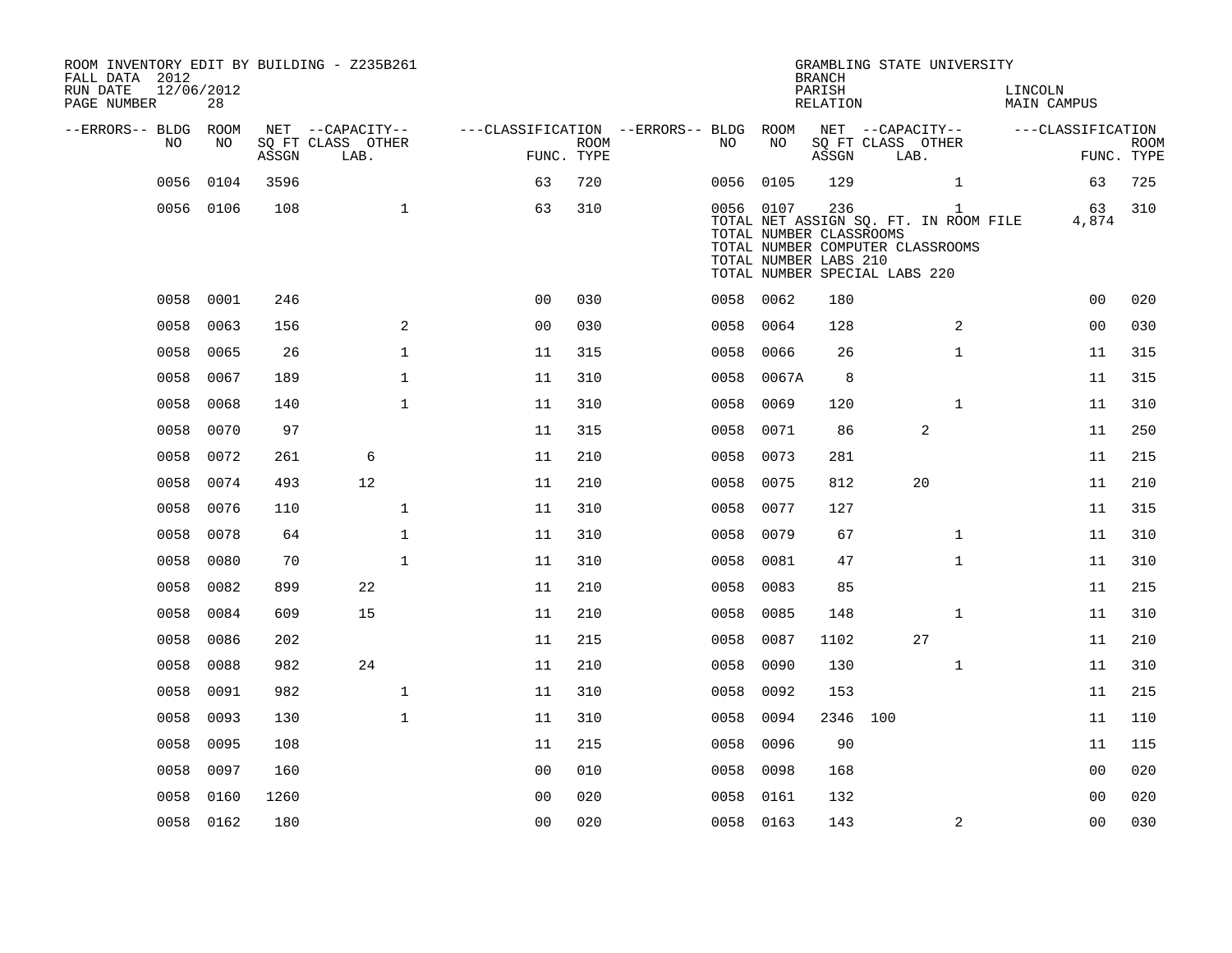| ROOM INVENTORY EDIT BY BUILDING - Z235B261<br>FALL DATA 2012<br>RUN DATE<br>PAGE NUMBER | 12/06/2012<br>29 |       |                                               |              |                |             |                                         |            | <b>BRANCH</b><br>PARISH<br><b>RELATION</b> | GRAMBLING STATE UNIVERSITY                    | LINCOLN<br><b>MAIN CAMPUS</b> |                           |
|-----------------------------------------------------------------------------------------|------------------|-------|-----------------------------------------------|--------------|----------------|-------------|-----------------------------------------|------------|--------------------------------------------|-----------------------------------------------|-------------------------------|---------------------------|
| --ERRORS-- BLDG<br>NO                                                                   | ROOM<br>NO       | ASSGN | NET --CAPACITY--<br>SQ FT CLASS OTHER<br>LAB. |              | FUNC. TYPE     | <b>ROOM</b> | ---CLASSIFICATION --ERRORS-- BLDG<br>NO | ROOM<br>NO | ASSGN                                      | NET --CAPACITY--<br>SQ FT CLASS OTHER<br>LAB. | ---CLASSIFICATION             | <b>ROOM</b><br>FUNC. TYPE |
| 0058                                                                                    | 0164             | 132   |                                               | 2            | 0 <sub>0</sub> | 030         | 0058                                    | 0165       | 26                                         | $\mathbf{1}$                                  | 11                            | 655                       |
| 0058                                                                                    | 0166             | 26    |                                               | $\mathbf 1$  | 11             | 655         | 0058                                    | 0167       | 493                                        |                                               | 11                            | 650                       |
| 0058                                                                                    | 0168             | 204   | 5                                             |              | 11             | 210         | 0058                                    | 0169       | 261                                        | 7                                             | 11                            | 210                       |
| 0058                                                                                    | 0170             | 261   | 7                                             |              | 11             | 210         | 0058                                    | 0171       | 203                                        | 5                                             | 11                            | 210                       |
| 0058                                                                                    | 0172             | 170   | 4                                             |              | 11             | 210         | 0058                                    | 0173       | 77                                         |                                               | 11                            | 215                       |
| 0058                                                                                    | 0174             | 783   | 19                                            |              | 11             | 210         | 0058                                    | 0175       | 408                                        | 10                                            | 11                            | 210                       |
| 0058                                                                                    | 0176             | 261   | 6                                             |              | 11             | 210         | 0058                                    | 0177       | 433                                        | 10                                            | 11                            | 210                       |
| 0058                                                                                    | 0178             | 667   | 16                                            |              | 11             | 210         | 0058                                    | 0179       | 67                                         |                                               | 11                            | 215                       |
| 0058                                                                                    | 0180             | 85    |                                               |              | 11             | 215         | 0058                                    | 0181       | 1187                                       | 30                                            | 11                            | 210                       |
| 0058                                                                                    | 0182             | 812   | 20                                            |              | 11             | 210         | 0058                                    | 0183       | 57                                         |                                               | 11                            | 215                       |
| 0058                                                                                    | 0184             | 101   |                                               |              | 11             | 215         | 0058                                    | 0185       | 783                                        | 20                                            | 11                            | 210                       |
| 0058                                                                                    | 0186             | 696   | 17                                            |              | 11             | 210         | 0058                                    | 0187       | 1122                                       | 28                                            | 11                            | 210                       |
| 0058                                                                                    | 0188             | 1122  | 40                                            |              | 11             | 210         | 0058                                    | 0189       | 104                                        |                                               | 00                            | 030                       |
| 0058                                                                                    | 0190             | 137   |                                               |              | 0 <sub>0</sub> | 010         | 0058                                    | 0191       | 168                                        |                                               | 00                            | 020                       |
| 0058                                                                                    | 0260             | 1260  |                                               |              | 0 <sub>0</sub> | 020         | 0058                                    | 0261       | 610                                        |                                               | 00                            | 020                       |
| 0058                                                                                    | 0262             | 180   |                                               |              | 0 <sub>0</sub> | 020         | 0058                                    | 0263       | 154                                        | 2                                             | 00                            | 030                       |
| 0058                                                                                    | 0264             | 132   |                                               | 2            | 0 <sub>0</sub> | 030         | 0058                                    | 0267       | 182                                        | $\mathbf{1}$                                  | 11                            | 310                       |
| 0058                                                                                    | 0268             | 99    |                                               | $\mathbf{1}$ | 11             | 310         | 0058                                    | 0269       | 99                                         | $\mathbf{1}$                                  | 11                            | 310                       |
| 0058                                                                                    | 0270             | 84    |                                               | $\mathbf{1}$ | 11             | 310         | 0058                                    | 0271       | 96                                         | $\mathbf{1}$                                  | 11                            | 310                       |
| 0058                                                                                    | 0272             | 10    |                                               |              | 11             | 115         | 0058                                    | 0273       | 99                                         | $\mathbf{1}$                                  | 11                            | 310                       |
| 0058                                                                                    | 0274             | 195   |                                               | 2            | 11             | 310         | 0058                                    | 0275       | 168                                        |                                               | 00                            | 020                       |
| 0058                                                                                    | 0276             | 895   | 45                                            |              | 11             | 110         | 0058                                    | 0277       | 1073                                       | 60                                            | 11                            | 110                       |
| 0058                                                                                    | 0278             | 928   | 55                                            |              | 11             | 110         | 0058                                    | 0279       | 928                                        | 65                                            | 11                            | 110                       |
| 0058                                                                                    | 0280             | 783   | 40                                            |              | 11             | 110         | 0058                                    | 0281       | 1102                                       | 70                                            | 11                            | 110                       |
| 0058                                                                                    | 0282             | 841   | 75                                            |              | 11             | 110         | 0058                                    | 0283       | 841                                        | 75                                            | 11                            | 110                       |
| 0058                                                                                    | 0284             | 527   | 52                                            |              | 11             | 110         |                                         | 0058 0285  | 524                                        | 13                                            | 11                            | 210                       |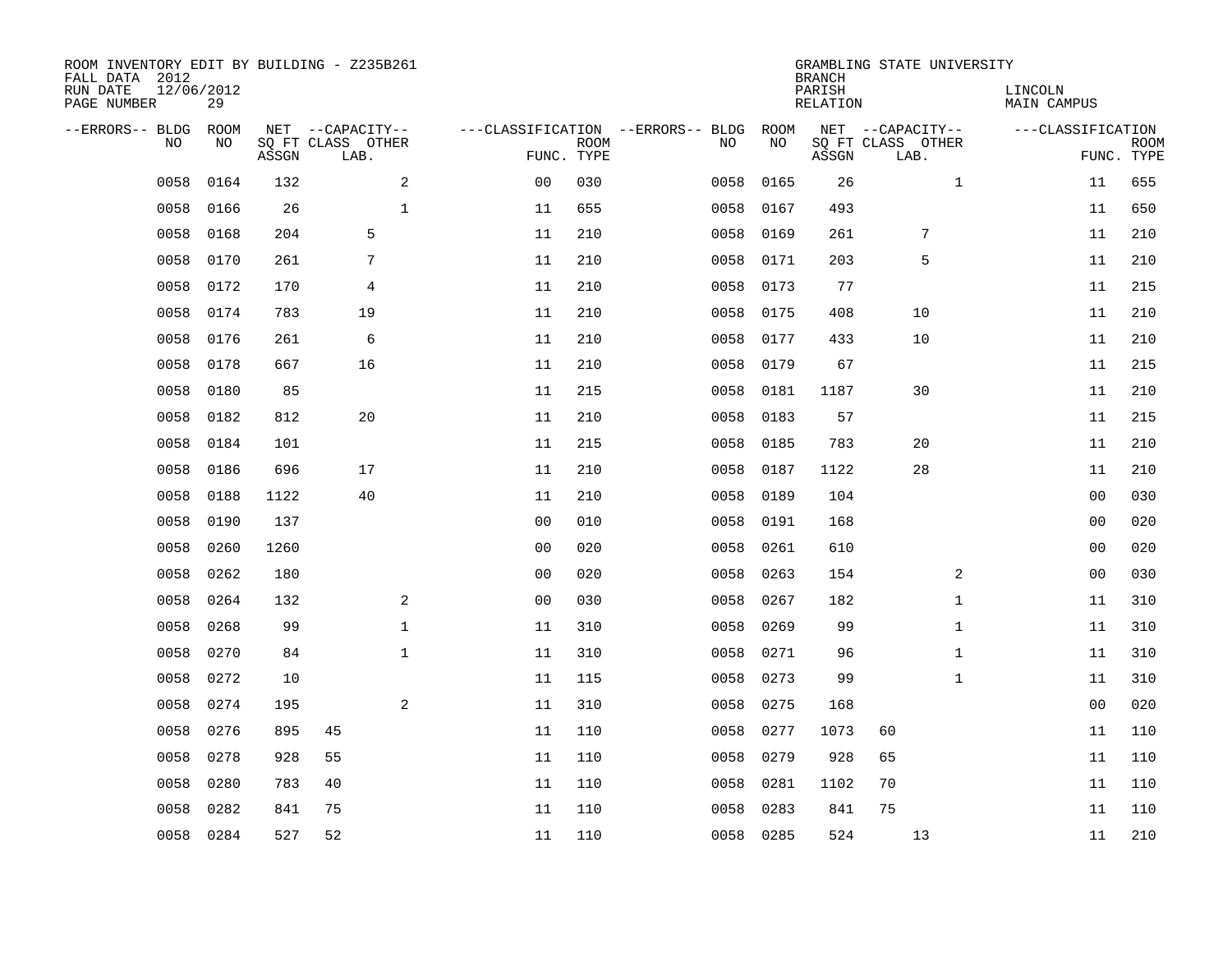| ROOM INVENTORY EDIT BY BUILDING - Z235B261<br>FALL DATA 2012 |           |       |                           |                                        |      |           |      | <b>BRANCH</b>                                           | GRAMBLING STATE UNIVERSITY                                                |         |                          |                           |
|--------------------------------------------------------------|-----------|-------|---------------------------|----------------------------------------|------|-----------|------|---------------------------------------------------------|---------------------------------------------------------------------------|---------|--------------------------|---------------------------|
| 12/06/2012<br>RUN DATE<br>PAGE NUMBER                        | 30        |       |                           |                                        |      |           |      | PARISH<br>RELATION                                      |                                                                           | LINCOLN | <b>MAIN CAMPUS</b>       |                           |
| --ERRORS-- BLDG ROOM                                         |           |       | NET --CAPACITY--          | ---CLASSIFICATION --ERRORS-- BLDG ROOM |      |           |      |                                                         | NET --CAPACITY--                                                          |         | ---CLASSIFICATION        |                           |
| NO                                                           | NO.       | ASSGN | SO FT CLASS OTHER<br>LAB. | FUNC. TYPE                             | ROOM | NO        | NO   | ASSGN                                                   | SO FT CLASS OTHER<br>LAB.                                                 |         |                          | <b>ROOM</b><br>FUNC. TYPE |
| 0058                                                         | 0286      | 527   | 13                        | 11                                     | 210  | 0058 0287 |      | 527                                                     | 13                                                                        |         | 11                       | 210                       |
|                                                              | 0058 0288 | 80    |                           | 11                                     | 215  | 0058 0289 |      | 100                                                     |                                                                           |         | 00                       | 010                       |
|                                                              | 0058 0290 | 104   |                           | 0 <sub>0</sub>                         | 030  | 0058 0291 |      | 168<br>TOTAL NUMBER CLASSROOMS<br>TOTAL NUMBER LABS 210 | TOTAL NET ASSIGN SQ. FT. IN ROOM FILE<br>TOTAL NUMBER COMPUTER CLASSROOMS |         | 00<br>31,735<br>10<br>26 | 020                       |
|                                                              |           |       |                           |                                        |      |           |      | TOTAL NUMBER SPECIAL LABS 220                           |                                                                           |         |                          |                           |
|                                                              | 0059 0100 | 7115  |                           | 0 <sub>0</sub>                         | 020  | 0059 0101 |      | 1332                                                    |                                                                           |         | 93                       | 525                       |
| 0059                                                         | 0103      | 929   |                           | 93                                     | 525  | 0059 0104 |      | 432                                                     |                                                                           |         | 93                       | 525                       |
|                                                              | 0059 0105 | 332   |                           | 93                                     | 525  | 0059 0106 |      | 209                                                     |                                                                           |         | 93                       | 525                       |
| 0059                                                         | 0107      | 209   |                           | 93                                     | 525  | 0059      | 0108 | 309                                                     |                                                                           |         | 93                       | 525                       |
| 0059                                                         | 0109      | 357   |                           | 93                                     | 525  | 0059 0110 |      | 492                                                     |                                                                           |         | 93                       | 525                       |
| 0059                                                         | 0111      | 294   |                           | 93                                     | 525  | 0059      | 0112 | 154                                                     | 2                                                                         |         | 00                       | 030                       |
| 0059                                                         | 0113      | 223   |                           | 93                                     | 525  | 0059 0114 |      | 312                                                     |                                                                           |         | 93                       | 525                       |
| 0059                                                         | 0115      | 455   |                           | 93                                     | 525  | 0059      | 0116 | 528                                                     | $\overline{4}$                                                            |         | 0 <sub>0</sub>           | 030                       |
| 0059                                                         | 0117      | 627   | 6                         | 0 <sub>0</sub>                         | 030  | 0059 0118 |      | 330                                                     |                                                                           |         | 93                       | 525                       |
| 0059                                                         | 0119      | 864   |                           | 93                                     | 525  | 0059 0120 |      | 864                                                     |                                                                           |         | 93                       | 525                       |
| 0059                                                         | 0121      | 200   |                           | 93                                     | 525  | 0059 0122 |      | 314                                                     |                                                                           |         | 93                       | 525                       |
| 0059                                                         | 0123      | 306   |                           | 93                                     | 525  | 0059 0124 |      | 111                                                     |                                                                           |         | 0 <sub>0</sub>           | 020                       |
| 0059                                                         | 0125      | 160   | $\mathbf{1}$              | 93                                     | 310  | 0059 0126 |      | 99                                                      |                                                                           |         | 93                       | 525                       |
| 0059                                                         | 0127      | 121   |                           | 93                                     | 525  | 0059 0128 |      | 1368                                                    |                                                                           |         | 93                       | 525                       |
| 0059                                                         | 0129      | 340   |                           | 93                                     | 525  | 0059 0131 |      | 88                                                      |                                                                           |         | 93                       | 525                       |
| 0059                                                         | 0132      | 502   |                           | 93                                     | 525  | 0059 0133 |      | 168                                                     |                                                                           |         | 93                       | 525                       |
|                                                              | 0059 0134 | 325   |                           | 93                                     | 525  | 0059 0135 |      | 396                                                     |                                                                           |         | 93                       | 525                       |
| 0059                                                         | 0201      | 236   |                           | 93                                     | 525  | 0059 0202 |      | 126                                                     |                                                                           |         | 93                       | 525                       |
| 0059                                                         | 0203      | 167   |                           | 93                                     | 525  |           |      | TOTAL NUMBER CLASSROOMS                                 | TOTAL NET ASSIGN SQ. FT. IN ROOM FILE                                     |         | 12,859                   |                           |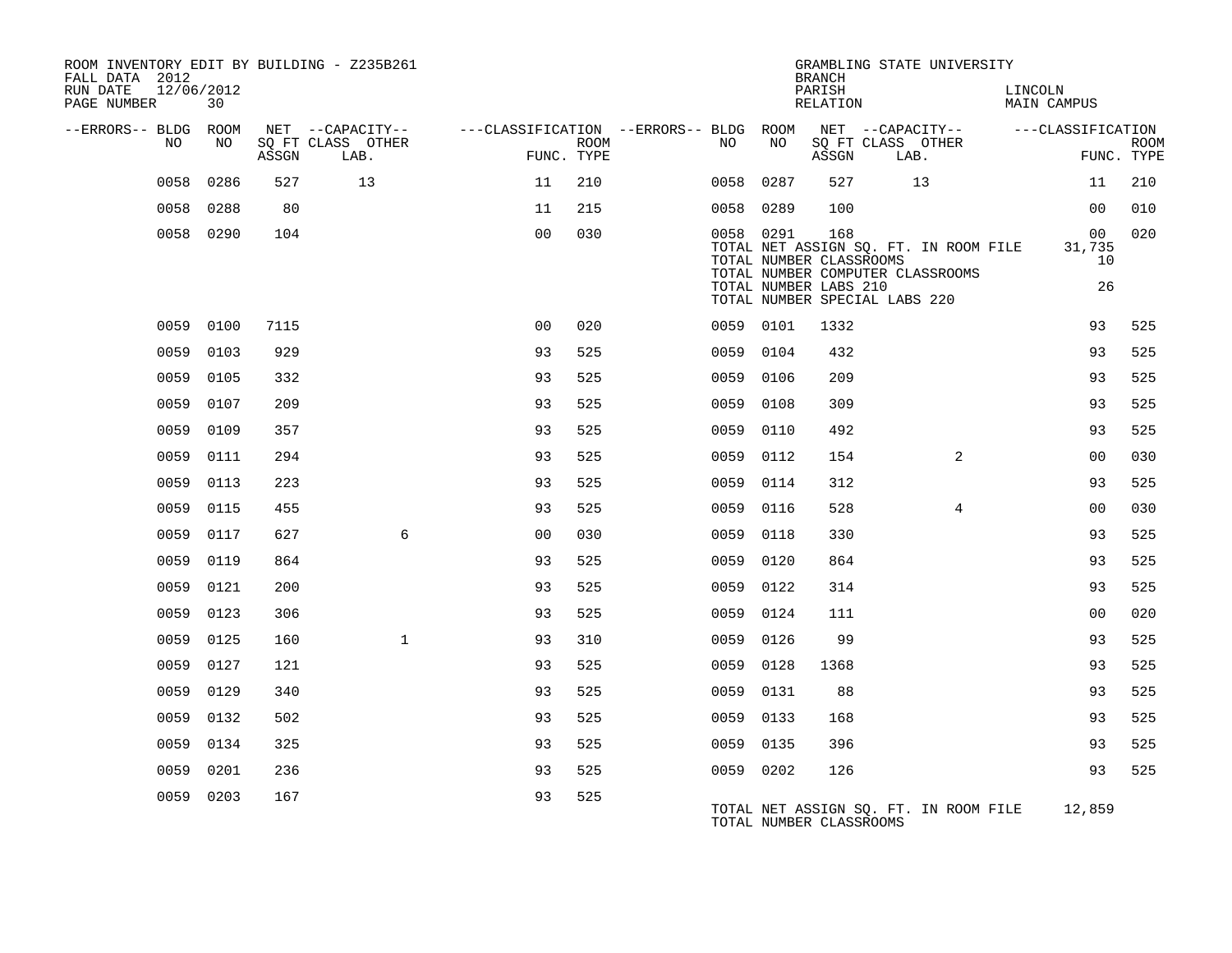| ROOM INVENTORY EDIT BY BUILDING - Z235B261<br>FALL DATA 2012<br>RUN DATE<br>PAGE NUMBER | 12/06/2012<br>31 |       |                                       |                                        |            |           |                                                  | <b>BRANCH</b><br>PARISH<br>RELATION | GRAMBLING STATE UNIVERSITY                                                                                 | LINCOLN<br>MAIN CAMPUS |             |
|-----------------------------------------------------------------------------------------|------------------|-------|---------------------------------------|----------------------------------------|------------|-----------|--------------------------------------------------|-------------------------------------|------------------------------------------------------------------------------------------------------------|------------------------|-------------|
| --ERRORS-- BLDG ROOM<br>NO                                                              | NO               |       | NET --CAPACITY--<br>SQ FT CLASS OTHER | ---CLASSIFICATION --ERRORS-- BLDG ROOM | ROOM       | NO        | NO                                               |                                     | NET --CAPACITY--<br>SQ FT CLASS OTHER                                                                      | ---CLASSIFICATION      | <b>ROOM</b> |
|                                                                                         |                  | ASSGN | LAB.                                  |                                        | FUNC. TYPE |           | TOTAL NUMBER LABS 210                            | ASSGN                               | LAB.<br>TOTAL NUMBER COMPUTER CLASSROOMS<br>TOTAL NUMBER SPECIAL LABS 220                                  |                        | FUNC. TYPE  |
| 0060                                                                                    | 0101             | 1907  | 584                                   | 91                                     | 630        | 0060 0102 |                                                  | 181                                 | 4                                                                                                          | 0 <sub>0</sub>         | 030         |
| 0060                                                                                    | 0103             | 261   | 4                                     | 0 <sub>0</sub>                         | 030        | 0060      | 0104                                             | 63                                  | $\mathbf{1}$                                                                                               | 00                     | 030         |
| 0060                                                                                    | 0105             | 45    |                                       | 0 <sub>0</sub>                         | 010        | 0060      | 0106                                             | 63                                  | $\mathbf{1}$                                                                                               | 0 <sub>0</sub>         | 030         |
| 0060                                                                                    | 0107             | 1159  | 46                                    | 91                                     | 630        | 0060      | 0108                                             | 57                                  |                                                                                                            | 0 <sub>0</sub>         | 030         |
| 0060                                                                                    | 0109             | 451   |                                       | 91                                     | 635        | 0060      | 0110                                             | 1001                                |                                                                                                            | 91                     | 635         |
| 0060                                                                                    | 0111             | 461   |                                       | 91                                     | 635        | 0060      | 0112                                             | 89                                  |                                                                                                            | 0 <sub>0</sub>         | 010         |
| 0060                                                                                    | 0113             | 180   | 4                                     | 0 <sub>0</sub>                         | 030        | 0060 0114 |                                                  | 180                                 | 4                                                                                                          | 00                     | 030         |
| 0060                                                                                    | 0115             | 192   | $\mathbf{1}$                          | 91                                     | 310        | 0060      | 0116                                             | 2700                                |                                                                                                            | 91                     | 635         |
| 0060                                                                                    | 0117             | 146   |                                       | 0 <sub>0</sub>                         | 020        | 0060      | 0118                                             | 110                                 |                                                                                                            | 91                     | 635         |
| 0060                                                                                    | 0119             | 442   | 10                                    | 91                                     | 630        | 0060      | 0120                                             | 51                                  |                                                                                                            | 0 <sub>0</sub>         | 020         |
| 0060                                                                                    | 0121             | 28    |                                       | 0 <sub>0</sub>                         | 010        | 0060 0122 |                                                  | 35                                  | $\mathbf{1}$                                                                                               | 91                     | 635         |
| 0060                                                                                    | 0123             | 35    | $\mathbf{1}$                          | 91                                     | 635        | 0060      | 0124                                             | 337                                 |                                                                                                            | 91                     | 635         |
| 0060                                                                                    | 0125             | 337   |                                       | 91                                     | 635        | 0060 0126 |                                                  | 606                                 |                                                                                                            | 91                     | 635         |
| 0060                                                                                    | 0127             | 180   |                                       | 91                                     | 635        | 0060      | 0128                                             | 81                                  |                                                                                                            | 91                     | 635         |
| 0060                                                                                    | 0129             | 63    |                                       | 91                                     | 635        | 0060      | 0130                                             | 108                                 |                                                                                                            | 91                     | 635         |
| 0060                                                                                    | 0131             | 68    |                                       | 91                                     | 635        | 0060      | 0132                                             | 360                                 |                                                                                                            | 91                     | 635         |
| 0060                                                                                    | 0133             | 92    |                                       | 91                                     | 635        | 0060      | 0134                                             | 86                                  |                                                                                                            | 91                     | 635         |
| 0060                                                                                    | 0135             | 180   |                                       | 0 <sub>0</sub>                         | 030        | 0060      | 0136                                             | 731                                 |                                                                                                            | 91                     | 635         |
| 0060                                                                                    | 0137             | 58    |                                       | 91                                     | 635        | 0060      | 0138                                             | 103                                 | $\mathbf{1}$                                                                                               | 91                     | 310         |
| 0060                                                                                    | 0139             | 101   | $\mathbf{1}$                          | 91                                     | 310        | 0060 0140 |                                                  | 492                                 |                                                                                                            | 0 <sub>0</sub>         | 030         |
|                                                                                         | 0060 0141        | 308   |                                       | 00                                     | 020        |           | TOTAL NUMBER CLASSROOMS<br>TOTAL NUMBER LABS 210 |                                     | TOTAL NET ASSIGN SQ. FT. IN ROOM FILE<br>TOTAL NUMBER COMPUTER CLASSROOMS<br>TOTAL NUMBER SPECIAL LABS 220 | 11,804                 |             |
|                                                                                         | 0061 0001        | 1587  |                                       | 00                                     | 020        | 0061 0002 |                                                  | 810                                 |                                                                                                            | 11                     | 580         |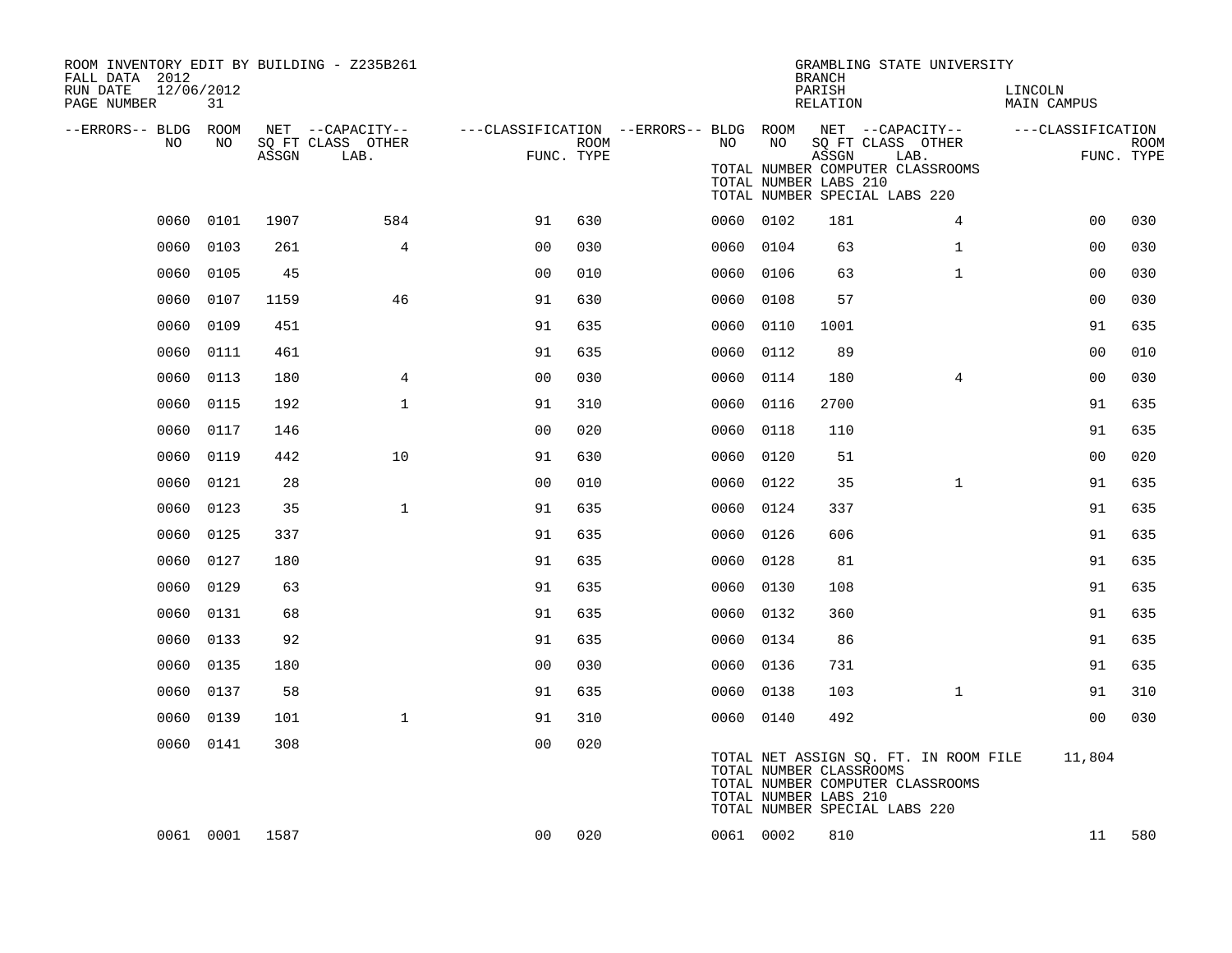| ROOM INVENTORY EDIT BY BUILDING - Z235B261<br>FALL DATA 2012 |                  |       |                           |                |                           |                                        |           | <b>BRANCH</b>             | GRAMBLING STATE UNIVERSITY |                               |                           |
|--------------------------------------------------------------|------------------|-------|---------------------------|----------------|---------------------------|----------------------------------------|-----------|---------------------------|----------------------------|-------------------------------|---------------------------|
| RUN DATE<br>PAGE NUMBER                                      | 12/06/2012<br>32 |       |                           |                |                           |                                        |           | PARISH<br><b>RELATION</b> |                            | LINCOLN<br><b>MAIN CAMPUS</b> |                           |
| --ERRORS-- BLDG ROOM                                         |                  |       | NET --CAPACITY--          |                |                           | ---CLASSIFICATION --ERRORS-- BLDG ROOM |           |                           | NET --CAPACITY--           | ---CLASSIFICATION             |                           |
| NO                                                           | NO               | ASSGN | SQ FT CLASS OTHER<br>LAB. |                | <b>ROOM</b><br>FUNC. TYPE | NO                                     | NO        | ASSGN                     | SQ FT CLASS OTHER<br>LAB.  |                               | <b>ROOM</b><br>FUNC. TYPE |
| 0061                                                         | 0003             | 189   |                           | 11             | 585                       |                                        | 0061 0004 | 337                       |                            | 0 <sub>0</sub>                | 020                       |
| 0061                                                         | 0006             | 360   |                           | 0 <sub>0</sub> | 020                       |                                        | 0061 0007 | 210                       |                            | 00                            | 020                       |
| 0061                                                         | 0008             | 24    |                           | 0 <sub>0</sub> | 020                       |                                        | 0061 0009 | 232                       |                            | 00                            | 020                       |
| 0061                                                         | 0010             | 39    |                           | 0 <sub>0</sub> | 030                       |                                        | 0061 0011 | 62                        |                            | 00                            | 030                       |
| 0061                                                         | 0012             | 2297  |                           | 00             | 020                       |                                        | 0061 0013 | 423                       |                            | 0 <sub>0</sub>                | 030                       |
| 0061                                                         | 0014             | 300   |                           | 11             | 215                       |                                        | 0061 0015 | 480                       | 25                         | 11                            | 210                       |
| 0061                                                         | 0016             | 178   |                           | 11             | 215                       |                                        | 0061 0017 | 105                       |                            | 11                            | 215                       |
|                                                              | 0061 0018        | 79    |                           | 11             | 215                       |                                        | 0061 0019 | 144                       |                            | 11                            | 215                       |
| 0061                                                         | 0020             | 1110  | 28                        | 11             | 210                       |                                        | 0061 0021 | 286                       |                            | 11                            | 115                       |
|                                                              | 0061 0022        |       | 3510 200                  | 11             | 110                       |                                        | 0061 0023 | 68                        |                            | 11                            | 115                       |
| 0061                                                         | 0024             | 171   |                           | 0 <sub>0</sub> | 020                       |                                        | 0061 0025 | 103                       |                            | 11                            | 115                       |
|                                                              | 0061 0026        | 266   |                           | 0 <sub>0</sub> | 020                       |                                        | 0061 0027 | 207                       | 4                          | 11                            | 315                       |
| 0061                                                         | 0028             | 153   | 3                         | 11             | 315                       |                                        | 0061 0029 | 388                       | 8                          | 11                            | 250                       |
| 0061                                                         | 0030             | 562   |                           | 11             | 570                       |                                        | 0061 0031 | 749                       |                            | 00                            | 030                       |
| 0061                                                         | 0032             | 60    |                           | 11             | 255                       |                                        | 0061 0033 | 60                        |                            | 11                            | 255                       |
| 0061                                                         | 0034             | 195   |                           | 11             | 255                       |                                        | 0061 0035 | 53                        |                            | 11                            | 255                       |
| 0061                                                         | 0036             | 54    |                           | 11             | 255                       |                                        | 0061 0037 | 116                       |                            | 0 <sub>0</sub>                | 020                       |
| 0061                                                         | 0038             | 749   |                           | 0 <sub>0</sub> | 030                       |                                        | 0061 0039 | 113                       |                            | 11                            | 575                       |
| 0061                                                         | 0040             | 240   |                           | 0 <sub>0</sub> | 020                       |                                        | 0061 0041 | 347                       |                            | 0 <sub>0</sub>                | 020                       |
| 0061                                                         | 0042             | 277   | $\mathbf{1}$              | 11             | 310                       |                                        | 0061 0043 | 293                       | 15                         | 11                            | 250                       |
| 0061                                                         | 0044             | 185   |                           | 0 <sub>0</sub> | 020                       |                                        | 0061 0045 | 487                       |                            | 11                            | 315                       |
| 0061                                                         | 0046             | 542   |                           | 11             | 315                       |                                        | 0061 0047 | 468                       |                            | 11                            | 315                       |
| 0061                                                         | 0048             | 178   |                           | 11             | 315                       |                                        | 0061 0049 | 100                       |                            | 11                            | 255                       |
| 0061                                                         | 0050             | 114   |                           | 11             | 315                       |                                        | 0061 0051 | 174                       |                            | 11                            | 255                       |
| 0061                                                         | 0052             | 104   |                           | 11             | 315                       |                                        | 0061 0053 | 100                       |                            | 11                            | 255                       |
|                                                              | 0061 0054        | 1052  | 26                        | 11             | 210                       |                                        | 0061 0055 | 1116                      | 28                         | 11                            | 210                       |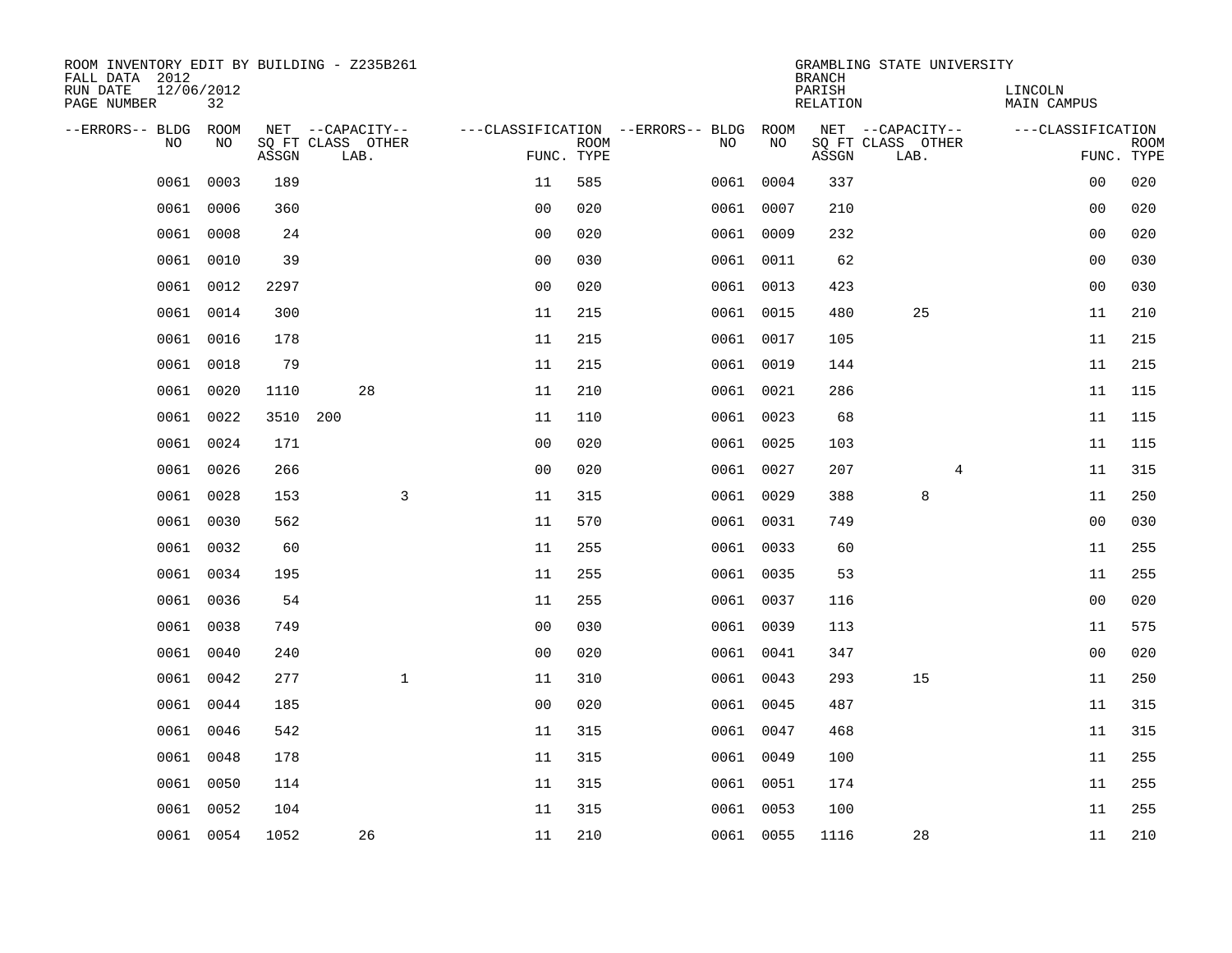| ROOM INVENTORY EDIT BY BUILDING - Z235B261<br>FALL DATA 2012 |                  |       |                           |              |                |                           |                                   |           |            | <b>BRANCH</b>      | GRAMBLING STATE UNIVERSITY |              |                        |                           |
|--------------------------------------------------------------|------------------|-------|---------------------------|--------------|----------------|---------------------------|-----------------------------------|-----------|------------|--------------------|----------------------------|--------------|------------------------|---------------------------|
| RUN DATE<br>PAGE NUMBER                                      | 12/06/2012<br>33 |       |                           |              |                |                           |                                   |           |            | PARISH<br>RELATION |                            |              | LINCOLN<br>MAIN CAMPUS |                           |
| --ERRORS-- BLDG                                              | ROOM             |       | NET --CAPACITY--          |              |                |                           | ---CLASSIFICATION --ERRORS-- BLDG |           | ROOM       |                    | NET --CAPACITY--           |              | ---CLASSIFICATION      |                           |
| N <sub>O</sub>                                               | NO.              | ASSGN | SO FT CLASS OTHER<br>LAB. |              |                | <b>ROOM</b><br>FUNC. TYPE |                                   | NO.       | NO         | ASSGN              | SQ FT CLASS OTHER<br>LAB.  |              |                        | <b>ROOM</b><br>FUNC. TYPE |
| 0061                                                         | 0056             | 92    |                           |              | 11             | 215                       |                                   |           | 0061 0057  | 82                 |                            |              | 11                     | 215                       |
| 0061                                                         | 0058             | 1086  | 27                        |              | 11             | 210                       |                                   | 0061 0059 |            | 77                 |                            |              | 0 <sub>0</sub>         | 030                       |
| 0061                                                         | 0060             | 182   |                           |              | 0 <sub>0</sub> | 030                       |                                   |           | 0061 0075  | 603                | 15                         |              | 11                     | 210                       |
| 0061                                                         | 0082             | 898   | 18                        |              | 11             | 210                       |                                   |           | 0061 0087  | 746                | 30                         |              | 11                     | 210                       |
| 0061                                                         | 0088             | 746   | 30                        |              | 11             | 210                       |                                   |           | 0061 0091  | 746                | 30                         |              | 11                     | 210                       |
| 0061                                                         | 0094             | 1086  | 215                       |              | 11             | 610                       |                                   |           | 0061 0101  | 942                |                            |              | 00                     | 020                       |
| 0061                                                         | 0101A            | 1389  |                           |              | 0 <sub>0</sub> | 020                       |                                   |           | 0061 0101B | 925                |                            |              | 0 <sub>0</sub>         | 020                       |
| 0061                                                         | 0102             | 685   |                           |              | 0 <sub>0</sub> | 020                       |                                   |           | 0061 0103  | 280                |                            |              | 0 <sub>0</sub>         | 020                       |
| 0061                                                         | 0104             | 40    |                           |              | 0 <sub>0</sub> | 010                       |                                   |           | 0061 0105  | 559                |                            | 30           | 0 <sub>0</sub>         | 030                       |
|                                                              | 0061 0106        | 504   | 30                        |              | 11             | 250                       |                                   |           | 0061 0107  | 1090               | 22                         |              | 11                     | 250                       |
| 0061                                                         | 0108             | 87    |                           |              | 11             | 315                       |                                   | 0061 0109 |            | 95                 |                            |              | 0 <sub>0</sub>         | 020                       |
|                                                              | 0061 0110        | 188   |                           | $\mathbf{1}$ | 11             | 310                       |                                   |           | 0061 0111  | 98                 |                            |              | 11                     | 315                       |
| 0061                                                         | 0112             | 773   | 15                        |              | 11             | 250                       |                                   |           | 0061 0113  | 160                |                            | $\mathbf{1}$ | 11                     | 310                       |
| 0061                                                         | 0113A            | 158   |                           | $\mathbf{1}$ | 11             | 310                       |                                   |           | 0061 0113B | 171                |                            | $\mathbf{1}$ | 11                     | 310                       |
| 0061                                                         | 0113C            | 69    |                           |              | 0 <sub>0</sub> | 020                       |                                   |           | 0061 0113D | 171                |                            | $\mathbf{1}$ | 11                     | 310                       |
| 0061                                                         | 0114             | 399   |                           |              | 11             | 350                       |                                   |           | 0061 0115  | 195                |                            | $\mathbf{1}$ | 11                     | 310                       |
| 0061                                                         | 0115A            | 79    |                           |              | 11             | 315                       |                                   |           | 0061 0115B | 18                 |                            |              | 11                     | 315                       |
| 0061                                                         | 0115C            | 36    |                           | $\mathbf{1}$ | 11             | 315                       |                                   |           | 0061 0115D | 29                 |                            |              | 00                     | 020                       |
| 0061                                                         | 0115E            | 128   |                           | $\mathbf{1}$ | 11             | 310                       |                                   |           | 0061 0116  | 276                |                            | $\mathbf{1}$ | 11                     | 310                       |
| 0061                                                         | 0117             | 69    |                           |              | 0 <sub>0</sub> | 020                       |                                   |           | 0061 0117A | 143                |                            | $\mathbf{1}$ | 11                     | 310                       |
| 0061                                                         | 0117B            | 137   |                           |              | 11             | 315                       |                                   |           | 0061 0117C | 143                |                            | $\mathbf{1}$ | 11                     | 310                       |
| 0061                                                         | 0117D            | 149   |                           | $\mathbf 1$  | 11             | 310                       |                                   |           | 0061 0118  | 746                | 60                         |              | 11                     | 110                       |
| 0061                                                         | 0119             | 611   | 55                        |              | 11             | 110                       |                                   |           | 0061 0120  | 603                | 50                         |              | 11                     | 110                       |
| 0061                                                         | 0121             | 1008  | 25                        |              | 11             | 210                       |                                   |           | 0061 0122  | 23                 |                            |              | 11                     | 315                       |
| 0061                                                         | 0123             | 36    |                           |              | 11             | 255                       |                                   |           | 0061 0123A | 7                  |                            |              | 0 <sub>0</sub>         | 030                       |
|                                                              | 0061 0124        | 144   |                           |              | 11             | 255                       |                                   |           | 0061 0125  | 30                 |                            |              | 11                     | 255                       |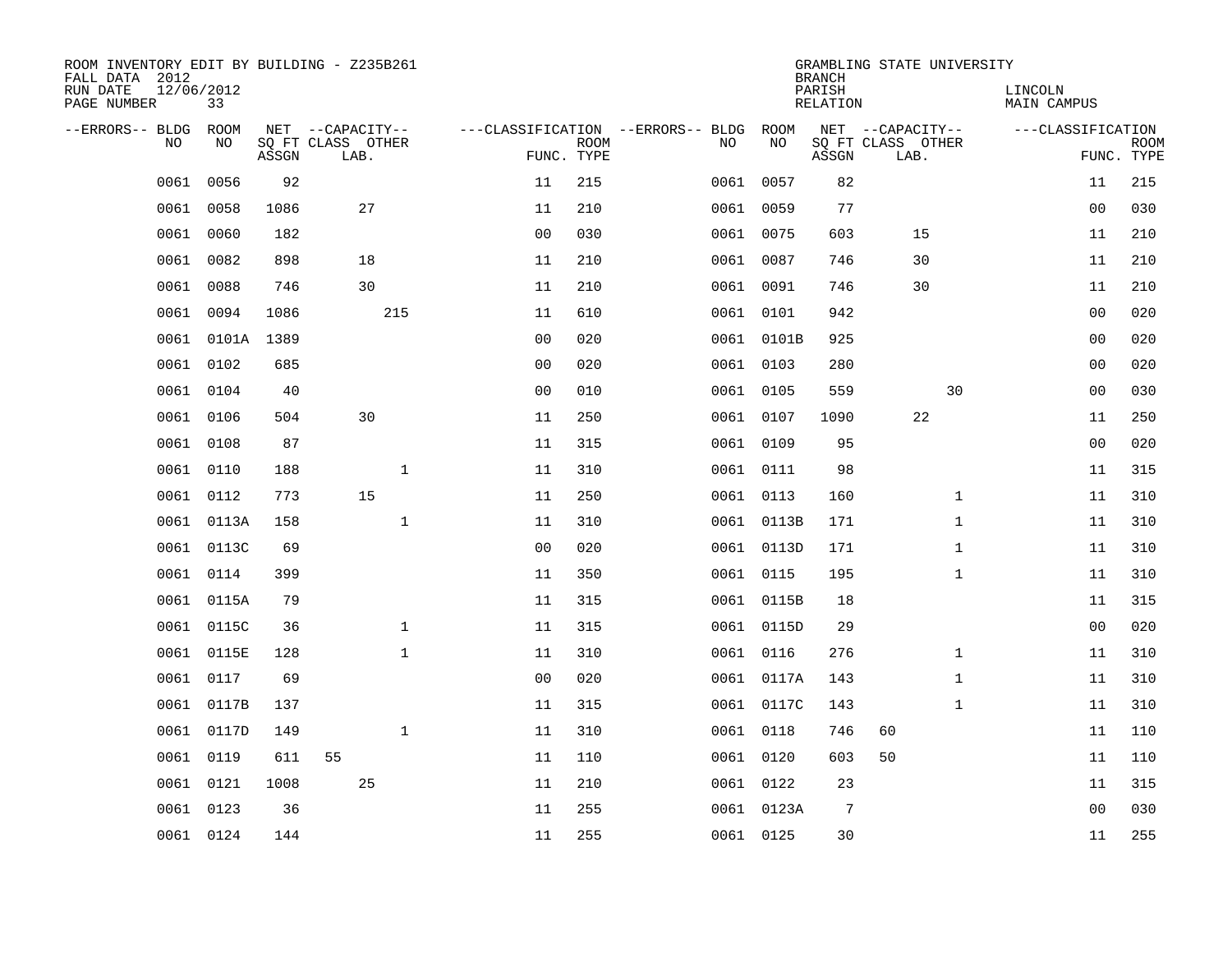| ROOM INVENTORY EDIT BY BUILDING - Z235B261<br>FALL DATA 2012 |                  |       |                           |                |                |                           |                                   |            | <b>BRANCH</b>      | GRAMBLING STATE UNIVERSITY |                |                        |                           |
|--------------------------------------------------------------|------------------|-------|---------------------------|----------------|----------------|---------------------------|-----------------------------------|------------|--------------------|----------------------------|----------------|------------------------|---------------------------|
| RUN DATE<br>PAGE NUMBER                                      | 12/06/2012<br>34 |       |                           |                |                |                           |                                   |            | PARISH<br>RELATION |                            |                | LINCOLN<br>MAIN CAMPUS |                           |
| --ERRORS-- BLDG                                              | ROOM             |       | NET --CAPACITY--          |                |                |                           | ---CLASSIFICATION --ERRORS-- BLDG | ROOM       |                    | NET --CAPACITY--           |                | ---CLASSIFICATION      |                           |
| N <sub>O</sub>                                               | NO.              | ASSGN | SO FT CLASS OTHER<br>LAB. |                |                | <b>ROOM</b><br>FUNC. TYPE | NO.                               | NO         | ASSGN              | SQ FT CLASS OTHER<br>LAB.  |                |                        | <b>ROOM</b><br>FUNC. TYPE |
| 0061                                                         | 0126             | 30    |                           |                | 11             | 255                       |                                   | 0061 0127  | 900                | 23                         |                | 11                     | 210                       |
| 0061                                                         | 0128             | 266   |                           | $\overline{4}$ | 11             | 315                       |                                   | 0061 0129  | 154                |                            | $\overline{4}$ | 11                     | 315                       |
| 0061                                                         | 0130             | 302   |                           |                | 11             | 315                       |                                   | 0061 0131  | 98                 |                            |                | 11                     | 255                       |
| 0061                                                         | 0132             | 135   | 3                         |                | 11             | 250                       |                                   | 0061 0133  | 921                | 18                         |                | 11                     | 250                       |
| 0061                                                         | 0134             | 181   |                           |                | 00             | 020                       |                                   | 0061 0135  | 309                |                            |                | 0 <sub>0</sub>         | 020                       |
| 0061                                                         | 0135A            | 316   |                           |                | 0 <sub>0</sub> | 020                       |                                   | 0061 0136  | 505                | 10                         |                | 11                     | 250                       |
| 0061                                                         | 0137             | 138   |                           |                | 0 <sub>0</sub> | 020                       |                                   | 0061 0137A | 143                |                            |                | 11                     | 315                       |
|                                                              | 0061 0137B       | 305   |                           | $\mathbf 1$    | 11             | 310                       |                                   | 0061 0137C | 61                 |                            |                | 11                     | 315                       |
| 0061                                                         | 0138             | 129   |                           | $\mathbf{1}$   | 11             | 310                       |                                   | 0061 0138A | 148                |                            |                | 11                     | 315                       |
|                                                              | 0061 0139        | 110   |                           |                | 11             | 315                       |                                   | 0061 0139A | 187                |                            | $\mathbf{1}$   | 11                     | 310                       |
| 0061                                                         | 0140             | 212   |                           |                | 0 <sub>0</sub> | 030                       |                                   | 0061 0140A | 40                 |                            |                | 0 <sub>0</sub>         | 030                       |
|                                                              | 0061 0141        | 585   |                           |                | 11             | 115                       |                                   | 0061 0174  | 746                | 30                         |                | 11                     | 210                       |
| 0061                                                         | 0175             | 746   | 25                        |                | 11             | 210                       |                                   | 0061 0178  | 746                | 25                         |                | 11                     | 210                       |
| 0061                                                         | 0182             | 746   | 25                        |                | 11             | 210                       |                                   | 0061 0187  | 1165               | 78                         |                | 11                     | 110                       |
| 0061                                                         | 0188             | 611   | 45                        |                | 11             | 110                       |                                   | 0061 0201  | 2441               |                            |                | 00                     | 020                       |
| 0061                                                         | 0202             | 1950  |                           |                | 0 <sub>0</sub> | 020                       |                                   | 0061 0203  | 1258               |                            |                | 0 <sub>0</sub>         | 020                       |
| 0061                                                         | 0204             | 44    |                           |                | 0 <sub>0</sub> | 010                       |                                   | 0061 0205  | 339                |                            |                | 0 <sub>0</sub>         | 030                       |
| 0061                                                         | 0206             | 103   |                           |                | 11             | 315                       |                                   | 0061 0207  | 517                |                            |                | 11                     | 315                       |
| 0061                                                         | 0208             | 584   |                           |                | 11             | 315                       |                                   | 0061 0208A | 84                 |                            |                | 11                     | 315                       |
| 0061                                                         | 0208B            | 61    |                           |                | 11             | 315                       |                                   | 0061 0209  | 103                |                            |                | 11                     | 315                       |
| 0061                                                         | 0210             | 82    |                           |                | 11             | 315                       |                                   | 0061 0211  | 99                 |                            |                | 0 <sub>0</sub>         | 020                       |
| 0061                                                         | 0212             | 1207  |                           | $\mathbf 1$    | 11             | 310                       |                                   | 0061 0213  | 116                |                            |                | 11                     | 315                       |
| 0061                                                         | 0214             | 128   |                           |                | 11             | 315                       |                                   | 0061 0215  | 85                 |                            | $\mathbf{1}$   | 11                     | 310                       |
| 0061                                                         | 0216             | 910   | 23                        |                | 11             | 210                       |                                   | 0061 0217  | 982                | 70                         |                | 11                     | 110                       |
| 0061                                                         | 0218             | 171   |                           | $\mathbf 1$    | 11             | 310                       |                                   | 0061 0218A | 198                |                            | $\mathbf{1}$   | 11                     | 310                       |
|                                                              | 0061 0218B       | 223   |                           | $\mathbf{1}$   | 11             | 310                       |                                   | 0061 0218C | 87                 |                            | $\mathbf{1}$   | 11                     | 315                       |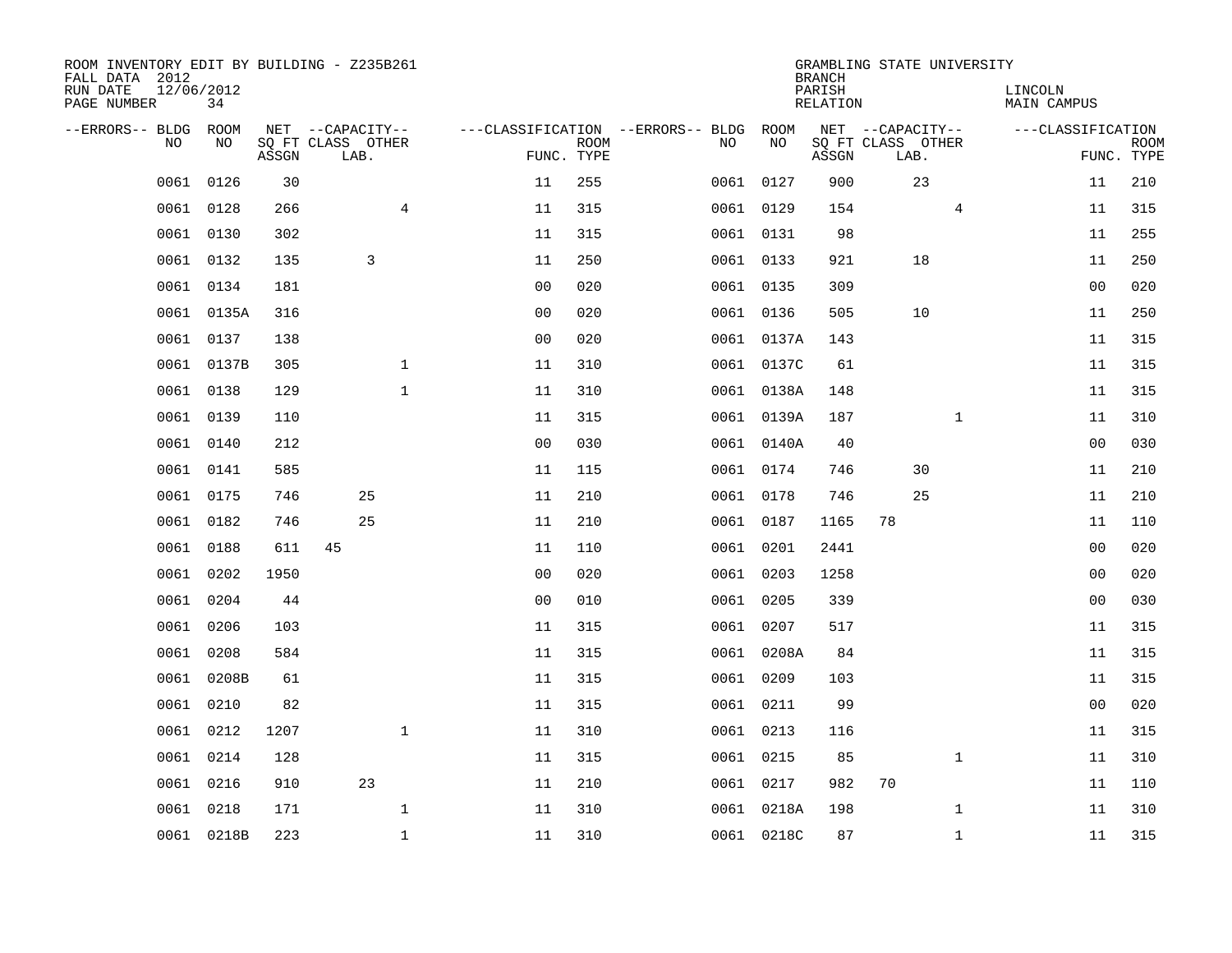| ROOM INVENTORY EDIT BY BUILDING - Z235B261<br>FALL DATA 2012 |           |                  |       |    |                                               |                                        |                           |      |            | <b>BRANCH</b>                                           |                                     | GRAMBLING STATE UNIVERSITY                                                |         |                          |                           |
|--------------------------------------------------------------|-----------|------------------|-------|----|-----------------------------------------------|----------------------------------------|---------------------------|------|------------|---------------------------------------------------------|-------------------------------------|---------------------------------------------------------------------------|---------|--------------------------|---------------------------|
| RUN DATE<br>PAGE NUMBER                                      |           | 12/06/2012<br>35 |       |    |                                               |                                        |                           |      |            | PARISH<br>RELATION                                      |                                     |                                                                           | LINCOLN | <b>MAIN CAMPUS</b>       |                           |
| --ERRORS-- BLDG ROOM                                         | NO.       | NO.              | ASSGN |    | NET --CAPACITY--<br>SQ FT CLASS OTHER<br>LAB. | ---CLASSIFICATION --ERRORS-- BLDG ROOM | <b>ROOM</b><br>FUNC. TYPE | NO . | NO         | ASSGN                                                   | LAB.                                | NET --CAPACITY--<br>SQ FT CLASS OTHER                                     |         | ---CLASSIFICATION        | <b>ROOM</b><br>FUNC. TYPE |
|                                                              | 0061      | 0219             | 592   | 45 |                                               | 11                                     | 110                       |      | 0061 0220  | 611                                                     | 50                                  |                                                                           |         | 11                       | 110                       |
|                                                              | 0061      | 0221             | 111   | 25 |                                               | 11                                     | 115                       |      | 0061 0222  | 89                                                      |                                     |                                                                           |         | 11                       | 115                       |
|                                                              | 0061      | 0223             | 1077  |    | 27                                            | 11                                     | 210                       |      | 0061 0224  | 943                                                     |                                     | 24                                                                        |         | 11                       | 210                       |
|                                                              | 0061      | 0225             | 94    |    |                                               | 0 <sub>0</sub>                         | 020                       |      | 0061 0226  | 177                                                     |                                     | $\mathbf{1}$                                                              |         | 11                       | 310                       |
|                                                              | 0061      | 0227             | 83    |    |                                               | 11                                     | 315                       |      | 0061 0228  | 1055                                                    |                                     | 26                                                                        |         | 11                       | 210                       |
|                                                              | 0061      | 0229             | 248   |    | 2                                             | 11                                     | 315                       |      | 0061 0230  | 155                                                     |                                     | 2                                                                         |         | 11                       | 315                       |
|                                                              |           | 0061 0231        | 202   |    |                                               | 11                                     | 115                       |      | 0061 0232  | 1255                                                    |                                     | 31                                                                        |         | 11                       | 210                       |
|                                                              | 0061      | 0234             | 1251  |    | 30                                            | 11                                     | 210                       |      | 0061 0235  | 76                                                      |                                     |                                                                           |         | 00                       | 020                       |
|                                                              | 0061      | 0236             | 305   |    | $\mathbf 1$                                   | 11                                     | 310                       |      | 0061 0237  | 339                                                     |                                     |                                                                           |         | 11                       | 115                       |
|                                                              |           | 0061 0277        | 1089  |    |                                               | 11                                     | 240                       |      | 0061 0278  | 603                                                     | 40                                  |                                                                           |         | 11                       | 110                       |
|                                                              | 0061 0279 |                  | 603   | 40 |                                               | 11                                     | 110                       |      | 0061 0280  | 603                                                     | 40                                  |                                                                           |         | 11                       | 110                       |
|                                                              |           | 0061 0281        | 603   | 40 |                                               | 11                                     | 110                       |      | 0061 0282  | 746<br>TOTAL NUMBER CLASSROOMS<br>TOTAL NUMBER LABS 210 | 40<br>TOTAL NUMBER SPECIAL LABS 220 | TOTAL NET ASSIGN SQ. FT. IN ROOM FILE<br>TOTAL NUMBER COMPUTER CLASSROOMS |         | 11<br>56,721<br>14<br>22 | 110                       |
|                                                              |           | 0062 0001        | 740   |    |                                               | 0 <sup>0</sup>                         | 020                       |      | 0062 0101  | 144                                                     |                                     | 4                                                                         |         | 0 <sub>0</sub>           | 030                       |
|                                                              |           | 0062 0102        | 120   |    | $\mathbf{1}$                                  | 11                                     | 310                       |      | 0062 0103  | 440                                                     | 25                                  |                                                                           |         | 11                       | 110                       |
|                                                              | 0062      | 0104             | 440   | 25 |                                               | 11                                     | 110                       |      | 0062 0105  | 449                                                     |                                     |                                                                           |         | 11                       | 525                       |
|                                                              | 0062      | 0106             | 208   |    |                                               | 11                                     | 525                       |      | 0062 0107  | 130                                                     |                                     |                                                                           |         | 11                       | 525                       |
|                                                              | 0062      | 0108             | 10792 |    |                                               | 11                                     | 520                       |      | 0062 0109  | 1995                                                    |                                     |                                                                           |         | 11                       | 523                       |
|                                                              | 0062      | 0110             | 449   | 45 |                                               | 11                                     | 110                       |      | 0062 0111  | 208                                                     |                                     |                                                                           |         | 11                       | 525                       |
|                                                              | 0062      | 0112             | 91    |    |                                               | 11                                     | 525                       |      | 0062 0113  | 59                                                      |                                     |                                                                           |         | 0 <sub>0</sub>           | 020                       |
|                                                              | 0062 0114 |                  | 440   | 25 |                                               | 11                                     | 110                       |      | 0062 0115  | 440                                                     | 25                                  |                                                                           |         | 11                       | 110                       |
|                                                              | 0062      | 0116             | 120   |    | $\mathbf{1}$                                  | 11                                     | 310                       |      | 0062 0117  | 144                                                     |                                     | 4                                                                         |         | 0 <sub>0</sub>           | 030                       |
|                                                              | 0062      | 0118             | 100   |    |                                               | 11                                     | 525                       |      | 0062 0119  | 100                                                     |                                     |                                                                           |         | 0 <sub>0</sub>           | 030                       |
|                                                              |           | 0062 0119A       | 27    |    | $\mathbf 1$                                   | 11                                     | 315                       |      | 0062 0119B | 94                                                      |                                     |                                                                           |         | 11                       | 315                       |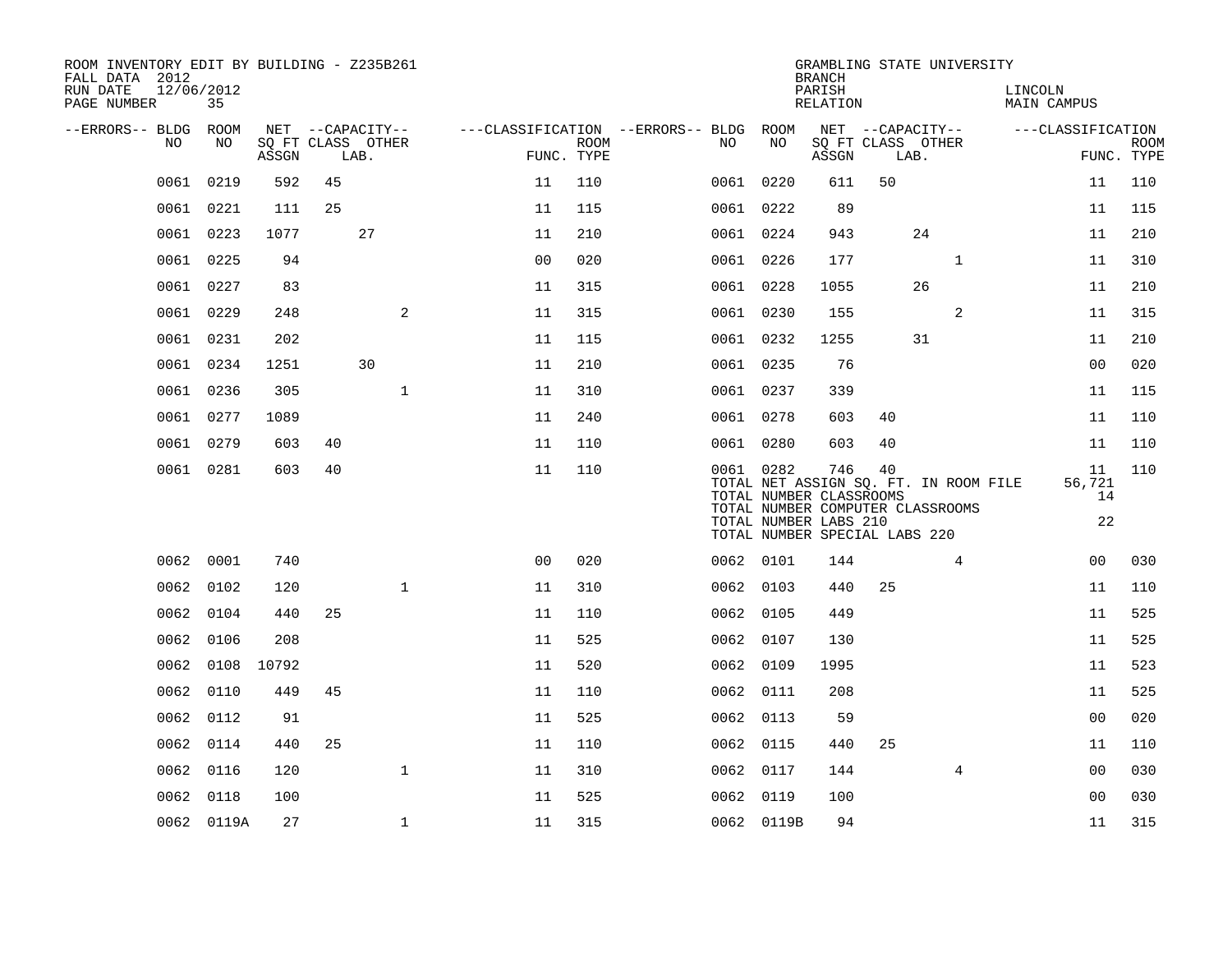| ROOM INVENTORY EDIT BY BUILDING - Z235B261<br>FALL DATA 2012 |                 |       | GRAMBLING STATE UNIVERSITY<br><b>BRANCH</b> |                                        |                    |  |    |                                                                       |                    |                                                                                                                   |                               |                           |
|--------------------------------------------------------------|-----------------|-------|---------------------------------------------|----------------------------------------|--------------------|--|----|-----------------------------------------------------------------------|--------------------|-------------------------------------------------------------------------------------------------------------------|-------------------------------|---------------------------|
| RUN DATE<br>12/06/2012<br>PAGE NUMBER                        | 36              |       |                                             |                                        |                    |  |    |                                                                       | PARISH<br>RELATION |                                                                                                                   | LINCOLN<br><b>MAIN CAMPUS</b> |                           |
| --ERRORS-- BLDG ROOM                                         |                 |       | NET --CAPACITY--                            | ---CLASSIFICATION --ERRORS-- BLDG ROOM |                    |  |    |                                                                       |                    | NET --CAPACITY--                                                                                                  | ---CLASSIFICATION             |                           |
| NO.                                                          | NO              | ASSGN | SQ FT CLASS OTHER<br>LAB.                   |                                        | ROOM<br>FUNC. TYPE |  | NO | NO                                                                    | ASSGN              | SQ FT CLASS OTHER<br>LAB.                                                                                         |                               | <b>ROOM</b><br>FUNC. TYPE |
| 0062                                                         | 0120            | 10    |                                             | 11                                     | 315                |  |    | 0062 0121                                                             | 29                 |                                                                                                                   | 0 <sub>0</sub>                | 010                       |
|                                                              | 0062 0122       | 94    |                                             | 0 <sub>0</sub>                         | 020                |  |    | 0062 0123                                                             | 29                 |                                                                                                                   | 0 <sub>0</sub>                | 010                       |
|                                                              | 0062 0124       | 10    |                                             | 0 <sub>0</sub>                         | 010                |  |    | 0062 0125                                                             | 100                |                                                                                                                   | 0 <sub>0</sub>                | 030                       |
|                                                              | 0062 0125A      | 27    | $\mathbf{1}$                                | 11                                     | 315                |  |    | 0062 0125B                                                            | 94                 |                                                                                                                   | 11                            | 315                       |
| 0062                                                         | 0126            | 59    |                                             | 11                                     | 315                |  |    | 0062 0127                                                             | 100                |                                                                                                                   | 11                            | 525                       |
|                                                              | 0062 0128       | 94    |                                             | 0 <sub>0</sub>                         | 020                |  |    | 0062 NOOOAT 12672<br>TOTAL NUMBER CLASSROOMS<br>TOTAL NUMBER LABS 210 |                    | 50<br>TOTAL NET ASSIGN SQ. FT. IN ROOM FILE<br>TOTAL NUMBER COMPUTER CLASSROOMS<br>TOTAL NUMBER SPECIAL LABS 220  | 11<br>29,505<br>5             | 520                       |
|                                                              | 0063 0101 11844 |       | 1456                                        | 52                                     | 610                |  |    | 0063 0107                                                             | 465                |                                                                                                                   | 52                            | 615                       |
|                                                              | 0063 0110       | 3760  |                                             | 52                                     | 615                |  |    | 0063 0111                                                             | 329                |                                                                                                                   | 52                            | 615                       |
| 0063                                                         | 0112            | 224   |                                             | 52                                     | 615                |  |    | 0063 0113                                                             | 50                 | $\mathbf{1}$                                                                                                      | 52                            | 615                       |
|                                                              | 0063 0114       | 63    | $\mathbf{1}$                                | 52                                     | 615                |  |    | 0063 0115                                                             | 266                |                                                                                                                   | 52                            | 615                       |
|                                                              | 0063 0116       | 384   |                                             | 52                                     | 650                |  |    | 0063 0120                                                             | 2099               |                                                                                                                   | 52                            | 615                       |
|                                                              | 0063 0201       | 3765  | 753                                         | 52                                     | 610                |  |    | 0063 0202                                                             | 390                |                                                                                                                   | 52                            | 615                       |
|                                                              | 0063 0203       | 225   |                                             | 52                                     | 615                |  |    | 0063 0204<br>TOTAL NUMBER CLASSROOMS<br>TOTAL NUMBER LABS 210         | 390                | 615<br>TOTAL NET ASSIGN SQ. FT. IN ROOM FILE<br>TOTAL NUMBER COMPUTER CLASSROOMS<br>TOTAL NUMBER SPECIAL LABS 220 | 52<br>24,254                  | 615                       |
|                                                              | 0067 000BA 2898 |       | 45                                          | 11                                     | 520                |  |    | 0067 0101                                                             | 68                 |                                                                                                                   | 0 <sub>0</sub>                | 020                       |
|                                                              | 0067 0102       | 3048  |                                             | 52                                     | 650                |  |    | 0067 0103                                                             | 79                 |                                                                                                                   | 0 <sub>0</sub>                | 020                       |
|                                                              | 0067 0104       | 87    |                                             | 0 <sub>0</sub>                         | 020                |  |    | 0067 0105                                                             | 217                |                                                                                                                   | 0 <sub>0</sub>                | 020                       |
|                                                              | 0067 0106       | 240   |                                             | 0 <sub>0</sub>                         | 030                |  |    | 0067 0107                                                             | 216                |                                                                                                                   | 0 <sub>0</sub>                | 030                       |
|                                                              | 0067 0108       | 215   |                                             | 52                                     | 655                |  |    | 0067 0109                                                             | 683                |                                                                                                                   | 52                            | 650                       |
|                                                              | 0067 0110       | 138   |                                             | 0 <sub>0</sub>                         | 020                |  |    | 0067 0111                                                             | 2739               |                                                                                                                   | 52                            | 630                       |
|                                                              | 0067 0112       | 1375  |                                             | 52                                     | 635                |  |    | 0067 0113                                                             | 1681               |                                                                                                                   | 52                            | 635                       |
|                                                              | 0067 0114       | 41    | $\mathbf 1$                                 | 52                                     | 310                |  |    | 0067 0115                                                             | 73                 |                                                                                                                   | 52                            | 315                       |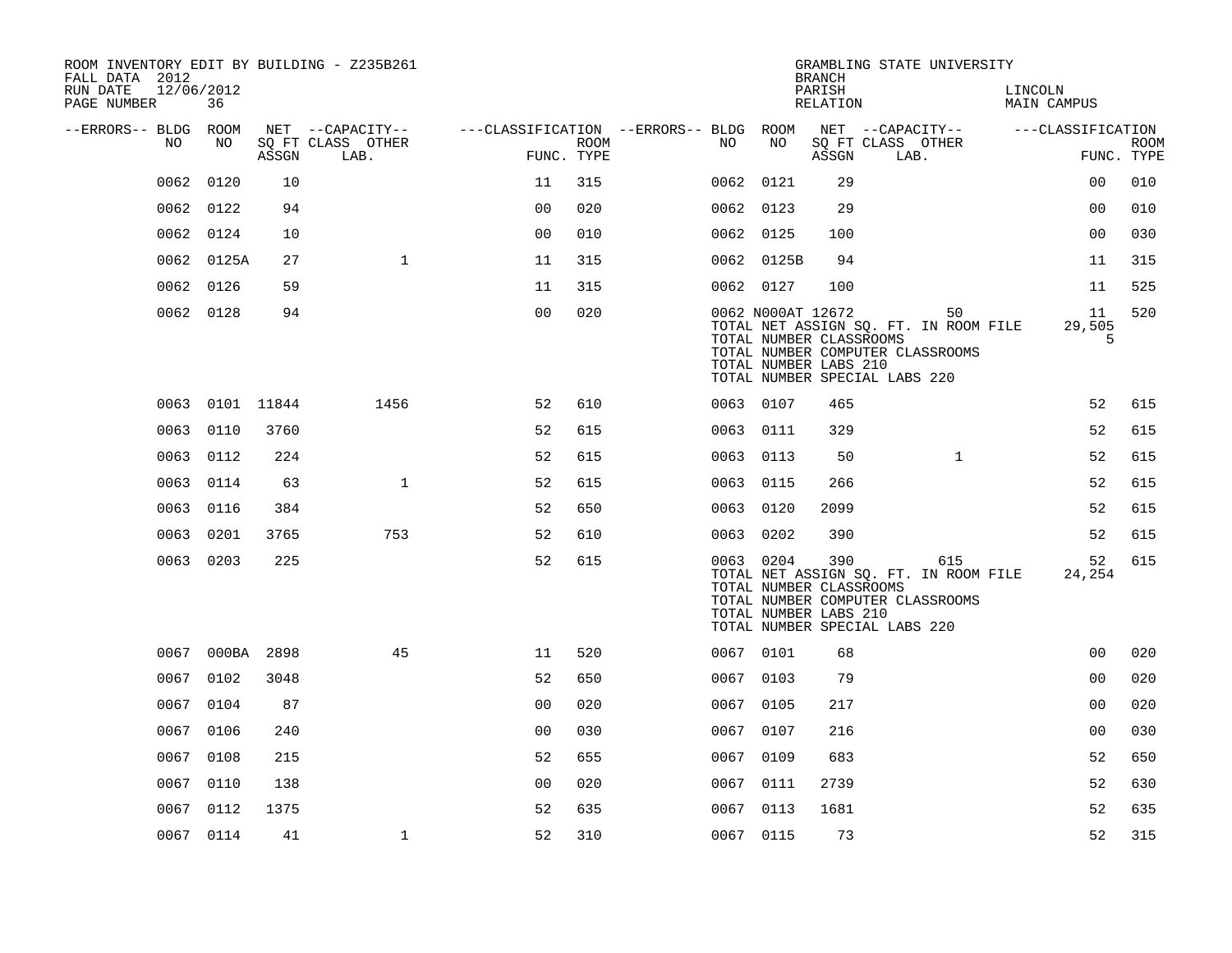| ROOM INVENTORY EDIT BY BUILDING - Z235B261<br>FALL DATA 2012 |                  |       |                           |                |             |                                        |           | <b>BRANCH</b>             | GRAMBLING STATE UNIVERSITY |                               |                           |
|--------------------------------------------------------------|------------------|-------|---------------------------|----------------|-------------|----------------------------------------|-----------|---------------------------|----------------------------|-------------------------------|---------------------------|
| RUN DATE<br>PAGE NUMBER                                      | 12/06/2012<br>37 |       |                           |                |             |                                        |           | PARISH<br><b>RELATION</b> |                            | LINCOLN<br><b>MAIN CAMPUS</b> |                           |
| --ERRORS-- BLDG ROOM                                         |                  |       | NET --CAPACITY--          |                |             | ---CLASSIFICATION --ERRORS-- BLDG ROOM |           |                           | NET --CAPACITY--           | ---CLASSIFICATION             |                           |
| NO                                                           | NO               | ASSGN | SQ FT CLASS OTHER<br>LAB. | FUNC. TYPE     | <b>ROOM</b> | NO                                     | NO        | ASSGN                     | SQ FT CLASS OTHER<br>LAB.  |                               | <b>ROOM</b><br>FUNC. TYPE |
| 0067                                                         | 0116             | 51    |                           | 0 <sub>0</sub> | 030         | 0067                                   | 0118      | 95                        |                            | 00                            | 030                       |
| 0067                                                         | 0119             | 90    |                           | 52             | 635         |                                        | 0067 0120 | 78                        |                            | 52                            | 635                       |
| 0067                                                         | 0121             | 109   |                           | 0 <sub>0</sub> | 010         | 0067                                   | 0122      | 523                       |                            | 0 <sub>0</sub>                | 030                       |
| 0067                                                         | 0123             | 131   |                           | 52             | 675         |                                        | 0067 0124 | 716                       |                            | 52                            | 670                       |
| 0067                                                         | 0125             | 613   |                           | 52             | 670         | 0067                                   | 0126      | 258                       |                            | 0 <sub>0</sub>                | 020                       |
| 0067                                                         | 0127             | 28    |                           | 52             | 675         |                                        | 0067 0128 | 110                       |                            | 52                            | 675                       |
| 0067                                                         | 0129             | 53    |                           | 52             | 675         | 0067                                   | 0130      | 334                       |                            | 52                            | 675                       |
| 0067                                                         | 0131             | 2565  |                           | 52             | 670         |                                        | 0067 0132 | 217                       |                            | 0 <sub>0</sub>                | 010                       |
| 0067                                                         | 0133             | 2239  |                           | 52             | 670         | 0067                                   | 0134      | 2239                      |                            | 52                            | 670                       |
|                                                              | 0067 0135        | 196   |                           | 0 <sub>0</sub> | 010         |                                        | 0067 0136 | 196                       |                            | 0 <sub>0</sub>                | 030                       |
| 0067                                                         | 0137             | 264   |                           | 0 <sub>0</sub> | 030         | 0067                                   | 0201      | 217                       |                            | 0 <sub>0</sub>                | 010                       |
|                                                              | 0067 0202        | 380   | $\mathbf{1}$              | 52             | 310         |                                        | 0067 0203 | 526                       |                            | 52                            | 670                       |
| 0067                                                         | 0204             | 123   | $\mathbf{1}$              | 52             | 310         | 0067                                   | 0205      | 156                       | $\mathbf{1}$               | 52                            | 310                       |
| 0067                                                         | 0206             | 274   |                           | 52             | 670         | 0067                                   | 0207      | 126                       | $\mathbf{1}$               | 52                            | 310                       |
| 0067                                                         | 0208             | 108   | $\mathbf 1$               | 52             | 310         | 0067                                   | 0209      | 1633                      |                            | 00                            | 020                       |
| 0067                                                         | 0210             | 110   | $\mathbf{1}$              | 52             | 310         | 0067                                   | 0211      | 126                       | $\mathbf{1}$               | 52                            | 310                       |
| 0067                                                         | 0212             | 14    |                           | 52             | 315         | 0067                                   | 0213      | 126                       | $\mathbf{1}$               | 52                            | 310                       |
| 0067                                                         | 0214             | 132   | $\mathbf{1}$              | 52             | 310         | 0067                                   | 0215      | 232                       |                            | 52                            | 350                       |
| 0067                                                         | 0216             | 113   |                           | 52             | 355         |                                        | 0067 0217 | 123                       | $\mathbf{1}$               | 52                            | 310                       |
| 0067                                                         | 0218             | 307   | $\mathbf 1$               | 52             | 310         |                                        | 0067 0220 | 217                       |                            | 0 <sub>0</sub>                | 020                       |
| 0067                                                         | 0221             | 144   | $\mathbf 1$               | 52             | 310         |                                        | 0067 0222 | 144                       | $\mathbf{1}$               | 52                            | 310                       |
| 0067                                                         | 0223             | 126   | $\mathbf{1}$              | 52             | 310         | 0067                                   | 0224      | 126                       | $\mathbf{1}$               | 52                            | 310                       |
| 0067                                                         | 0225             | 114   |                           | 52             | 315         |                                        | 0067 0226 | 58                        |                            | 0 <sub>0</sub>                | 010                       |
| 0067                                                         | 0227             | 159   |                           | 52             | 315         | 0067                                   | 0228      | 83                        |                            | 52                            | 315                       |
| 0067                                                         | 0229             | 113   |                           | 0 <sub>0</sub> | 030         | 0067                                   | 0230      | 138                       |                            | 52                            | 685                       |
|                                                              | 0067 0231        | 4497  |                           | 52             | 680         |                                        | 0067 0232 | 329                       |                            | 52                            | 680                       |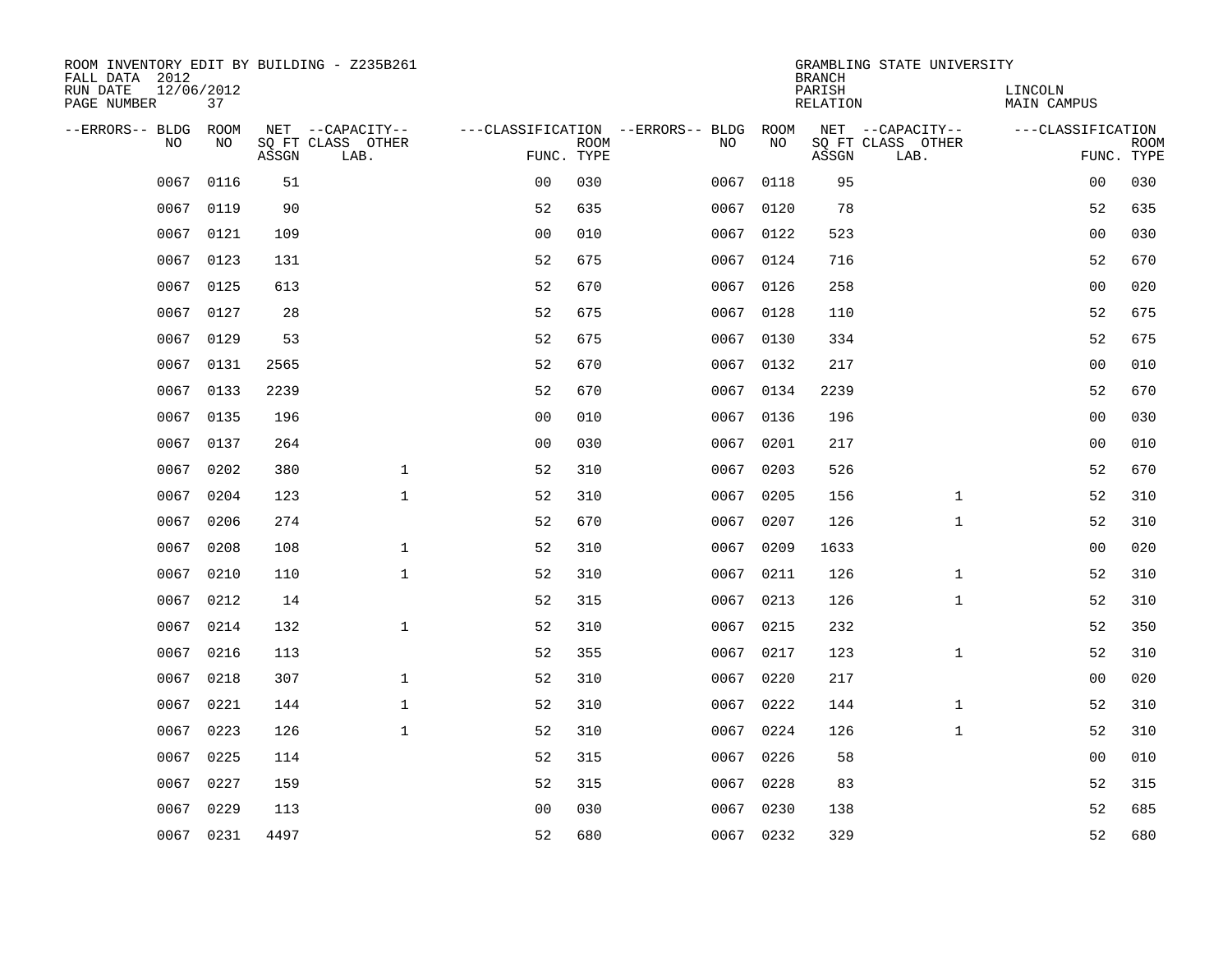| ROOM INVENTORY EDIT BY BUILDING - Z235B261<br>FALL DATA 2012 |           |                 |                           |                |      |                                        |            | <b>BRANCH</b>                                          | GRAMBLING STATE UNIVERSITY                                                                                 |                        |                           |
|--------------------------------------------------------------|-----------|-----------------|---------------------------|----------------|------|----------------------------------------|------------|--------------------------------------------------------|------------------------------------------------------------------------------------------------------------|------------------------|---------------------------|
| RUN DATE<br>12/06/2012<br>PAGE NUMBER                        | 38        |                 |                           |                |      |                                        |            | PARISH<br>RELATION                                     |                                                                                                            | LINCOLN<br>MAIN CAMPUS |                           |
| --ERRORS-- BLDG ROOM                                         |           |                 | NET --CAPACITY--          |                |      | ---CLASSIFICATION --ERRORS-- BLDG ROOM |            |                                                        | NET --CAPACITY--                                                                                           | ---CLASSIFICATION      |                           |
| NO.                                                          | NO.       | ASSGN           | SQ FT CLASS OTHER<br>LAB. | FUNC. TYPE     | ROOM | NO.                                    | NO         | ASSGN                                                  | SQ FT CLASS OTHER<br>LAB.                                                                                  |                        | <b>ROOM</b><br>FUNC. TYPE |
| 0067                                                         | 0233      | 945             |                           | 0 <sub>0</sub> | 020  | 0067                                   | 0234       | 364                                                    |                                                                                                            | 52                     | 680                       |
| 0067                                                         | 0235      | 128             |                           | 52             | 680  |                                        | 0067 0236  | 128                                                    |                                                                                                            | 52                     | 680                       |
| 0067                                                         | 0237      | 707             |                           | 0 <sub>0</sub> | 020  | 0067                                   | 0238       | 360                                                    |                                                                                                            | 52                     | 680                       |
| 0067                                                         | 0239      | 497             |                           | 52             | 680  |                                        | 0067 0240  | 440                                                    |                                                                                                            | 0 <sub>0</sub>         | 020                       |
| 0067                                                         | 0241      | 196             |                           | 00             | 020  | 0067                                   | 0242       | 1517                                                   |                                                                                                            | 52                     | 680                       |
|                                                              | 0067 0243 | 474             |                           | 52             | 680  |                                        | 0067 0244  | 447                                                    |                                                                                                            | 52                     | 680                       |
|                                                              | 0067 0245 | 328             |                           | 52             | 680  |                                        | 0067 0246  | 102                                                    |                                                                                                            | 0 <sub>0</sub>         | 030                       |
|                                                              | 0067 0247 | 160             |                           | 0 <sub>0</sub> | 030  |                                        | 0067 0248  | 95                                                     |                                                                                                            | 52                     | 685                       |
| 0067                                                         | 0249      | 262             |                           | 52             | 685  | 0067                                   | 0250       | 185                                                    |                                                                                                            | 52                     | 685                       |
| 0067                                                         | 0251      | 188             |                           | 52             | 685  |                                        | 0067 0252  | 51                                                     |                                                                                                            | 00                     | 010                       |
| 0067                                                         | 0253      | 637             |                           | 52             | 685  | 0067                                   | 0254       | 170                                                    |                                                                                                            | 0 <sub>0</sub>         | 030                       |
| 0067                                                         | 0255      | 312             |                           | 52             | 685  |                                        | 0067 0256  | 42                                                     |                                                                                                            | 52                     | 315                       |
|                                                              | 0067 0257 | 311             |                           | 0 <sub>0</sub> | 010  |                                        | 0067 0258  | 41<br>TOTAL NUMBER CLASSROOMS<br>TOTAL NUMBER LABS 210 | TOTAL NET ASSIGN SQ. FT. IN ROOM FILE<br>TOTAL NUMBER COMPUTER CLASSROOMS<br>TOTAL NUMBER SPECIAL LABS 220 | 00<br>36,749           | 030                       |
|                                                              |           | 0069 0101 13691 | 100                       | 91             | 910  |                                        |            | TOTAL NUMBER CLASSROOMS<br>TOTAL NUMBER LABS 210       | TOTAL NET ASSIGN SQ. FT. IN ROOM FILE<br>TOTAL NUMBER COMPUTER CLASSROOMS<br>TOTAL NUMBER SPECIAL LABS 220 | 13,691                 |                           |
|                                                              | 0070 0001 | 1050            |                           | 11             | 225  |                                        | 0070 0100  | 2380                                                   | 476                                                                                                        | 11                     | 610                       |
| 0070                                                         | 0101      | 227             | $\mathbf{1}$              | 11             | 310  |                                        | 0070 0101A | 144                                                    | $\mathbf{1}$                                                                                               | 11                     | 310                       |
| 0070                                                         | 0101B     | 144             | $\mathbf{1}$              | 11             | 310  | 0070                                   | 0102       | 989                                                    | 40                                                                                                         | 11                     | 220                       |
| 0070                                                         | 0103      | 244             | 20                        | 11             | 220  | 0070                                   | 0103A      | 250                                                    | $\mathbf{1}$                                                                                               | 61                     | 310                       |
| 0070                                                         | 0104      | 201             |                           | 11             | 225  | 0070                                   | 0105       | 1050                                                   | 26                                                                                                         | 11                     | 210                       |
| 0070                                                         | 0106      | 160             |                           | 11             | 225  | 0070                                   | 0106A      | 110                                                    |                                                                                                            | 11                     | 225                       |
|                                                              | 0070 0107 | 1015            | 25                        | 11             | 210  |                                        | 0070 0108  | 875                                                    | 45                                                                                                         | 11                     | 110                       |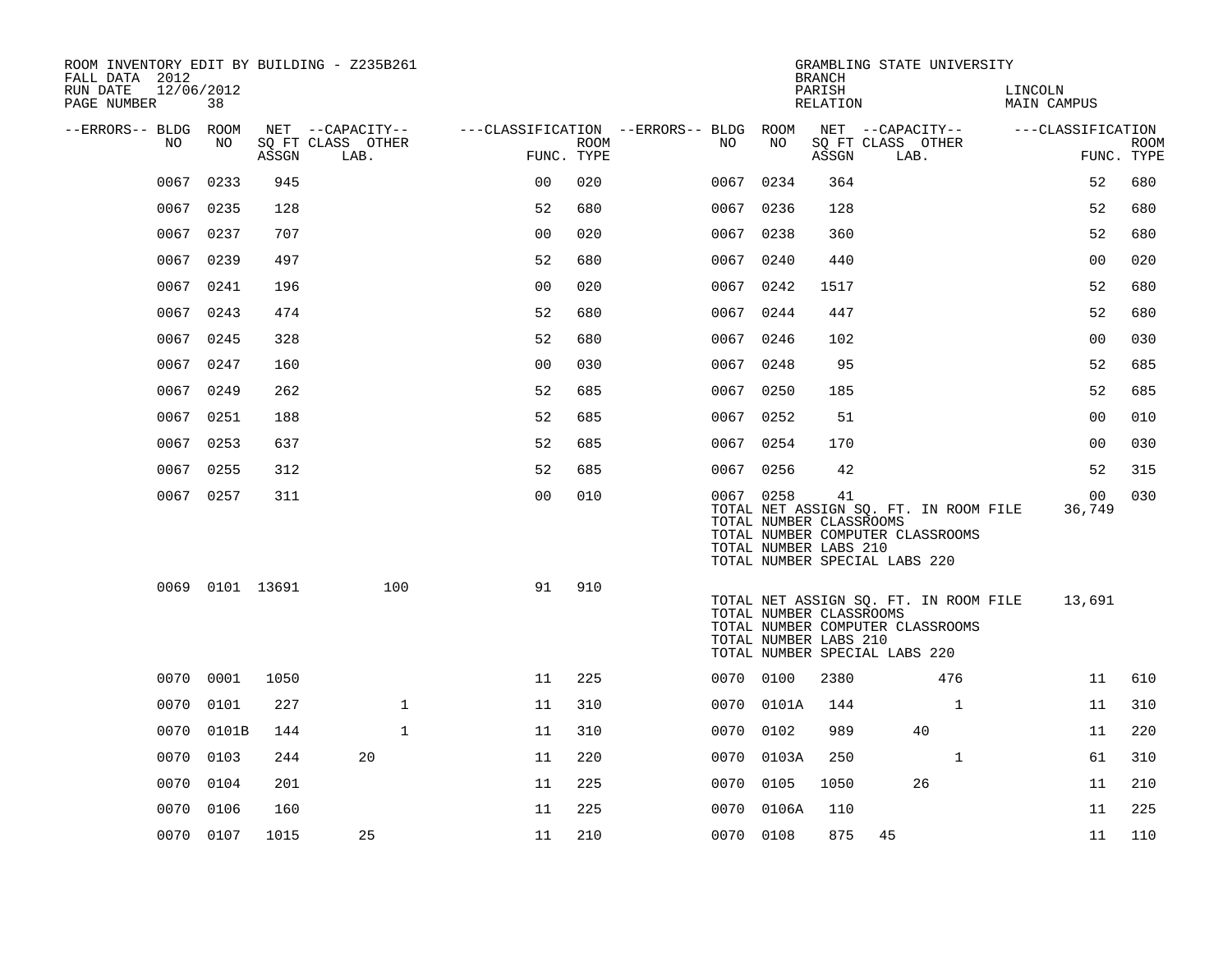| FALL DATA 2012          |            |       |       | ROOM INVENTORY EDIT BY BUILDING - Z235B261 |                |             |                                   |           | <b>BRANCH</b>      | GRAMBLING STATE UNIVERSITY |                        |                           |
|-------------------------|------------|-------|-------|--------------------------------------------|----------------|-------------|-----------------------------------|-----------|--------------------|----------------------------|------------------------|---------------------------|
| RUN DATE<br>PAGE NUMBER | 12/06/2012 | 39    |       |                                            |                |             |                                   |           | PARISH<br>RELATION |                            | LINCOLN<br>MAIN CAMPUS |                           |
| --ERRORS-- BLDG ROOM    |            |       |       | NET --CAPACITY--                           |                |             | ---CLASSIFICATION --ERRORS-- BLDG | ROOM      |                    | NET --CAPACITY--           | ---CLASSIFICATION      |                           |
|                         | NO.        | NO.   | ASSGN | SQ FT CLASS OTHER<br>LAB.                  | FUNC. TYPE     | <b>ROOM</b> | NO.                               | NO        | ASSGN              | SQ FT CLASS OTHER<br>LAB.  |                        | <b>ROOM</b><br>FUNC. TYPE |
|                         | 0070       | 0109  | 365   |                                            | 0 <sub>0</sub> | 030         | 0070                              | 0110      | 942                |                            | 0 <sub>0</sub>         | 020                       |
|                         | 0070       | 0111  | 124   |                                            | 0 <sub>0</sub> | 030         | 0070                              | 0112      | 91                 |                            | 11                     | 115                       |
|                         | 0070       | 0113  | 49    | $\mathbf 1$                                | 0 <sub>0</sub> | 030         | 0070                              | 0115      | 221                | 2                          | 0 <sub>0</sub>         | 030                       |
|                         | 0070       | 0116  | 33    |                                            | 0 <sub>0</sub> | 010         |                                   | 0070 0117 | 143                |                            | 11                     | 650                       |
|                         | 0070       | 0117A | 81    | $\mathbf{1}$                               | 11             | 315         | 0070                              | 0118      | 280                |                            | 0 <sub>0</sub>         | 020                       |
|                         | 0070       | 0119  | 1170  |                                            | 11             | 650         | 0070                              | 0120      | 74                 | $\mathbf{1}$               | 00                     | 030                       |
|                         | 0070       | 0200  | 192   | $\mathbf{1}$                               | 11             | 310         | 0070                              | 0200A     | 156                | $\mathbf{1}$               | 11                     | 310                       |
| 9                       | 0070       | 0200B | 151   | 20                                         | 11             | 220         | 0070                              | 0200D     | 244                | 20                         | 11                     | 220                       |
|                         | 0070       | 0201  | 244   | 20                                         | 11             | 210         | 0070                              | 0201A     | 272                | 27                         | 11                     | 110                       |
|                         | 0070       | 0201B | 236   | 23                                         | 11             | 110         | 0070                              | 0201C     | 222                | $\mathbf{1}$               | 11                     | 310                       |
|                         | 0070       | 0202  | 80    | $\mathbf{1}$                               | 11             | 315         | 0070                              | 0202A     | 73                 | $\mathbf{1}$               | 11                     | 310                       |
|                         | 0070       | 0202B | 101   | $\mathbf 1$                                | 11             | 310         | 0070                              | 0202C     | 102                | $\mathbf{1}$               | 11                     | 310                       |
|                         | 0070       | 0202D | 96    | $\mathbf{1}$                               | 11             | 310         | 0070                              | 0202E     | 102                | $\mathbf{1}$               | 11                     | 310                       |
|                         | 0070       | 0202F | 84    | $\mathbf 1$                                | 11             | 310         | 0070                              | 0202G     | 81                 | $\mathbf{1}$               | 11                     | 310                       |
|                         | 0070       | 0202H | 107   | $\mathbf 1$                                | 11             | 310         | 0070                              | 0202I     | 149                | $\mathbf{1}$               | 11                     | 310                       |
|                         | 0070       | 0202J | 103   | $\mathbf{1}$                               | 11             | 310         | 0070                              | 0203      | 989                | 25                         | 11                     | 210                       |
|                         | 0070       | 0204  | 956   |                                            | 11             | 255         | 0070                              | 0205      | 963                | 24                         | 11                     | 210                       |
|                         | 0070       | 0206  | 804   |                                            | 11             | 255         | 0070                              | 0207      | 216                |                            | 11                     | 315                       |
| 9                       | 0070       | 0208  | 138   | 15                                         | 11             | 210         | 0070                              | 0209      | 138                | 10                         | 11                     | 210                       |
|                         | 0070       | 0301  | 374   |                                            | 0 <sub>0</sub> | 020         | 0070                              | 0302      | 1277               |                            | 45                     | 550                       |
|                         | 0070       | 0303  | 1048  |                                            | 45             | 550         | 0070                              | 0304      | 116                | $\mathbf{1}$               | 45                     | 310                       |
|                         | 0070       | 0305  | 67    | $\mathbf{1}$                               | 45             | 555         | 0070                              | 0306      | 64                 |                            | 45                     | 555                       |
|                         | 0070       | 0307  | 80    |                                            | 45             | 555         | 0070                              | 0308      | 39                 |                            | 00                     | 030                       |
|                         | 0070       | 0311  | 80    |                                            | 45             | 555         | 0070                              | 0312      | 64                 |                            | 45                     | 555                       |
|                         | 0070       | 0313  | 39    |                                            | 45             | 555         | 0070                              | 0314      | 451                |                            | 0 <sub>0</sub>         | 020                       |
|                         | 0070 0315  |       | 80    |                                            | 45             | 555         |                                   | 0070 0317 | 80                 |                            | 45                     | 555                       |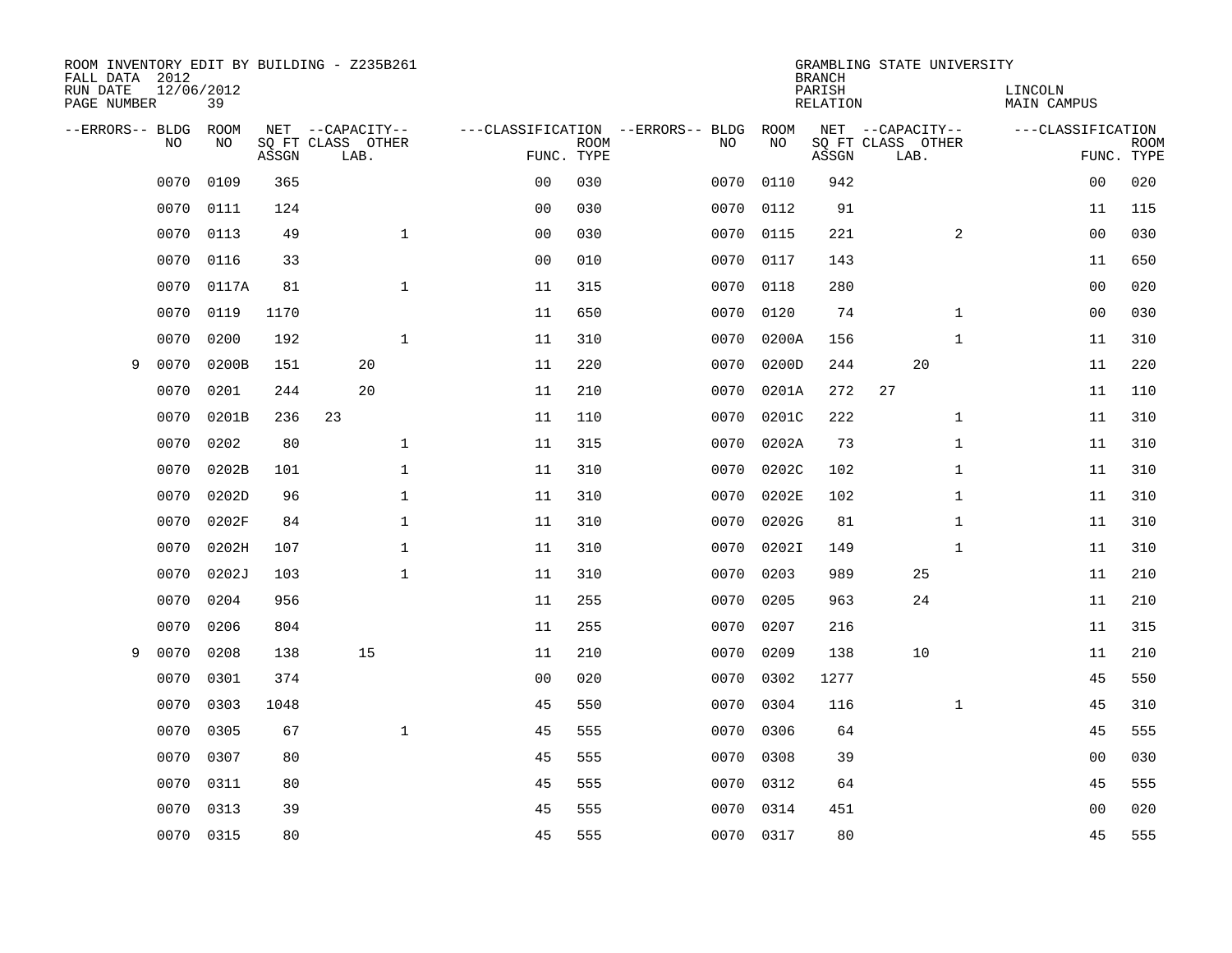| ROOM INVENTORY EDIT BY BUILDING - Z235B261<br>FALL DATA 2012 |                  |       |                            |                  |      |              |                                   |                           |           |                                                  | <b>BRANCH</b>      | GRAMBLING STATE UNIVERSITY                                                                                 |                                                       |                           |
|--------------------------------------------------------------|------------------|-------|----------------------------|------------------|------|--------------|-----------------------------------|---------------------------|-----------|--------------------------------------------------|--------------------|------------------------------------------------------------------------------------------------------------|-------------------------------------------------------|---------------------------|
| RUN DATE<br>PAGE NUMBER                                      | 12/06/2012<br>40 |       |                            |                  |      |              |                                   |                           |           |                                                  | PARISH<br>RELATION |                                                                                                            | LINCOLN<br>MAIN CAMPUS                                |                           |
| --ERRORS-- BLDG                                              | ROOM             |       |                            | NET --CAPACITY-- |      |              | ---CLASSIFICATION --ERRORS-- BLDG |                           |           | ROOM                                             |                    | NET --CAPACITY--                                                                                           | ---CLASSIFICATION                                     |                           |
|                                                              | NO<br>NO         |       | SQ FT CLASS OTHER<br>ASSGN |                  | LAB. |              |                                   | <b>ROOM</b><br>FUNC. TYPE | NO.       | NO                                               | ASSGN              | SQ FT CLASS OTHER<br>LAB.                                                                                  |                                                       | <b>ROOM</b><br>FUNC. TYPE |
|                                                              | 0070<br>0401     |       | 63                         |                  |      |              | 0 <sup>0</sup>                    | 030                       | 0070      | 0402                                             | 490                |                                                                                                            | 45                                                    | 555                       |
|                                                              | 0404<br>0070     |       | 42                         |                  |      |              | 0 <sub>0</sub>                    | 020                       | 0070      | 0406                                             | 676                |                                                                                                            | 45                                                    | 555                       |
|                                                              | 0070             | 0406A | 64                         |                  |      | $\mathbf{1}$ | 0 <sub>0</sub>                    | 030                       |           | 0070 0406B                                       | 64                 | $\mathbf{1}$                                                                                               | 0 <sub>0</sub>                                        | 030                       |
|                                                              | 0070             | 0406C | 16                         |                  |      |              | 45                                | 555                       | 0070 0412 |                                                  | 55                 |                                                                                                            | 45                                                    | 555                       |
|                                                              | 0070 0413        |       | 68                         |                  |      |              | 0 <sub>0</sub>                    | 020                       | 0070 0414 | TOTAL NUMBER CLASSROOMS<br>TOTAL NUMBER LABS 210 | 105                | TOTAL NET ASSIGN SQ. FT. IN ROOM FILE<br>TOTAL NUMBER COMPUTER CLASSROOMS<br>TOTAL NUMBER SPECIAL LABS 220 | 45<br>21,660<br>3<br>$\overline{7}$<br>$\overline{4}$ | 555                       |
|                                                              | 0074 0001        |       | 346                        |                  |      | 2            | 11                                | 310                       | 0074 0002 |                                                  | 171                | $\mathbf{1}$                                                                                               | 11                                                    | 310                       |
|                                                              | 0074<br>0003     |       | 376                        |                  |      |              | 11                                | 350                       | 0074 0004 |                                                  | 26                 | $\mathbf{1}$                                                                                               | 11                                                    | 315                       |
|                                                              | 0074 0005        |       | 37                         |                  |      |              | 11                                | 315                       | 0074 0010 |                                                  | 4537               | 200                                                                                                        | 11                                                    | 610                       |
|                                                              | 0074 0011        |       | 248                        |                  |      |              | 11                                | 650                       | 0074 0012 |                                                  | 1720               | 100                                                                                                        | 11                                                    | 610                       |
|                                                              | 0074 0012A       |       | 116                        |                  |      |              | 0 <sub>0</sub>                    | 020                       | 0074 0017 |                                                  | 106                |                                                                                                            | 11                                                    | 315                       |
|                                                              | 0074 0020        |       | 271                        |                  |      | $\mathbf{1}$ | 11                                | 310                       | 0074 0021 |                                                  | 137                | $\mathbf{1}$                                                                                               | 11                                                    | 310                       |
|                                                              | 0074 0022        |       | 210                        |                  |      | $\mathbf{1}$ | 11                                | 310                       | 0074 0023 |                                                  | 111                |                                                                                                            | 11                                                    | 315                       |
|                                                              | 0074<br>0024     |       | 91                         |                  |      |              | 11                                | 315                       | 0074 0026 |                                                  | 40                 | $\mathbf{1}$                                                                                               | 11                                                    | 310                       |
|                                                              | 0074 0027        |       | 20                         |                  |      | $\mathbf 1$  | 11                                | 310                       | 0074 0028 |                                                  | 49                 | $\mathbf{1}$                                                                                               | 11                                                    | 310                       |
|                                                              | 0074<br>0029     |       | 252                        |                  | 6    |              | 11                                | 220                       | 0074 0031 |                                                  | 126                | $\mathbf{1}$                                                                                               | 11                                                    | 310                       |
|                                                              | 0074 0032        |       | 130                        |                  |      | $\mathbf 1$  | 11                                | 310                       | 0074 0040 |                                                  | 1155               |                                                                                                            | 11                                                    | 530                       |
|                                                              | 0074 0100        |       | 665                        |                  |      |              | 0 <sub>0</sub>                    | 020                       | 0074 0101 |                                                  | 607                | 45                                                                                                         | 11                                                    | 110                       |
|                                                              | 0074 0102        |       | 607                        | 45               |      |              | 11                                | 110                       | 0074 0103 |                                                  | 194                | $\mathbf{1}$                                                                                               | 11                                                    | 310                       |
|                                                              | 0074 0104        |       | 598                        | 40               |      |              | 11                                | 110                       | 0074 0105 |                                                  | 358                | $\mathbf{1}$                                                                                               | 11                                                    | 310                       |
|                                                              | 0074 0105A       |       | 158                        |                  |      | $\mathbf{1}$ | 11                                | 310                       |           | 0074 0105B                                       | 114                | 2                                                                                                          | 11                                                    | 310                       |
|                                                              | 0074 0105C       |       | 112                        |                  |      | 2            | 11                                | 310                       |           | 0074 0105D                                       | 112                | 2                                                                                                          | 11                                                    | 310                       |
|                                                              | 0074 0106        |       | 607                        |                  | 20   |              | 11                                | 250                       | 0074 0109 |                                                  | 338                |                                                                                                            | 0 <sub>0</sub>                                        | 020                       |
|                                                              | 0074 0120        |       | 741                        | 49               |      |              | 11                                | 110                       | 0074 0121 |                                                  | 619                | 45                                                                                                         | 11                                                    | 250                       |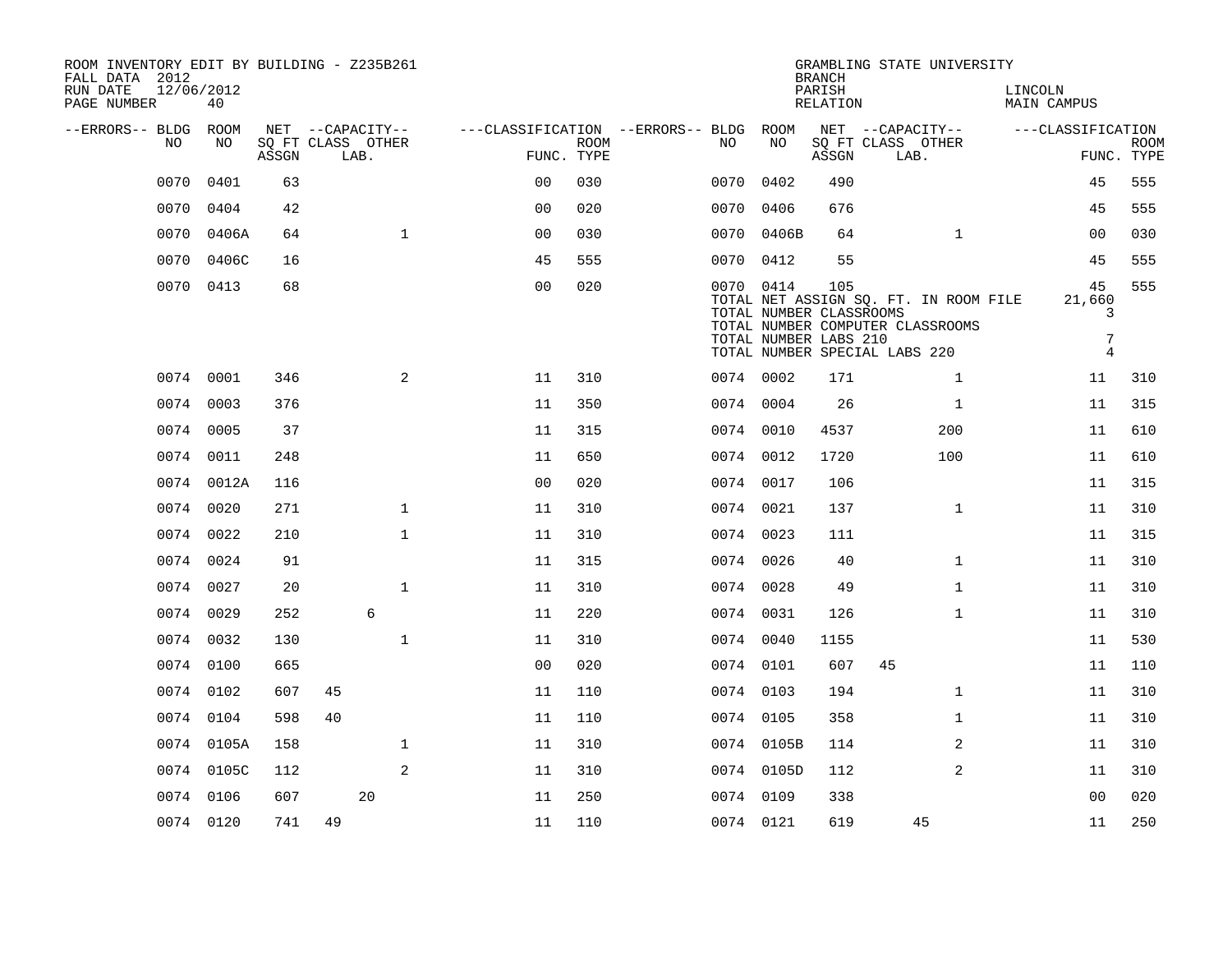| ROOM INVENTORY EDIT BY BUILDING - Z235B261<br>FALL DATA 2012<br>RUN DATE<br>PAGE NUMBER | 12/06/2012<br>41 |       |    |                                               |                                   |                           |    |            | <b>BRANCH</b><br>PARISH<br><b>RELATION</b> |    | GRAMBLING STATE UNIVERSITY                    | LINCOLN<br><b>MAIN CAMPUS</b> |                |                           |
|-----------------------------------------------------------------------------------------|------------------|-------|----|-----------------------------------------------|-----------------------------------|---------------------------|----|------------|--------------------------------------------|----|-----------------------------------------------|-------------------------------|----------------|---------------------------|
| --ERRORS-- BLDG<br>NO.                                                                  | ROOM<br>NO       | ASSGN |    | NET --CAPACITY--<br>SQ FT CLASS OTHER<br>LAB. | ---CLASSIFICATION --ERRORS-- BLDG | <b>ROOM</b><br>FUNC. TYPE | NO | ROOM<br>NO | ASSGN                                      |    | NET --CAPACITY--<br>SQ FT CLASS OTHER<br>LAB. | ---CLASSIFICATION             |                | <b>ROOM</b><br>FUNC. TYPE |
| 0074                                                                                    | 0122             | 619   | 45 |                                               | 11                                | 110                       |    | 0074 0123  | 619                                        | 61 |                                               |                               | 11             | 110                       |
| 0074                                                                                    | 0124             | 192   |    | 2                                             | 11                                | 310                       |    | 0074 0124A | 113                                        |    | 2                                             |                               | 11             | 310                       |
| 0074                                                                                    | 0124B            | 112   |    | 2                                             | 11                                | 310                       |    | 0074 0124C | 113                                        |    | 2                                             |                               | 11             | 310                       |
| 0074                                                                                    | 0124D            | 120   |    | 2                                             | 11                                | 310                       |    | 0074 0125  | 241                                        |    | 2                                             |                               | 11             | 310                       |
| 0074                                                                                    | 0125A            | 120   |    | 2                                             | 11                                | 310                       |    | 0074 0125B | 113                                        |    | $\overline{a}$                                |                               | 11             | 310                       |
|                                                                                         | 0074 0125C       | 113   |    | 2                                             | 11                                | 310                       |    | 0074 0126  | 232                                        |    | $\mathbf{1}$                                  |                               | 11             | 310                       |
| 0074                                                                                    | 0128             | 203   |    | $\mathbf{1}$                                  | 11                                | 310                       |    | 0074 0129  | 203                                        |    |                                               |                               | 00             | 020                       |
|                                                                                         | 0074 0130        | 741   |    |                                               | 0 <sub>0</sub>                    | 020                       |    | 0074 0130A | 192                                        |    |                                               |                               | 0 <sub>0</sub> | 020                       |
| 0074                                                                                    | 0131             | 607   | 45 |                                               | 11                                | 110                       |    | 0074 0132  | 810                                        | 60 |                                               |                               | 11             | 110                       |
|                                                                                         | 0074 0133        | 154   |    | 2                                             | 11                                | 310                       |    | 0074 0135  | 203                                        |    | $\mathbf{1}$                                  |                               | 11             | 310                       |
| 0074                                                                                    | 0135A            | 156   |    | 2                                             | 11                                | 310                       |    | 0074 0135B | 124                                        |    | 2                                             |                               | 11             | 310                       |
|                                                                                         | 0074 0135C       | 114   |    | 2                                             | 11                                | 310                       |    | 0074 0135D | 114                                        |    | $\overline{2}$                                |                               | 11             | 310                       |
| 0074                                                                                    | 0136             | 810   | 60 |                                               | 11                                | 110                       |    | 0074 0138  | 231                                        |    |                                               |                               | 00             | 020                       |
| 0074                                                                                    | 0200             | 760   |    |                                               | 0 <sub>0</sub>                    | 020                       |    | 0074 0201  | 792                                        | 55 |                                               |                               | 11             | 110                       |
| 0074                                                                                    | 0202             | 594   | 59 |                                               | 11                                | 110                       |    | 0074 0203  | 184                                        |    | $\mathbf{1}$                                  |                               | 11             | 310                       |
| 0074                                                                                    | 0204             | 572   | 57 |                                               | 11                                | 110                       |    | 0074 0205  | 172                                        |    | $\mathbf{1}$                                  |                               | 11             | 310                       |
| 0074                                                                                    | 0205A            | 153   |    | $\mathbf 1$                                   | 11                                | 310                       |    | 0074 0205B | 104                                        |    | $\mathbf{1}$                                  |                               | 11             | 310                       |
| 0074                                                                                    | 0205C            | 176   |    | $\mathbf{1}$                                  | 11                                | 310                       |    | 0074 0209  | 264                                        |    |                                               |                               | 0 <sub>0</sub> | 020                       |
| 0074                                                                                    | 0209A            | 68    |    |                                               | 0 <sub>0</sub>                    | 030                       |    | 0074 0210  | 2418                                       |    |                                               |                               | 0 <sub>0</sub> | 020                       |
| 0074                                                                                    | 0217             | 68    |    |                                               | 0 <sub>0</sub>                    | 030                       | 9  | 0074 0220  | 822                                        | 5  |                                               |                               | 11             | 110                       |
| 0074                                                                                    | 0221             | 792   |    | 25                                            | 11                                | 210                       |    | 0074 0222  | 374                                        | 37 |                                               |                               | 11             | 110                       |
| 0074                                                                                    | 0223             | 374   | 37 |                                               | 11                                | 110                       |    | 0074 0224  | 525                                        |    | 20                                            |                               | 11             | 210                       |
| 0074                                                                                    | 0225             | 572   | 57 |                                               | 11                                | 110                       |    | 0074 0226  | 112                                        |    | $\mathbf{1}$                                  |                               | 11             | 310                       |
| 0074                                                                                    | 0226A            | 108   |    | $\mathbf 1$                                   | 11                                | 310                       |    | 0074 0226B | 109                                        |    | 2                                             |                               | 11             | 310                       |
| 0074                                                                                    | 0226C            | 112   |    | 2                                             | 11                                | 310                       |    | 0074 0226D | 150                                        |    | 2                                             |                               | 11             | 310                       |
|                                                                                         | 0074 0230        | 760   |    |                                               | 0 <sub>0</sub>                    | 020                       |    | 0074 0231  | 792                                        | 55 |                                               |                               | 11             | 110                       |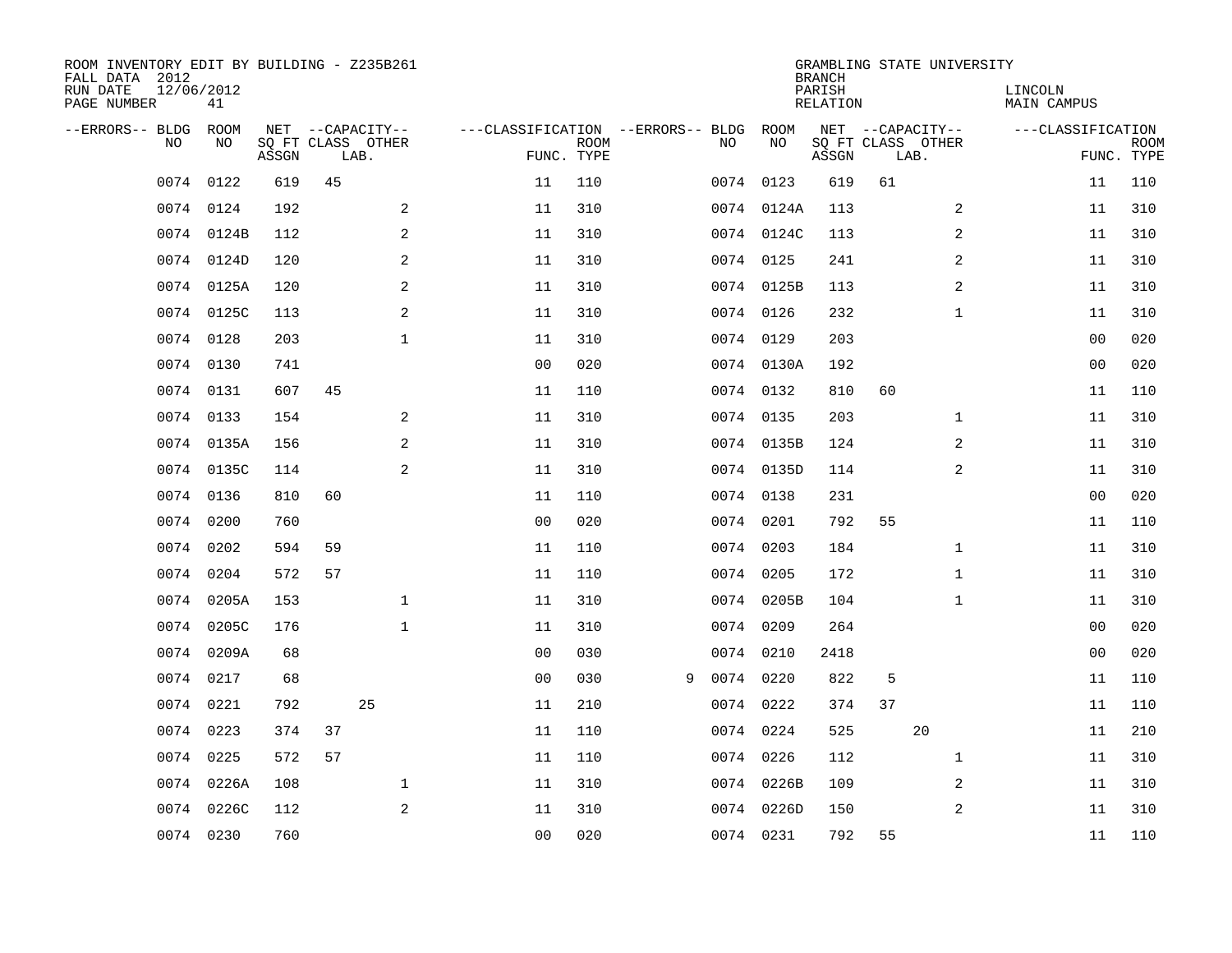| ROOM INVENTORY EDIT BY BUILDING - Z235B261<br>FALL DATA 2012<br>RUN DATE<br>PAGE NUMBER | 12/06/2012<br>42 |                                 |                                               |              |                                                      |             |           |                                                  | <b>BRANCH</b><br>PARISH<br>RELATION | GRAMBLING STATE UNIVERSITY                                                                                 | LINCOLN<br><b>MAIN CAMPUS</b>                  |                           |
|-----------------------------------------------------------------------------------------|------------------|---------------------------------|-----------------------------------------------|--------------|------------------------------------------------------|-------------|-----------|--------------------------------------------------|-------------------------------------|------------------------------------------------------------------------------------------------------------|------------------------------------------------|---------------------------|
| --ERRORS-- BLDG ROOM<br>NO                                                              | NO               | $\operatorname{\mathsf{ASSGN}}$ | NET --CAPACITY--<br>SQ FT CLASS OTHER<br>LAB. |              | ---CLASSIFICATION --ERRORS-- BLDG ROOM<br>FUNC. TYPE | <b>ROOM</b> | NO.       | NO                                               | ASSGN                               | NET --CAPACITY--<br>SQ FT CLASS OTHER<br>LAB.                                                              | ---CLASSIFICATION                              | <b>ROOM</b><br>FUNC. TYPE |
|                                                                                         | 0074 0232        | 570                             | 57                                            |              | 11                                                   | 110         | 0074 0234 |                                                  | 448                                 | 20                                                                                                         | 11                                             | 250                       |
|                                                                                         | 0074 0235        | 204                             |                                               | 2            | 11                                                   | 310         |           | 0074 0235A                                       | 158                                 | 2                                                                                                          | 11                                             | 310                       |
|                                                                                         | 0074 0235B       | 114                             |                                               | $\mathbf{1}$ | 11                                                   | 310         |           | 0074 0235C                                       | 111                                 | 2                                                                                                          | 11                                             | 310                       |
|                                                                                         | 0074 0236        | 770                             | 20                                            |              | 11                                                   | 250         | 0074 0240 |                                                  | 164                                 |                                                                                                            | 0 <sub>0</sub>                                 | 020                       |
|                                                                                         | 0074 ROTVOR 1464 |                                 | 22                                            |              | 11                                                   | 270         |           | TOTAL NUMBER CLASSROOMS<br>TOTAL NUMBER LABS 210 |                                     | TOTAL NET ASSIGN SQ. FT. IN ROOM FILE<br>TOTAL NUMBER COMPUTER CLASSROOMS<br>TOTAL NUMBER SPECIAL LABS 220 | 32,416<br>18<br>$\overline{a}$<br>$\mathbf{1}$ |                           |
|                                                                                         | 0076 0101        | 69                              |                                               |              | 45                                                   | 555         | 0076 0102 |                                                  | 57                                  |                                                                                                            | 45                                             | 555                       |
| 0076                                                                                    | 0103             | 1100                            |                                               | 40           | 45                                                   | 550         | 0076 0104 |                                                  | 57                                  |                                                                                                            | 45                                             | 555                       |
| 0076                                                                                    | 0105             | 69                              |                                               |              | 45                                                   | 555         | 0076 0106 |                                                  | 102                                 |                                                                                                            | 45                                             | 555                       |
| 0076                                                                                    | 0107             | 69                              |                                               |              | 45                                                   | 555         | 0076      | 0108                                             | 57                                  |                                                                                                            | 45                                             | 555                       |
|                                                                                         | 0076 0109        | 1100                            |                                               |              | 45                                                   | 555         | 0076 0110 |                                                  | 57                                  | 40                                                                                                         | 45                                             | 550                       |
| 0076                                                                                    | 0111             | 69                              |                                               |              | 45                                                   | 555         | 0076      | 0201                                             | 69                                  |                                                                                                            | 45                                             | 555                       |
| 0076                                                                                    | 0202             | 57                              |                                               |              | 45                                                   | 555         | 0076 0203 |                                                  | 1100                                | 40                                                                                                         | 45                                             | 550                       |
| 0076                                                                                    | 0204             | 57                              |                                               |              | 45                                                   | 555         | 0076 0205 |                                                  | 69                                  | $\mathbf{1}$                                                                                               | 45                                             | 310                       |
| 0076                                                                                    | 0206             | 102                             |                                               |              | 45                                                   | 555         | 0076 0207 |                                                  | 69                                  | 2                                                                                                          | 45                                             | 310                       |
| 0076                                                                                    | 0208             | 57                              |                                               |              | 45                                                   | 555         | 0076      | 0209                                             | 1100                                | 40                                                                                                         | 45                                             | 550                       |
| 0076                                                                                    | 0210             | 57                              |                                               |              | 45                                                   | 555         | 0076 0301 |                                                  | 69                                  |                                                                                                            | 45                                             | 555                       |
| 0076                                                                                    | 0302             | 57                              |                                               |              | 45                                                   | 555         | 0076 0303 |                                                  | 1100                                | 40                                                                                                         | 45                                             | 550                       |
|                                                                                         | 0076 0304        | 57                              |                                               |              | 45                                                   | 555         | 0076 0305 |                                                  | 69                                  |                                                                                                            | 45                                             | 555                       |
| 0076                                                                                    | 0306             | 102                             |                                               |              | 45                                                   | 555         | 0076 0307 |                                                  | 69                                  | $\mathbf{1}$                                                                                               | 45                                             | 310                       |
| 0076                                                                                    | 0308             | 57                              |                                               |              | 45                                                   | 555         | 0076 0309 |                                                  | 1100                                | 40                                                                                                         | 45                                             | 550                       |
| 0076                                                                                    | 0310             | 57                              |                                               |              | 45                                                   | 555         | 0076 0401 |                                                  | 69                                  |                                                                                                            | 45                                             | 555                       |
| 0076                                                                                    | 0402             | 57                              |                                               |              | 45                                                   | 555         | 0076 0403 |                                                  | 1100                                | 40                                                                                                         | 45                                             | 550                       |
|                                                                                         | 0076 0404        | 57                              |                                               |              | 45                                                   | 555         | 0076 0405 |                                                  | 69                                  | $\mathbf{1}$                                                                                               | 45                                             | 310                       |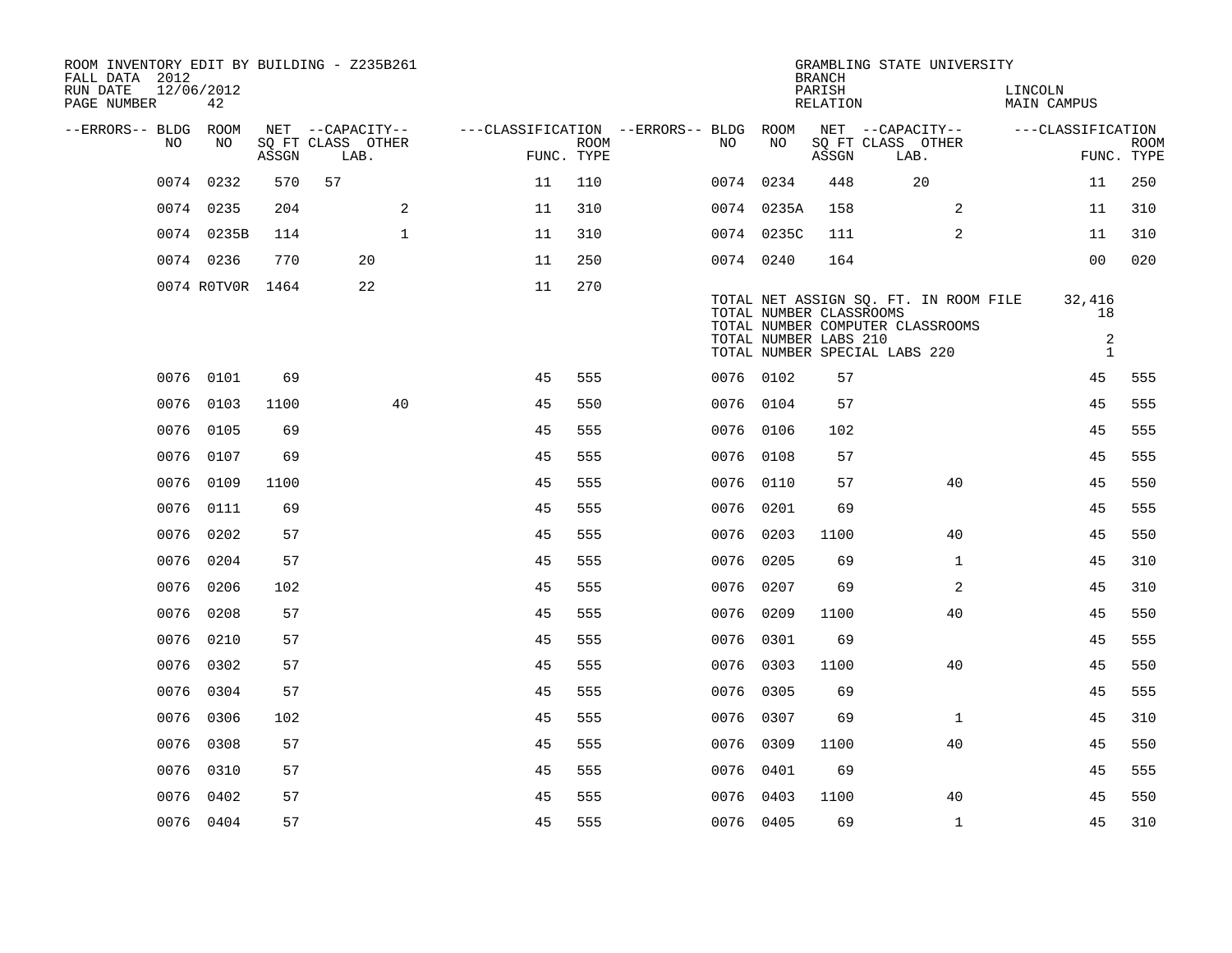| ROOM INVENTORY EDIT BY BUILDING - Z235B261<br>FALL DATA 2012 |                  |       |                           |                |             |                                   |            | <b>BRANCH</b>      | GRAMBLING STATE UNIVERSITY |                        |                           |
|--------------------------------------------------------------|------------------|-------|---------------------------|----------------|-------------|-----------------------------------|------------|--------------------|----------------------------|------------------------|---------------------------|
| RUN DATE<br>PAGE NUMBER                                      | 12/06/2012<br>43 |       |                           |                |             |                                   |            | PARISH<br>RELATION |                            | LINCOLN<br>MAIN CAMPUS |                           |
| --ERRORS-- BLDG                                              | ROOM             |       | NET --CAPACITY--          |                |             | ---CLASSIFICATION --ERRORS-- BLDG | ROOM       |                    | NET --CAPACITY--           | ---CLASSIFICATION      |                           |
| N <sub>O</sub>                                               | NO.              | ASSGN | SO FT CLASS OTHER<br>LAB. | FUNC. TYPE     | <b>ROOM</b> | NO.                               | NO         | ASSGN              | SQ FT CLASS OTHER<br>LAB.  |                        | <b>ROOM</b><br>FUNC. TYPE |
| 0076                                                         | 0406             | 102   |                           | 45             | 555         | 0076                              | 0407       | 69                 | $\mathbf{1}$               | 45                     | 310                       |
| 0076                                                         | 0408             | 57    |                           | 45             | 555         | 0076                              | 0409       | 1100               | 40                         | 45                     | 550                       |
| 0076                                                         | 0410             | 57    |                           | 45             | 555         | 0076                              | 0501       | 69                 |                            | 45                     | 555                       |
| 0076                                                         | 0502             | 57    |                           | 45             | 555         | 0076                              | 0503       | 1100               | 40                         | 45                     | 550                       |
| 0076                                                         | 0504             | 57    |                           | 45             | 555         | 0076                              | 0505       | 69                 | $\mathbf{1}$               | 45                     | 310                       |
| 0076                                                         | 0506             | 102   |                           | 45             | 555         |                                   | 0076 0507  | 69                 | $\mathbf{1}$               | 45                     | 310                       |
| 0076                                                         | 0508             | 57    |                           | 45             | 555         | 0076                              | 0509       | 1100               | 40                         | 45                     | 550                       |
| 0076                                                         | 0510             | 57    |                           | 45             | 555         | 0076                              | 0601       | 69                 |                            | 45                     | 555                       |
| 0076                                                         | 0602             | 57    |                           | 45             | 555         | 0076                              | 0603       | 1100               | 40                         | 45                     | 550                       |
| 0076                                                         | 0604             | 57    |                           | 45             | 555         | 0076                              | 0605       | 69                 | $\mathbf{1}$               | 45                     | 310                       |
| 0076                                                         | 0606             | 102   |                           | 45             | 555         | 0076                              | 0607       | 69                 | $\mathbf{1}$               | 45                     | 310                       |
| 0076                                                         | 0608             | 57    |                           | 45             | 555         | 0076                              | 0609       | 1100               | 40                         | 45                     | 550                       |
| 0076                                                         | 0610             | 57    |                           | 45             | 555         | 0076                              | 1001       | 660                |                            | 00                     | 020                       |
| 0076                                                         | 1002             | 322   |                           | 0 <sub>0</sub> | 020         |                                   | 0076 1003  | 211                |                            | 0 <sub>0</sub>         | 020                       |
|                                                              | 0076 1004        | 211   |                           | 0 <sub>0</sub> | 020         |                                   | 0076 1005  | 42                 |                            | 00                     | 020                       |
|                                                              | 0076 1006        | 54    |                           | 0 <sub>0</sub> | 020         |                                   | 0076 1015  | 423                |                            | 00                     | 020                       |
|                                                              | 0076 1020        | 190   |                           | 0 <sub>0</sub> | 020         | 0076                              | 2001       | 392                |                            | 0 <sub>0</sub>         | 020                       |
| 0076                                                         | 2002             | 350   |                           | 0 <sub>0</sub> | 020         | 0076                              | 2003       | 600                |                            | 45                     | 555                       |
| 0076                                                         | 2004             | 255   |                           | 0 <sub>0</sub> | 020         | 0076                              | 2005       | 255                |                            | 0 <sub>0</sub>         | 020                       |
| 0076                                                         | 2006             | 43    |                           | 45             | 650         | 0076                              | 2007       | 43                 |                            | 00                     | 010                       |
| 0076                                                         | 2008             | 399   |                           | 0 <sub>0</sub> | 020         | 0076                              | 2009       | 336                |                            | 0 <sub>0</sub>         | 020                       |
| 0076                                                         | 2010             | 279   |                           | 0 <sub>0</sub> | 020         | 0076                              | 2011       | 352                |                            | 0 <sub>0</sub>         | 020                       |
| 0076                                                         | 2012             | 400   |                           | 45             | 315         |                                   | 0076 2013  | 255                |                            | 00                     | 020                       |
| 0076                                                         | 2014             | 255   |                           | 0 <sub>0</sub> | 020         | 0076                              | 2015       | 57                 |                            | 00                     | 010                       |
|                                                              | 0076 2016        | 427   |                           | 0 <sub>0</sub> | 020         |                                   | 0076 2017  | 326                |                            | 0 <sub>0</sub>         | 030                       |
|                                                              | 0076 A0001       | 127   | 2                         | 45             | 310         |                                   | 0076 A0002 | 231                | 2                          | 45                     | 310                       |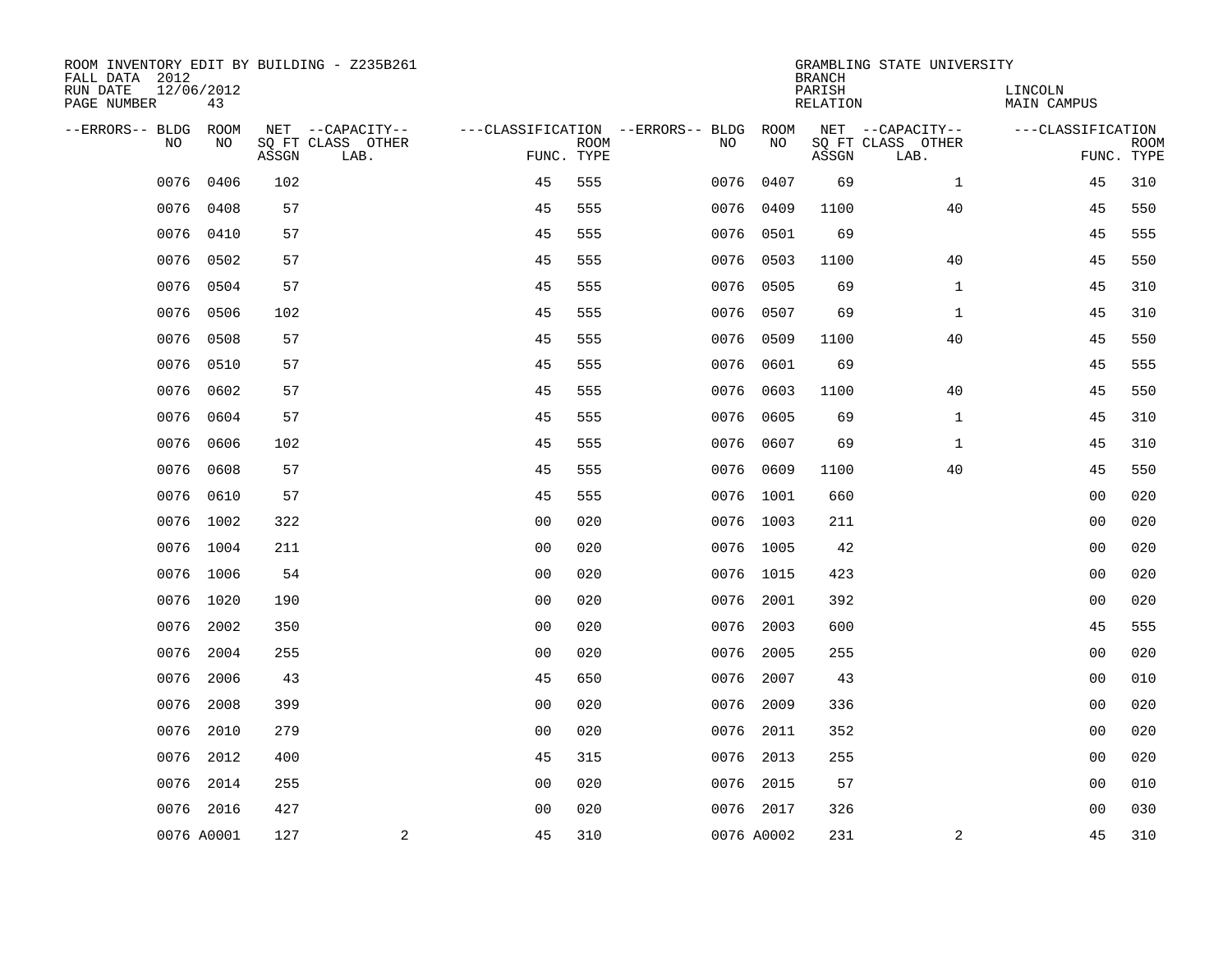| FALL DATA 2012<br>RUN DATE<br>PAGE NUMBER |      | 12/06/2012<br>44 |                                 | ROOM INVENTORY EDIT BY BUILDING - Z235B261    |                |             |                                               |            | <b>BRANCH</b><br>PARISH<br><b>RELATION</b>             | GRAMBLING STATE UNIVERSITY                                                                                                 | LINCOLN<br><b>MAIN CAMPUS</b> |                           |
|-------------------------------------------|------|------------------|---------------------------------|-----------------------------------------------|----------------|-------------|-----------------------------------------------|------------|--------------------------------------------------------|----------------------------------------------------------------------------------------------------------------------------|-------------------------------|---------------------------|
| --ERRORS-- BLDG ROOM                      | NO.  | NO               | $\operatorname{\mathsf{ASSGN}}$ | NET --CAPACITY--<br>SQ FT CLASS OTHER<br>LAB. | FUNC. TYPE     | <b>ROOM</b> | ---CLASSIFICATION --ERRORS-- BLDG ROOM<br>NO. | NO         | ASSGN                                                  | NET --CAPACITY--<br>SQ FT CLASS OTHER<br>LAB.                                                                              | ---CLASSIFICATION             | <b>ROOM</b><br>FUNC. TYPE |
|                                           |      | 0076 A0003       | 239                             | 2                                             | 45             | 310         |                                               | 0076 A0004 | 116                                                    |                                                                                                                            | 45                            | 315                       |
|                                           |      | 0076 A0005       | 93                              | 2                                             | 45             | 310         |                                               | 0076 A0006 | 80                                                     |                                                                                                                            | 0 <sub>0</sub>                | 020                       |
|                                           |      | 0076 A0007       | 85                              |                                               | 45             | 315         |                                               | 0076 A0008 | 80                                                     |                                                                                                                            | 00                            | 020                       |
|                                           |      | 0076 A0009       | 240                             |                                               | 45             | 115         |                                               | 0076 A0010 | 477                                                    |                                                                                                                            | 45                            | 650                       |
|                                           |      | 0076 A0011       | 120                             | 2                                             | 45             | 310         |                                               | 0076 A0012 | 69                                                     | 2                                                                                                                          | 45                            | 310                       |
|                                           |      | 0076 K0001       | 56                              |                                               | 45             | 555         |                                               | 0076 K0002 | 66                                                     | $\mathbf{1}$                                                                                                               | 45                            | 310                       |
|                                           |      | 0076 K0003       | 60                              |                                               | 45             | 315         |                                               | 0076 K0004 | 1000                                                   | 40                                                                                                                         | 45                            | 550                       |
|                                           |      | 0076 K0005       | 64                              |                                               | 45             | 555         |                                               | 0076 K0006 | 108                                                    |                                                                                                                            | 45                            | 555                       |
|                                           |      | 0076 K0007       | 65                              |                                               | 0 <sub>0</sub> | 020         |                                               | 0076 K0008 | 103                                                    |                                                                                                                            | 45                            | 555                       |
|                                           |      | 0076 K0009       | 67                              |                                               | 45             | 555         |                                               | 0076 K0010 | 1000                                                   | 40                                                                                                                         | 45                            | 550                       |
|                                           |      | 0076 K0011       | 72                              |                                               | 45             | 555         |                                               | 0076 K0012 | 72<br>TOTAL NUMBER CLASSROOMS<br>TOTAL NUMBER LABS 210 | $\mathbf{1}$<br>TOTAL NET ASSIGN SQ. FT. IN ROOM FILE<br>TOTAL NUMBER COMPUTER CLASSROOMS<br>TOTAL NUMBER SPECIAL LABS 220 | 45<br>21,999                  | 310                       |
|                                           |      | 0077 0101        | 154                             | 3                                             | 93             | 525         |                                               | 0077 0102  | 154                                                    | 3                                                                                                                          | 93                            | 525                       |
|                                           |      | 0077 0104        | 18                              | $\mathbf 1$                                   | 93             | 525         |                                               | 0077 0105  | 486                                                    | 9                                                                                                                          | 93                            | 525                       |
|                                           |      | 0077 0106        | 55                              | 2                                             | 93             | 525         |                                               | 0077 0106A | 23                                                     | $\mathbf{1}$                                                                                                               | 93                            | 525                       |
|                                           | 0077 | 0107             | 119                             |                                               | 93             | 730         | 0077                                          | 0108       | 283                                                    | 3                                                                                                                          | 93                            | 525                       |
|                                           | 0077 | 0109             | 490                             | 10                                            | 93             | 525         |                                               | 0077 0110  | 18                                                     | $\mathbf{1}$                                                                                                               | 93                            | 525                       |
|                                           | 0077 | 0111             | 471                             | 6                                             | 93             | 525         | 0077                                          | 0112       | 50                                                     |                                                                                                                            | 93                            | 525                       |
|                                           |      | 0077 0113        | 88                              |                                               | 93             | 730         |                                               | 0077 0114  | 178                                                    |                                                                                                                            | 93                            | 525                       |
|                                           | 0077 | 0115             | 75                              | 2                                             | 93             | 525         | 0077                                          | 0116       | 75                                                     | $\overline{2}$                                                                                                             | 93                            | 525                       |
|                                           | 0077 | 0117             | 75                              | 2                                             | 93             | 525         |                                               | 0077 0121  | 126                                                    | 3                                                                                                                          | 93                            | 525                       |
|                                           | 0077 | 0122             | 126                             | 3                                             | 93             | 525         |                                               | 0077 0123  | 471                                                    | 7                                                                                                                          | 93                            | 525                       |
|                                           |      | 0077 0124        | 18                              | $\mathbf 1$                                   | 93             | 525         |                                               | 0077 0125  | 486                                                    | 9                                                                                                                          | 93                            | 525                       |
|                                           |      | 0077 0126        | 23                              | $\mathbf{1}$                                  | 93             | 525         |                                               | 0077 0127  | 78                                                     |                                                                                                                            | 93                            | 730                       |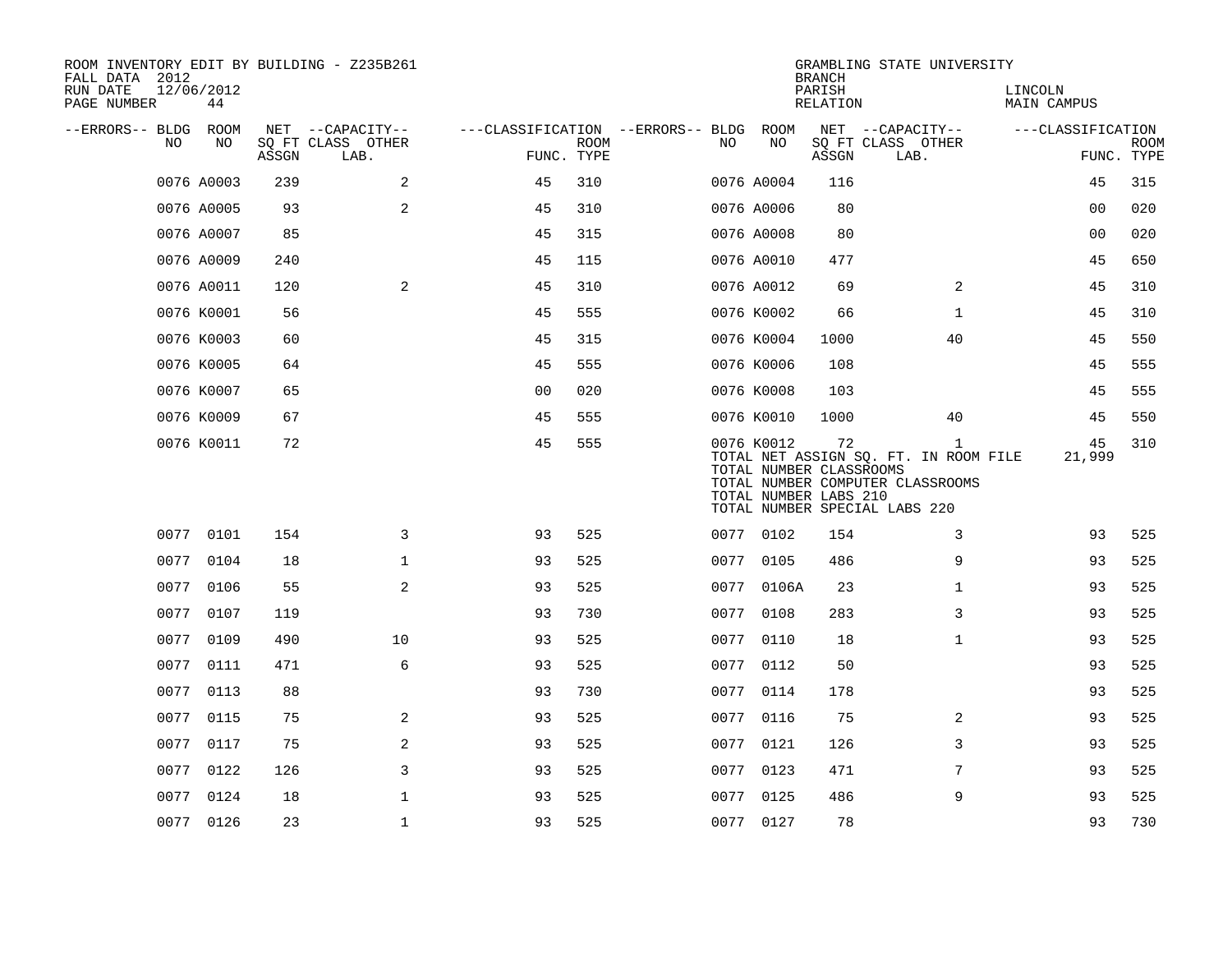| ROOM INVENTORY EDIT BY BUILDING - Z235B261<br>FALL DATA 2012<br>RUN DATE<br>PAGE NUMBER | 12/06/2012<br>45 |       |                                               |                |             |                                              |           | <b>BRANCH</b><br>PARISH<br><b>RELATION</b>       | GRAMBLING STATE UNIVERSITY                                                                                 | LINCOLN<br><b>MAIN CAMPUS</b> |                           |
|-----------------------------------------------------------------------------------------|------------------|-------|-----------------------------------------------|----------------|-------------|----------------------------------------------|-----------|--------------------------------------------------|------------------------------------------------------------------------------------------------------------|-------------------------------|---------------------------|
| --ERRORS-- BLDG<br>NO.                                                                  | ROOM<br>NO.      | ASSGN | NET --CAPACITY--<br>SQ FT CLASS OTHER<br>LAB. | FUNC. TYPE     | <b>ROOM</b> | ---CLASSIFICATION --ERRORS-- BLDG ROOM<br>NO | NO        | ASSGN                                            | NET --CAPACITY--<br>SQ FT CLASS OTHER<br>LAB.                                                              | ---CLASSIFICATION             | <b>ROOM</b><br>FUNC. TYPE |
| 0077                                                                                    | 0128             | 283   | 3                                             | 93             | 525         | 0077                                         | 0129      | 36                                               |                                                                                                            | 93                            | 525                       |
|                                                                                         | 0077 0130        | 490   | 10                                            | 93             | 525         |                                              | 0077 0131 | 18                                               | $\mathbf{1}$                                                                                               | 93                            | 525                       |
|                                                                                         | 0077 0132        | 471   | 6                                             | 93             | 525         | 0077                                         | 0135      | 75                                               | 2                                                                                                          | 93                            | 525                       |
|                                                                                         | 0077 0136        | 75    | 2                                             | 93             | 525         |                                              | 0077 0137 | 75                                               | 2                                                                                                          | 93                            | 525                       |
| 0077                                                                                    | 0201             | 160   | $\mathbf{1}$                                  | 93             | 310         | 0077                                         | 0202      | 260                                              | $\mathbf{1}$                                                                                               | 93                            | 525                       |
| 0077                                                                                    | 0203             | 51    | 4                                             | 93             | 525         |                                              | 0077 0204 | 53                                               |                                                                                                            | 93                            | 525                       |
| 0077                                                                                    | 0205             | 17    | $\mathbf 1$                                   | 93             | 525         | 0077                                         | 0206      | 72                                               | 4                                                                                                          | 93                            | 525                       |
| 0077                                                                                    | 0207             | 120   | $\mathbf{1}$                                  | 93             | 525         | 0077                                         | 0208      | 368                                              | 7                                                                                                          | 93                            | 650                       |
| 0077                                                                                    | 0209             | 19    | $\overline{3}$                                | 93             | 525         |                                              | 0077 0210 | 40                                               | $\mathbf{1}$                                                                                               | 93                            | 530                       |
| 0077                                                                                    | 0211             | 136   | 19                                            | 93             | 523         |                                              | 0077 0212 | 136                                              | 91                                                                                                         | 93                            | 523                       |
| 0077                                                                                    | 0213             | 20    | 3                                             | 93             | 525         |                                              | 0077 0214 | 60                                               | 3                                                                                                          | 93                            | 530                       |
| 0077                                                                                    | 0215             | 24    | 2                                             | 93             | 530         |                                              | 0077 0216 | 27                                               | 2                                                                                                          | 93                            | 530                       |
| 0077                                                                                    | 0217             | 26    | 2                                             | 93             | 530         |                                              | 0077 0218 | 63                                               | 2                                                                                                          | 93                            | 530                       |
| 0077                                                                                    | 0219             | 527   | 44                                            | 93             | 523         | 0077                                         | 0220      | 70                                               | $\mathbf{1}$                                                                                               | 93                            | 525                       |
| 0077                                                                                    | 0221             | 42    | $\overline{4}$                                | 93             | 525         |                                              | 0077 0222 | 38                                               | $\overline{4}$                                                                                             | 93                            | 525                       |
| 0077                                                                                    | 0223             | 368   | 7                                             | 93             | 650         | 0077                                         | 0224      | 88                                               | 8                                                                                                          | 93                            | 525                       |
|                                                                                         | 0077 0225        | 278   | 27                                            | 93             | 525         |                                              | 0077 0226 | 57                                               | 3                                                                                                          | 93                            | 525                       |
| 0077                                                                                    | 0227             | 220   | 19                                            | 93             | 523         | 0077                                         | 0228      | 40                                               | $\mathbf{1}$                                                                                               | 93                            | 530                       |
|                                                                                         | 0077 0229        | 19    | $\overline{4}$                                | 93             | 525         |                                              | 0077 0230 | 51                                               | $\overline{4}$                                                                                             | 93                            | 525                       |
|                                                                                         | 0077 0234        | 120   | $\mathbf 1$                                   | 93             | 525         |                                              | 0077 0235 | 368                                              |                                                                                                            | 93                            | 525                       |
|                                                                                         | 0077 0236        | 55    | $\mathbf{1}$                                  | 93             | 525         |                                              | 0077 0237 | 55                                               | $\mathbf{1}$                                                                                               | 93                            | 525                       |
|                                                                                         | 0077 0238        | 43    | $\mathbf{1}$                                  | 93             | 730         |                                              |           | TOTAL NUMBER CLASSROOMS<br>TOTAL NUMBER LABS 210 | TOTAL NET ASSIGN SQ. FT. IN ROOM FILE<br>TOTAL NUMBER COMPUTER CLASSROOMS<br>TOTAL NUMBER SPECIAL LABS 220 | 9,754                         |                           |
|                                                                                         | 0078 0100        | 1232  |                                               | 0 <sub>0</sub> | 030         |                                              |           |                                                  | TOTAL NET ASSIGN SQ. FT. IN ROOM FILE                                                                      |                               |                           |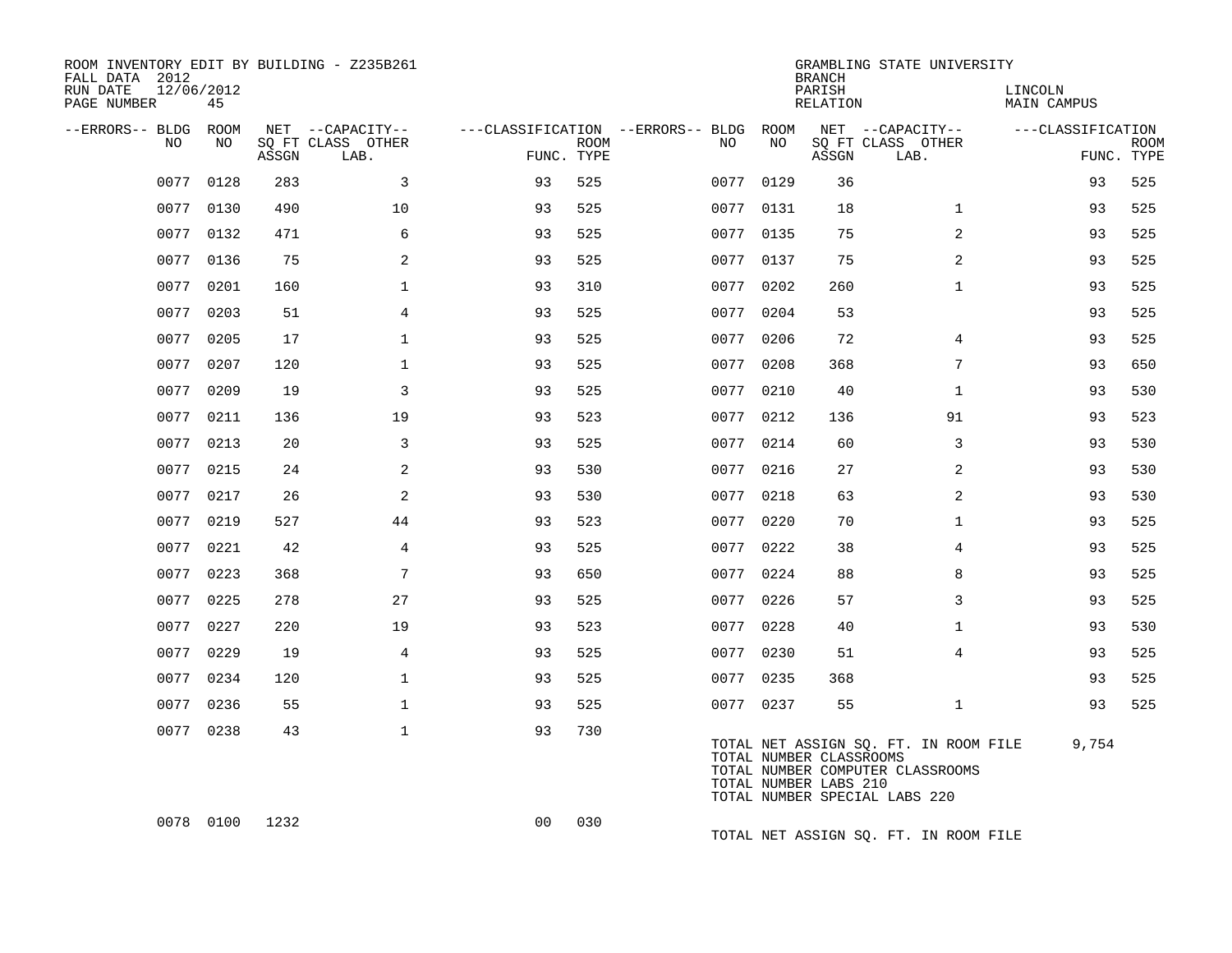| ROOM INVENTORY EDIT BY BUILDING - Z235B261<br>FALL DATA 2012 |            |       |                                               |                                                                       |      |           |            | GRAMBLING STATE UNIVERSITY<br><b>BRANCH</b>                                                                                                                          |      |              |         |                        |                           |
|--------------------------------------------------------------|------------|-------|-----------------------------------------------|-----------------------------------------------------------------------|------|-----------|------------|----------------------------------------------------------------------------------------------------------------------------------------------------------------------|------|--------------|---------|------------------------|---------------------------|
| RUN DATE<br>12/06/2012<br>PAGE NUMBER                        | 46         |       |                                               |                                                                       |      |           |            | PARISH<br>RELATION                                                                                                                                                   |      |              | LINCOLN | MAIN CAMPUS            |                           |
| --ERRORS-- BLDG ROOM<br>NO                                   | NO         | ASSGN | NET --CAPACITY--<br>SQ FT CLASS OTHER<br>LAB. | ---CLASSIFICATION --ERRORS-- BLDG ROOM NET --CAPACITY--<br>FUNC. TYPE | ROOM | NO        | NO         | SQ FT CLASS OTHER<br>ASSGN<br>TOTAL NUMBER CLASSROOMS<br>TOTAL NUMBER COMPUTER CLASSROOMS<br>TOTAL NUMBER LABS 210<br>TOTAL NUMBER SPECIAL LABS 220                  | LAB. |              |         | ---CLASSIFICATION      | <b>ROOM</b><br>FUNC. TYPE |
|                                                              | 0079 0101  | 5133  | 5                                             | 61                                                                    | 970  |           |            | TOTAL NET ASSIGN SQ. FT. IN ROOM FILE<br>TOTAL NUMBER CLASSROOMS<br>TOTAL NUMBER COMPUTER CLASSROOMS<br>TOTAL NUMBER LABS 210<br>TOTAL NUMBER SPECIAL LABS 220       |      |              |         | 5,133                  |                           |
|                                                              | 0080 0001  | 204   | 2                                             | 63                                                                    | 310  | 0080 0002 |            | 703                                                                                                                                                                  |      |              |         | 63                     | 315                       |
|                                                              | 0080 0003  | 27    | $\mathbf{1}$                                  | 63                                                                    | 315  |           | 0080 0004  | 33<br>TOTAL NET ASSIGN SQ. FT. IN ROOM FILE<br>TOTAL NUMBER CLASSROOMS<br>TOTAL NUMBER COMPUTER CLASSROOMS<br>TOTAL NUMBER LABS 210<br>TOTAL NUMBER SPECIAL LABS 220 |      |              |         | 00 <sup>o</sup><br>934 | 030                       |
|                                                              | 0081 0100  | 187   |                                               | 0 <sub>0</sub>                                                        | 030  |           | 0081 0100A | 154                                                                                                                                                                  |      |              |         | 11                     | 615                       |
|                                                              | 0081 0101  | 378   |                                               | 11                                                                    | 615  | 0081 0102 |            | 187                                                                                                                                                                  |      |              |         | 0 <sub>0</sub>         | 030                       |
|                                                              | 0081 0102A | 154   |                                               | 11                                                                    | 615  | 0081 0104 |            | 4754                                                                                                                                                                 |      | 950          |         | 11                     | 610                       |
|                                                              | 0081 0105  | 661   |                                               | 0 <sub>0</sub>                                                        | 030  | 0081 0106 |            | 262                                                                                                                                                                  |      |              |         | 00                     | 020                       |
|                                                              | 0081 0107  | 290   |                                               | 0 <sub>0</sub>                                                        | 030  | 0081 0108 |            | 142                                                                                                                                                                  |      | $\mathbf{1}$ |         | 11                     | 310                       |
|                                                              | 0081 0109  | 148   | $\mathbf{1}$                                  | 11                                                                    | 310  | 0081 0110 |            | 164                                                                                                                                                                  |      |              |         | 11                     | 225                       |
|                                                              | 0081 0111  | 96    |                                               | 11                                                                    | 225  | 0081 0113 |            | 743                                                                                                                                                                  | 18   |              |         | 11                     | 220                       |
|                                                              | 0081 0114  | 191   | $\mathbf{1}$                                  | 11                                                                    | 310  | 0081 0115 |            | 187                                                                                                                                                                  |      |              |         | 11                     | 315                       |
|                                                              | 0081 0116  | 54    |                                               | 0 <sub>0</sub>                                                        | 020  | 0081 0117 |            | 21                                                                                                                                                                   |      | $\mathbf{1}$ |         | 11                     | 315                       |
|                                                              | 0081 0118  | 88    |                                               | 11                                                                    | 455  | 0081 0119 |            | 1938                                                                                                                                                                 | 48   |              |         | 11                     | 220                       |
|                                                              | 0081 0120  | 457   | 30                                            | 11                                                                    | 410  | 0081 0121 |            | 1209                                                                                                                                                                 |      |              |         | 00                     | 020                       |
|                                                              | 0081 0122  | 457   | 12                                            | 11                                                                    | 210  | 0081 0123 |            | 371                                                                                                                                                                  |      |              |         | 0 <sub>0</sub>         | 020                       |
|                                                              | 0081 0124  | 710   |                                               | 00                                                                    | 020  | 0081 0125 |            | 238                                                                                                                                                                  |      | $\mathbf{1}$ |         | 11                     | 310                       |
|                                                              | 0081 0126  | 466   |                                               | 11                                                                    | 315  | 0081 0127 |            | 78                                                                                                                                                                   |      |              |         | 11                     | 315                       |
|                                                              | 0081 0128  | 622   | 2                                             | 11                                                                    | 310  | 0081 0129 |            | 46                                                                                                                                                                   |      |              |         | 0 <sub>0</sub>         | 010                       |
|                                                              | 0081 0130  | 58    |                                               | 0 <sub>0</sub>                                                        | 010  | 0081 0131 |            | 32                                                                                                                                                                   |      | $\mathbf{1}$ |         | 0 <sub>0</sub>         | 030                       |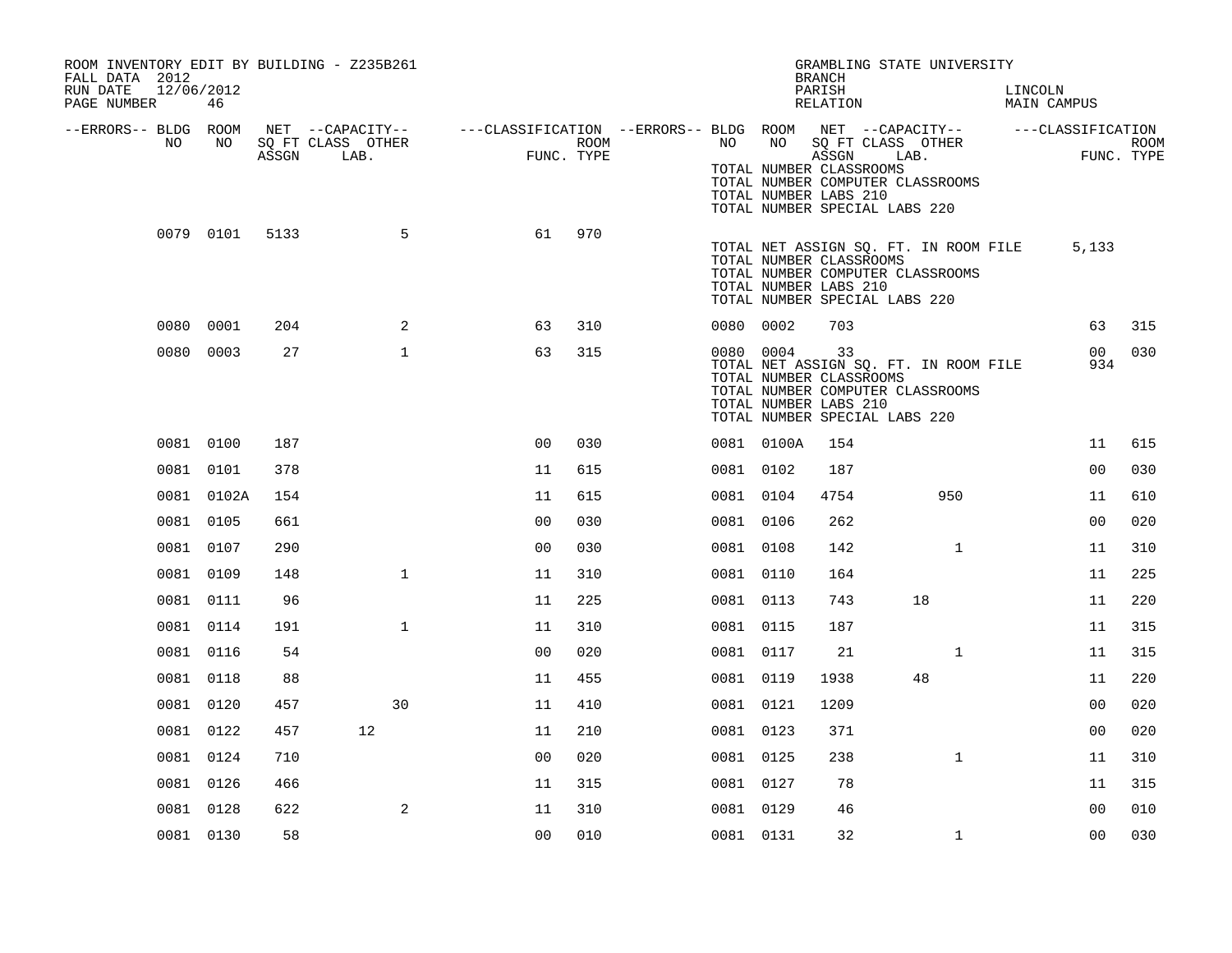| ROOM INVENTORY EDIT BY BUILDING - Z235B261<br>FALL DATA 2012 |                  |                |                           |                |                           |                                   |           | <b>BRANCH</b>             | GRAMBLING STATE UNIVERSITY |                               |                           |
|--------------------------------------------------------------|------------------|----------------|---------------------------|----------------|---------------------------|-----------------------------------|-----------|---------------------------|----------------------------|-------------------------------|---------------------------|
| RUN DATE<br>PAGE NUMBER                                      | 12/06/2012<br>47 |                |                           |                |                           |                                   |           | PARISH<br><b>RELATION</b> |                            | LINCOLN<br><b>MAIN CAMPUS</b> |                           |
| --ERRORS-- BLDG                                              | ROOM             |                | NET --CAPACITY--          |                |                           | ---CLASSIFICATION --ERRORS-- BLDG | ROOM      |                           | NET --CAPACITY--           | ---CLASSIFICATION             |                           |
| NO.                                                          | NO               | ASSGN          | SQ FT CLASS OTHER<br>LAB. |                | <b>ROOM</b><br>FUNC. TYPE | NO                                | NO        | ASSGN                     | SQ FT CLASS OTHER<br>LAB.  |                               | <b>ROOM</b><br>FUNC. TYPE |
| 0081                                                         | 0132             | 279            |                           | 11             | 315                       |                                   | 0081 0133 | 129                       |                            | 11                            | 315                       |
| 0081                                                         | 0134             | 763            | 40                        | 11             | 350                       |                                   | 0081 0135 | 427                       |                            | 0 <sub>0</sub>                | 020                       |
| 0081                                                         | 0136             | 205            | $\mathbf{1}$              | 11             | 310                       |                                   | 0081 0137 | 265                       | $\mathbf{1}$               | 11                            | 310                       |
|                                                              | 0081 0138        | 8              |                           | 11             | 315                       |                                   | 0081 0139 | 53                        |                            | 11                            | 315                       |
| 0081                                                         | 0140             | 23             | $\mathbf{1}$              | 11             | 315                       |                                   | 0081 0141 | 224                       | $\mathbf{1}$               | 11                            | 310                       |
|                                                              | 0081 0142        | 152            | $\mathbf{1}$              | 11             | 310                       |                                   | 0081 0143 | 282                       | $\mathbf{1}$               | 11                            | 310                       |
| 0081                                                         | 0144             | 120            | $\mathbf{1}$              | 11             | 310                       |                                   | 0081 0145 | 120                       | $\mathbf{1}$               | 11                            | 310                       |
|                                                              | 0081 0146        | 120            | $\mathbf{1}$              | 11             | 310                       |                                   | 0081 0147 | 120                       | $\mathbf{1}$               | 11                            | 310                       |
| 0081                                                         | 0148             | 120            | $\mathbf{1}$              | 11             | 310                       |                                   | 0081 0149 | 120                       | $\mathbf{1}$               | 11                            | 310                       |
|                                                              | 0081 0150        | 120            | $\mathbf 1$               | 11             | 310                       |                                   | 0081 0151 | 120                       | $\mathbf{1}$               | 11                            | 310                       |
| 0081                                                         | 0152             | 120            | $\mathbf 1$               | 11             | 310                       |                                   | 0081 0153 | 262                       |                            | 0 <sub>0</sub>                | 020                       |
|                                                              | 0081 0154        | 257            |                           | 0 <sub>0</sub> | 030                       |                                   | 0081 0155 | 94                        | 2                          | 11                            | 250                       |
| 0081                                                         | 0156             | 21             | $\mathbf{1}$              | 11             | 255                       |                                   | 0081 0157 | 185                       | 5                          | 11                            | 250                       |
| 0081                                                         | 0158             | 1468           |                           | 0 <sub>0</sub> | 020                       |                                   | 0081 0159 | 133                       | 2                          | 11                            | 655                       |
| 0081                                                         | 0160             | 27             |                           | 0 <sub>0</sub> | 020                       |                                   | 0081 0161 | 27                        |                            | 00                            | 020                       |
| 0081                                                         | 0162             | 129            | 2                         | 11             | 655                       |                                   | 0081 0163 | 389                       |                            | 11                            | 650                       |
| 0081                                                         | 0164             | 250            | $\mathbf{1}$              | 11             | 310                       |                                   | 0081 0165 | 99                        |                            | 11                            | 655                       |
| 0081                                                         | 0166             | 126            |                           | 11             | 660                       |                                   | 0081 0167 | 63                        |                            | 11                            | 660                       |
| 0081                                                         | 0168             | 315            |                           | 11             | 650                       |                                   | 0081 0169 | 210                       |                            | 0 <sub>0</sub>                | 020                       |
| 0081                                                         | 0170             | 18             |                           | 0 <sub>0</sub> | 020                       |                                   | 0081 0171 | 189                       | 3                          | 00                            | 030                       |
| 0081                                                         | 0172             | 578            |                           | 0 <sub>0</sub> | 020                       |                                   | 0081 0173 | 18                        |                            | 00                            | 020                       |
| 0081                                                         | 0174             | 206            | 6                         | 0 <sub>0</sub> | 030                       |                                   | 0081 0175 | 72                        |                            | 00                            | 030                       |
| 0081                                                         | 0176             | 50             |                           | 0 <sub>0</sub> | 020                       |                                   | 0081 0177 | 1382                      | 70                         | 11                            | 110                       |
| 0081                                                         | 0178             | 1382           | 70                        | 11             | 110                       |                                   | 0081 0179 | $\overline{7}$            |                            | 11                            | 655                       |
| 0081                                                         | 0180             | $\overline{7}$ |                           | 11             | 655                       |                                   | 0081 0181 | 8                         |                            | 0 <sub>0</sub>                | 020                       |
|                                                              | 0081 0200        | 270            |                           | 0 <sub>0</sub> | 020                       |                                   | 0081 0201 | 116                       | $\mathbf{1}$               | 11                            | 310                       |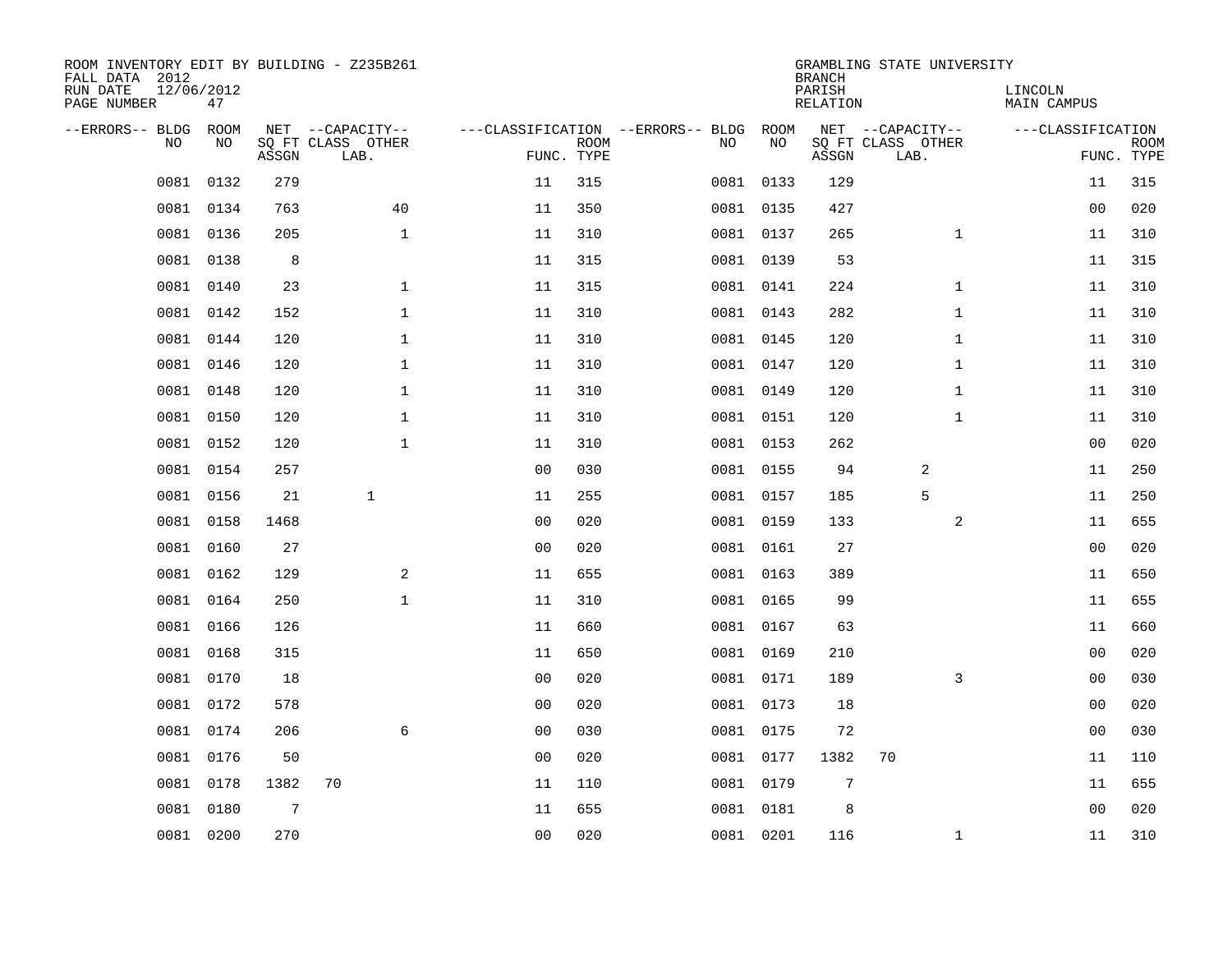| ROOM INVENTORY EDIT BY BUILDING - Z235B261<br>FALL DATA 2012<br>RUN DATE<br>PAGE NUMBER | 12/06/2012<br>48 |       |                                               |                |                           |                                         |            | <b>BRANCH</b><br>PARISH<br><b>RELATION</b> | GRAMBLING STATE UNIVERSITY                    | LINCOLN<br><b>MAIN CAMPUS</b> |                           |
|-----------------------------------------------------------------------------------------|------------------|-------|-----------------------------------------------|----------------|---------------------------|-----------------------------------------|------------|--------------------------------------------|-----------------------------------------------|-------------------------------|---------------------------|
| --ERRORS-- BLDG<br>NO                                                                   | ROOM<br>NO       | ASSGN | NET --CAPACITY--<br>SQ FT CLASS OTHER<br>LAB. |                | <b>ROOM</b><br>FUNC. TYPE | ---CLASSIFICATION --ERRORS-- BLDG<br>NO | ROOM<br>NO | ASSGN                                      | NET --CAPACITY--<br>SQ FT CLASS OTHER<br>LAB. | ---CLASSIFICATION             | <b>ROOM</b><br>FUNC. TYPE |
| 0081                                                                                    | 0202             | 111   | $\mathbf{1}$                                  | 11             | 310                       | 0081                                    | 0203       | 108                                        | $\mathbf{1}$                                  | 11                            | 310                       |
| 0081                                                                                    | 0204             | 246   |                                               | 0 <sub>0</sub> | 030                       | 0081                                    | 0205       | 117                                        | $\mathbf{1}$                                  | 11                            | 310                       |
| 0081                                                                                    | 0206             | 139   | $\mathbf 1$                                   | 11             | 310                       |                                         | 0081 0207  | 115                                        | $\mathbf{1}$                                  | 11                            | 310                       |
| 0081                                                                                    | 0208             | 115   | $\mathbf{1}$                                  | 11             | 310                       |                                         | 0081 0209  | 129                                        | $\mathbf{1}$                                  | 11                            | 310                       |
| 0081                                                                                    | 0210             | 709   | 70                                            | 11             | 110                       |                                         | 0081 0211  | 646                                        | 65                                            | 11                            | 110                       |
|                                                                                         | 0081 0212        | 646   | 65                                            | 11             | 110                       |                                         | 0081 0213  | 108                                        | $\mathbf{1}$                                  | 11                            | 310                       |
| 0081                                                                                    | 0214             | 108   | $\mathbf{1}$                                  | 11             | 310                       |                                         | 0081 0215  | 108                                        | $\mathbf{1}$                                  | 11                            | 310                       |
|                                                                                         | 0081 0216        | 108   | $\mathbf 1$                                   | 11             | 310                       |                                         | 0081 0217  | 108                                        | $\mathbf{1}$                                  | 11                            | 310                       |
| 0081                                                                                    | 0218             | 108   | $\mathbf{1}$                                  | 11             | 310                       |                                         | 0081 0219  | 108                                        | $\mathbf{1}$                                  | 11                            | 310                       |
| 0081                                                                                    | 0220             | 246   |                                               | 11             | 215                       |                                         | 0081 0221  | 270                                        | 20                                            | 11                            | 350                       |
| 0081                                                                                    | 0222             | 1103  | 27                                            | 11             | 210                       |                                         | 0081 0223  | 665                                        | 2                                             | 11                            | 310                       |
|                                                                                         | 0081 0224        | 30    | $\mathbf{1}$                                  | 11             | 315                       |                                         | 0081 0225  | 55                                         |                                               | 11                            | 315                       |
| 0081                                                                                    | 0226             | 164   |                                               | 0 <sub>0</sub> | 020                       |                                         | 0081 0227  | 19                                         |                                               | 00                            | 020                       |
| 0081                                                                                    | 0228             | 245   | $\mathbf 1$                                   | 11             | 310                       |                                         | 0081 0229  | 488                                        | $\mathbf{1}$                                  | 11                            | 310                       |
| 0081                                                                                    | 0230             | 391   | 39                                            | 11             | 110                       |                                         | 0081 0231  | 405                                        | 3                                             | 00                            | 030                       |
| 0081                                                                                    | 0232             | 261   | 6                                             | 0 <sub>0</sub> | 030                       |                                         | 0081 0233  | 82                                         |                                               | 0 <sub>0</sub>                | 030                       |
| 0081                                                                                    | 0234             | 58    |                                               | 0 <sub>0</sub> | 030                       |                                         | 0081 0235  | 50                                         |                                               | 0 <sub>0</sub>                | 020                       |
| 0081                                                                                    | 0236             | 67    |                                               | 0 <sub>0</sub> | 010                       |                                         | 0081 0237  | 327                                        | 32                                            | 11                            | 110                       |
| 0081                                                                                    | 0238             | 132   |                                               | 0 <sub>0</sub> | 020                       |                                         | 0081 0239  | 771                                        |                                               | 0 <sub>0</sub>                | 020                       |
| 0081                                                                                    | 0240             | 850   | 21                                            | 11             | 210                       |                                         | 0081 0241  | 1089                                       | 59                                            | 11                            | 110                       |
| 0081                                                                                    | 0242             | 1143  | 29                                            | 11             | 210                       |                                         | 0081 0243  | 310                                        |                                               | 00                            | 030                       |
| 0081                                                                                    | 0244             | 139   | $\mathbf{1}$                                  | 11             | 310                       |                                         | 0081 0245  | 139                                        | $\mathbf{1}$                                  | 11                            | 310                       |
| 0081                                                                                    | 0246             | 139   | $\mathbf{1}$                                  | 11             | 310                       |                                         | 0081 0247  | 1843                                       | 46                                            | 11                            | 220                       |
| 0081                                                                                    | 0248             | 231   |                                               | 11             | 225                       |                                         | 0081 0249  | 336                                        |                                               | 11                            | 225                       |
| 0081                                                                                    | 0250             | 1848  | 45                                            | 11             | 220                       |                                         | 0081 0251  | 741                                        | 60                                            | 11                            | 110                       |
|                                                                                         | 0081 0252        | 123   | $\mathbf{1}$                                  | 11             | 310                       |                                         | 0081 0253  | 123                                        | $\mathbf{1}$                                  | 11                            | 310                       |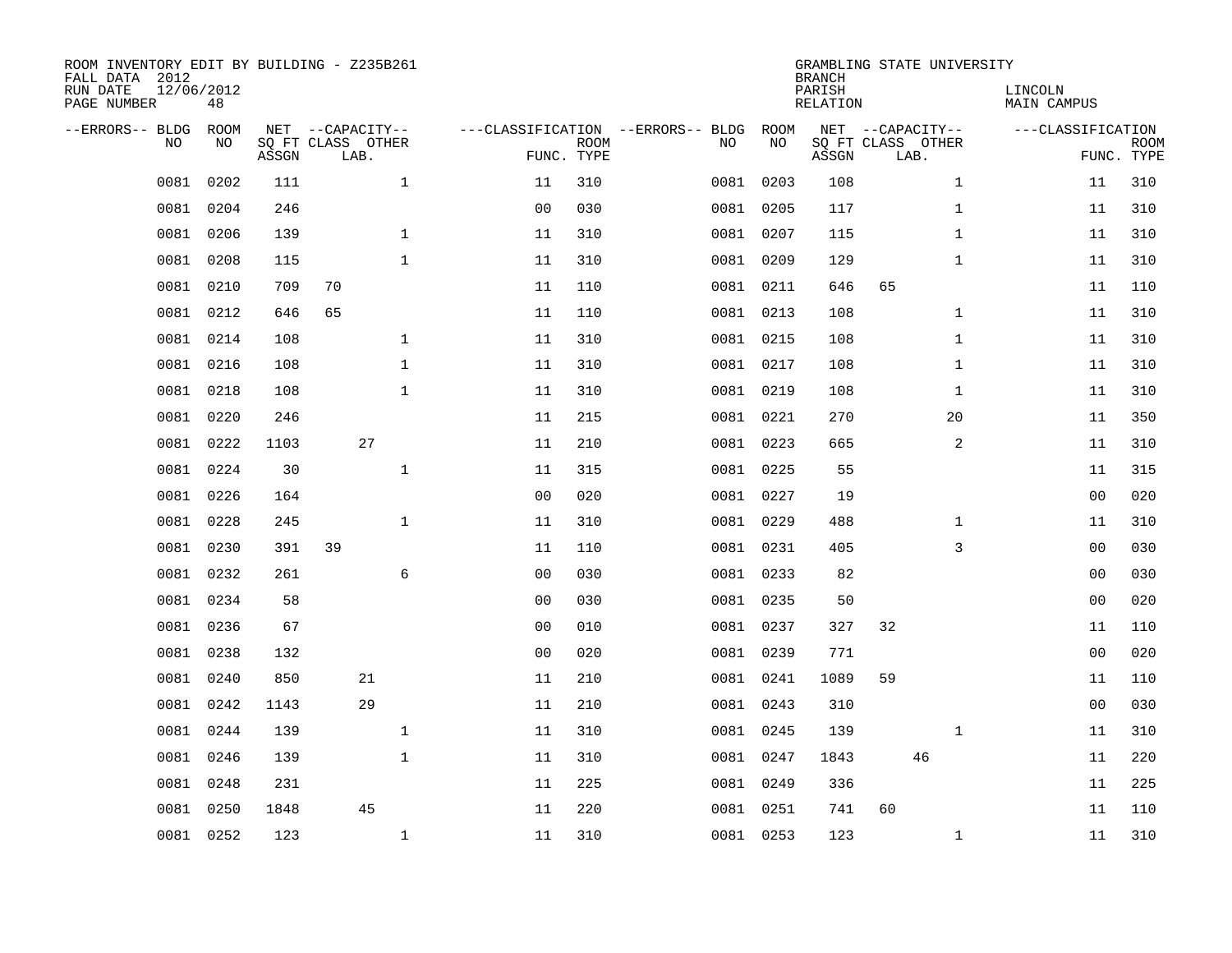| ROOM INVENTORY EDIT BY BUILDING - Z235B261<br>FALL DATA 2012<br>12/06/2012<br>RUN DATE<br>PAGE NUMBER<br>49 |             |                                       |                                        |             |           |                                                  | <b>BRANCH</b><br>PARISH<br>RELATION |                                       | GRAMBLING STATE UNIVERSITY                                                | LINCOLN<br><b>MAIN CAMPUS</b> |                                    |             |
|-------------------------------------------------------------------------------------------------------------|-------------|---------------------------------------|----------------------------------------|-------------|-----------|--------------------------------------------------|-------------------------------------|---------------------------------------|---------------------------------------------------------------------------|-------------------------------|------------------------------------|-------------|
| --ERRORS-- BLDG ROOM<br>NO.                                                                                 | NO.         | NET --CAPACITY--<br>SQ FT CLASS OTHER | ---CLASSIFICATION --ERRORS-- BLDG ROOM | <b>ROOM</b> | NO.       | NO                                               |                                     | NET --CAPACITY--<br>SQ FT CLASS OTHER |                                                                           |                               | ---CLASSIFICATION                  | <b>ROOM</b> |
|                                                                                                             | ASSGN       | LAB.                                  | FUNC. TYPE                             |             |           |                                                  | ASSGN                               | LAB.                                  |                                                                           |                               | FUNC. TYPE                         |             |
| 0081 0254                                                                                                   | 123         | $\mathbf{1}$                          | 11                                     | 310         | 0081 0255 |                                                  | 123                                 |                                       | $\mathbf{1}$                                                              |                               | 11                                 | 310         |
| 0081 0256                                                                                                   | 123         | $\mathbf{1}$                          | 11                                     | 310         | 0081 0257 |                                                  | 123                                 |                                       | $\mathbf{1}$                                                              |                               | 11                                 | 310         |
| 0081 0258                                                                                                   | 129         | $\mathbf{1}$                          | 11                                     | 310         | 0081 0259 |                                                  | 272                                 |                                       |                                                                           |                               | 0 <sub>0</sub>                     | 020         |
| 0081                                                                                                        | 0260<br>543 |                                       | 00                                     | 020         | 0081 0261 |                                                  | 126                                 |                                       |                                                                           |                               | 00                                 | 020         |
| 0081                                                                                                        | 0262<br>742 |                                       | 0 <sub>0</sub>                         | 020         | 0081 0263 |                                                  | 742                                 |                                       |                                                                           |                               | 0 <sub>0</sub>                     | 020         |
| 0081 0264                                                                                                   | 496         |                                       | 0 <sub>0</sub>                         | 020         |           | TOTAL NUMBER CLASSROOMS<br>TOTAL NUMBER LABS 210 |                                     | TOTAL NUMBER SPECIAL LABS 220         | TOTAL NET ASSIGN SQ. FT. IN ROOM FILE<br>TOTAL NUMBER COMPUTER CLASSROOMS |                               | 36,413<br>9<br>4<br>$\overline{4}$ |             |
| 0082 0101                                                                                                   | 373         |                                       | 0 <sub>0</sub>                         | 020         | 0082 0102 |                                                  | 428                                 |                                       |                                                                           |                               | 00                                 | 020         |
| 0082 0103                                                                                                   | 387         |                                       | 0 <sub>0</sub>                         | 020         | 0082 0104 |                                                  | 159                                 |                                       |                                                                           |                               | 0 <sub>0</sub>                     | 020         |
| 0082 0105                                                                                                   | 249         |                                       | 0 <sub>0</sub>                         | 020         | 0082 0106 |                                                  | 1080                                |                                       |                                                                           |                               | 11                                 | 650         |
| 0082 0107                                                                                                   | 308         |                                       | 0 <sub>0</sub>                         | 020         | 0082 0108 |                                                  | 440                                 |                                       |                                                                           |                               | 0 <sub>0</sub>                     | 020         |
| 0082                                                                                                        | 0109<br>750 |                                       | 0 <sub>0</sub>                         | 020         | 0082      | 0110                                             | 22                                  |                                       |                                                                           |                               | 11                                 | 115         |
| 0082                                                                                                        | 0111        | 1687 125                              | 11                                     | 110         | 0082 0112 |                                                  | 1689 125                            |                                       |                                                                           |                               | 11                                 | 110         |
| 0082                                                                                                        | 0113<br>327 |                                       | 0 <sub>0</sub>                         | 030         | 0082      | 0114                                             | 26                                  |                                       |                                                                           |                               | 0 <sub>0</sub>                     | 020         |
| 0082 0115                                                                                                   | 205         | 4                                     | 0 <sub>0</sub>                         | 030         | 0082 0116 |                                                  | 52                                  |                                       |                                                                           |                               | 00                                 | 010         |
| 0082                                                                                                        | 0117<br>26  |                                       | 0 <sub>0</sub>                         | 020         | 0082      | 0118                                             | 205                                 |                                       | $\overline{4}$                                                            |                               | 0 <sub>0</sub>                     | 030         |
| 0082                                                                                                        | 0119<br>11  |                                       | 11                                     | 115         | 0082 0120 |                                                  | 962                                 | 50                                    |                                                                           |                               | 11                                 | 110         |
| 0082                                                                                                        | 0121<br>963 | 50                                    | 11                                     | 110         | 0082 0122 |                                                  | 103                                 |                                       | $\overline{a}$                                                            |                               | 11                                 | 680         |
| 0082                                                                                                        | 0123<br>99  | 2                                     | 11                                     | 680         | 0082 0124 |                                                  | 146                                 |                                       | 2                                                                         |                               | 11                                 | 680         |
| 0082                                                                                                        | 0125<br>125 |                                       | 0 <sub>0</sub>                         | 020         | 0082 0126 |                                                  | 90                                  |                                       | 2                                                                         |                               | 11                                 | 680         |
| 0082 0127                                                                                                   | 165         | $\mathbf{1}$                          | 11                                     | 310         | 0082 0128 |                                                  | 175                                 |                                       | $\mathbf{1}$                                                              |                               | 11                                 | 310         |
| 0082                                                                                                        | 0129<br>90  | 2                                     | 11                                     | 680         | 0082 0130 |                                                  | 300                                 |                                       | $\mathbf{1}$                                                              |                               | 11                                 | 310         |
| 0082                                                                                                        | 0132<br>104 | 4                                     | 0 <sub>0</sub>                         | 030         | 0082 0133 |                                                  | 22                                  |                                       |                                                                           |                               | 0 <sub>0</sub>                     | 020         |
| 0082 0134                                                                                                   | 110         | 4                                     | 00                                     | 030         | 0082 0135 |                                                  | 22                                  |                                       |                                                                           |                               | 0 <sub>0</sub>                     | 020         |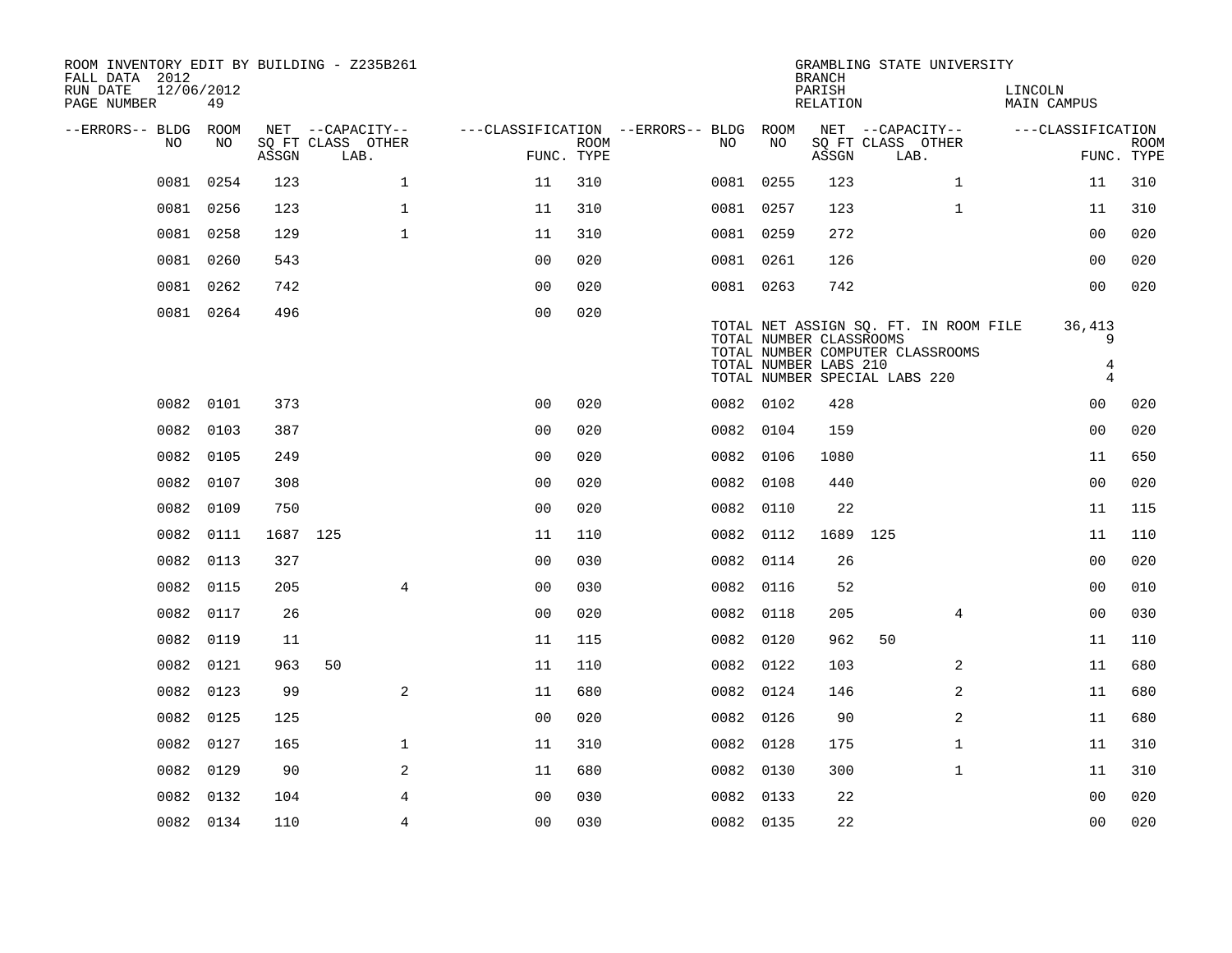| ROOM INVENTORY EDIT BY BUILDING - Z235B261<br>FALL DATA 2012 |                  |       |                           |                |             |                                        |           | <b>BRANCH</b>             | GRAMBLING STATE UNIVERSITY |                               |                           |
|--------------------------------------------------------------|------------------|-------|---------------------------|----------------|-------------|----------------------------------------|-----------|---------------------------|----------------------------|-------------------------------|---------------------------|
| RUN DATE<br>PAGE NUMBER                                      | 12/06/2012<br>50 |       |                           |                |             |                                        |           | PARISH<br><b>RELATION</b> |                            | LINCOLN<br><b>MAIN CAMPUS</b> |                           |
| --ERRORS-- BLDG                                              | ROOM             |       | NET --CAPACITY--          |                |             | ---CLASSIFICATION --ERRORS-- BLDG ROOM |           |                           | NET --CAPACITY--           | ---CLASSIFICATION             |                           |
| NO                                                           | NO               | ASSGN | SQ FT CLASS OTHER<br>LAB. | FUNC. TYPE     | <b>ROOM</b> | NO                                     | NO        | ASSGN                     | SQ FT CLASS OTHER<br>LAB.  |                               | <b>ROOM</b><br>FUNC. TYPE |
| 0082                                                         | 0136             | 569   |                           | 0 <sub>0</sub> | 020         |                                        | 0082 0137 | 147                       |                            | 00                            | 020                       |
| 0082                                                         | 0138             | 1760  | 2                         | 11             | 710         |                                        | 0082 0139 | 337                       | $\mathbf{1}$               | 11                            | 310                       |
| 0082                                                         | 0140             | 2146  | 2                         | 11             | 710         |                                        | 0082 0141 | 116                       |                            | 11                            | 715                       |
| 0082                                                         | 0142             | 84    |                           | 11             | 715         |                                        | 0082 0143 | 131                       |                            | 0 <sub>0</sub>                | 020                       |
| 0082                                                         | 0144             | 217   |                           | 0 <sub>0</sub> | 020         |                                        | 0082 0145 | 270                       | $\mathbf{1}$               | 11                            | 310                       |
| 0082                                                         | 0146             | 287   | 20                        | 11             | 350         |                                        | 0082 0147 | 170                       | $\mathbf{1}$               | 11                            | 310                       |
| 0082                                                         | 0148             | 129   | $\mathbf{1}$              | 11             | 310         |                                        | 0082 0149 | 127                       | $\mathbf{1}$               | 11                            | 310                       |
| 0082                                                         | 0150             | 127   | $\mathbf{1}$              | 11             | 310         |                                        | 0082 0151 | 127                       | $\mathbf{1}$               | 11                            | 310                       |
| 0082                                                         | 0152             | 127   | $\mathbf{1}$              | 11             | 310         |                                        | 0082 0153 | 127                       | $\mathbf{1}$               | 11                            | 310                       |
| 0082                                                         | 0154             | 131   | $\mathbf{1}$              | 11             | 310         |                                        | 0082 0155 | 111                       |                            | 0 <sub>0</sub>                | 020                       |
| 0082                                                         | 0156             | 183   |                           | 0 <sub>0</sub> | 020         |                                        | 0082 0157 | 209                       |                            | 11                            | 715                       |
| 0082                                                         | 0158             | 245   |                           | 11             | 715         |                                        | 0082 0159 | 646                       |                            | 11                            | 715                       |
| 0082                                                         | 0160             | 1102  |                           | 0 <sub>0</sub> | 030         |                                        | 0082 0161 | 208                       |                            | 0 <sub>0</sub>                | 030                       |
| 0082                                                         | 0162             | 357   |                           | 0 <sub>0</sub> | 020         |                                        | 0082 0163 | 963                       | 2                          | 11                            | 710                       |
| 0082                                                         | 0164             | 317   |                           | 11             | 715         |                                        | 0082 0165 | 70                        | 2                          | 0 <sub>0</sub>                | 030                       |
| 0082                                                         | 0166             | 220   | 2                         | 0 <sub>0</sub> | 030         |                                        | 0082 0167 | 188                       |                            | 0 <sub>0</sub>                | 030                       |
| 0082                                                         | 0168             | 104   |                           | 0 <sub>0</sub> | 030         |                                        | 0082 0169 | 378                       |                            | 11                            | 715                       |
| 0082                                                         | 0170             | 127   | $\mathbf{1}$              | 11             | 310         |                                        | 0082 0171 | 43                        |                            | 0 <sub>0</sub>                | 030                       |
| 0082                                                         | 0172             | 34    |                           | 0 <sub>0</sub> | 030         |                                        | 0082 0201 | 416                       |                            | 0 <sub>0</sub>                | 020                       |
| 0082                                                         | 0202             | 428   |                           | 0 <sub>0</sub> | 020         |                                        | 0082 0203 | 415                       |                            | 00                            | 020                       |
| 0082                                                         | 0204             | 177   |                           | 0 <sub>0</sub> | 020         |                                        | 0082 0205 | 440                       |                            | 00                            | 020                       |
| 0082                                                         | 0206             | 209   |                           | 0 <sub>0</sub> | 020         |                                        | 0082 0207 | 729                       |                            | 00                            | 020                       |
| 0082                                                         | 0208             | 88    |                           | 0 <sub>0</sub> | 020         |                                        | 0082 0209 | 552                       |                            | 0 <sub>0</sub>                | 020                       |
| 0082                                                         | 0210             | 249   |                           | 0 <sub>0</sub> | 020         |                                        | 0082 0211 | 858                       |                            | 0 <sub>0</sub>                | 020                       |
| 0082                                                         | 0212             | 63    |                           | 0 <sub>0</sub> | 030         |                                        | 0082 0213 | 259                       |                            | 00                            | 030                       |
|                                                              | 0082 0214        | 26    |                           | 0 <sub>0</sub> | 020         |                                        | 0082 0215 | 205                       | 4                          | 0 <sub>0</sub>                | 030                       |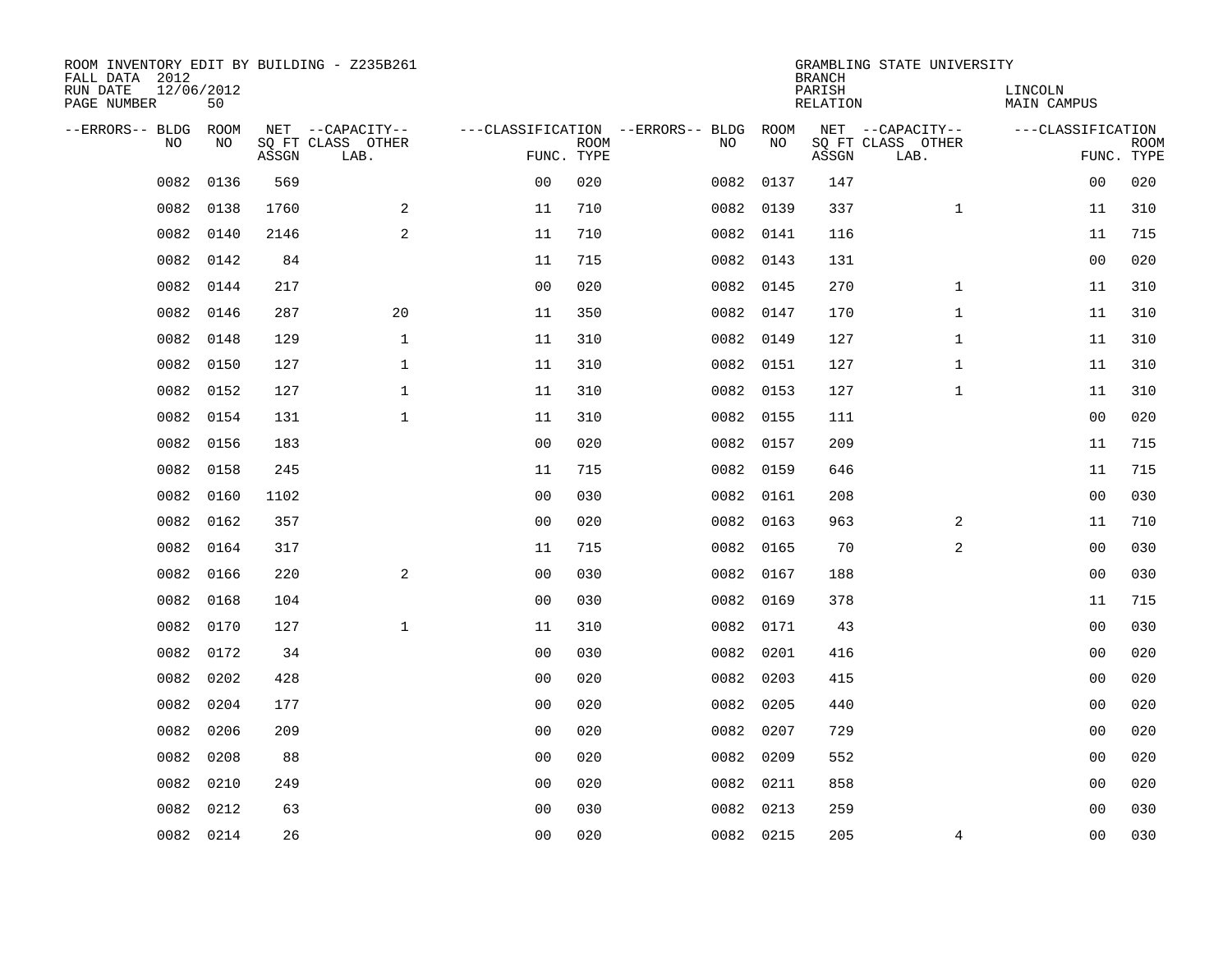| ROOM INVENTORY EDIT BY BUILDING - Z235B261<br>FALL DATA 2012 |                  |       |                           |                |                           |                                   |           | <b>BRANCH</b>      | GRAMBLING STATE UNIVERSITY |                        |                           |
|--------------------------------------------------------------|------------------|-------|---------------------------|----------------|---------------------------|-----------------------------------|-----------|--------------------|----------------------------|------------------------|---------------------------|
| RUN DATE<br>PAGE NUMBER                                      | 12/06/2012<br>51 |       |                           |                |                           |                                   |           | PARISH<br>RELATION |                            | LINCOLN<br>MAIN CAMPUS |                           |
| --ERRORS-- BLDG                                              | ROOM             |       | NET --CAPACITY--          |                |                           | ---CLASSIFICATION --ERRORS-- BLDG | ROOM      |                    | NET --CAPACITY--           | ---CLASSIFICATION      |                           |
| N <sub>O</sub>                                               | NO.              | ASSGN | SO FT CLASS OTHER<br>LAB. |                | <b>ROOM</b><br>FUNC. TYPE | NO.                               | NO        | ASSGN              | SQ FT CLASS OTHER<br>LAB.  |                        | <b>ROOM</b><br>FUNC. TYPE |
| 0082                                                         | 0216             | 52    |                           | 0 <sub>0</sub> | 010                       | 0082                              | 0217      | 26                 |                            | 00                     | 020                       |
| 0082                                                         | 0218             | 205   | $\overline{4}$            | 0 <sub>0</sub> | 030                       |                                   | 0082 0219 | 999                | 75                         | 11                     | 110                       |
| 0082                                                         | 0220             | 350   | 10                        | 11             | 350                       |                                   | 0082 0221 | 536                | 30                         | 11                     | 110                       |
| 0082                                                         | 0222             | 288   |                           | 11             | 225                       | 0082                              | 0223      | 46                 | 1                          | 11                     | 220                       |
| 0082                                                         | 0224             | 47    | $\mathbf{1}$              | 11             | 220                       | 0082                              | 0225      | 46                 | 1                          | 11                     | 220                       |
| 0082                                                         | 0226             | 47    | $\mathbf 1$               | 11             | 220                       |                                   | 0082 0227 | 44                 | 1                          | 11                     | 220                       |
| 0082                                                         | 0228             | 44    | $\mathbf{1}$              | 11             | 220                       | 0082                              | 0229      | 44                 | $\mathbf{1}$               | 11                     | 220                       |
| 0082                                                         | 0230             | 54    | $\mathbf{1}$              | 11             | 220                       |                                   | 0082 0231 | 53                 | $\mathbf{1}$               | 11                     | 220                       |
| 0082                                                         | 0232             | 53    | $\mathbf{1}$              | 11             | 220                       | 0082                              | 0233      | 1025               | 21                         | 11                     | 250                       |
| 0082                                                         | 0234             | 1067  | 50                        | 11             | 110                       |                                   | 0082 0235 | 145                | $\mathbf{1}$               | 11                     | 310                       |
| 0082                                                         | 0236             | 124   | $\mathbf 1$               | 11             | 310                       | 0082                              | 0237      | 122                | $\mathbf{1}$               | 11                     | 310                       |
| 0082                                                         | 0238             | 111   | $\mathbf{1}$              | 11             | 310                       |                                   | 0082 0239 | 111                | $\mathbf{1}$               | 11                     | 310                       |
| 0082                                                         | 0240             | 111   | $\mathbf{1}$              | 11             | 310                       | 0082                              | 0241      | 111                | $\mathbf{1}$               | 11                     | 310                       |
| 0082                                                         | 0242             | 111   | $\mathbf{1}$              | 11             | 310                       |                                   | 0082 0243 | 117                | $\mathbf{1}$               | 11                     | 310                       |
| 0082                                                         | 0244             | 117   | $\mathbf 1$               | 11             | 310                       | 0082                              | 0245      | 117                | $\mathbf{1}$               | 11                     | 310                       |
| 0082                                                         | 0246             | 114   | $\mathbf 1$               | 11             | 310                       |                                   | 0082 0247 | 111                | $\mathbf{1}$               | 11                     | 310                       |
| 0082                                                         | 0248             | 77    |                           | 0 <sub>0</sub> | 030                       | 0082                              | 0249      | 53                 |                            | 00                     | 020                       |
| 0082                                                         | 0250             | 106   | $\mathbf 1$               | 11             | 310                       |                                   | 0082 0251 | 114                | $\mathbf{1}$               | 11                     | 310                       |
| 0082                                                         | 0252             | 109   | $\mathbf{1}$              | 11             | 310                       | 0082                              | 0253      | 107                | $\mathbf{1}$               | 11                     | 310                       |
| 0082                                                         | 0254             | 106   | $\mathbf{1}$              | 11             | 310                       |                                   | 0082 0255 | 114                | $\mathbf{1}$               | 11                     | 310                       |
| 0082                                                         | 0256             | 104   | $\mathbf 1$               | 11             | 310                       |                                   | 0082 0257 | 104                | $\mathbf{1}$               | 11                     | 310                       |
| 0082                                                         | 0258             | 87    |                           | 0 <sub>0</sub> | 020                       | 0082                              | 0259      | 743                | 60                         | 11                     | 110                       |
| 0082                                                         | 0260             | 798   | 40                        | 11             | 110                       |                                   | 0082 0261 | 788                | 40                         | 11                     | 110                       |
| 0082                                                         | 0262             | 784   | 40                        | 11             | 110                       |                                   | 0082 0263 | 807                | 40                         | 11                     | 110                       |
| 0082                                                         | 0264             | 878   | 40                        | 11             | 110                       | 0082                              | 0265      | 293                | 30                         | 11                     | 110                       |
|                                                              | 0082 0266        | 790   | 50                        | 11             | 110                       |                                   | 0082 0267 | 780                | 50                         | 11                     | 110                       |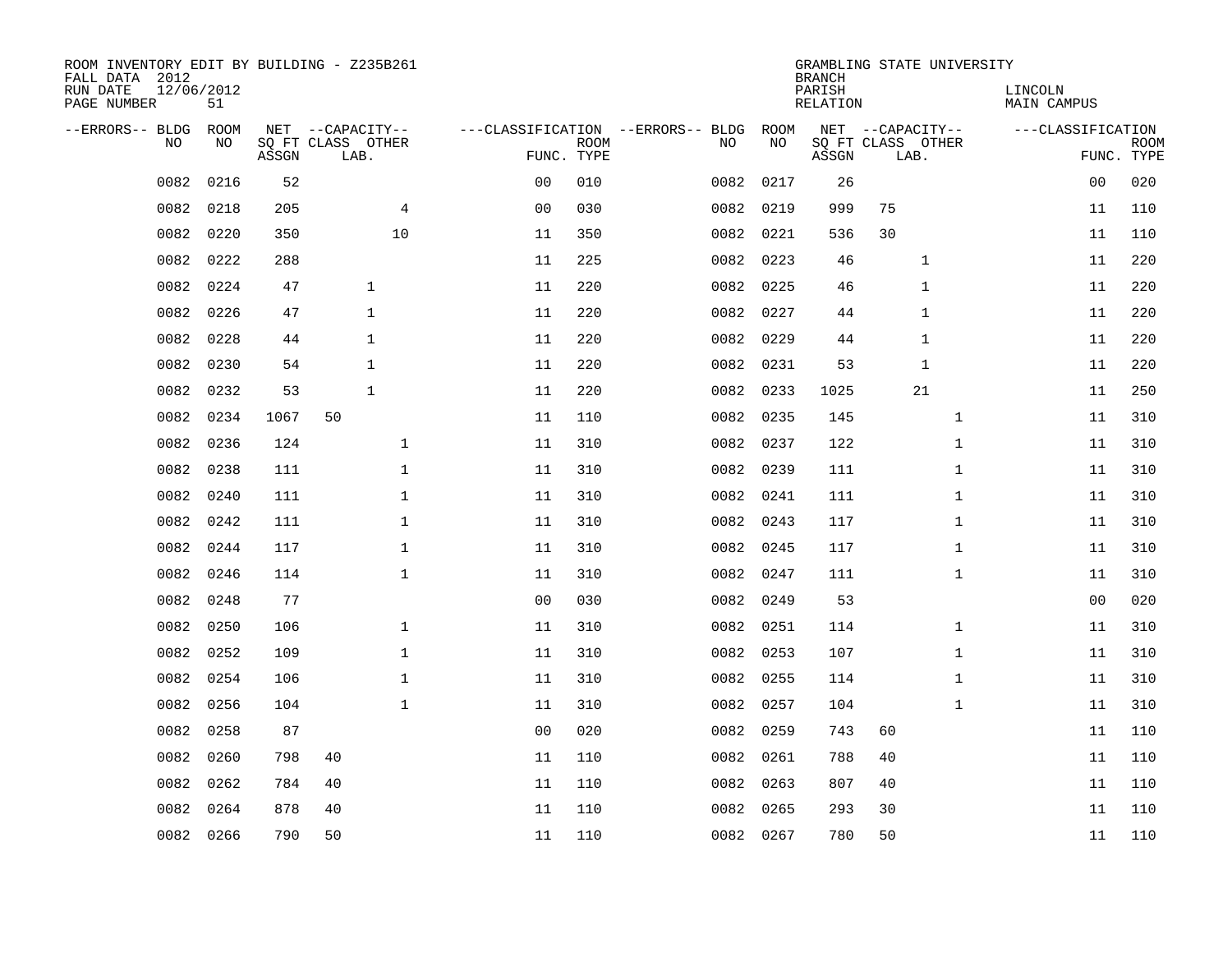| ROOM INVENTORY EDIT BY BUILDING - Z235B261<br>FALL DATA 2012 |                  |       |                           |                |                |             |                                   |           | <b>BRANCH</b>      | GRAMBLING STATE UNIVERSITY |                        |                |             |
|--------------------------------------------------------------|------------------|-------|---------------------------|----------------|----------------|-------------|-----------------------------------|-----------|--------------------|----------------------------|------------------------|----------------|-------------|
| RUN DATE<br>PAGE NUMBER                                      | 12/06/2012<br>52 |       |                           |                |                |             |                                   |           | PARISH<br>RELATION |                            | LINCOLN<br>MAIN CAMPUS |                |             |
| --ERRORS-- BLDG                                              | ROOM             |       | NET --CAPACITY--          |                |                |             | ---CLASSIFICATION --ERRORS-- BLDG | ROOM      |                    | NET --CAPACITY--           | ---CLASSIFICATION      |                |             |
| N <sub>O</sub>                                               | NO.              | ASSGN | SO FT CLASS OTHER<br>LAB. |                | FUNC. TYPE     | <b>ROOM</b> | NO.                               | NO        | ASSGN              | SQ FT CLASS OTHER<br>LAB.  |                        | FUNC. TYPE     | <b>ROOM</b> |
| 0082                                                         | 0268             | 39    |                           |                | 0 <sub>0</sub> | 030         | 0082                              | 0269      | 33                 |                            |                        | 0 <sub>0</sub> | 030         |
| 0082                                                         | 0301             | 416   |                           |                | 0 <sub>0</sub> | 020         |                                   | 0082 0302 | 428                |                            |                        | 0 <sub>0</sub> | 020         |
| 0082                                                         | 0303             | 415   |                           |                | 0 <sub>0</sub> | 020         |                                   | 0082 0304 | 177                |                            |                        | 00             | 020         |
| 0082                                                         | 0305             | 415   |                           |                | 00             | 020         |                                   | 0082 0306 | 209                |                            |                        | 0 <sub>0</sub> | 020         |
| 0082                                                         | 0307             | 757   |                           |                | 00             | 020         |                                   | 0082 0308 | 88                 |                            |                        | 0 <sub>0</sub> | 020         |
| 0082                                                         | 0309             | 552   |                           |                | 0 <sub>0</sub> | 020         |                                   | 0082 0310 | 249                |                            |                        | 0 <sub>0</sub> | 020         |
| 0082                                                         | 0311             | 809   |                           |                | 0 <sub>0</sub> | 020         |                                   | 0082 0312 | 63                 |                            |                        | 00             | 030         |
| 0082                                                         | 0313             | 259   |                           |                | 0 <sub>0</sub> | 030         |                                   | 0082 0314 | 26                 |                            |                        | 0 <sub>0</sub> | 020         |
| 0082                                                         | 0315             | 205   |                           | $\overline{4}$ | 0 <sub>0</sub> | 030         | 0082                              | 0316      | 52                 |                            |                        | 0 <sub>0</sub> | 010         |
| 0082                                                         | 0317             | 26    |                           |                | 0 <sub>0</sub> | 020         |                                   | 0082 0318 | 205                |                            | 4                      | 0 <sub>0</sub> | 030         |
| 0082                                                         | 0319             | 1036  | 75                        |                | 11             | 110         |                                   | 0082 0320 | 350                | 20                         |                        | 11             | 350         |
| 0082                                                         | 0321             | 536   | 40                        |                | 11             | 110         |                                   | 0082 0322 | 817                | 40                         |                        | 11             | 210         |
| 0082                                                         | 0323             | 103   | $\mathbf{1}$              |                | 11             | 220         |                                   | 0082 0324 | 103                | 1                          |                        | 11             | 220         |
| 0082                                                         | 0325             | 103   | $\mathbf{1}$              |                | 11             | 220         |                                   | 0082 0326 | 100                | 1                          |                        | 11             | 220         |
| 0082                                                         | 0327             | 183   |                           |                | 0 <sub>0</sub> | 020         |                                   | 0082 0328 | 140                | 1                          |                        | 11             | 220         |
| 0082                                                         | 0329             | 140   | $\mathbf{1}$              |                | 11             | 220         |                                   | 0082 0330 | 74                 |                            |                        | 00             | 030         |
| 0082                                                         | 0331             | 55    |                           |                | 0 <sub>0</sub> | 020         |                                   | 0082 0332 | 145                | $\mathbf 1$                |                        | 11             | 220         |
| 0082                                                         | 0333             | 1036  | 50                        |                | 11             | 110         |                                   | 0082 0334 | 919                | 25                         |                        | 11             | 210         |
| 0082                                                         | 0335             | 1215  | 40                        |                | 11             | 210         |                                   | 0082 0336 | 124                |                            | $\mathbf{1}$           | 11             | 310         |
| 0082                                                         | 0337             | 122   |                           | $\mathbf 1$    | 11             | 310         |                                   | 0082 0338 | 111                |                            | $\mathbf{1}$           | 11             | 310         |
| 0082                                                         | 0339             | 111   |                           | $\mathbf{1}$   | 11             | 310         |                                   | 0082 0340 | 111                |                            | $\mathbf{1}$           | 11             | 310         |
| 0082                                                         | 0341             | 111   |                           | $\mathbf 1$    | 11             | 310         | 0082                              | 0342      | 111                |                            | $\mathbf{1}$           | 11             | 310         |
| 0082                                                         | 0343             | 117   |                           | 1              | 11             | 310         |                                   | 0082 0344 | 117                |                            | $\mathbf{1}$           | 11             | 310         |
| 0082                                                         | 0345             | 117   |                           | $\mathbf{1}$   | 11             | 310         |                                   | 0082 0346 | 114                |                            | $\mathbf{1}$           | 11             | 310         |
| 0082                                                         | 0347             | 111   |                           | $\mathbf{1}$   | 11             | 310         |                                   | 0082 0348 | 77                 |                            |                        | 0 <sub>0</sub> | 030         |
|                                                              | 0082 0349        | 53    |                           |                | 0 <sub>0</sub> | 020         |                                   | 0082 0350 | 106                |                            | $\mathbf{1}$           | 11             | 310         |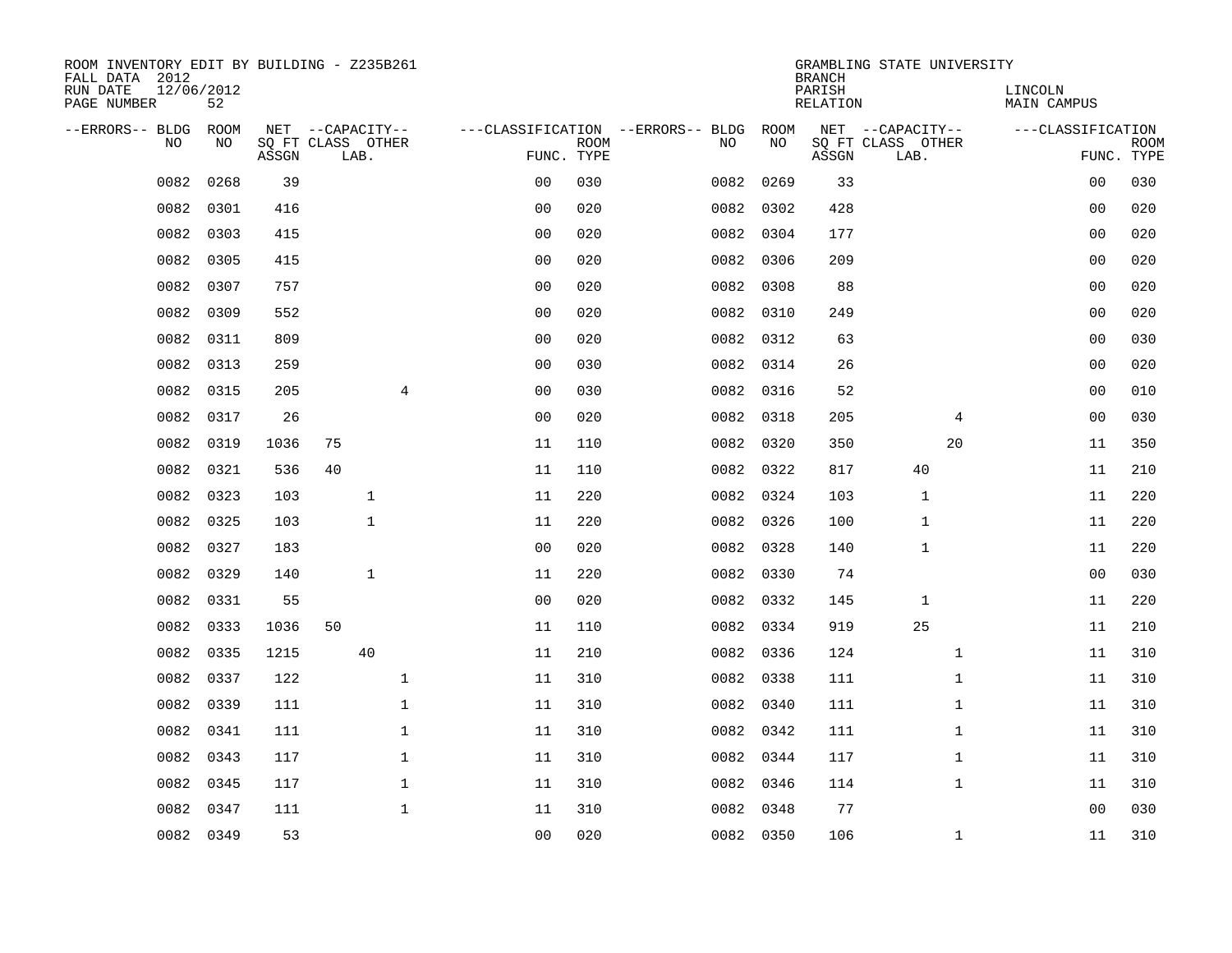| ROOM INVENTORY EDIT BY BUILDING - Z235B261<br>FALL DATA 2012<br>RUN DATE<br>PAGE NUMBER | 12/06/2012<br>53 |       |                           |                |             |                                        |           | <b>BRANCH</b><br>PARISH<br>RELATION                    | GRAMBLING STATE UNIVERSITY                                                                                 | LINCOLN<br>MAIN CAMPUS        |                           |
|-----------------------------------------------------------------------------------------|------------------|-------|---------------------------|----------------|-------------|----------------------------------------|-----------|--------------------------------------------------------|------------------------------------------------------------------------------------------------------------|-------------------------------|---------------------------|
| --ERRORS-- BLDG ROOM                                                                    |                  |       | NET --CAPACITY--          |                |             | ---CLASSIFICATION --ERRORS-- BLDG ROOM |           |                                                        | NET --CAPACITY--                                                                                           | ---CLASSIFICATION             |                           |
| NO.                                                                                     | NO               | ASSGN | SO FT CLASS OTHER<br>LAB. | FUNC. TYPE     | <b>ROOM</b> | NO.                                    | NO        | ASSGN                                                  | SQ FT CLASS OTHER<br>LAB.                                                                                  |                               | <b>ROOM</b><br>FUNC. TYPE |
| 0082                                                                                    | 0351             | 114   | $\mathbf{1}$              | 11             | 310         |                                        | 0082 0352 | 109                                                    | $\mathbf{1}$                                                                                               | 11                            | 310                       |
| 0082                                                                                    | 0353             | 107   | $\mathbf{1}$              | 11             | 310         |                                        | 0082 0354 | 106                                                    | $\mathbf{1}$                                                                                               | 11                            | 310                       |
| 0082                                                                                    | 0355             | 104   | $\mathbf 1$               | 11             | 310         |                                        | 0082 0356 | 104                                                    | $\mathbf{1}$                                                                                               | 11                            | 310                       |
| 0082                                                                                    | 0357             | 114   | $\mathbf 1$               | 11             | 310         | 0082                                   | 0358      | 536                                                    |                                                                                                            | 11                            | 315                       |
| 0082                                                                                    | 0359             | 121   | 2                         | 0 <sub>0</sub> | 030         |                                        | 0082 0360 | 121                                                    | 2                                                                                                          | 00                            | 030                       |
| 0082                                                                                    | 0361             | 456   | 20                        | 11             | 650         |                                        | 0082 0362 | 298                                                    | 20                                                                                                         | 11                            | 210                       |
| 0082                                                                                    | 0363             | 126   |                           | 11             | 315         |                                        | 0082 0364 | 126                                                    |                                                                                                            | 11                            | 315                       |
| 0082                                                                                    | 0365             | 168   | $\mathbf{1}$              | 11             | 310         |                                        | 0082 0366 | 20                                                     | $\mathbf{1}$                                                                                               | 11                            | 315                       |
| 0082                                                                                    | 0367             | 18    |                           | 11             | 315         |                                        | 0082 0368 | 351                                                    | 2                                                                                                          | 11                            | 310                       |
| 0082                                                                                    | 0369             | 450   | 25                        | 11             | 350         |                                        | 0082 0370 | 16                                                     |                                                                                                            | 11                            | 315                       |
| 0082                                                                                    | 0371             | 20    | $\mathbf{1}$              | 11             | 315         |                                        | 0082 0372 | 310                                                    | $\mathbf{1}$                                                                                               | 11                            | 310                       |
| 0082                                                                                    | 0373             | 229   | $\mathbf 1$               | 11             | 310         |                                        | 0082 0374 | 90                                                     |                                                                                                            | 0 <sub>0</sub>                | 030                       |
| 0082                                                                                    | 0375             | 140   | $\mathbf 1$               | 11             | 310         |                                        | 0082 0376 | 143                                                    | $\mathbf{1}$                                                                                               | 11                            | 310                       |
| 0082                                                                                    | 0377             | 145   | $\mathbf 1$               | 11             | 310         |                                        | 0082 0378 | 145                                                    | $\mathbf{1}$                                                                                               | 11                            | 310                       |
| 0082                                                                                    | 0379             | 145   | $\mathbf 1$               | 11             | 310         |                                        | 0082 0380 | 145                                                    | $\mathbf{1}$                                                                                               | 11                            | 310                       |
| 0082                                                                                    | 0381             | 157   | $\mathbf{1}$              | 11             | 310         |                                        | 0082 0382 | 139                                                    |                                                                                                            | 11                            | 315                       |
| 0082                                                                                    | 0383             | 113   |                           | 0 <sub>0</sub> | 020         |                                        | 0082 0384 | 395                                                    |                                                                                                            | 0 <sub>0</sub>                | 020                       |
| 0082                                                                                    | 0385             | 416   | 2                         | 11             | 310         |                                        | 0082 0386 | 210                                                    | $\mathbf{1}$                                                                                               | 11                            | 310                       |
| 0082                                                                                    | 0387             | 87    |                           | 0 <sub>0</sub> | 020         |                                        | 0082 0388 | 293                                                    | 25                                                                                                         | 11                            | 110                       |
|                                                                                         | 0082 0389        | 39    |                           | 0 <sub>0</sub> | 030         |                                        | 0082 0390 | 33<br>TOTAL NUMBER CLASSROOMS<br>TOTAL NUMBER LABS 210 | TOTAL NET ASSIGN SQ. FT. IN ROOM FILE<br>TOTAL NUMBER COMPUTER CLASSROOMS<br>TOTAL NUMBER SPECIAL LABS 220 | 00<br>44,508<br>20<br>4<br>17 | 030                       |
| 0083                                                                                    | 0100             | 747   |                           | 0 <sub>0</sub> | 020         |                                        | 0083 0101 | 72                                                     |                                                                                                            | 0 <sub>0</sub>                | 020                       |
| 0083                                                                                    | 0102             | 528   | $\mathbf 1$               | 92             | 310         |                                        | 0083 0104 | 65                                                     |                                                                                                            | 92                            | 315                       |
|                                                                                         | 0083 0105        | 132   | $\mathbf{1}$              | 92             | 310         |                                        | 0083 0106 | 45                                                     | $\mathbf{1}$                                                                                               | 92                            | 315                       |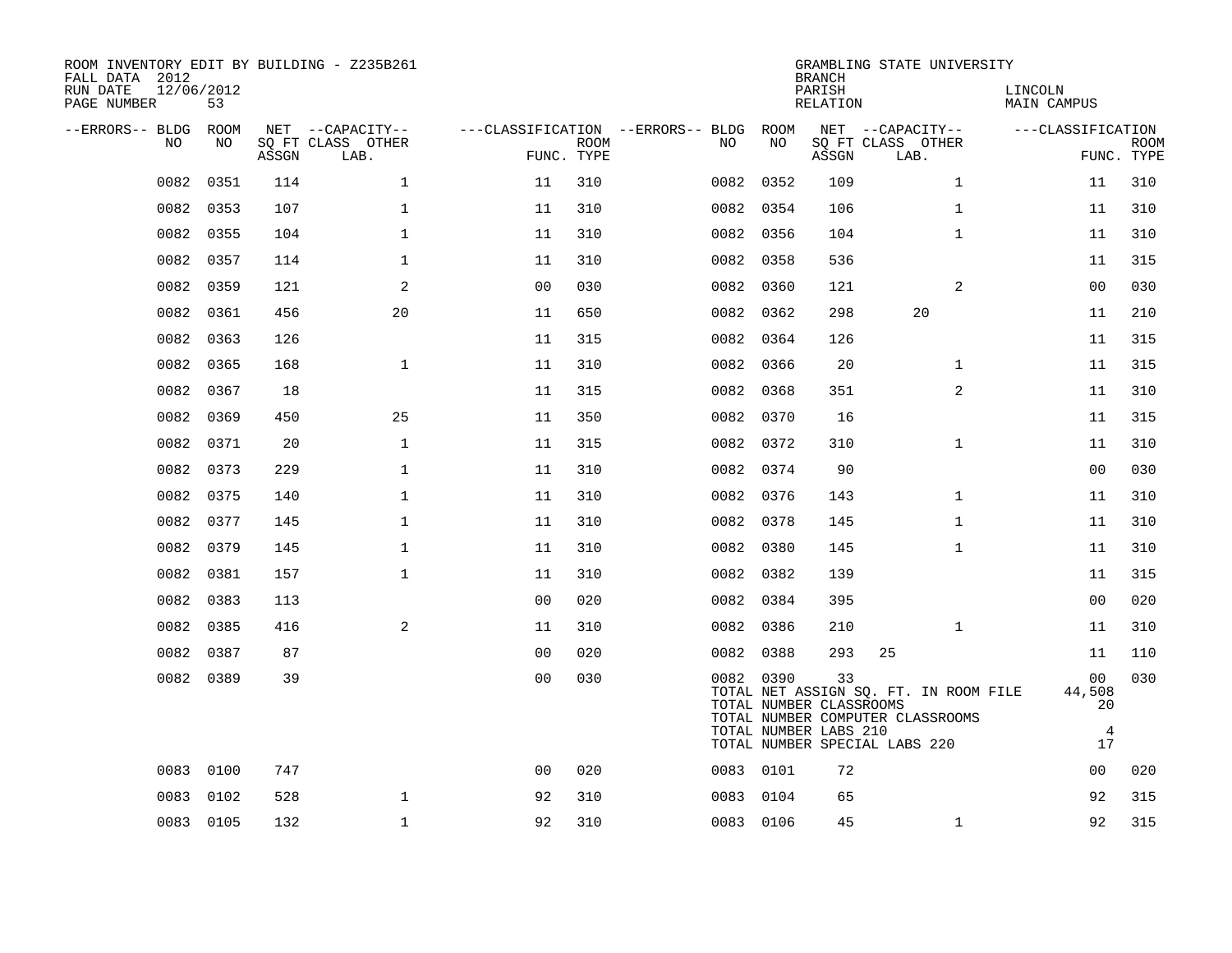| ROOM INVENTORY EDIT BY BUILDING - Z235B261<br>FALL DATA 2012 |                  |       |                           |                |             |                                        |           | <b>BRANCH</b>             | GRAMBLING STATE UNIVERSITY |                               |                           |
|--------------------------------------------------------------|------------------|-------|---------------------------|----------------|-------------|----------------------------------------|-----------|---------------------------|----------------------------|-------------------------------|---------------------------|
| RUN DATE<br>PAGE NUMBER                                      | 12/06/2012<br>54 |       |                           |                |             |                                        |           | PARISH<br><b>RELATION</b> |                            | LINCOLN<br><b>MAIN CAMPUS</b> |                           |
| --ERRORS-- BLDG ROOM                                         |                  |       | NET --CAPACITY--          |                |             | ---CLASSIFICATION --ERRORS-- BLDG ROOM |           |                           | NET --CAPACITY--           | ---CLASSIFICATION             |                           |
| NO                                                           | NO               | ASSGN | SQ FT CLASS OTHER<br>LAB. | FUNC. TYPE     | <b>ROOM</b> | NO                                     | NO        | ASSGN                     | SQ FT CLASS OTHER<br>LAB.  |                               | <b>ROOM</b><br>FUNC. TYPE |
| 0083                                                         | 0107             | 220   | $\mathbf 1$               | 92             | 310         | 0083                                   | 0108      | 91                        |                            | 92                            | 660                       |
| 0083                                                         | 0109             | 932   |                           | 0 <sub>0</sub> | 020         | 0083                                   | 0110      | 41                        |                            | 00                            | 020                       |
| 0083                                                         | 0111             | 277   |                           | 92             | 660         | 0083                                   | 0112      | 154                       | $\overline{4}$             | 92                            | 660                       |
| 0083                                                         | 0113             | 113   |                           | 92             | 525         |                                        | 0083 0114 | 32                        | $\mathbf{1}$               | 92                            | 525                       |
| 0083                                                         | 0115             | 64    |                           | 92             | 525         | 0083                                   | 0116      | 76                        |                            | 92                            | 525                       |
| 0083                                                         | 0117             | 64    |                           | 92             | 525         |                                        | 0083 0118 | 41                        |                            | 0 <sub>0</sub>                | 020                       |
| 0083                                                         | 0119             | 277   |                           | 92             | 660         |                                        | 0083 0120 | 154                       | $\overline{4}$             | 92                            | 660                       |
| 0083                                                         | 0121             | 113   |                           | 92             | 525         |                                        | 0083 0122 | 32                        |                            | 92                            | 525                       |
| 0083                                                         | 0123             | 64    |                           | 92             | 525         | 0083                                   | 0124      | 16                        |                            | 0 <sub>0</sub>                | 030                       |
| 0083                                                         | 0125             | 64    | 525                       | 92             | 525         |                                        | 0083 0126 | 52                        | 52                         | 0 <sub>0</sub>                | 020                       |
| 0083                                                         | 0127             | 145   |                           | 0 <sub>0</sub> | 020         | 0083                                   | 0128      | 927                       |                            | 0 <sub>0</sub>                | 030                       |
| 0083                                                         | 0128A            | 42    |                           | 0 <sub>0</sub> | 020         |                                        | 0083 0129 | 204                       |                            | 92                            | 350                       |
| 0083                                                         | 0130             | 211   |                           | 92             | 675         | 0083                                   | 0131      | 165                       |                            | 00                            | 020                       |
| 0083                                                         | 0132             | 800   |                           | 92             | 520         |                                        | 0083 0133 | 800                       |                            | 92                            | 520                       |
| 0083                                                         | 0134             | 152   |                           | 0 <sub>0</sub> | 020         | 0083                                   | 0135      | 958                       |                            | 0 <sub>0</sub>                | 020                       |
| 0083                                                         | 0136             | 153   |                           | 0 <sub>0</sub> | 020         | 0083                                   | 0137      | 145                       |                            | 0 <sub>0</sub>                | 020                       |
| 0083                                                         | 0138             | 720   |                           | 0 <sub>0</sub> | 020         | 0083                                   | 0139      | 5018                      |                            | 92                            | 520                       |
| 0083                                                         | 0140             | 5085  |                           | 92             | 520         |                                        | 0083 0141 | 926                       |                            | 0 <sub>0</sub>                | 020                       |
| 0083                                                         | 0142             | 926   |                           | 0 <sub>0</sub> | 020         |                                        | 0083 0143 | 25                        |                            | 0 <sub>0</sub>                | 010                       |
| 0083                                                         | 0144             | 209   |                           | 0 <sub>0</sub> | 030         | 0083                                   | 0200      | 145                       |                            | 0 <sub>0</sub>                | 020                       |
| 0083                                                         | 0201             | 72    |                           | 0 <sub>0</sub> | 020         | 0083                                   | 0202      | 860                       |                            | 92                            | 520                       |
| 0083                                                         | 0203             | 162   |                           | 92             | 520         | 0083                                   | 0204      | 53                        |                            | 00                            | 030                       |
| 0083                                                         | 0204A            | 23    |                           | 0 <sub>0</sub> | 030         | 0083                                   | 0205      | 1476                      |                            | 92                            | 520                       |
| 0083                                                         | 0205A            | 43    | $\mathbf{1}$              | 92             | 310         | 0083                                   | 0206      | 780                       |                            | 92                            | 520                       |
| 0083                                                         | 0207             | 207   |                           | 92             | 520         | 0083                                   | 0208      | 72                        |                            | 0 <sub>0</sub>                | 020                       |
|                                                              | 0083 0209        | 145   |                           | 0 <sub>0</sub> | 020         |                                        | 0083 0210 | 860                       |                            | 92                            | 520                       |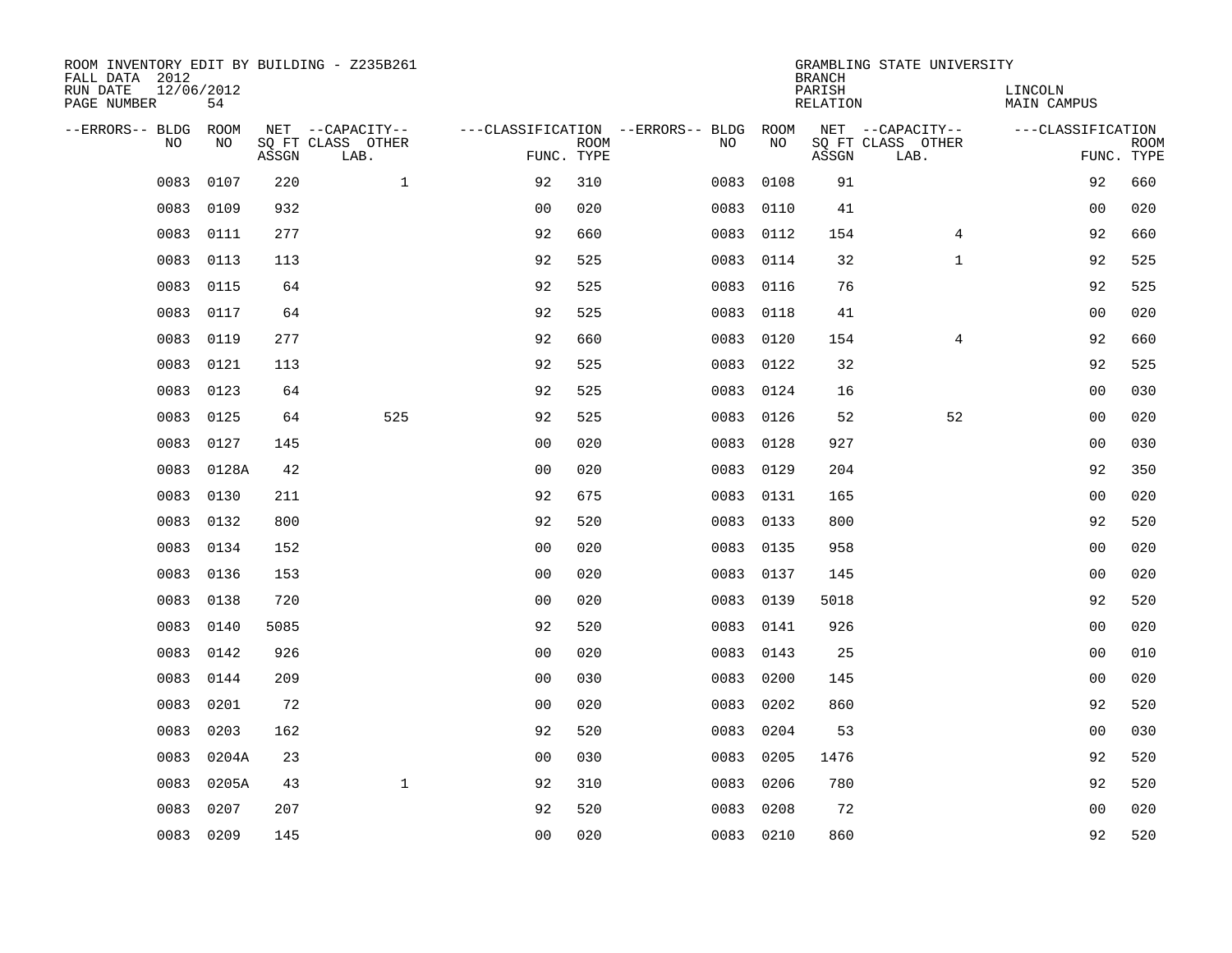| ROOM INVENTORY EDIT BY BUILDING - Z235B261<br>FALL DATA 2012 |           |               |            |                          |     |      | BRANCH |                       | GRAMBLING STATE UNIVERSITY                               |                                                                           |                                              |  |
|--------------------------------------------------------------|-----------|---------------|------------|--------------------------|-----|------|--------|-----------------------|----------------------------------------------------------|---------------------------------------------------------------------------|----------------------------------------------|--|
| RUN DATE 12/06/2012<br>PAGE NUMBER                           | 55        |               |            |                          |     |      |        | PARISH<br>RELATION    |                                                          |                                                                           | LINCOLN<br>MAIN CAMPUS                       |  |
|                                                              |           |               |            |                          |     | ROOM |        |                       |                                                          |                                                                           |                                              |  |
|                                                              |           |               | ASSGN LAB. | <b>EUN</b><br>FUNC. TYPE |     |      |        |                       |                                                          | ASSGN LAB.                                                                | FUNC. TYPE                                   |  |
|                                                              | 0083 0211 | 780           |            | 92 520                   |     |      |        | TOTAL NUMBER LABS 210 | TOTAL NUMBER CLASSROOMS<br>TOTAL NUMBER SPECIAL LABS 220 | TOTAL NUMBER COMPUTER CLASSROOMS                                          | TOTAL NET ASSIGN SQ. FT. IN ROOM FILE 19,851 |  |
|                                                              |           | 0086 0101 175 |            | 45                       | 730 |      |        | TOTAL NUMBER LABS 210 | TOTAL NUMBER CLASSROOMS<br>TOTAL NUMBER SPECIAL LABS 220 | TOTAL NUMBER COMPUTER CLASSROOMS                                          | TOTAL NET ASSIGN SQ. FT. IN ROOM FILE 175    |  |
|                                                              |           | 0087 0101 175 |            | 45                       | 730 |      |        | TOTAL NUMBER LABS 210 | TOTAL NUMBER CLASSROOMS<br>TOTAL NUMBER SPECIAL LABS 220 | TOTAL NET ASSIGN SQ. FT. IN ROOM FILE<br>TOTAL NUMBER COMPUTER CLASSROOMS | 175                                          |  |
|                                                              | 0088 0101 | 175           |            | 45                       | 730 |      |        | TOTAL NUMBER LABS 210 | TOTAL NUMBER CLASSROOMS<br>TOTAL NUMBER SPECIAL LABS 220 | TOTAL NET ASSIGN SQ. FT. IN ROOM FILE<br>TOTAL NUMBER COMPUTER CLASSROOMS | 175                                          |  |
|                                                              |           | 0089 0101 175 |            | 45                       | 730 |      |        | TOTAL NUMBER LABS 210 | TOTAL NUMBER CLASSROOMS<br>TOTAL NUMBER SPECIAL LABS 220 | TOTAL NET ASSIGN SQ. FT. IN ROOM FILE<br>TOTAL NUMBER COMPUTER CLASSROOMS | 175                                          |  |
|                                                              |           | 0090 0101 175 |            | 45                       | 730 |      |        | TOTAL NUMBER LABS 210 | TOTAL NUMBER CLASSROOMS<br>TOTAL NUMBER SPECIAL LABS 220 | TOTAL NET ASSIGN SQ. FT. IN ROOM FILE<br>TOTAL NUMBER COMPUTER CLASSROOMS | 175                                          |  |
|                                                              | 0091 0101 | 175           |            | 45                       | 730 |      |        | TOTAL NUMBER LABS 210 | TOTAL NUMBER CLASSROOMS<br>TOTAL NUMBER SPECIAL LABS 220 | TOTAL NET ASSIGN SQ. FT. IN ROOM FILE<br>TOTAL NUMBER COMPUTER CLASSROOMS | 175                                          |  |
|                                                              | 0092 0101 | 175           |            | 45                       | 730 |      |        |                       |                                                          | TOTAL NET ASSIGN SQ. FT. IN ROOM FILE                                     | 175                                          |  |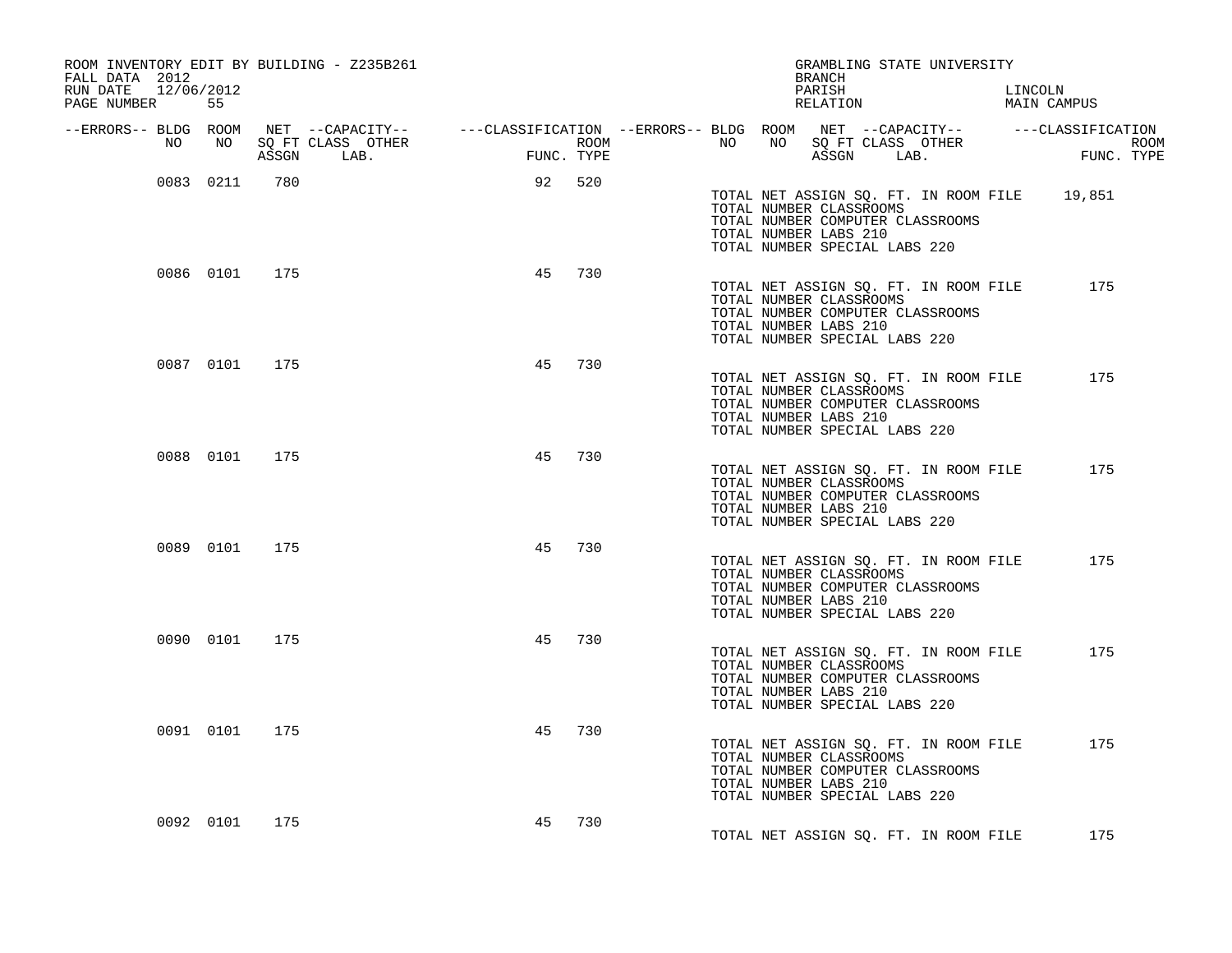| ROOM INVENTORY EDIT BY BUILDING - Z235B261<br>FALL DATA 2012                                                                                                                                                                         |           |                 |                    |                |     |  |           | GRAMBLING STATE UNIVERSITY<br>BRANCH                                                                                                                                  |         |             |        |
|--------------------------------------------------------------------------------------------------------------------------------------------------------------------------------------------------------------------------------------|-----------|-----------------|--------------------|----------------|-----|--|-----------|-----------------------------------------------------------------------------------------------------------------------------------------------------------------------|---------|-------------|--------|
| RUN DATE 12/06/2012<br>PAGE NUMBER                                                                                                                                                                                                   | 56        |                 |                    |                |     |  |           | PARISH<br>RELATION                                                                                                                                                    | LINCOLN | MAIN CAMPUS |        |
| ERRORS-- BLDG ROOM NET --CAPACITY--- --CLASSIFICATION --ERRORS-- BLDG ROOM NET --CAPACITY----------CLASSIFICATION--<br>NO NO SQ FT CLASS OTHER ROOM NO ROOM ROOM ROOM NO SQ FT CLASS OTHER ROOM<br>ASSGN LAB. FUNC. TYPE ASSGN ASSGN |           |                 |                    |                |     |  |           | TOTAL NUMBER CLASSROOMS<br>TOTAL NUMBER COMPUTER CLASSROOMS<br>TOTAL NUMBER LABS 210<br>TOTAL NUMBER SPECIAL LABS 220                                                 |         |             |        |
|                                                                                                                                                                                                                                      |           | 0093 0101 175   |                    | 45             | 730 |  |           | TOTAL NET ASSIGN SQ. FT. IN ROOM FILE<br>TOTAL NUMBER CLASSROOMS<br>TOTAL NUMBER COMPUTER CLASSROOMS<br>TOTAL NUMBER LABS 210<br>TOTAL NUMBER SPECIAL LABS 220        |         | 175         |        |
|                                                                                                                                                                                                                                      |           |                 | 0094 0101 12219 72 | 91             | 920 |  |           | TOTAL NET ASSIGN SQ. FT. IN ROOM FILE 12,219<br>TOTAL NUMBER CLASSROOMS<br>TOTAL NUMBER COMPUTER CLASSROOMS<br>TOTAL NUMBER LABS 210<br>TOTAL NUMBER SPECIAL LABS 220 |         |             |        |
|                                                                                                                                                                                                                                      |           | 0095 0101 11443 | 90                 | 91             | 920 |  | 0095 0182 | 368                                                                                                                                                                   |         |             | 00 030 |
|                                                                                                                                                                                                                                      | 0095 0183 | 128             |                    | 0 <sub>0</sub> | 030 |  |           | TOTAL NET ASSIGN SQ. FT. IN ROOM FILE 11,443<br>TOTAL NUMBER CLASSROOMS<br>TOTAL NUMBER COMPUTER CLASSROOMS<br>TOTAL NUMBER LABS 210<br>TOTAL NUMBER SPECIAL LABS 220 |         |             |        |
|                                                                                                                                                                                                                                      |           | 0096 0101 11661 | 76                 | 91             | 920 |  | 0096 0142 | 318                                                                                                                                                                   |         |             | 00 030 |
|                                                                                                                                                                                                                                      |           | 0096 0143 144   |                    | 00             | 030 |  |           | TOTAL NET ASSIGN SQ. FT. IN ROOM FILE 11,661<br>TOTAL NUMBER CLASSROOMS<br>TOTAL NUMBER COMPUTER CLASSROOMS<br>TOTAL NUMBER LABS 210<br>TOTAL NUMBER SPECIAL LABS 220 |         |             |        |
|                                                                                                                                                                                                                                      | 0097 0101 | 9284            | 28                 | 91             | 950 |  | 0097 0166 | 128                                                                                                                                                                   |         |             | 00 030 |
|                                                                                                                                                                                                                                      | 0097 0167 | 80              |                    | 00             | 030 |  |           | TOTAL NET ASSIGN SO. FT. IN ROOM FILE 9,284<br>TOTAL NUMBER CLASSROOMS<br>TOTAL NUMBER COMPUTER CLASSROOMS<br>TOTAL NUMBER LABS 210<br>TOTAL NUMBER SPECIAL LABS 220  |         |             |        |
|                                                                                                                                                                                                                                      | 0100 0001 | 744             |                    | 0 <sub>0</sub> | 030 |  |           | TOTAL NET ASSIGN SQ. FT. IN ROOM FILE<br>TOTAL NUMBER CLASSROOMS<br>TOTAL NUMBER COMPUTER CLASSROOMS<br>TOTAL NUMBER LABS 210                                         |         |             |        |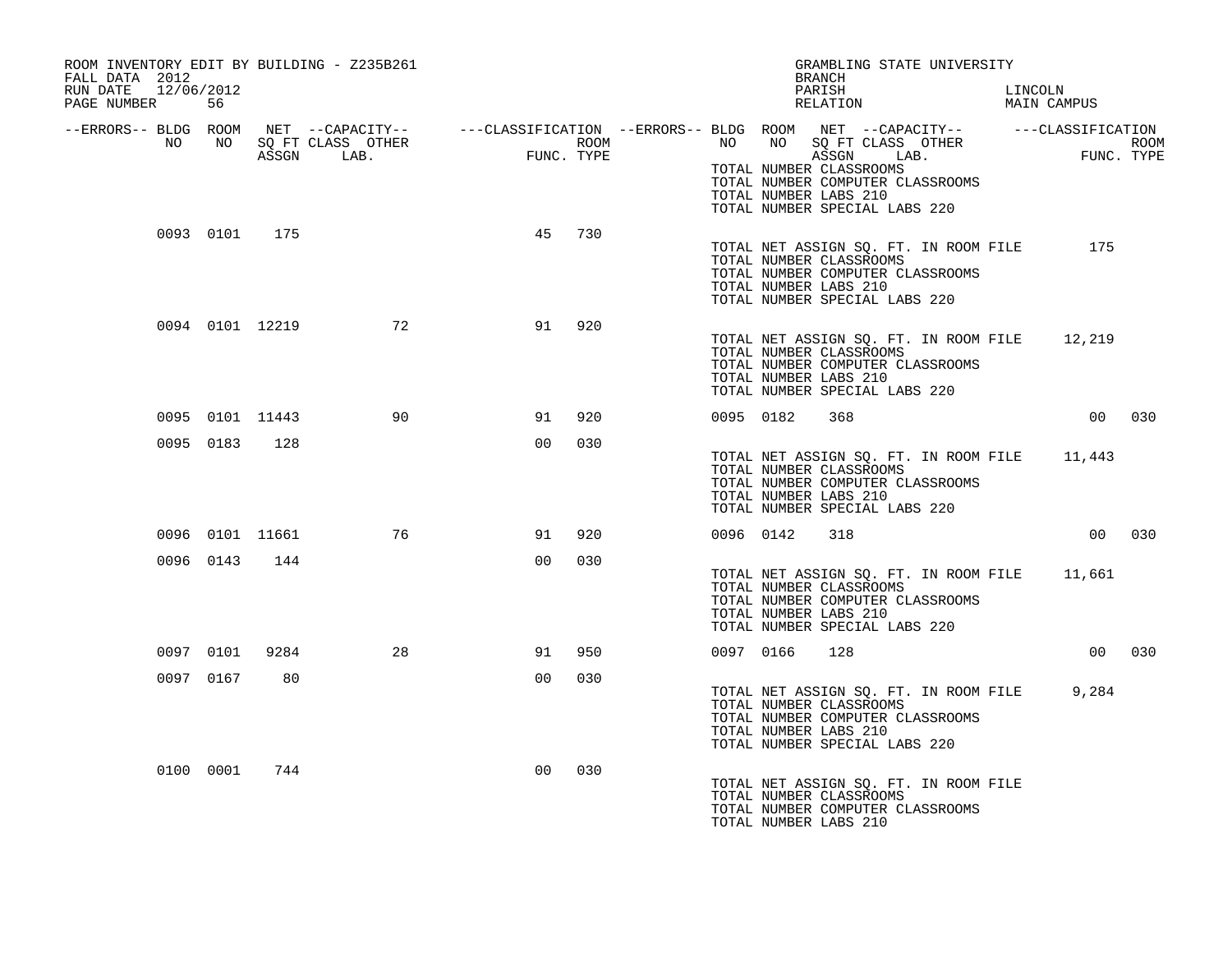| ROOM INVENTORY EDIT BY BUILDING - Z235B261<br>FALL DATA 2012 |                |     |                |     | GRAMBLING STATE UNIVERSITY<br>BRANCH                                                                                                                                                                                                 |                        |
|--------------------------------------------------------------|----------------|-----|----------------|-----|--------------------------------------------------------------------------------------------------------------------------------------------------------------------------------------------------------------------------------------|------------------------|
| RUN DATE 12/06/2012<br>PAGE NUMBER 57                        |                |     |                |     | PARISH<br>RELATION                                                                                                                                                                                                                   | LINCOLN<br>MAIN CAMPUS |
|                                                              |                |     |                |     | ERRORS-- BLDG ROOM NET --CAPACITY--- --CLASSIFICATION--ERRORS-- BLDG ROOM NET --CAPACITY----------CLASSIFICATION--<br>NO NO SQ FT CLASS OTHER ROOM NO ROOM NO SQ FT CLASS OTHER ROOM NO SQ FT CLASS OTHER<br>ASSGN LAB. FUNC. TYPE A |                        |
|                                                              |                |     |                |     | TOTAL NUMBER SPECIAL LABS 220                                                                                                                                                                                                        |                        |
|                                                              | 0101 0101 1938 |     | 63             | 590 | TOTAL NET ASSIGN SQ. FT. IN ROOM FILE 1,938<br>TOTAL NUMBER CLASSROOMS<br>TOTAL NUMBER COMPUTER CLASSROOMS<br>TOTAL NUMBER LABS 210<br>TOTAL NUMBER SPECIAL LABS 220                                                                 |                        |
|                                                              | 0102 0101      | 510 | 57             | 590 | TOTAL NET ASSIGN SQ. FT. IN ROOM FILE<br>TOTAL NUMBER CLASSROOMS<br>TOTAL NUMBER COMPUTER CLASSROOMS<br>TOTAL NUMBER LABS 210<br>TOTAL NUMBER SPECIAL LABS 220                                                                       | 510                    |
|                                                              | 0103 0001      | 97  | 0 <sub>0</sub> | 030 | TOTAL NET ASSIGN SQ. FT. IN ROOM FILE<br>TOTAL NUMBER CLASSROOMS<br>TOTAL NUMBER COMPUTER CLASSROOMS<br>TOTAL NUMBER LABS 210<br>TOTAL NUMBER SPECIAL LABS 220                                                                       |                        |
|                                                              | 0104 0101 1432 |     | 63             | 730 | TOTAL NET ASSIGN SQ. FT. IN ROOM FILE 1,432<br>TOTAL NUMBER CLASSROOMS<br>TOTAL NUMBER COMPUTER CLASSROOMS<br>TOTAL NUMBER LABS 210<br>TOTAL NUMBER SPECIAL LABS 220                                                                 |                        |
|                                                              | 0105 0101 1318 |     | 63             | 580 | TOTAL NET ASSIGN SQ. FT. IN ROOM FILE 1,318<br>TOTAL NUMBER CLASSROOMS<br>TOTAL NUMBER COMPUTER CLASSROOMS<br>TOTAL NUMBER LABS 210<br>TOTAL NUMBER SPECIAL LABS 220                                                                 |                        |
|                                                              | 0106 0101      | 335 | 63             | 590 | TOTAL NET ASSIGN SQ. FT. IN ROOM FILE<br>TOTAL NUMBER CLASSROOMS<br>TOTAL NUMBER COMPUTER CLASSROOMS<br>TOTAL NUMBER LABS 210<br>TOTAL NUMBER SPECIAL LABS 220                                                                       | 335                    |
|                                                              | 0107 0001      | 488 | 0 <sub>0</sub> | 030 | TOTAL NET ASSIGN SQ. FT. IN ROOM FILE<br>TOTAL NUMBER CLASSROOMS<br>TOTAL NUMBER COMPUTER CLASSROOMS<br>TOTAL NUMBER LABS 210<br>TOTAL NUMBER SPECIAL LABS 220                                                                       |                        |
|                                                              | 0108 0101      | 140 | 65             | 535 | TOTAL NET ASSIGN SQ. FT. IN ROOM FILE                                                                                                                                                                                                | 140                    |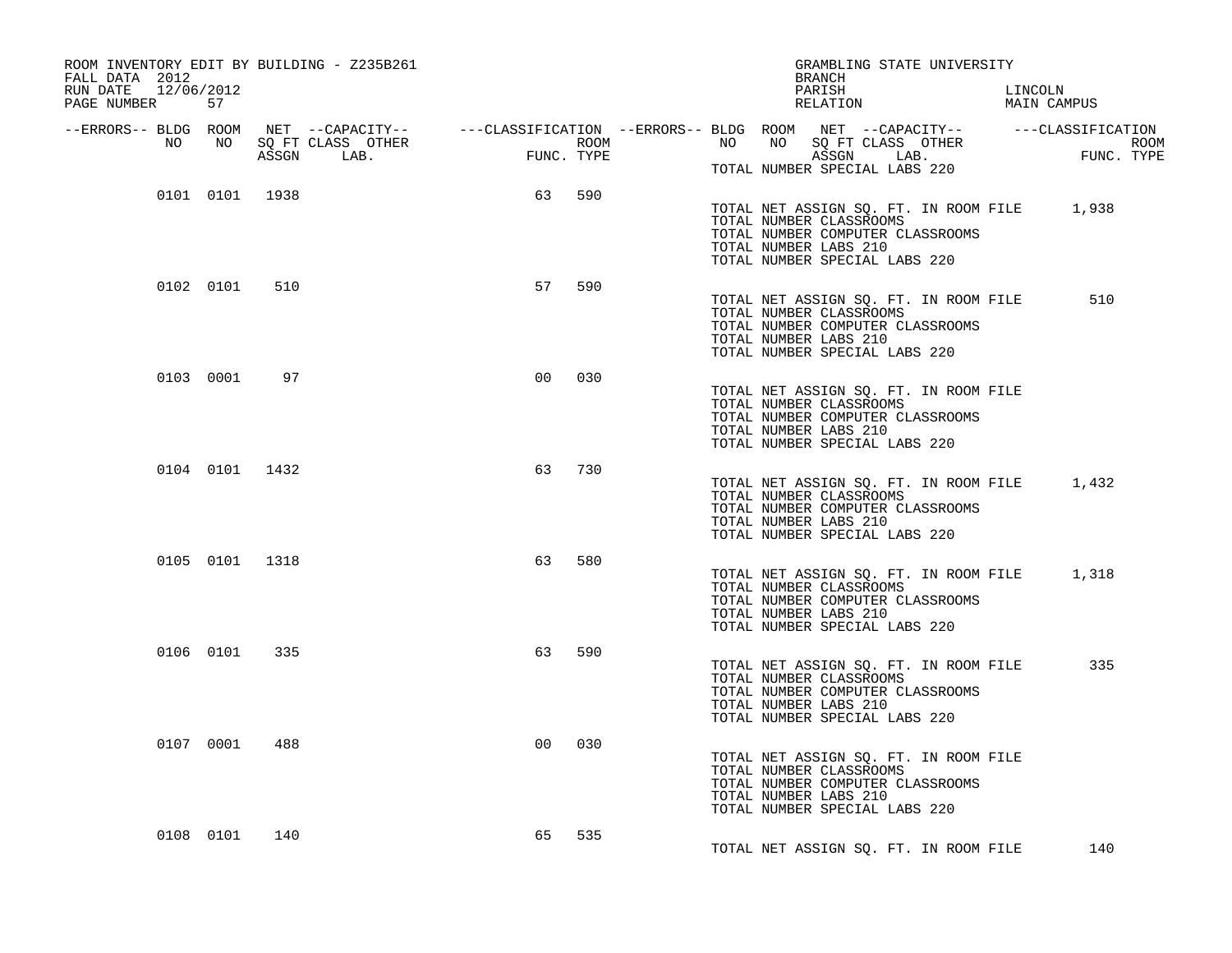| FALL DATA 2012<br>RUN DATE<br>PAGE NUMBER |    | 12/06/2012<br>58 |                | ROOM INVENTORY EDIT BY BUILDING - Z235B261 |                                                                             |                    |           |            | GRAMBLING STATE UNIVERSITY<br><b>BRANCH</b><br>PARISH<br>RELATION                                                                                              |                | LINCOLN<br>MAIN CAMPUS |                           |
|-------------------------------------------|----|------------------|----------------|--------------------------------------------|-----------------------------------------------------------------------------|--------------------|-----------|------------|----------------------------------------------------------------------------------------------------------------------------------------------------------------|----------------|------------------------|---------------------------|
| --ERRORS-- BLDG ROOM                      |    |                  |                | NET --CAPACITY--                           | ---CLASSIFICATION --ERRORS-- BLDG ROOM NET --CAPACITY-- -----CLASSIFICATION |                    |           |            |                                                                                                                                                                |                |                        |                           |
|                                           | NO | NO               | ASSGN          | SO FT CLASS OTHER<br>LAB.                  |                                                                             | ROOM<br>FUNC. TYPE | NO        | NO         | SO FT CLASS OTHER<br>ASSGN<br>LAB.                                                                                                                             |                |                        | <b>ROOM</b><br>FUNC. TYPE |
|                                           |    |                  |                |                                            |                                                                             |                    |           |            | TOTAL NUMBER CLASSROOMS<br>TOTAL NUMBER COMPUTER CLASSROOMS<br>TOTAL NUMBER LABS 210<br>TOTAL NUMBER SPECIAL LABS 220                                          |                |                        |                           |
|                                           |    |                  | 0109 0101 5784 |                                            | 71                                                                          | 590                |           |            | TOTAL NET ASSIGN SQ. FT. IN ROOM FILE<br>TOTAL NUMBER CLASSROOMS<br>TOTAL NUMBER COMPUTER CLASSROOMS<br>TOTAL NUMBER LABS 210<br>TOTAL NUMBER SPECIAL LABS 220 |                | 5,784                  |                           |
|                                           |    | 0110 0101        | 360            |                                            | 63                                                                          | 730                |           |            | TOTAL NET ASSIGN SQ. FT. IN ROOM FILE<br>TOTAL NUMBER CLASSROOMS<br>TOTAL NUMBER COMPUTER CLASSROOMS<br>TOTAL NUMBER LABS 210<br>TOTAL NUMBER SPECIAL LABS 220 |                | 360                    |                           |
|                                           |    | 0111 0102        | 73             | $\mathbf 1$                                | 71                                                                          | 310                | 0111 0103 |            | 70                                                                                                                                                             | $\mathbf{1}$   | 71                     | 725                       |
|                                           |    | 0111 0104        | 234            | 2                                          | 71                                                                          | 720                | 0111 0105 |            | 73                                                                                                                                                             | $\mathbf{1}$   | 71                     | 310                       |
|                                           |    | 0111 0106        | 70             |                                            | 71                                                                          | 725                | 0111 0107 |            | 205                                                                                                                                                            | $\mathbf{1}$   | 71                     | 720                       |
|                                           |    | 0111 0108        | 201            | $\mathbf{1}$                               | 71                                                                          | 720                | 0111 0109 |            | 72                                                                                                                                                             |                | 71                     | 725                       |
|                                           |    | 0111 0110        | 74             | $\mathbf{1}$                               | 71                                                                          | 310                | 0111 0111 |            | 74                                                                                                                                                             | $\mathbf{1}$   | 71                     | 310                       |
|                                           |    | 0111 0112        | 72             |                                            | 71                                                                          | 725                | 0111 0113 |            | 418                                                                                                                                                            | $\overline{2}$ | 71                     | 720                       |
|                                           |    | 0111 0114        | 744            | 2                                          | 71                                                                          | 745                | 0111 0115 |            | 864                                                                                                                                                            | 2              | 71                     | 745                       |
|                                           |    | 0111 0116        | 78             |                                            | 71                                                                          | 740                | 0111 0118 |            | 64                                                                                                                                                             | $\mathbf{1}$   | 71                     | 745                       |
|                                           |    | 0111 0119        | 18             | $\mathbf{1}$                               | 71                                                                          | 745                | 0111 0120 |            | 904                                                                                                                                                            | $\mathbf{1}$   | 71                     | 745                       |
|                                           |    | 0111 0121        | 17             |                                            | 71                                                                          | 725                |           | 0111 0121A | 18                                                                                                                                                             |                | 71                     | 725                       |
|                                           |    | 0111 0122        | 211            | 3                                          | 71                                                                          | 725                | 0111 0123 |            | 160                                                                                                                                                            |                | 71                     | 725                       |
|                                           |    | 0111 0124        | 42             | 2                                          | 71                                                                          | 725                | 0111 0125 |            | 36                                                                                                                                                             | $\mathbf{1}$   | 71                     | 725                       |
|                                           |    | 0111 0126        | 178            | 5                                          | 71                                                                          | 650                | 0111 0127 |            | 51                                                                                                                                                             |                | 0 <sub>0</sub>         | 030                       |
|                                           |    | 0111 0201        | 139            |                                            | 71                                                                          | 725                | 0111 0202 |            | 89                                                                                                                                                             | $\mathbf{1}$   | 71                     | 310                       |
|                                           |    | 0111 0203        | 614            |                                            | 71                                                                          | 735                |           |            | TOTAL NET ASSIGN SQ. FT. IN ROOM FILE<br>TOTAL NUMBER CLASSROOMS<br>TOTAL NUMBER COMPUTER CLASSROOMS                                                           |                | 5,812                  |                           |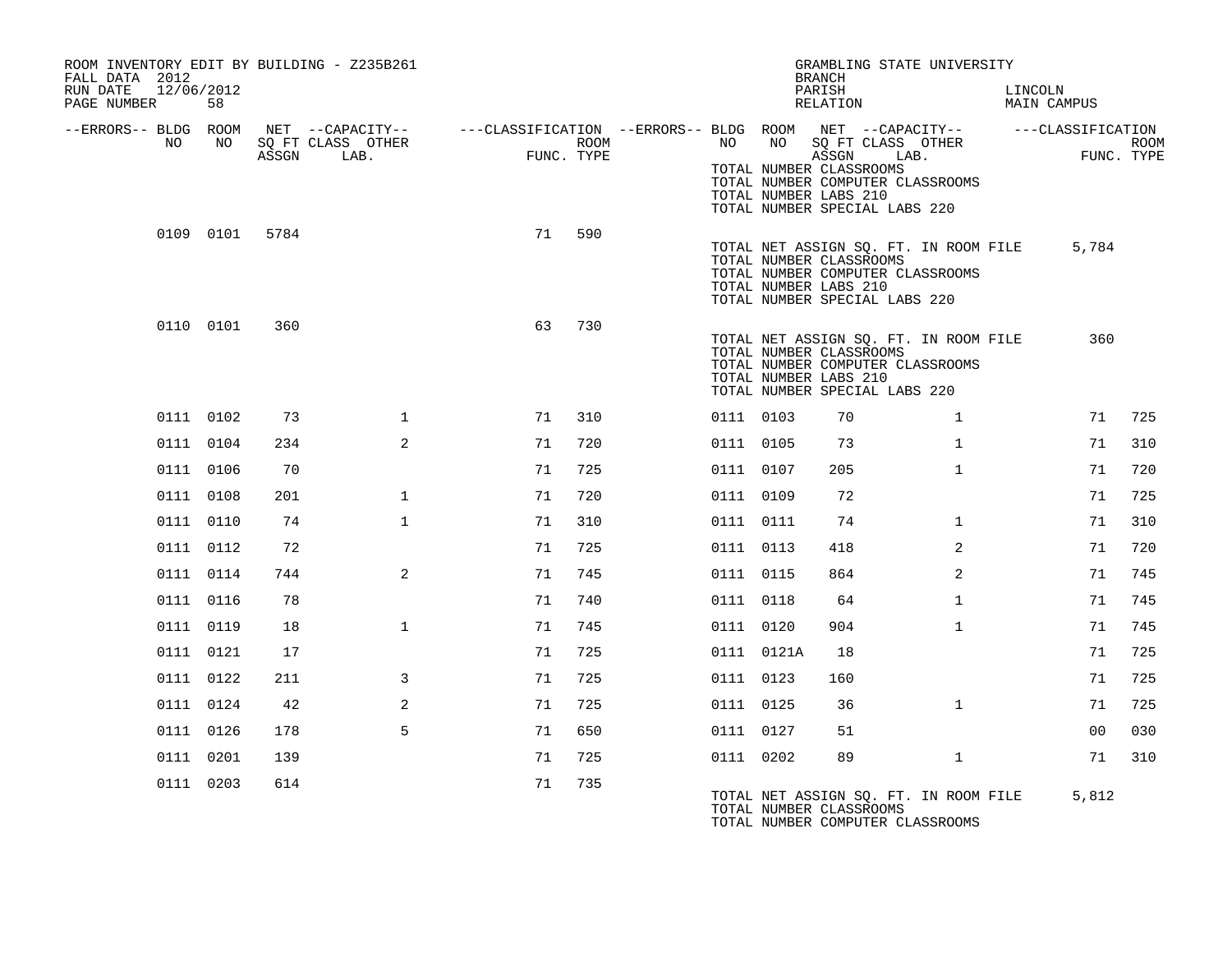| ROOM INVENTORY EDIT BY BUILDING - Z235B261<br>FALL DATA 2012<br>RUN DATE<br>12/06/2012<br>PAGE NUMBER | 59        |       |                                               |                                                                             |                    |           |    | GRAMBLING STATE UNIVERSITY<br><b>BRANCH</b><br>PARISH<br>RELATION                                                                                                    |                | LINCOLN | MAIN CAMPUS    |      |
|-------------------------------------------------------------------------------------------------------|-----------|-------|-----------------------------------------------|-----------------------------------------------------------------------------|--------------------|-----------|----|----------------------------------------------------------------------------------------------------------------------------------------------------------------------|----------------|---------|----------------|------|
| --ERRORS-- BLDG ROOM<br>NO                                                                            | NO        | ASSGN | NET --CAPACITY--<br>SQ FT CLASS OTHER<br>LAB. | ---CLASSIFICATION --ERRORS-- BLDG ROOM NET --CAPACITY-- -----CLASSIFICATION | ROOM<br>FUNC. TYPE | NO        | NO | SQ FT CLASS OTHER<br>ASSGN                                                                                                                                           | LAB.           |         | FUNC. TYPE     | ROOM |
|                                                                                                       |           |       |                                               |                                                                             |                    |           |    | TOTAL NUMBER LABS 210<br>TOTAL NUMBER SPECIAL LABS 220                                                                                                               |                |         |                |      |
|                                                                                                       | 0112 0001 | 2197  | 10                                            | 71                                                                          | 720                | 0112 0002 |    | 84                                                                                                                                                                   | $\overline{1}$ |         | 71             | 310  |
|                                                                                                       | 0112 0003 | 38    | $\mathbf{1}$                                  | 71                                                                          | 315                | 0112 0004 |    | 84<br>TOTAL NET ASSIGN SQ. FT. IN ROOM FILE<br>TOTAL NUMBER CLASSROOMS<br>TOTAL NUMBER COMPUTER CLASSROOMS<br>TOTAL NUMBER LABS 210<br>TOTAL NUMBER SPECIAL LABS 220 |                |         | 00<br>2,319    | 020  |
|                                                                                                       | 0113 0001 | 2032  |                                               | 0 <sup>0</sup>                                                              | 020                |           |    | TOTAL NET ASSIGN SQ. FT. IN ROOM FILE<br>TOTAL NUMBER CLASSROOMS<br>TOTAL NUMBER COMPUTER CLASSROOMS<br>TOTAL NUMBER LABS 210<br>TOTAL NUMBER SPECIAL LABS 220       |                |         |                |      |
|                                                                                                       | 0114 0001 | 169   | $\mathbf{1}$                                  | 71                                                                          | 310                | 0114 0002 |    | 189                                                                                                                                                                  | $\mathbf{1}$   |         | 71             | 310  |
|                                                                                                       | 0114 0003 | 128   |                                               | 71                                                                          | 730                | 0114 0004 |    | 64                                                                                                                                                                   |                |         | 0 <sub>0</sub> | 010  |
|                                                                                                       | 0114 0005 | 45    | $\mathbf 1$                                   | 0 <sub>0</sub>                                                              | 030                | 0114 0006 |    | 45                                                                                                                                                                   | $\mathbf{1}$   |         | 0 <sub>0</sub> | 030  |
|                                                                                                       | 0114 0007 | 228   | 10                                            | 71                                                                          | 650                | 0114 0008 |    | 50                                                                                                                                                                   |                |         | 71             | 730  |
|                                                                                                       | 0114 0009 | 179   |                                               | 0 <sub>0</sub>                                                              | 030                | 0114 0010 |    | 106                                                                                                                                                                  | $\mathbf{1}$   |         | 71             | 720  |
|                                                                                                       | 0114 0011 | 476   | $\mathbf{1}$                                  | 71                                                                          | 720                | 0114 0012 |    | 184                                                                                                                                                                  | $\mathbf{1}$   |         | 71             | 310  |
|                                                                                                       | 0114 0013 | 137   | $\mathbf 1$                                   | 71                                                                          | 310                | 0114 0014 |    | 139                                                                                                                                                                  | $\mathbf{1}$   |         | 71             | 310  |
|                                                                                                       | 0114 0015 | 189   | $\mathbf{1}$                                  | 71                                                                          | 310                | 0114 0016 |    | 186                                                                                                                                                                  | $\mathbf{1}$   |         | 71             | 310  |
|                                                                                                       | 0114 0017 | 179   | $\mathbf 1$                                   | 71                                                                          | 310                | 0114 0018 |    | 184                                                                                                                                                                  |                |         | 71             | 315  |
|                                                                                                       | 0114 0019 | 204   | $\mathbf{1}$                                  | 71                                                                          | 310                | 0114 0020 |    | 165                                                                                                                                                                  | $\mathbf{1}$   |         | 71             | 310  |
|                                                                                                       | 0114 0021 | 214   | $\mathbf{1}$                                  | 71                                                                          | 310                | 0114 0022 |    | 276                                                                                                                                                                  | $\mathbf{1}$   |         | 71             | 310  |
|                                                                                                       | 0114 0023 | 311   | 30                                            | 71                                                                          | 650                | 0114 0024 |    | 192                                                                                                                                                                  | $\mathbf{1}$   |         | 71             | 310  |
|                                                                                                       | 0114 0025 | 84    |                                               | 71                                                                          | 315                | 0114 0026 |    | 396                                                                                                                                                                  | $\mathbf{1}$   |         | 71             | 310  |
|                                                                                                       | 0114 0028 | 70    |                                               | 0 <sub>0</sub>                                                              | 020                | 0114 0029 |    | 236                                                                                                                                                                  |                |         | 0 <sub>0</sub> | 020  |
|                                                                                                       | 0114 0030 | 63    |                                               | 0 <sub>0</sub>                                                              | 020                | 0114 0031 |    | 243                                                                                                                                                                  |                |         | 00             | 020  |
|                                                                                                       | 0114 0032 | 294   |                                               | 0 <sub>0</sub>                                                              | 020                | 0114 0033 |    | 10<br>TOTAL NET ASSIGN SO. FT. IN ROOM FILE                                                                                                                          |                |         | 71<br>4,396    | 315  |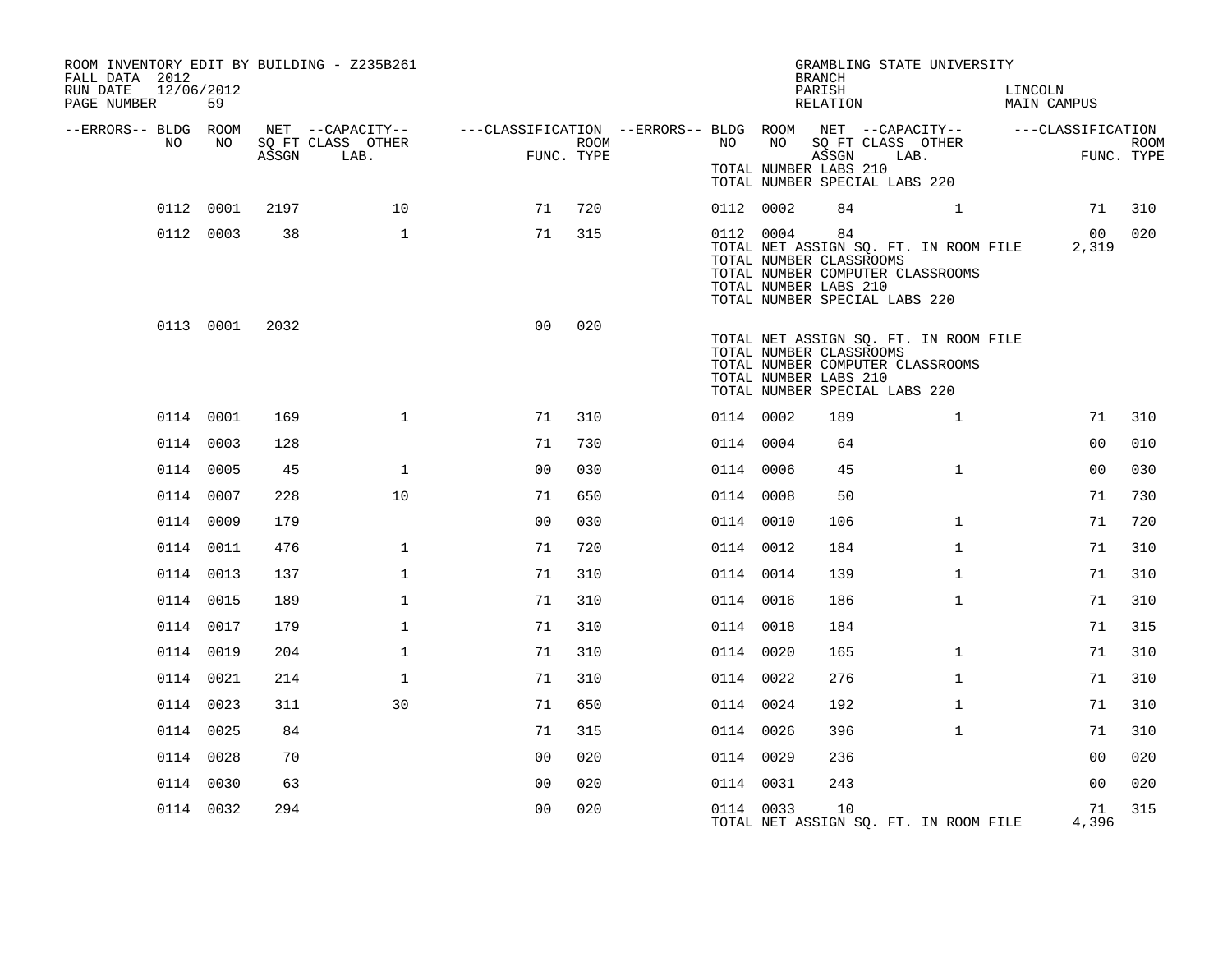| ROOM INVENTORY EDIT BY BUILDING - Z235B261<br>FALL DATA 2012<br>12/06/2012<br>RUN DATE<br>PAGE NUMBER | 60        |                |              |                    |     |             |           |                | GRAMBLING STATE UNIVERSITY<br>BRANCH<br>PARISH<br>RELATION                                                                                                                                                                                                                                                                            | LINCOLN<br>MAIN CAMPUS |        |
|-------------------------------------------------------------------------------------------------------|-----------|----------------|--------------|--------------------|-----|-------------|-----------|----------------|---------------------------------------------------------------------------------------------------------------------------------------------------------------------------------------------------------------------------------------------------------------------------------------------------------------------------------------|------------------------|--------|
|                                                                                                       |           |                | ASSGN LAB.   | ROOM<br>FUNC. TYPE |     | <b>ROOM</b> |           |                | -ERRORS-- BLDG ROOM NET --CAPACITY-- ----CLASSIFICATION --ERRORS-- BLDG ROOM NET --CAPACITY-- -----CLASSIFICATION-<br>NO NO SQ FT CLASS OTHER ---CLASSIFICATION ROOM NO SQ FT CLASS OTHER ROOM<br>ASSGN LAB.<br>TOTAL NUMBER CLASSROOMS<br>TOTAL NUMBER COMPUTER CLASSROOMS<br>TOTAL NUMBER LABS 210<br>TOTAL NUMBER SPECIAL LABS 220 | ROOM<br>FUNC. TYPE     |        |
|                                                                                                       | 0115 0101 | 300            |              | 45                 | 590 |             |           |                | TOTAL NET ASSIGN SQ. FT. IN ROOM FILE<br>TOTAL NUMBER CLASSROOMS<br>TOTAL NUMBER COMPUTER CLASSROOMS<br>TOTAL NUMBER LABS 210<br>TOTAL NUMBER SPECIAL LABS 220                                                                                                                                                                        | 300                    |        |
|                                                                                                       | 0116 0101 | 220            |              | 45                 | 730 |             |           |                | TOTAL NET ASSIGN SQ. FT. IN ROOM FILE<br>TOTAL NUMBER CLASSROOMS<br>TOTAL NUMBER COMPUTER CLASSROOMS<br>TOTAL NUMBER LABS 210<br>TOTAL NUMBER SPECIAL LABS 220                                                                                                                                                                        | 220                    |        |
|                                                                                                       | 0117 0101 | 102            |              | 45                 | 730 |             |           |                | TOTAL NET ASSIGN SQ. FT. IN ROOM FILE<br>TOTAL NUMBER CLASSROOMS<br>TOTAL NUMBER COMPUTER CLASSROOMS<br>TOTAL NUMBER LABS 210<br>TOTAL NUMBER SPECIAL LABS 220                                                                                                                                                                        | 102                    |        |
|                                                                                                       | 0118 0101 | 68             |              | 45                 | 730 |             |           |                | TOTAL NET ASSIGN SQ. FT. IN ROOM FILE<br>TOTAL NUMBER CLASSROOMS<br>TOTAL NUMBER COMPUTER CLASSROOMS<br>TOTAL NUMBER LABS 210<br>TOTAL NUMBER SPECIAL LABS 220                                                                                                                                                                        | 68                     |        |
|                                                                                                       | 0121 0101 | 126            | 2            | 45                 | 310 |             |           | 0121 0102 1370 |                                                                                                                                                                                                                                                                                                                                       |                        | 45 660 |
|                                                                                                       | 0121 0103 | 30             | $\mathbf{1}$ | 45                 | 665 |             |           |                | TOTAL NET ASSIGN SQ. FT. IN ROOM FILE 1,526<br>TOTAL NUMBER CLASSROOMS<br>TOTAL NUMBER COMPUTER CLASSROOMS<br>TOTAL NUMBER LABS 210<br>TOTAL NUMBER SPECIAL LABS 220                                                                                                                                                                  |                        |        |
|                                                                                                       |           | 0122 0101 1635 |              | 45                 | 660 |             | 0122 0102 |                | 185                                                                                                                                                                                                                                                                                                                                   |                        | 45 310 |
|                                                                                                       | 0122 0103 | 45             | $\mathbf{1}$ | 45                 | 665 |             |           | 0122 0104      | 45<br>$\mathbf{1}$<br>TOTAL NET ASSIGN SQ. FT. IN ROOM FILE<br>TOTAL NUMBER CLASSROOMS<br>TOTAL NUMBER COMPUTER CLASSROOMS<br>TOTAL NUMBER LABS 210<br>TOTAL NUMBER SPECIAL LABS 220                                                                                                                                                  | 45<br>1,910            | 665    |
|                                                                                                       |           | 0130 0101 1103 |              | 00                 | 020 |             |           | 0130 0102 9668 |                                                                                                                                                                                                                                                                                                                                       |                        | 52 660 |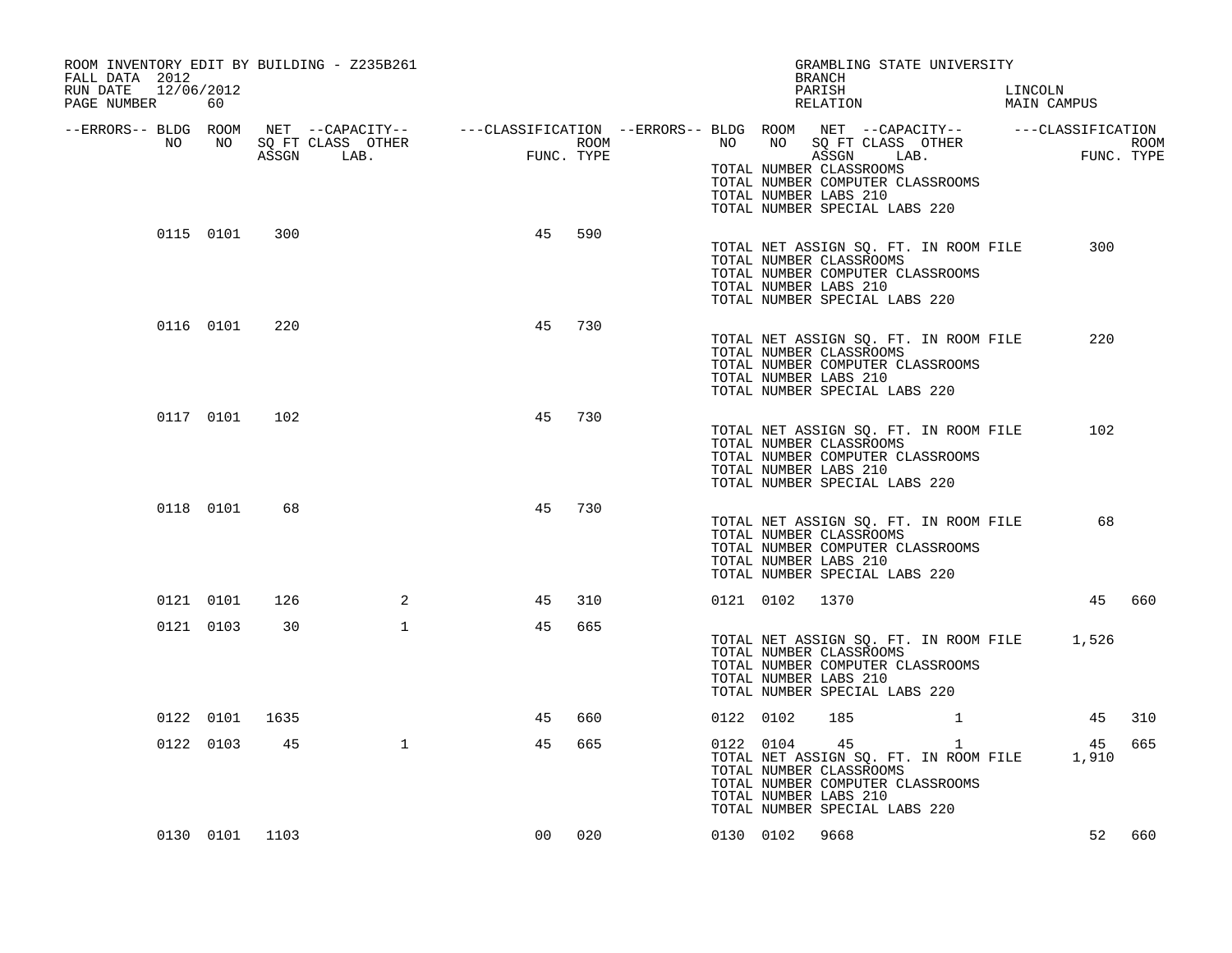| ROOM INVENTORY EDIT BY BUILDING - Z235B261<br>FALL DATA 2012 |            |       |                           |                                        |             |           |      | <b>BRANCH</b>                                           | GRAMBLING STATE UNIVERSITY                                                                                 |                        |                           |
|--------------------------------------------------------------|------------|-------|---------------------------|----------------------------------------|-------------|-----------|------|---------------------------------------------------------|------------------------------------------------------------------------------------------------------------|------------------------|---------------------------|
| RUN DATE<br>12/06/2012<br>PAGE NUMBER                        | 61         |       |                           |                                        |             |           |      | PARISH<br>RELATION                                      |                                                                                                            | LINCOLN<br>MAIN CAMPUS |                           |
| --ERRORS-- BLDG ROOM                                         |            |       | NET --CAPACITY--          | ---CLASSIFICATION --ERRORS-- BLDG ROOM |             |           |      |                                                         | NET --CAPACITY--                                                                                           | ---CLASSIFICATION      |                           |
| NO.                                                          | NO.        | ASSGN | SQ FT CLASS OTHER<br>LAB. | FUNC. TYPE                             | <b>ROOM</b> | NO        | NO   | ASSGN                                                   | SQ FT CLASS OTHER<br>LAB.                                                                                  |                        | <b>ROOM</b><br>FUNC. TYPE |
| 0130                                                         | 0103       | 190   | $\mathbf{1}$              | 52                                     | 310         | 0130      | 0104 | 254                                                     | $\mathbf{1}$                                                                                               | 52                     | 310                       |
| 0130                                                         | 0105       | 180   | $\mathbf{1}$              | 52                                     | 310         | 0130      | 0106 | 116                                                     | $\mathbf{1}$                                                                                               | 52                     | 310                       |
|                                                              | 0130 0107  | 133   |                           | 0 <sub>0</sub>                         | 020         | 0130 0108 |      | 119                                                     |                                                                                                            | 0 <sub>0</sub>         | 020                       |
| 0130                                                         | 0109       | 129   |                           | 52                                     | 665         | 0130      | 0110 | 155                                                     |                                                                                                            | 52                     | 665                       |
| 0130                                                         | 0111       | 46    |                           | 0 <sub>0</sub>                         | 010         | 0130 0112 |      | 260                                                     |                                                                                                            | 52                     | 660                       |
| 0130                                                         | 0113       | 85    | $\mathbf{1}$              | 52                                     | 310         | 0130      | 0114 | 731                                                     |                                                                                                            | 52                     | 665                       |
|                                                              | 0130 0115  | 44    |                           | 52                                     | 665         | 0130 0116 |      | 44                                                      |                                                                                                            | 52                     | 665                       |
| 0130                                                         | 0117       | 1052  |                           | 52                                     | 665         | 0130      | 0118 | 430                                                     |                                                                                                            | 52                     | 665                       |
|                                                              | 0130 0119  | 605   |                           | 52                                     | 665         | 0130 0120 |      | 1008                                                    |                                                                                                            | 52                     | 665                       |
| 0130                                                         | 0121       | 147   |                           | 0 <sub>0</sub>                         | 030         | 0130      | 0122 | 4180                                                    |                                                                                                            | 52                     | 660                       |
| 0130                                                         | 0123       | 396   |                           | 0 <sub>0</sub>                         | 030         | 0130 0124 |      | 203                                                     |                                                                                                            | 0 <sub>0</sub>         | 030                       |
| 0130                                                         | 0125       | 51    |                           | 00                                     | 030         | 0130      | 0126 | 49                                                      |                                                                                                            | 0 <sub>0</sub>         | 030                       |
| 0130                                                         | 0127       | 285   |                           | 52                                     | 685         | 0130 0128 |      | 83                                                      |                                                                                                            | 0 <sub>0</sub>         | 020                       |
| 0130                                                         | 0129       | 140   |                           | 52                                     | 685         | 0130      | 0130 | 161                                                     | $\mathbf{1}$                                                                                               | 52                     | 310                       |
|                                                              | 0130 0131  | 41    |                           | 52                                     | 315         | 0130 0132 |      | 728                                                     |                                                                                                            | 52                     | 660                       |
| 0130                                                         | 0133       | 152   |                           | 00                                     | 030         | 0130 0134 |      | 38                                                      |                                                                                                            | 0 <sub>0</sub>         | 030                       |
|                                                              | 0130 0135  | 721   |                           | 52                                     | 660         | 0130 0136 |      | 83                                                      | $\mathbf{1}$                                                                                               | 52                     | 310                       |
|                                                              | 0130 0137  | 39    |                           | 52                                     | 315         | 0130 0201 |      | 740<br>TOTAL NUMBER CLASSROOMS<br>TOTAL NUMBER LABS 210 | TOTAL NET ASSIGN SQ. FT. IN ROOM FILE<br>TOTAL NUMBER COMPUTER CLASSROOMS<br>TOTAL NUMBER SPECIAL LABS 220 | 00<br>21,329           | 030                       |
|                                                              | 0131 0101  | 65    |                           | 0 <sub>0</sub>                         | 020         | 0131 0102 |      | 46                                                      |                                                                                                            | 0 <sub>0</sub>         | 030                       |
|                                                              | 0131 0103  | 205   |                           | 52                                     | 660         | 0131 0104 |      | 182                                                     |                                                                                                            | 52                     | 665                       |
|                                                              | 0131 0104A | 16    |                           | 52                                     | 665         | 0131 0105 |      | 44                                                      |                                                                                                            | 52                     | 665                       |
|                                                              | 0131 0106  | 197   |                           | 0 <sub>0</sub>                         | 020         | 0131 0107 |      | 49                                                      |                                                                                                            | 0 <sub>0</sub>         | 030                       |
|                                                              | 0131 0201  | 62    |                           | 0 <sub>0</sub>                         | 020         | 0131 0202 |      | 46                                                      |                                                                                                            | 0 <sub>0</sub>         | 030                       |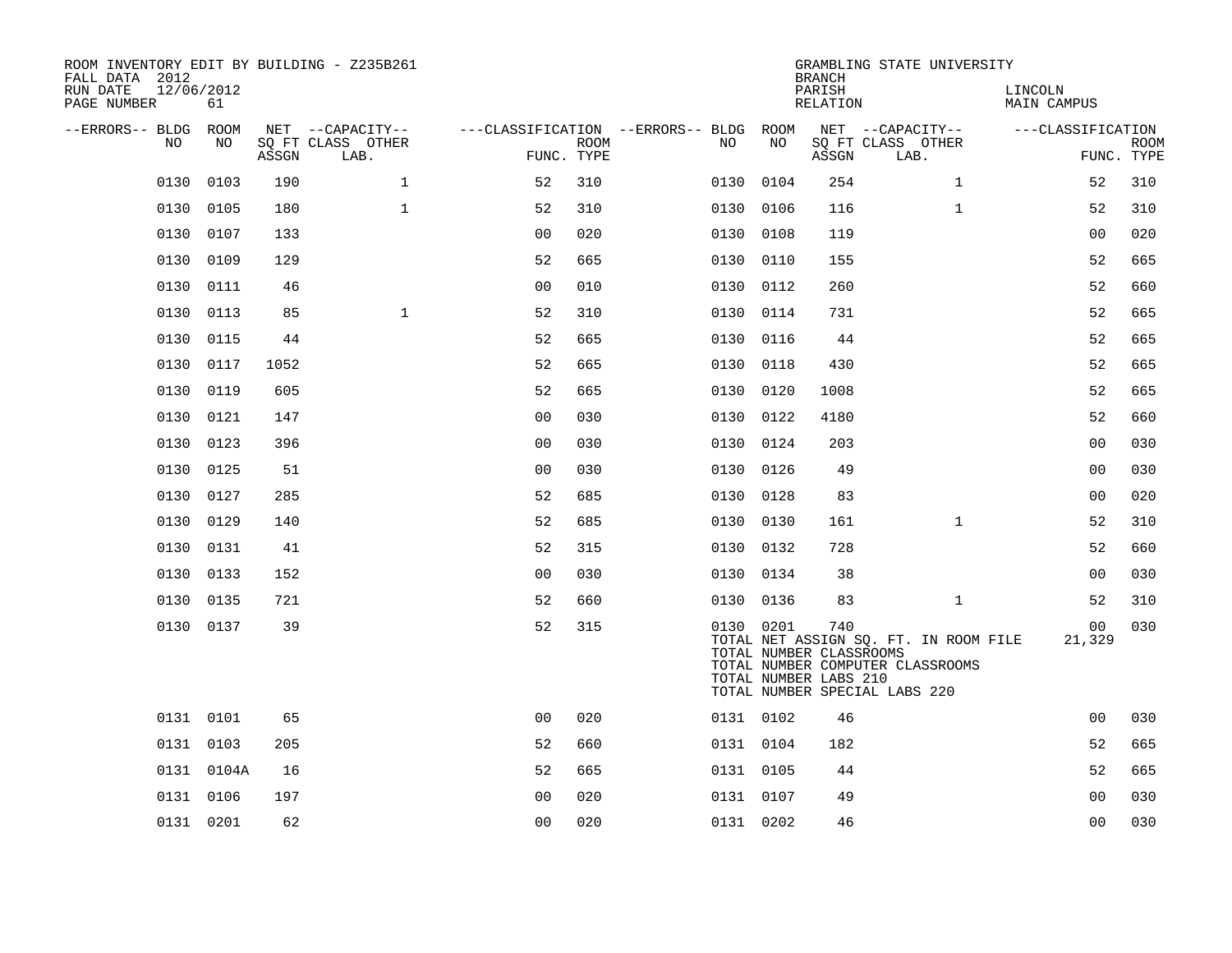| ROOM INVENTORY EDIT BY BUILDING - Z235B261<br>FALL DATA 2012 |                  |       |                           |                                                         |                           |           |                                                  | <b>BRANCH</b>      |                               | GRAMBLING STATE UNIVERSITY                                                |         |                    |                           |
|--------------------------------------------------------------|------------------|-------|---------------------------|---------------------------------------------------------|---------------------------|-----------|--------------------------------------------------|--------------------|-------------------------------|---------------------------------------------------------------------------|---------|--------------------|---------------------------|
| RUN DATE<br>PAGE NUMBER                                      | 12/06/2012<br>62 |       |                           |                                                         |                           |           |                                                  | PARISH<br>RELATION |                               |                                                                           | LINCOLN | <b>MAIN CAMPUS</b> |                           |
| --ERRORS-- BLDG ROOM                                         |                  |       | NET --CAPACITY--          | ---CLASSIFICATION --ERRORS-- BLDG ROOM NET --CAPACITY-- |                           |           |                                                  |                    |                               |                                                                           |         | ---CLASSIFICATION  |                           |
| NO                                                           | NO               | ASSGN | SQ FT CLASS OTHER<br>LAB. |                                                         | <b>ROOM</b><br>FUNC. TYPE | NO        | NO                                               | ASSGN              | SQ FT CLASS OTHER<br>LAB.     |                                                                           |         |                    | <b>ROOM</b><br>FUNC. TYPE |
|                                                              | 0131 0203        | 395   |                           | 0 <sup>0</sup>                                          | 020                       | 0131 0204 |                                                  | 197                |                               |                                                                           |         | 00                 | 020                       |
|                                                              | 0131 0207        | 49    |                           | 0 <sub>0</sub>                                          | 030                       |           | TOTAL NUMBER CLASSROOMS<br>TOTAL NUMBER LABS 210 |                    | TOTAL NUMBER SPECIAL LABS 220 | TOTAL NET ASSIGN SQ. FT. IN ROOM FILE<br>TOTAL NUMBER COMPUTER CLASSROOMS |         | 447                |                           |
|                                                              | 0132 0101        | 883   |                           | 0 <sub>0</sub>                                          | 020                       | 0132 0102 |                                                  | 783                |                               |                                                                           |         | 0 <sub>0</sub>     | 020                       |
|                                                              | 0132 0103        | 86    | $\mathbf{1}$              | 93                                                      | 310                       | 0132 0104 |                                                  | 1805               |                               |                                                                           |         | 93                 | 525                       |
|                                                              | 0132 0105        | 1806  |                           | 93                                                      | 525                       | 0132 0106 |                                                  | 42                 |                               |                                                                           |         | 0 <sub>0</sub>     | 010                       |
|                                                              | 0132 0107        | 1595  |                           | 93                                                      | 525                       | 0132 0108 |                                                  | 205                |                               | $\mathbf{1}$                                                              |         | 93                 | 310                       |
|                                                              | 0132 0109        | 251   |                           | 93                                                      | 525                       | 0132 0110 |                                                  | 180                |                               |                                                                           |         | 0 <sub>0</sub>     | 020                       |
|                                                              | 0132 0111        | 1497  |                           | 93                                                      | 525                       | 0132 0112 |                                                  | 1268               |                               |                                                                           |         | 93                 | 525                       |
|                                                              | 0132 0113        | 195   |                           | 93                                                      | 525                       | 0132 0114 |                                                  | 568                |                               |                                                                           |         | 93                 | 525                       |
|                                                              | 0132 0115        | 342   |                           | 93                                                      | 525                       | 0132 0116 |                                                  | 72                 |                               |                                                                           |         | 93                 | 525                       |
|                                                              | 0132 0117        | 407   |                           | 93                                                      | 525                       | 0132 0118 |                                                  | 143                |                               |                                                                           |         | 93                 | 525                       |
|                                                              | 0132 0119        | 119   |                           | 93                                                      | 525                       | 0132 0120 |                                                  | 1873               |                               |                                                                           |         | 93                 | 525                       |
|                                                              | 0132 0121        | 253   |                           | 93                                                      | 525                       | 0132 0122 |                                                  | 130                |                               |                                                                           |         | 0 <sub>0</sub>     | 030                       |
|                                                              | 0132 0123        | 338   |                           | 0 <sub>0</sub>                                          | 030                       | 0132 0124 |                                                  | 204                |                               |                                                                           |         | 93                 | 525                       |
|                                                              | 0132 0125        | 550   |                           | 0 <sub>0</sub>                                          | 030                       |           | 0132 0125A                                       | 341                |                               |                                                                           |         | 0 <sub>0</sub>     | 030                       |
|                                                              | 0132 0126        | 298   |                           | 0 <sub>0</sub>                                          | 020                       | 0132 0127 |                                                  | 33                 |                               |                                                                           |         | 00                 | 030                       |
|                                                              | 0132 0128        | 247   |                           | 93                                                      | 525                       | 0132 0129 |                                                  | 96                 |                               | $\mathbf{1}$                                                              |         | 93                 | 310                       |
|                                                              | 0132 0130        | 136   | $\mathbf{1}$              | 93                                                      | 310                       | 0132 0131 |                                                  | 284                |                               |                                                                           |         | 93                 | 525                       |
|                                                              | 0132 0131A       | 33    |                           | 93                                                      | 525                       | 0132 0132 |                                                  | 96                 |                               | $\mathbf{1}$                                                              |         | 93                 | 310                       |
|                                                              | 0132 0133        | 136   | $\mathbf{1}$              | 93                                                      | 310                       | 0132 0134 |                                                  | 130                |                               | $\mathbf{1}$                                                              |         | 93                 | 310                       |
|                                                              | 0132 0135        | 49    |                           | 93                                                      | 525                       | 0132 0136 |                                                  | 141                |                               | $\mathbf{1}$                                                              |         | 93                 | 310                       |
|                                                              | 0132 0137        | 33    |                           | 0 <sub>0</sub>                                          | 030                       | 0132 0138 |                                                  | 391                |                               | $\mathbf{1}$                                                              |         | 93                 | 310                       |
|                                                              | 0132 0138A       | 34    |                           | 93                                                      | 315                       | 0132 0139 |                                                  | 280                |                               | $\mathbf{1}$                                                              |         | 93                 | 310                       |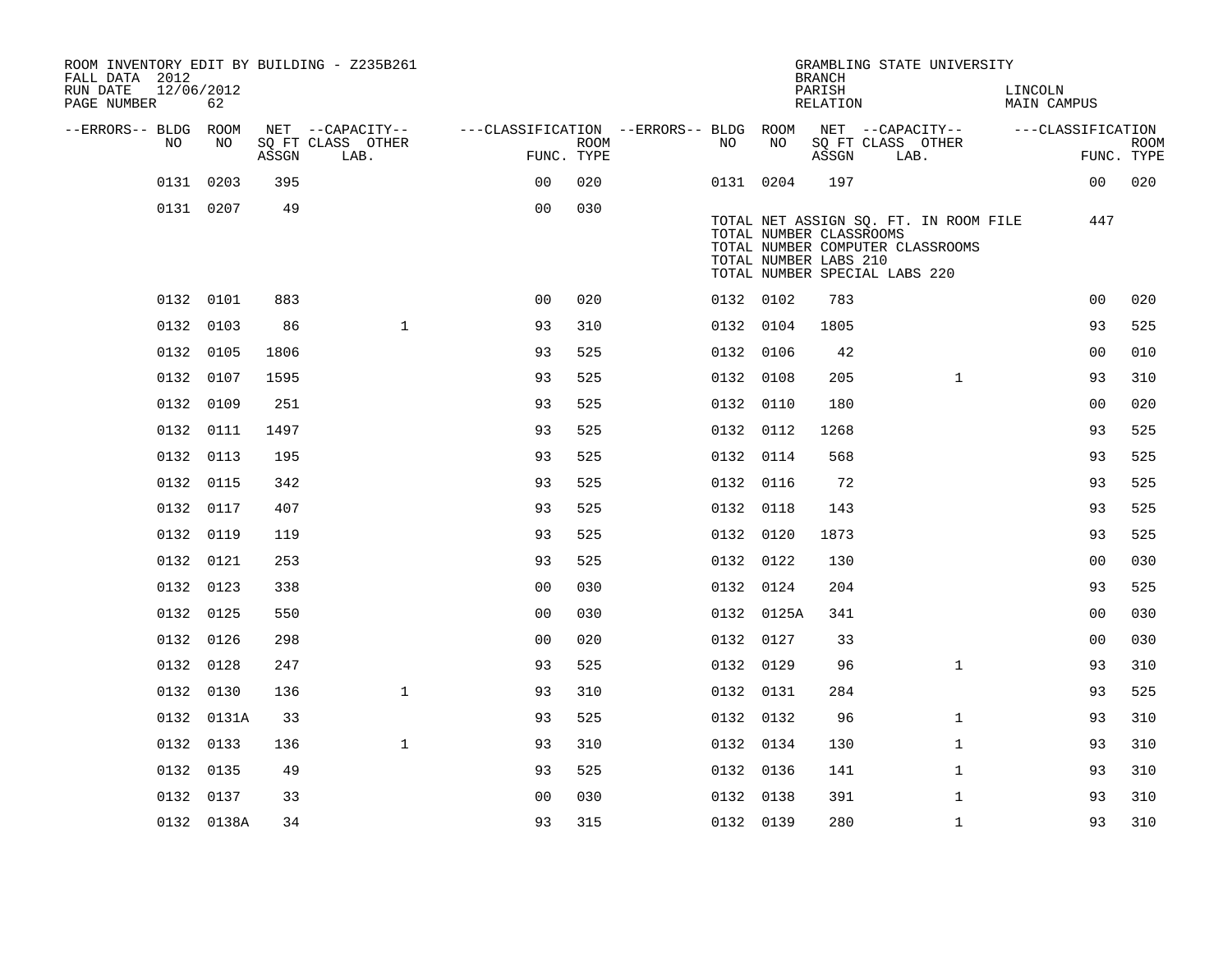| ROOM INVENTORY EDIT BY BUILDING - Z235B261<br>FALL DATA 2012<br>RUN DATE | 12/06/2012 |       |                                               |                |             |                                              |           | <b>BRANCH</b><br>PARISH                                 | GRAMBLING STATE UNIVERSITY                                                                                                 | LINCOLN           |                           |
|--------------------------------------------------------------------------|------------|-------|-----------------------------------------------|----------------|-------------|----------------------------------------------|-----------|---------------------------------------------------------|----------------------------------------------------------------------------------------------------------------------------|-------------------|---------------------------|
| PAGE NUMBER                                                              | 63         |       |                                               |                |             |                                              |           | RELATION                                                |                                                                                                                            | MAIN CAMPUS       |                           |
| --ERRORS-- BLDG ROOM<br>NO.                                              | NO.        | ASSGN | NET --CAPACITY--<br>SQ FT CLASS OTHER<br>LAB. | FUNC. TYPE     | <b>ROOM</b> | ---CLASSIFICATION --ERRORS-- BLDG ROOM<br>NO | NO.       | ASSGN                                                   | NET --CAPACITY--<br>SQ FT CLASS OTHER<br>LAB.                                                                              | ---CLASSIFICATION | <b>ROOM</b><br>FUNC. TYPE |
| 0132                                                                     | 0140       | 59    |                                               | 93             | 525         |                                              | 0132 0141 | 126                                                     | $\mathbf{1}$                                                                                                               | 93                | 310                       |
|                                                                          | 0132 0142  | 121   | $\mathbf{1}$                                  | 93             | 310         |                                              | 0132 0143 | 53                                                      |                                                                                                                            | 0 <sub>0</sub>    | 030                       |
|                                                                          | 0132 0147  | 9     |                                               | 0 <sub>0</sub> | 030         |                                              | 0132 0201 | 256                                                     |                                                                                                                            | 0 <sub>0</sub>    | 020                       |
| 0132                                                                     | 0202       | 48    |                                               | 0 <sub>0</sub> | 020         |                                              | 0132 0203 | 59                                                      | $\mathbf{1}$                                                                                                               | 93                | 310                       |
| 0132                                                                     | 0204       | 400   |                                               | 93             | 315         |                                              | 0132 0205 | 146                                                     |                                                                                                                            | 93                | 315                       |
| 0132                                                                     | 0206       | 1285  |                                               | 93             | 525         |                                              | 0132 0207 | 13                                                      |                                                                                                                            | 0 <sub>0</sub>    | 030                       |
| 0132                                                                     | 0208       | 236   |                                               | 0 <sub>0</sub> | 020         |                                              | 0132 0209 | 150                                                     |                                                                                                                            | 93                | 315                       |
| 0132                                                                     | 0210       | 89    | $\mathbf{1}$                                  | 93             | 310         |                                              | 0132 0211 | 146                                                     | $\mathbf{1}$                                                                                                               | 93                | 310                       |
| 0132                                                                     | 0212       | 9     | $\mathbf{1}$                                  | 93             | 310         |                                              | 0132 0213 | 239                                                     |                                                                                                                            | 00                | 020                       |
| 0132                                                                     | 0214       | 179   |                                               | 93             | 525         |                                              | 0132 0215 | 145                                                     |                                                                                                                            | 93                | 525                       |
|                                                                          | 0132 0216  | 49    |                                               | 0 <sub>0</sub> | 010         |                                              | 0132 0217 | 209                                                     |                                                                                                                            | 0 <sub>0</sub>    | 030                       |
| 0132                                                                     | 0218       | 338   |                                               | 00             | 020         |                                              | 0132 0219 | 103                                                     | $\mathbf{1}$                                                                                                               | 93                | 310                       |
|                                                                          | 0132 0220  | 209   | $\mathbf{1}$                                  | 93             | 310         |                                              | 0132 0221 | 103                                                     | $\mathbf{1}$                                                                                                               | 93                | 310                       |
|                                                                          | 0132 0222  | 113   | $\mathbf{1}$                                  | 93             | 310         |                                              | 0132 0223 | 102                                                     | $\mathbf{1}$                                                                                                               | 93                | 310                       |
|                                                                          | 0132 0224  | 61    |                                               | 93             | 315         |                                              | 0132 0225 | 103                                                     | $\mathbf{1}$                                                                                                               | 93                | 310                       |
|                                                                          | 0132 0226  | 102   |                                               | 93             | 315         |                                              | 0132 0227 | 144                                                     | $\mathbf{1}$                                                                                                               | 93                | 310                       |
|                                                                          | 0132 0228  | 120   | $\mathbf{1}$                                  | 93             | 310         |                                              | 0132 0229 | 221<br>TOTAL NUMBER CLASSROOMS<br>TOTAL NUMBER LABS 210 | $\mathbf{1}$<br>TOTAL NET ASSIGN SQ. FT. IN ROOM FILE<br>TOTAL NUMBER COMPUTER CLASSROOMS<br>TOTAL NUMBER SPECIAL LABS 220 | 93<br>19,037      | 310                       |
|                                                                          | 0133 0101  | 61    |                                               | 70             | 765         |                                              | 0133 0102 | 82                                                      |                                                                                                                            | 70                | 765                       |
|                                                                          | 0133 0103  | 54    |                                               | 70             | 765         |                                              | 0133 0104 | 56                                                      |                                                                                                                            | 70                | 765                       |
|                                                                          | 0133 0105  | 63    |                                               | 70             | 765         |                                              | 0133 0106 | 363                                                     |                                                                                                                            | 70                | 765                       |
|                                                                          | 0133 0107  | 207   |                                               | 70             | 765         |                                              | 0133 0108 | 11                                                      |                                                                                                                            | 70                | 765                       |
|                                                                          | 0133 0109  | 57    |                                               | 70             | 765         |                                              | 0133 0110 | 139                                                     | $\mathbf{1}$                                                                                                               | 70                | 310                       |
|                                                                          | 0133 0111  | 253   |                                               | 70             | 765         |                                              | 0133 0112 | 594                                                     |                                                                                                                            | 70                | 765                       |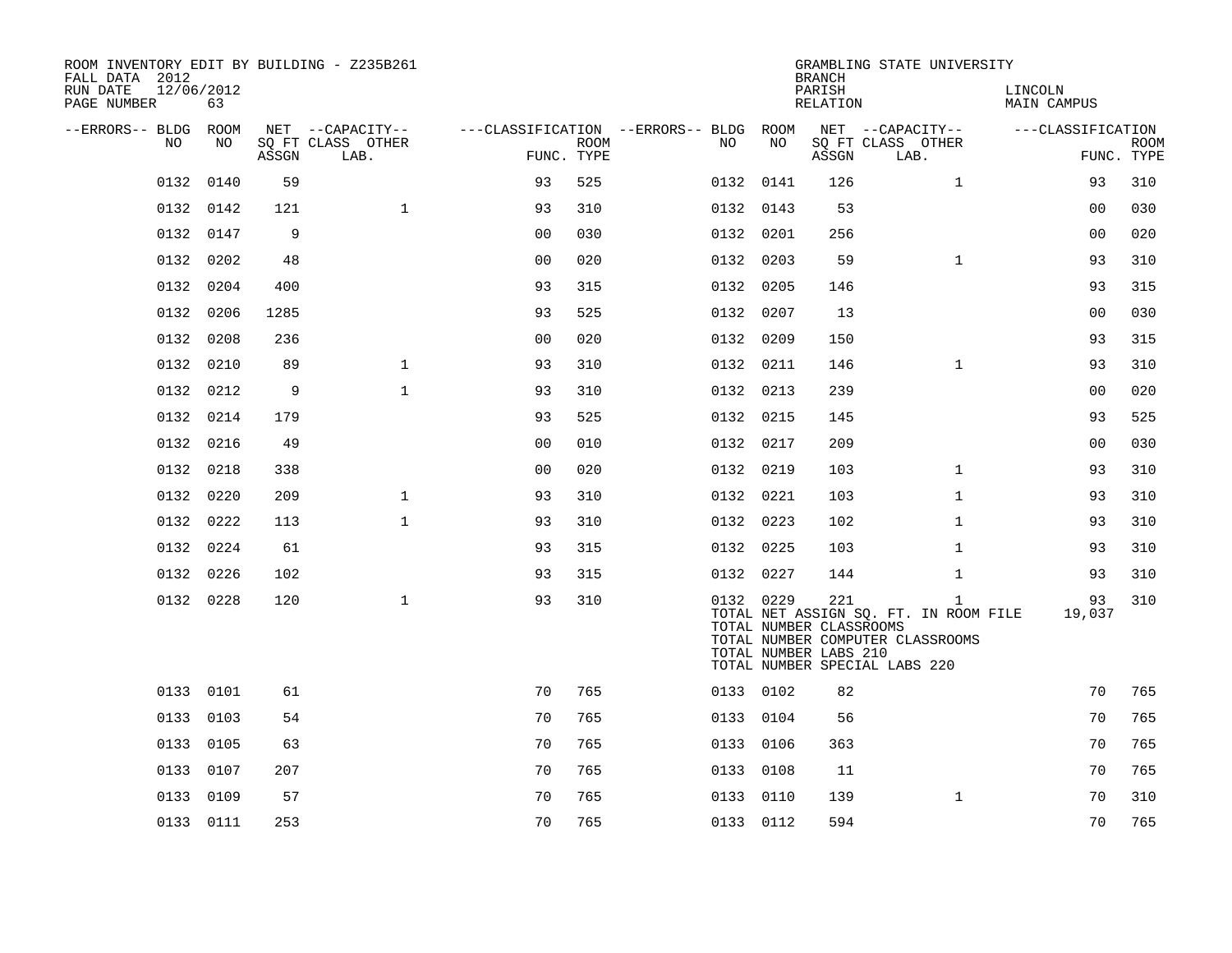| ROOM INVENTORY EDIT BY BUILDING - Z235B261<br>FALL DATA 2012 |            |       |                           |                                                                              |                    |           |            | GRAMBLING STATE UNIVERSITY<br><b>BRANCH</b>                                                                                                                                                          |              |         |                     |             |
|--------------------------------------------------------------|------------|-------|---------------------------|------------------------------------------------------------------------------|--------------------|-----------|------------|------------------------------------------------------------------------------------------------------------------------------------------------------------------------------------------------------|--------------|---------|---------------------|-------------|
| RUN DATE<br>12/06/2012<br>PAGE NUMBER                        | 64         |       |                           |                                                                              |                    |           |            | PARISH<br>RELATION                                                                                                                                                                                   |              | LINCOLN | MAIN CAMPUS         |             |
| --ERRORS-- BLDG ROOM                                         |            |       | NET --CAPACITY--          | ---CLASSIFICATION --ERRORS-- BLDG ROOM NET --CAPACITY--    ---CLASSIFICATION |                    |           |            |                                                                                                                                                                                                      |              |         |                     |             |
| NO.                                                          | NO         | ASSGN | SQ FT CLASS OTHER<br>LAB. |                                                                              | ROOM<br>FUNC. TYPE | NO        | NO         | SQ FT CLASS OTHER<br>ASSGN<br>LAB.<br>TOTAL NET ASSIGN SQ. FT. IN ROOM FILE<br>TOTAL NUMBER CLASSROOMS<br>TOTAL NUMBER COMPUTER CLASSROOMS<br>TOTAL NUMBER LABS 210<br>TOTAL NUMBER SPECIAL LABS 220 |              |         | FUNC. TYPE<br>1,940 | <b>ROOM</b> |
|                                                              | 0134 0101  | 160   |                           | 93                                                                           | 525                | 0134 0102 |            | 46                                                                                                                                                                                                   |              |         | 0 <sub>0</sub>      | 030         |
|                                                              | 0134 0103  | 70    |                           | 93                                                                           | 525                | 0134 0104 |            | 435                                                                                                                                                                                                  |              |         | 93                  | 525         |
|                                                              | 0134 0105  | 371   |                           | 93                                                                           | 525                | 0134 0106 |            | 371                                                                                                                                                                                                  |              |         | 93                  | 525         |
|                                                              | 0134 0107  | 371   |                           | 93                                                                           | 525                | 0134 0108 |            | 371                                                                                                                                                                                                  |              |         | 93                  | 525         |
|                                                              | 0134 0109  | 367   |                           | 93                                                                           | 525                |           |            | TOTAL NET ASSIGN SQ. FT. IN ROOM FILE<br>TOTAL NUMBER CLASSROOMS<br>TOTAL NUMBER COMPUTER CLASSROOMS<br>TOTAL NUMBER LABS 210<br>TOTAL NUMBER SPECIAL LABS 220                                       |              |         | 2,516               |             |
|                                                              | 0135 0001  | 153   |                           | 0 <sup>0</sup>                                                               | 020                | 0135 0002 |            | 143                                                                                                                                                                                                  | 2            |         | 0 <sub>0</sub>      | 030         |
|                                                              | 0135 0003  | 141   | 2                         | 0 <sub>0</sub>                                                               | 030                | 0135 0004 |            | 39                                                                                                                                                                                                   |              |         | 0 <sub>0</sub>      | 030         |
|                                                              | 0135 0005  | 1481  | 169                       | 56                                                                           | 680                |           | 0135 0005A | 201                                                                                                                                                                                                  |              |         | 56                  | 685         |
|                                                              | 0135 0006  | 38    |                           | 56                                                                           | 685                | 0135 0007 |            | 192                                                                                                                                                                                                  |              |         | 0 <sub>0</sub>      | 020         |
|                                                              | 0135 0008A | 573   |                           | 0 <sub>0</sub>                                                               | 020                |           | 0135 0008B | 579                                                                                                                                                                                                  |              |         | 0 <sub>0</sub>      | 020         |
|                                                              | 0135 0009  | 32    |                           | 0 <sub>0</sub>                                                               | 010                | 0135 0010 |            | 142                                                                                                                                                                                                  |              |         | 0 <sub>0</sub>      | 020         |
|                                                              | 0135 0011  | 56    |                           | 0 <sub>0</sub>                                                               | 030                | 0135 0012 |            | 38                                                                                                                                                                                                   |              |         | 0 <sub>0</sub>      | 030         |
|                                                              | 0135 0013  | 158   |                           | 0 <sub>0</sub>                                                               | 020                | 0135 0014 |            | 742                                                                                                                                                                                                  |              |         | 0 <sub>0</sub>      | 030         |
|                                                              | 0135 0014A | 190   |                           | 0 <sub>0</sub>                                                               | 030                | 0135 0015 |            | 69                                                                                                                                                                                                   |              |         | 00                  | 030         |
|                                                              | 0135 0016  | 150   | $\overline{a}$            | 0 <sub>0</sub>                                                               | 030                | 0135 0017 |            | 186                                                                                                                                                                                                  | 2            |         | 0 <sub>0</sub>      | 030         |
|                                                              | 0135 0018A | 117   | $\mathbf{1}$              | 56                                                                           | 310                |           | 0135 0018B | 80                                                                                                                                                                                                   | $\mathbf{1}$ |         | 56                  | 310         |
|                                                              | 0135 0019  | 339   |                           | 00                                                                           | 020                | 0135 0020 |            | 108                                                                                                                                                                                                  | $\mathbf{1}$ |         | 56                  | 310         |
|                                                              | 0135 0021  | 104   | $\mathbf{1}$              | 56                                                                           | 310                | 0135 0022 |            | 135                                                                                                                                                                                                  | $\mathbf{1}$ |         | 56                  | 310         |
|                                                              | 0135 0023  | 105   | $\mathbf{1}$              | 56                                                                           | 310                | 0135 0024 |            | 188                                                                                                                                                                                                  | $\mathbf{1}$ |         | 56                  | 310         |
|                                                              | 0135 0025  | 75    |                           | 56                                                                           | 315                | 0135 0026 |            | 656                                                                                                                                                                                                  |              |         | 56                  | 315         |
|                                                              | 0135 0027  | 122   | $\mathbf 1$               | 56                                                                           | 310                | 0135 0028 |            | 115                                                                                                                                                                                                  | $\mathbf{1}$ |         | 56                  | 310         |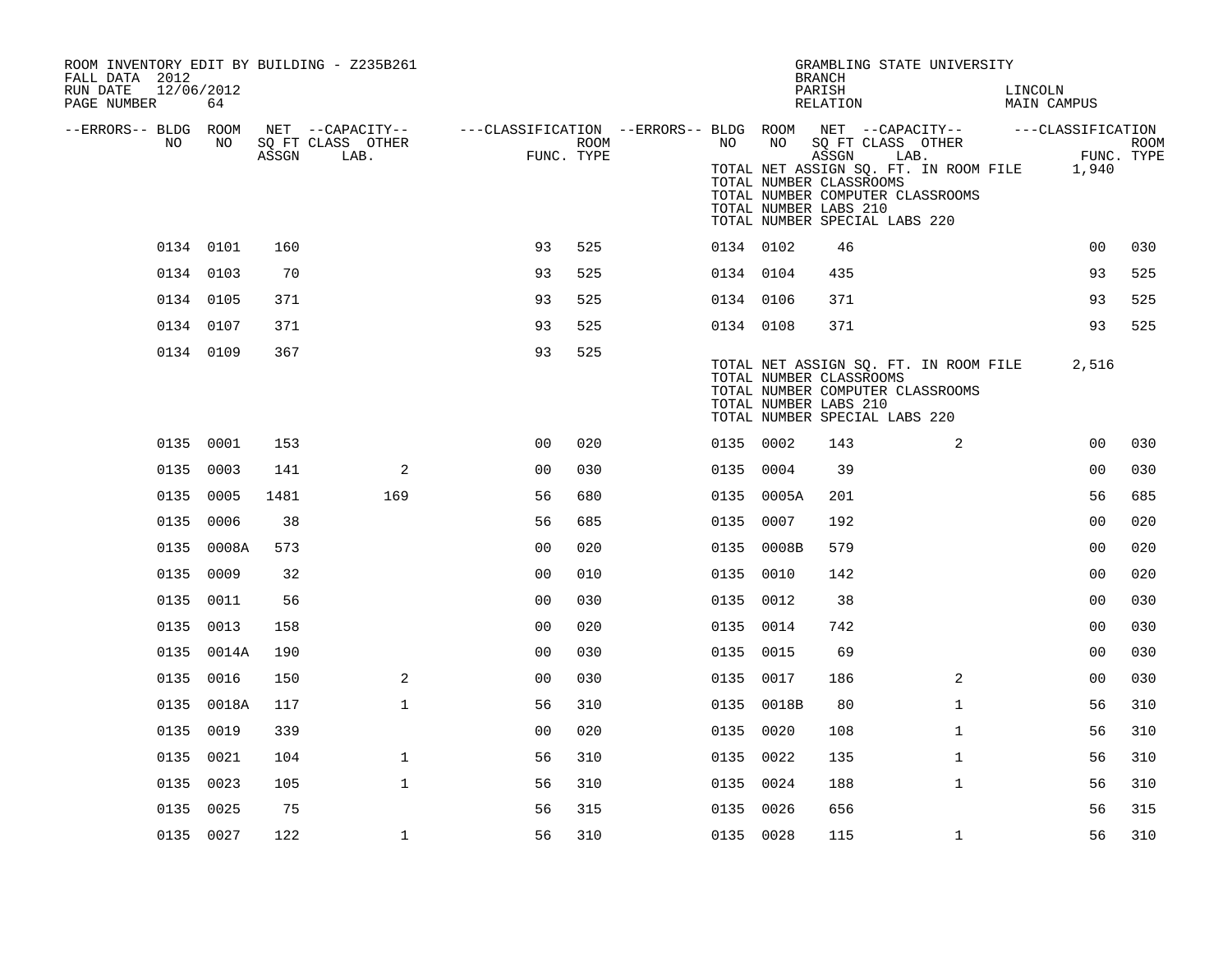| ROOM INVENTORY EDIT BY BUILDING - Z235B261<br>FALL DATA 2012<br>RUN DATE | 12/06/2012 |       |                                       |                |             |                                              |           | <b>BRANCH</b><br>PARISH | GRAMBLING STATE UNIVERSITY            | LINCOLN            |             |
|--------------------------------------------------------------------------|------------|-------|---------------------------------------|----------------|-------------|----------------------------------------------|-----------|-------------------------|---------------------------------------|--------------------|-------------|
| PAGE NUMBER                                                              | 65         |       |                                       |                |             |                                              |           | <b>RELATION</b>         |                                       | <b>MAIN CAMPUS</b> |             |
| --ERRORS-- BLDG<br>NO                                                    | ROOM<br>NO |       | NET --CAPACITY--<br>SQ FT CLASS OTHER |                | <b>ROOM</b> | ---CLASSIFICATION --ERRORS-- BLDG ROOM<br>NO | NO        |                         | NET --CAPACITY--<br>SQ FT CLASS OTHER | ---CLASSIFICATION  | <b>ROOM</b> |
|                                                                          |            | ASSGN | LAB.                                  | FUNC. TYPE     |             |                                              |           | ASSGN                   | LAB.                                  |                    | FUNC. TYPE  |
| 0135                                                                     | 0029       | 100   | $\mathbf 1$                           | 56             | 310         | 0135                                         | 0030      | 102                     | $\mathbf{1}$                          | 56                 | 310         |
| 0135                                                                     | 0031       | 220   |                                       | 0 <sub>0</sub> | 030         |                                              | 0135 0032 | 220                     |                                       | 56                 | 315         |
| 0135                                                                     | 0033       | 105   | $\mathbf 1$                           | 55             | 310         |                                              | 0135 0034 | 107                     | $\mathbf{1}$                          | 55                 | 310         |
| 0135                                                                     | 0035       | 105   | $\mathbf 1$                           | 55             | 310         |                                              | 0135 0036 | 105                     | $\mathbf{1}$                          | 55                 | 310         |
| 0135                                                                     | 0037       | 165   | $\mathbf{1}$                          | 55             | 310         | 0135                                         | 0038      | 99                      | $\mathbf{1}$                          | 55                 | 310         |
| 0135                                                                     | 0039       | 99    | $\mathbf{1}$                          | 55             | 310         |                                              | 0135 0040 | 98                      | $\mathbf{1}$                          | 55                 | 310         |
| 0135                                                                     | 0041       | 177   | $\mathbf{1}$                          | 55             | 310         |                                              | 0135 0042 | 135                     | $\mathbf{1}$                          | 55                 | 310         |
| 0135                                                                     | 0043       | 162   |                                       | 55             | 315         |                                              | 0135 0044 | 144                     | $\mathbf{1}$                          | 55                 | 310         |
| 0135                                                                     | 0045       | 29    |                                       | 55             | 315         | 0135                                         | 0046      | 144                     | $\mathbf{1}$                          | 55                 | 310         |
| 0135                                                                     | 0047       | 100   | $\mathbf{1}$                          | 55             | 310         |                                              | 0135 0048 | 99                      | $\mathbf{1}$                          | 55                 | 310         |
| 0135                                                                     | 0049       | 100   | $\mathbf{1}$                          | 55             | 310         | 0135                                         | 0050      | 215                     |                                       | 55                 | 315         |
| 0135                                                                     | 0051       | 339   | $\mathbf{1}$                          | 55             | 310         |                                              | 0135 0052 | 348                     | 10                                    | 55                 | 350         |
| 0135                                                                     | 0053       | 495   |                                       | 0 <sub>0</sub> | 020         | 0135                                         | 0201      | 736                     |                                       | 00                 | 020         |
| 0135                                                                     | 0202       | 168   | $\mathbf{2}$                          | 0 <sub>0</sub> | 030         | 0135                                         | 0203      | 179                     | 3                                     | 00                 | 030         |
| 0135                                                                     | 0204       | 158   |                                       | 0 <sub>0</sub> | 020         | 0135                                         | 0205      | 46                      |                                       | 0 <sub>0</sub>     | 010         |
| 0135                                                                     | 0206       | 56    |                                       | 0 <sub>0</sub> | 030         |                                              | 0135 0207 | 183                     |                                       | 0 <sub>0</sub>     | 020         |
| 0135                                                                     | 0208       | 234   |                                       | 91             | 315         | 0135                                         | 0209      | 393                     | 10                                    | 91                 | 350         |
| 0135                                                                     | 0210       | 177   | $\mathbf{1}$                          | 91             | 310         |                                              | 0135 0211 | 184                     | $\mathbf{1}$                          | 91                 | 310         |
|                                                                          | 0135 0212  | 152   | $\mathbf{1}$                          | 91             | 310         |                                              | 0135 0213 | 134                     | $\mathbf{1}$                          | 91                 | 310         |
| 0135                                                                     | 0214       | 105   | $\mathbf 1$                           | 91             | 310         |                                              | 0135 0215 | 412                     | $\mathbf{1}$                          | 91                 | 310         |
|                                                                          | 0135 0216  | 391   | $\mathbf 1$                           | 91             | 310         |                                              | 0135 0217 | 55                      |                                       | 91                 | 315         |
| 0135                                                                     | 0218       | 315   | $\mathbf{1}$                          | 51             | 310         |                                              | 0135 0219 | 173                     | $\mathbf{1}$                          | 51                 | 310         |
|                                                                          | 0135 0219A | 22    |                                       | 51             | 315         |                                              | 0135 0220 | 45                      |                                       | 51                 | 315         |
| 0135                                                                     | 0221       | 596   |                                       | 0 <sub>0</sub> | 030         |                                              | 0135 0222 | 401                     | $\mathbf{1}$                          | 51                 | 310         |
| 0135                                                                     | 0223       | 198   |                                       | 51             | 315         |                                              | 0135 0224 | 120                     | $\mathbf{1}$                          | 51                 | 310         |
|                                                                          | 0135 0225  | 125   | $\mathbf 1$                           | 51             | 310         |                                              | 0135 0226 | 130                     | $\mathbf{1}$                          | 51                 | 310         |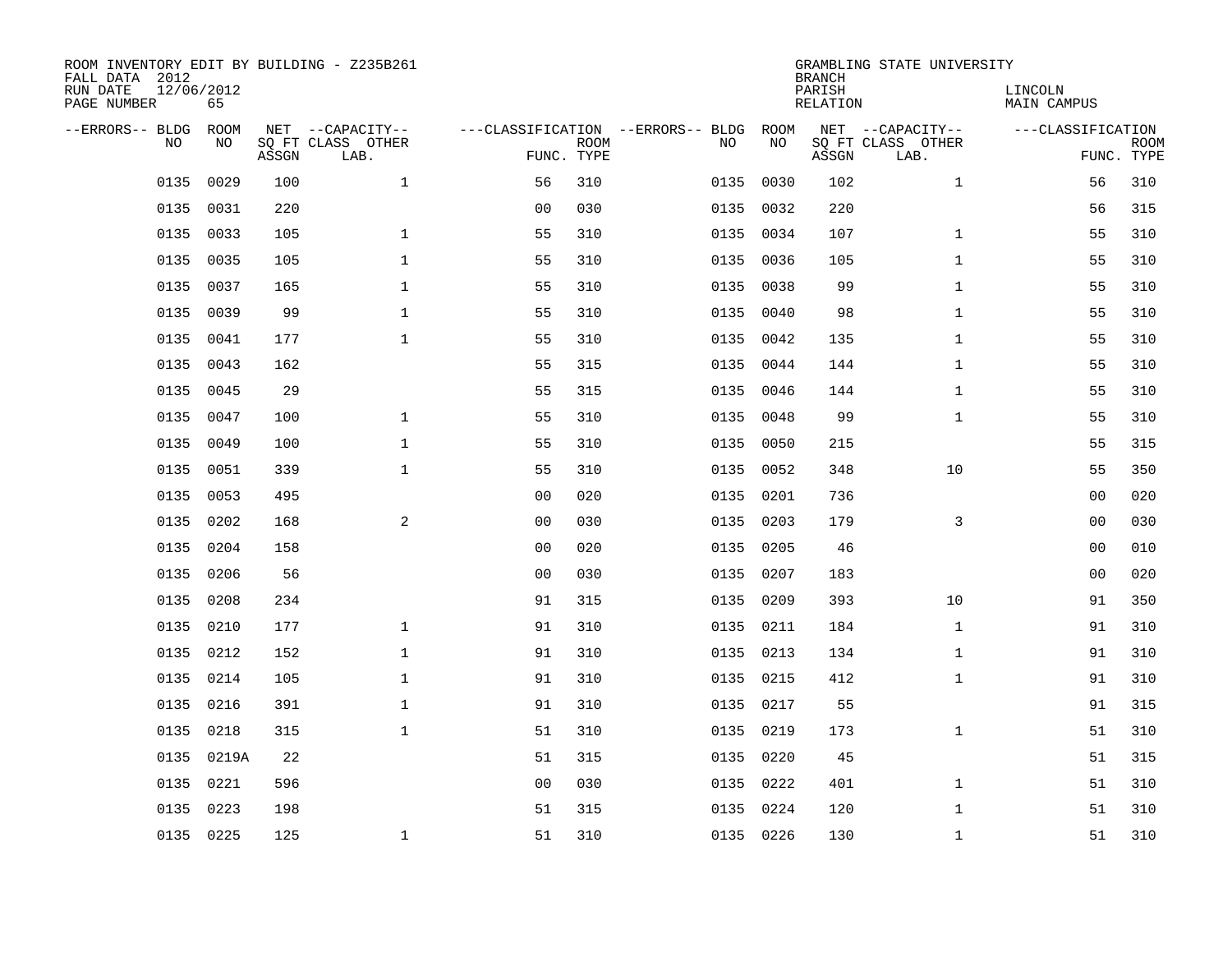| ROOM INVENTORY EDIT BY BUILDING - Z235B261<br>FALL DATA 2012 |                  |       |                           |                                        |             |           |            | <b>BRANCH</b>                                    | GRAMBLING STATE UNIVERSITY                                                                                 |                        |                           |
|--------------------------------------------------------------|------------------|-------|---------------------------|----------------------------------------|-------------|-----------|------------|--------------------------------------------------|------------------------------------------------------------------------------------------------------------|------------------------|---------------------------|
| RUN DATE<br>PAGE NUMBER                                      | 12/06/2012<br>66 |       |                           |                                        |             |           |            | PARISH<br>RELATION                               |                                                                                                            | LINCOLN<br>MAIN CAMPUS |                           |
| --ERRORS-- BLDG ROOM                                         |                  |       | NET --CAPACITY--          | ---CLASSIFICATION --ERRORS-- BLDG ROOM |             |           |            |                                                  | NET --CAPACITY--                                                                                           | ---CLASSIFICATION      |                           |
| NO                                                           | NO               | ASSGN | SQ FT CLASS OTHER<br>LAB. | FUNC. TYPE                             | <b>ROOM</b> | NO        | NO         | ASSGN                                            | SQ FT CLASS OTHER<br>LAB.                                                                                  |                        | <b>ROOM</b><br>FUNC. TYPE |
| 0135                                                         | 0227             | 288   | $\mathbf 1$               | 51                                     | 310         | 0135 0228 |            | 50                                               |                                                                                                            | 51                     | 315                       |
|                                                              | 0135 0229        | 338   | 10                        | 51                                     | 350         | 0135 0230 |            | 59                                               |                                                                                                            | 51                     | 315                       |
|                                                              | 0135 0231        | 270   | $\mathbf{1}$              | 51                                     | 310         | 0135 0232 |            | 145                                              | $\mathbf{1}$                                                                                               | 51                     | 310                       |
| 0135                                                         | 0233             | 134   | $\mathbf{1}$              | 51                                     | 310         | 0135 0234 |            | 203                                              |                                                                                                            | 51                     | 315                       |
|                                                              | 0135 0235        | 202   |                           | 51                                     | 315         | 0135 0236 |            | 220                                              |                                                                                                            | 51                     | 315                       |
|                                                              | 0135 0237        | 63    |                           | 51                                     | 315         | 0135 0238 |            | 65                                               |                                                                                                            | 51                     | 315                       |
|                                                              | 0135 0239        | 390   |                           | 0 <sub>0</sub>                         | 020         |           |            | TOTAL NUMBER CLASSROOMS<br>TOTAL NUMBER LABS 210 | TOTAL NET ASSIGN SQ. FT. IN ROOM FILE<br>TOTAL NUMBER COMPUTER CLASSROOMS<br>TOTAL NUMBER SPECIAL LABS 220 | 12,625                 |                           |
|                                                              | 029A 0113        | 682   |                           | 11                                     | 650         | 029A 0114 |            | 254                                              |                                                                                                            | 11                     | 650                       |
|                                                              | 029A 0116        | 336   |                           | 11                                     | 680         |           | 029A 0116A | 17                                               |                                                                                                            | 11                     | 685                       |
|                                                              | 029A 0117        | 80    | 8                         | 11                                     | 410         | 029A 0118 |            | 80                                               | 8                                                                                                          | 11                     | 410                       |
|                                                              | 029A 0119        | 83    | 8                         | 11                                     | 410         | 029A 0120 |            | 80                                               | 8                                                                                                          | 11                     | 410                       |
|                                                              | 029A 0121        | 68    |                           | 11                                     | 440         | 029A 0123 |            | 178                                              |                                                                                                            | 11                     | 440                       |
|                                                              | 029A 0124        | 1823  | 38                        | 11                                     | 430         | 029A 0125 |            | 9                                                |                                                                                                            | 11                     | 455                       |
|                                                              | 029A 0126        | 177   |                           | 11                                     | 455         | 029A 0127 |            | 60                                               |                                                                                                            | 0 <sub>0</sub>         | 020                       |
|                                                              | 029A 0128        | 45    |                           | 11                                     | 455         | 029A 0213 |            | 487                                              |                                                                                                            | 41                     | 680                       |
|                                                              | 029A 0213A       | 18    |                           | 41                                     | 685         | 029A 0214 |            | 501                                              |                                                                                                            | 41                     | 620                       |
|                                                              | 029A 0216        | 242   |                           | 41                                     | 680         |           | 029A 0216A | 16                                               |                                                                                                            | 41                     | 685                       |
|                                                              | 029A 0217        | 227   |                           | 41                                     | 710         | 029A 0218 |            | 183                                              |                                                                                                            | 0 <sub>0</sub>         | 020                       |
|                                                              | 029A 0219        | 79    |                           | 41                                     | 530         | 029A 0220 |            | 79                                               |                                                                                                            | 41                     | 530                       |
|                                                              | 029A 0221        | 388   | 30                        | 41                                     | 420         | 029A 0222 |            | 180                                              | $\mathbf{1}$                                                                                               | 41                     | 310                       |
|                                                              | 029A 0223        | 112   |                           | 0 <sub>0</sub>                         | 020         | 029A 0224 |            | 200                                              |                                                                                                            | 41                     | 440                       |
|                                                              | 029A 0225        | 186   |                           | 0 <sub>0</sub>                         | 020         | 029A 0226 |            | 330                                              |                                                                                                            | 00                     | 020                       |
|                                                              | 029A 0227        | 80    |                           | 41                                     | 530         | 029A 0228 |            | 80                                               |                                                                                                            | 41                     | 530                       |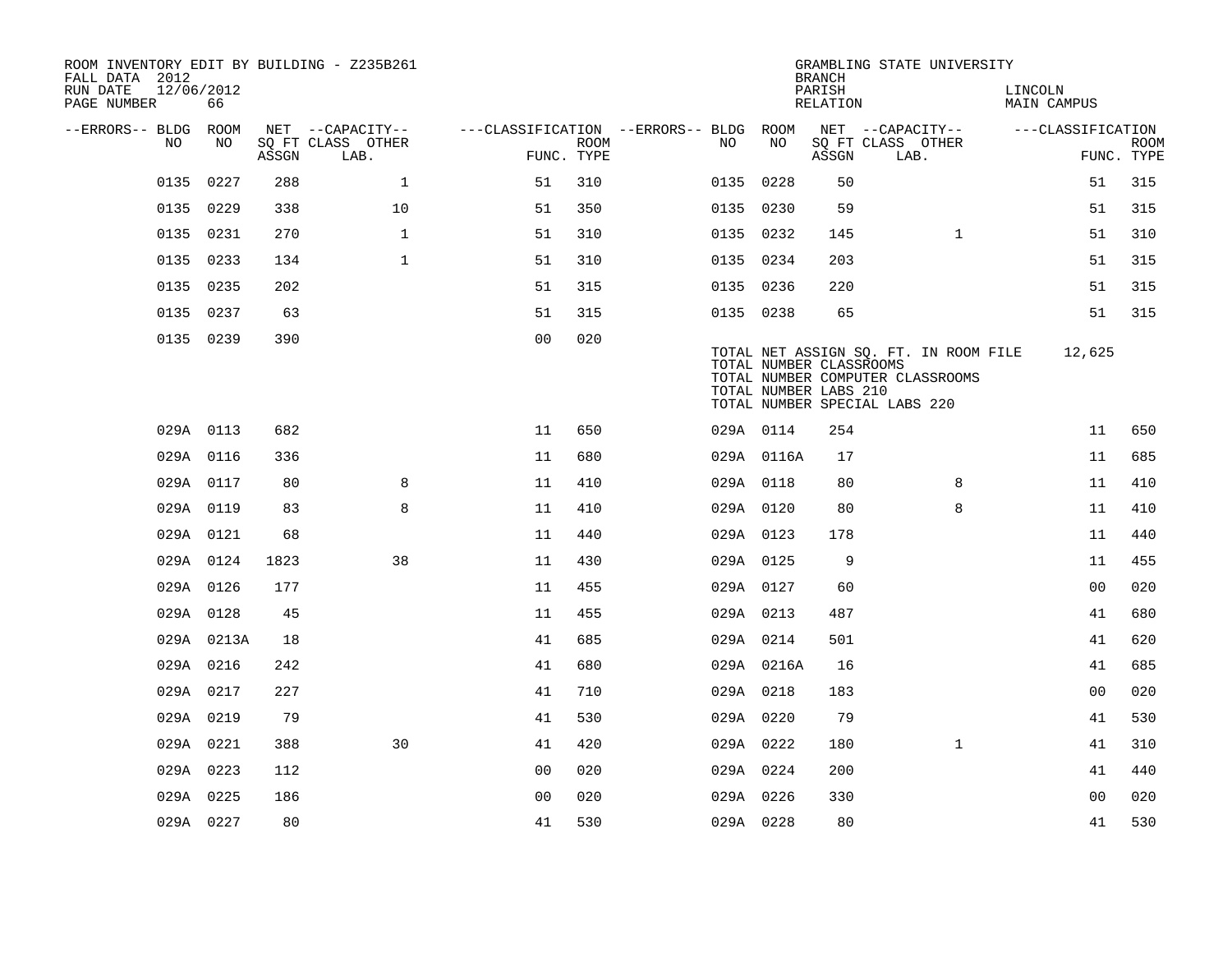| ROOM INVENTORY EDIT BY BUILDING - Z235B261<br>FALL DATA 2012 |            |       |                           |                |             |                                        |                                                               | <b>BRANCH</b>      | GRAMBLING STATE UNIVERSITY                                                                                 |                               |                           |
|--------------------------------------------------------------|------------|-------|---------------------------|----------------|-------------|----------------------------------------|---------------------------------------------------------------|--------------------|------------------------------------------------------------------------------------------------------------|-------------------------------|---------------------------|
| 12/06/2012<br>RUN DATE<br>PAGE NUMBER                        | 67         |       |                           |                |             |                                        |                                                               | PARISH<br>RELATION |                                                                                                            | LINCOLN<br><b>MAIN CAMPUS</b> |                           |
| --ERRORS-- BLDG ROOM                                         |            |       | NET --CAPACITY--          |                |             | ---CLASSIFICATION --ERRORS-- BLDG ROOM |                                                               |                    | NET --CAPACITY--                                                                                           | ---CLASSIFICATION             |                           |
| NO                                                           | NO         | ASSGN | SO FT CLASS OTHER<br>LAB. | FUNC. TYPE     | <b>ROOM</b> | NO                                     | NO                                                            | ASSGN              | SQ FT CLASS OTHER<br>LAB.                                                                                  |                               | <b>ROOM</b><br>FUNC. TYPE |
|                                                              | 029A 0229  | 80    |                           | 41             | 530         |                                        | 029A 0230                                                     | 288                |                                                                                                            | 00                            | 020                       |
|                                                              | 029A 0231  | 963   | 96                        | 41             | 430         | 029A 0232                              |                                                               | 187                | $\mathbf{1}$                                                                                               | 41                            | 310                       |
|                                                              | 029A 0233  | 159   |                           | 41             | 315         | 029A 0234                              |                                                               | 172                | $\mathbf{1}$                                                                                               | 41                            | 310                       |
|                                                              | 029A 0235  | 302   | $\mathbf{1}$              | 41             | 310         | 029A 0236                              |                                                               | 198                | $\mathbf{1}$                                                                                               | 41                            | 310                       |
|                                                              | 029A 0301  | 232   |                           | 0 <sub>0</sub> | 020         |                                        | 029A 0302                                                     | 156                |                                                                                                            | 0 <sub>0</sub>                | 010                       |
|                                                              | 029A 0302A | 44    |                           | 41             | 455         |                                        | 029A 0302B                                                    | 44                 |                                                                                                            | 41                            | 455                       |
|                                                              | 029A 0302C | 45    |                           | 41             | 455         | 029A 0303                              |                                                               | 26                 |                                                                                                            | 0 <sub>0</sub>                | 030                       |
|                                                              | 029A 0304  | 56    |                           | 00             | 030         | 029A 0305                              |                                                               | 112                |                                                                                                            | 0 <sub>0</sub>                | 030                       |
|                                                              | 029A 0306  | 43    |                           | 0 <sub>0</sub> | 020         | 029A 0307                              |                                                               | 150                | 4                                                                                                          | 00                            | 030                       |
|                                                              | 029A 0308  | 146   | $\overline{4}$            | 00             | 030         | 029A 0309                              |                                                               | 38                 |                                                                                                            | 0 <sub>0</sub>                | 020                       |
|                                                              | 029A 0310  | 36    | $\mathbf{1}$              | 0 <sub>0</sub> | 030         |                                        | 029A 0311                                                     | 36                 | $\mathbf{1}$                                                                                               | 41                            | 315                       |
|                                                              | 029A 0312  | 38    |                           | 0 <sub>0</sub> | 020         | 029A 0313                              |                                                               | 682                | 68                                                                                                         | 41                            | 410                       |
|                                                              | 029A 0314  | 186   | $\mathbf{1}$              | 41             | 310         |                                        | 029A 0314A                                                    | 158                |                                                                                                            | 41                            | 440                       |
|                                                              | 029A 0315  | 404   |                           | 0 <sub>0</sub> | 020         | 029A 0316                              |                                                               | 115                | $\overline{2}$                                                                                             | 41                            | 250                       |
|                                                              | 029A 0317  | 115   | 2                         | 41             | 250         | 029A 0318                              |                                                               | 1626               | 162                                                                                                        | 41                            | 410                       |
|                                                              | 029A 0319  | 545   |                           | 41             | 315         | 029A 0320                              |                                                               | 184                | $\mathbf{1}$                                                                                               | 41                            | 310                       |
|                                                              | 029A 0321  | 43    |                           | 41             | 315         | 029A 0322                              |                                                               | 184                | $\mathbf{1}$                                                                                               | 41                            | 310                       |
|                                                              | 029A 0323  | 101   | 10                        | 41             | 410         | 029A 0324                              |                                                               | 120                |                                                                                                            | 41                            | 440                       |
|                                                              | 029A 0325  | 9     |                           | 41             | 455         | 029A 0326                              |                                                               | 1351               | 135                                                                                                        | 41                            | 410                       |
|                                                              | 029A 0327  | 138   |                           | 41             | 440         |                                        | 029A 0328<br>TOTAL NUMBER CLASSROOMS<br>TOTAL NUMBER LABS 210 | 177                | TOTAL NET ASSIGN SQ. FT. IN ROOM FILE<br>TOTAL NUMBER COMPUTER CLASSROOMS<br>TOTAL NUMBER SPECIAL LABS 220 | 41<br>14,453                  | 440                       |
|                                                              | 040A 0133  | 1775  | 52                        | 11             | 110         | 040A 0138                              |                                                               | 4554               | 45                                                                                                         | 11                            | 210                       |
|                                                              | 040A 0160  | 1865  | 88                        | 11             | 680         |                                        | 040A 0161                                                     | 156                |                                                                                                            | 11                            | 685                       |
|                                                              | 040A 0162  | 88    |                           | 11             | 215         | 040A 0163                              |                                                               | 88                 |                                                                                                            | 0 <sub>0</sub>                | 030                       |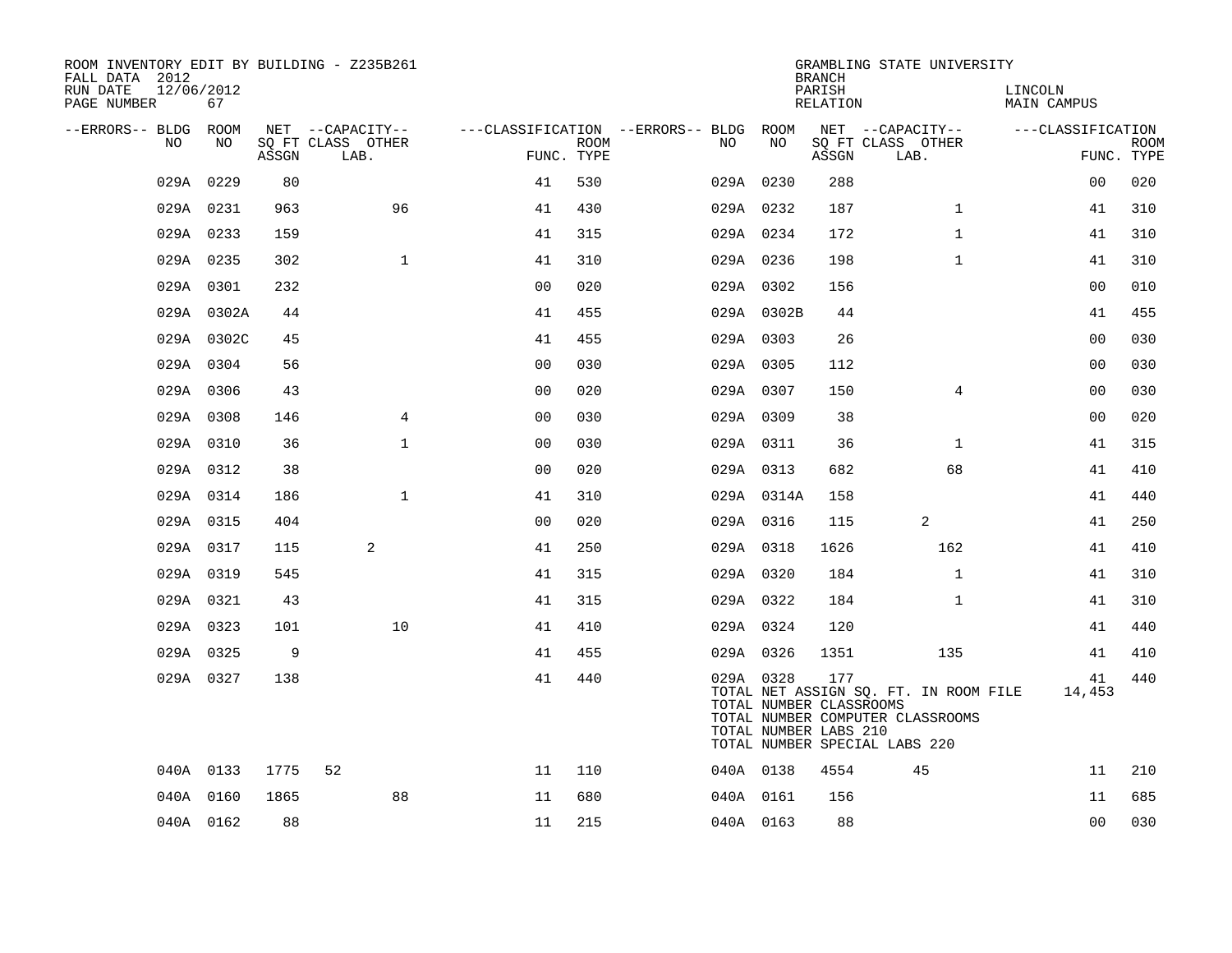| ROOM INVENTORY EDIT BY BUILDING - Z235B261<br>FALL DATA 2012<br>12/06/2012<br>RUN DATE |                  |       |                   |                                                                                                |      |           |                                                                    | <b>BRANCH</b><br>PARISH | GRAMBLING STATE UNIVERSITY                                                                                       |                               |                                                             |             |
|----------------------------------------------------------------------------------------|------------------|-------|-------------------|------------------------------------------------------------------------------------------------|------|-----------|--------------------------------------------------------------------|-------------------------|------------------------------------------------------------------------------------------------------------------|-------------------------------|-------------------------------------------------------------|-------------|
| PAGE NUMBER                                                                            | 68               |       |                   |                                                                                                |      |           |                                                                    |                         | RELATION                                                                                                         | LINCOLN<br><b>MAIN CAMPUS</b> |                                                             |             |
| --ERRORS-- BLDG ROOM<br>NO                                                             | NO               |       | SQ FT CLASS OTHER | NET --CAPACITY-- - ---CLASSIFICATION --ERRORS-- BLDG ROOM NET --CAPACITY-- - ---CLASSIFICATION | ROOM | NO        | NO                                                                 |                         | SQ FT CLASS OTHER                                                                                                |                               |                                                             | <b>ROOM</b> |
|                                                                                        |                  | ASSGN | LAB.              | FUNC. TYPE                                                                                     |      |           |                                                                    |                         | ASSGN LAB.                                                                                                       |                               | FUNC. TYPE                                                  |             |
|                                                                                        | 040A 0164        | 143   | $4\overline{ }$   | 0 <sub>0</sub>                                                                                 | 030  | 040A 0165 |                                                                    | 80                      | $\overline{2}$                                                                                                   |                               | 0 <sub>0</sub>                                              | 030         |
|                                                                                        | 040A 0166        | 50    |                   | 0 <sub>0</sub>                                                                                 | 020  | 040A 0167 |                                                                    | 758                     |                                                                                                                  |                               | 0 <sub>0</sub>                                              | 020         |
|                                                                                        | 040A 0168        | 4545  | 25                | 11                                                                                             | 210  | 040A 0169 |                                                                    | 338                     |                                                                                                                  |                               | 11                                                          | 215         |
|                                                                                        | 040A 0170        | 250   | $\mathbf{1}$      | 11                                                                                             | 310  | 040A 0171 |                                                                    | 250                     | $\mathbf{1}$                                                                                                     |                               | 11                                                          | 310         |
|                                                                                        | 040A 0173        | 1366  | 25                | 11                                                                                             | 210  | 040A 0174 |                                                                    | 2348                    | 30                                                                                                               |                               | 11                                                          | 210         |
|                                                                                        | 040A 0174A       | 245   | $\mathbf{1}$      | 11                                                                                             | 310  | 040A 0175 |                                                                    | 870                     |                                                                                                                  |                               | 00                                                          | 030         |
|                                                                                        | 040A 0176        | 380   |                   | 11                                                                                             | 215  |           | 040A 0177<br>TOTAL NUMBER CLASSROOMS<br>TOTAL NUMBER LABS 210      | 28                      | TOTAL NET ASSIGN SQ. FT. IN ROOM FILE<br>TOTAL NUMBER COMPUTER CLASSROOMS<br>TOTAL NUMBER SPECIAL LABS 220       |                               | 00 <sup>o</sup><br>18,160<br>$\mathbf{1}$<br>$\overline{4}$ | 010         |
|                                                                                        | 0526 GROUND 2128 |       |                   | 42                                                                                             | 590  |           | TOTAL NUMBER CLASSROOMS<br>TOTAL NUMBER LABS 210                   |                         | TOTAL NET ASSIGN SQ. FT. IN ROOM FILE 2,128<br>TOTAL NUMBER COMPUTER CLASSROOMS<br>TOTAL NUMBER SPECIAL LABS 220 |                               |                                                             |             |
|                                                                                        | 0527 000AA       | 974   | $4\overline{ }$   | 91                                                                                             | 950  |           | 0527 000BB                                                         | 974                     |                                                                                                                  |                               | 91                                                          | 950         |
|                                                                                        | 0527 000CC       | 974   |                   | 91                                                                                             | 950  |           | 0527 000DD                                                         | 974                     |                                                                                                                  |                               | 91                                                          | 950         |
|                                                                                        | 0527 000EE       | 974   |                   | 91                                                                                             | 950  |           | 0527 000FF                                                         | 974                     |                                                                                                                  |                               | 91                                                          | 950         |
|                                                                                        | 0527 000GG       | 974   |                   | 91                                                                                             | 950  |           | 0527 000HH 974<br>TOTAL NUMBER CLASSROOMS<br>TOTAL NUMBER LABS 210 |                         | TOTAL NET ASSIGN SQ. FT. IN ROOM FILE<br>TOTAL NUMBER COMPUTER CLASSROOMS<br>TOTAL NUMBER SPECIAL LABS 220       |                               | 91<br>7,792                                                 | 950         |
|                                                                                        | 0528 000AA       | 604   |                   | 91                                                                                             | 950  |           | 0528 000BB                                                         | 604                     |                                                                                                                  |                               | 91                                                          | 950         |
|                                                                                        | 0528 000CC       | 604   |                   | 91                                                                                             | 950  |           | 0528 000DD                                                         | 604                     |                                                                                                                  |                               | 91                                                          | 950         |
|                                                                                        | 0528 000EE       | 604   |                   | 91                                                                                             | 950  |           | 0528 000FF                                                         | 604                     |                                                                                                                  |                               | 91                                                          | 950         |
|                                                                                        | 0528 000GG       | 604   |                   | 91                                                                                             | 950  |           | 0528 000HH<br>TOTAL NUMBER CLASSROOMS<br>TOTAL NUMBER LABS 210     | 604                     | TOTAL NET ASSIGN SQ. FT. IN ROOM FILE<br>TOTAL NUMBER COMPUTER CLASSROOMS                                        |                               | 91<br>4,832                                                 | 950         |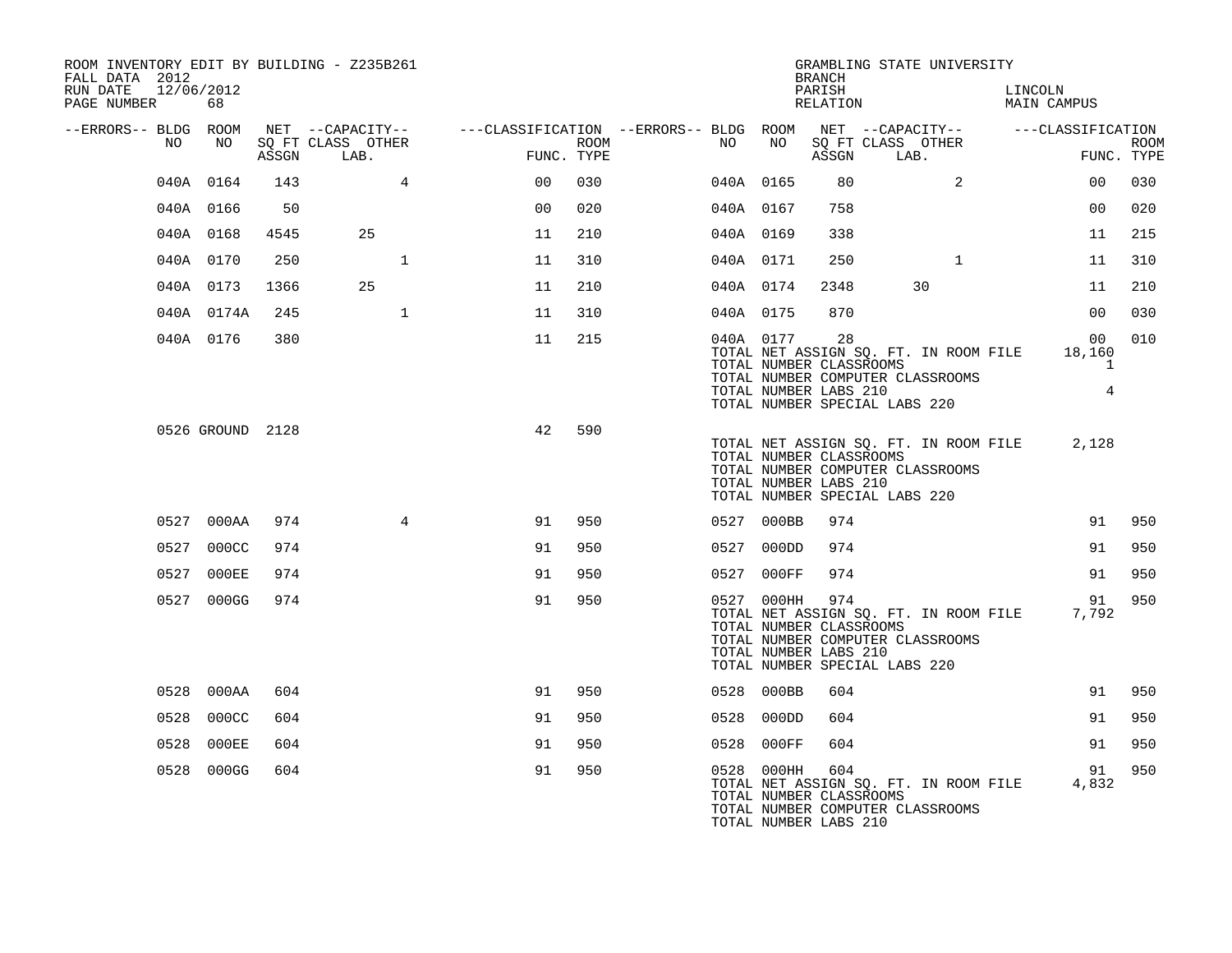| ROOM INVENTORY EDIT BY BUILDING - Z235B261<br>FALL DATA 2012<br>RUN DATE<br>12/06/2012<br>PAGE NUMBER | 69         |       |                                                                                                                             |                                                                                 |      |    |            | <b>BRANCH</b><br>PARISH<br>RELATION                     | GRAMBLING STATE UNIVERSITY                                                                                 | LINCOLN<br>MAIN CAMPUS |                           |
|-------------------------------------------------------------------------------------------------------|------------|-------|-----------------------------------------------------------------------------------------------------------------------------|---------------------------------------------------------------------------------|------|----|------------|---------------------------------------------------------|------------------------------------------------------------------------------------------------------------|------------------------|---------------------------|
| --ERRORS-- BLDG ROOM<br>NO                                                                            | NO         | ASSGN | NET --CAPACITY-- - ---CLASSIFICATION --ERRORS-- BLDG ROOM NET --CAPACITY-- - ---CLASSIFICATION<br>SQ FT CLASS OTHER<br>LAB. | $\mathcal{L} = \mathcal{L} \mathcal{L} + \mathcal{L} \mathcal{L}$<br>FUNC. TYPE | ROOM | NO | NO         | ASSGN                                                   | SQ FT CLASS OTHER<br>LAB.<br>TOTAL NUMBER SPECIAL LABS 220                                                 |                        | <b>ROOM</b><br>FUNC. TYPE |
|                                                                                                       | 0529 000AA | 604   |                                                                                                                             | 91                                                                              | 950  |    | 0529 000BB | 604                                                     |                                                                                                            | 91                     | 950                       |
|                                                                                                       | 0529 000CC | 604   |                                                                                                                             | 91                                                                              | 950  |    | 0529 000DD | 604                                                     |                                                                                                            | 91                     | 950                       |
|                                                                                                       | 0529 000EE | 604   |                                                                                                                             | 91                                                                              | 950  |    | 0529 000FF | 604                                                     |                                                                                                            | 91                     | 950                       |
|                                                                                                       | 0529 000GG | 604   |                                                                                                                             | 91                                                                              | 950  |    | 0529 000HH | 604<br>TOTAL NUMBER CLASSROOMS<br>TOTAL NUMBER LABS 210 | TOTAL NET ASSIGN SQ. FT. IN ROOM FILE<br>TOTAL NUMBER COMPUTER CLASSROOMS<br>TOTAL NUMBER SPECIAL LABS 220 | 91<br>4,832            | 950                       |
|                                                                                                       | 0530 000AA | 974   |                                                                                                                             | 91                                                                              | 950  |    | 0530 000BB | 974                                                     |                                                                                                            | 91                     | 950                       |
|                                                                                                       | 0530 000CC | 974   |                                                                                                                             | 91                                                                              | 950  |    | 0530 000DD | 974                                                     |                                                                                                            | 91                     | 950                       |
|                                                                                                       | 0530 000EE | 974   |                                                                                                                             | 91                                                                              | 950  |    | 0530 000FF | 974                                                     |                                                                                                            | 91                     | 950                       |
|                                                                                                       | 0530 000GG | 974   |                                                                                                                             | 91                                                                              | 950  |    | 0530 000HH | 974<br>TOTAL NUMBER CLASSROOMS<br>TOTAL NUMBER LABS 210 | TOTAL NET ASSIGN SQ. FT. IN ROOM FILE<br>TOTAL NUMBER COMPUTER CLASSROOMS<br>TOTAL NUMBER SPECIAL LABS 220 | 91<br>7.792            | 950                       |
|                                                                                                       | 0531 000AA | 604   |                                                                                                                             | 91                                                                              | 950  |    | 0531 000BB | 604                                                     |                                                                                                            | 91                     | 950                       |
|                                                                                                       | 0531 000CC | 604   |                                                                                                                             | 91                                                                              | 950  |    | 0531 000DD | 604                                                     |                                                                                                            | 91                     | 950                       |
|                                                                                                       | 0531 000EE | 604   |                                                                                                                             | 91                                                                              | 950  |    | 0531 000FF | 604                                                     |                                                                                                            | 91                     | 950                       |
|                                                                                                       | 0531 000GG | 604   |                                                                                                                             | 91                                                                              | 950  |    | 0531 000HH | 604<br>TOTAL NUMBER CLASSROOMS<br>TOTAL NUMBER LABS 210 | TOTAL NET ASSIGN SQ. FT. IN ROOM FILE<br>TOTAL NUMBER COMPUTER CLASSROOMS<br>TOTAL NUMBER SPECIAL LABS 220 | 91<br>4,832            | 950                       |
|                                                                                                       | 0532 000AA | 974   |                                                                                                                             | 91                                                                              | 950  |    | 0532 000BB | 974                                                     |                                                                                                            | 91                     | 950                       |
|                                                                                                       | 0532 000CC | 974   |                                                                                                                             | 91                                                                              | 950  |    | 0532 000DD | 974                                                     |                                                                                                            | 91                     | 950                       |
|                                                                                                       | 0532 000EE | 974   |                                                                                                                             | 91                                                                              | 950  |    | 0532 000FF | 974                                                     |                                                                                                            | 91                     | 950                       |
|                                                                                                       | 0532 000GG | 974   |                                                                                                                             | 91                                                                              | 950  |    | 0532 000HH | 974<br>TOTAL NUMBER CLASSROOMS                          | TOTAL NET ASSIGN SQ. FT. IN ROOM FILE<br>TOTAL NUMBER COMPUTER CLASSROOMS                                  | 91<br>7,792            | 950                       |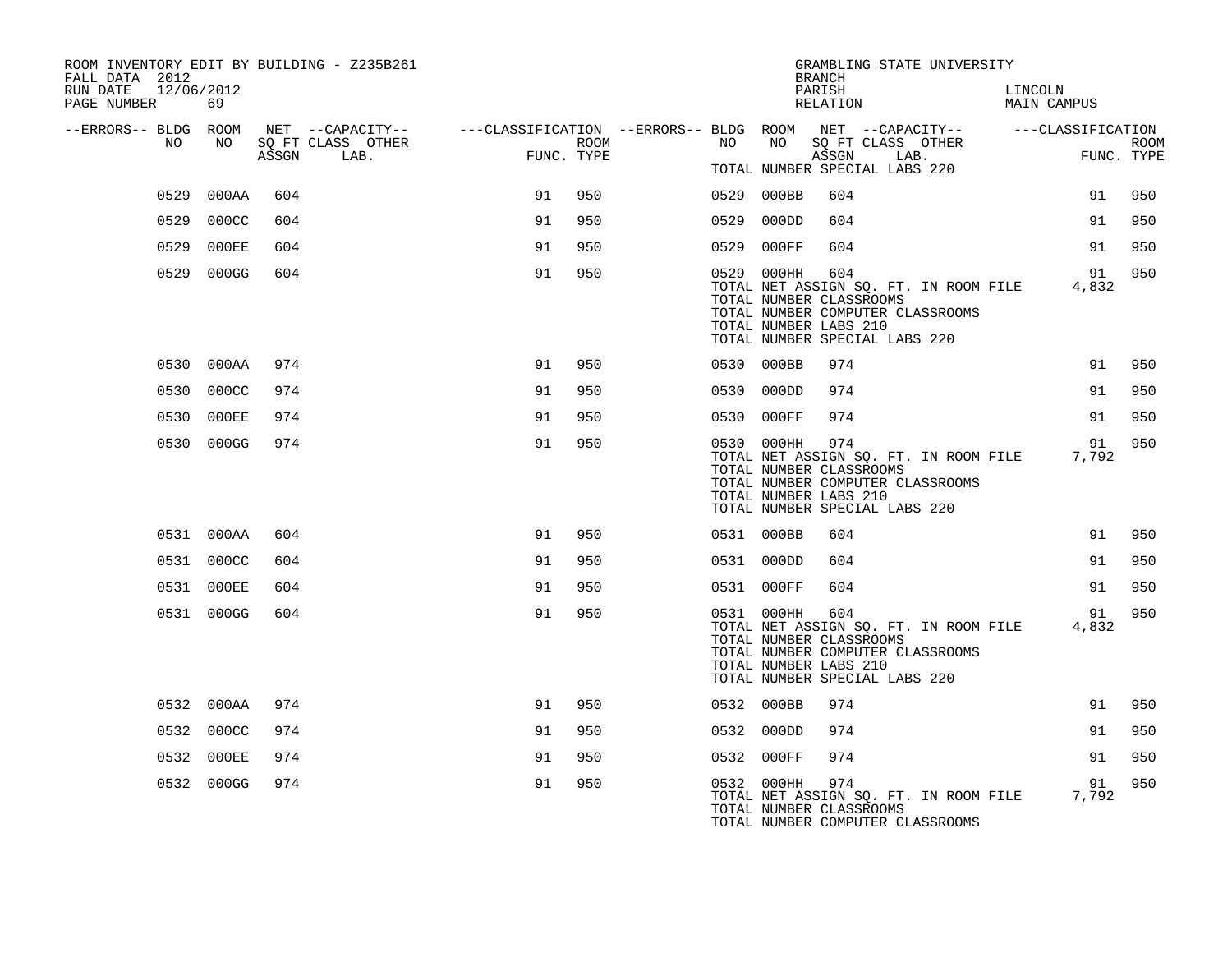| ROOM INVENTORY EDIT BY BUILDING - Z235B261<br>FALL DATA 2012<br>RUN DATE<br>12/06/2012 |                  |       |                                                                                                                     |    |            |           |                                                                                                 | <b>BRANCH</b><br>PARISH |    | GRAMBLING STATE UNIVERSITY                                                | LINCOLN |                                             |      |
|----------------------------------------------------------------------------------------|------------------|-------|---------------------------------------------------------------------------------------------------------------------|----|------------|-----------|-------------------------------------------------------------------------------------------------|-------------------------|----|---------------------------------------------------------------------------|---------|---------------------------------------------|------|
| PAGE NUMBER                                                                            | 70               |       |                                                                                                                     |    |            |           |                                                                                                 | RELATION                |    |                                                                           |         | MAIN CAMPUS                                 |      |
| --ERRORS-- BLDG ROOM<br>NO                                                             | NO               |       | NET --CAPACITY-- - ---CLASSIFICATION --ERRORS-- BLDG ROOM NET --CAPACITY-- - ---CLASSIFICATION<br>SQ FT CLASS OTHER |    | ROOM       | NO        | NO 11                                                                                           |                         |    | SQ FT CLASS OTHER                                                         |         |                                             | ROOM |
|                                                                                        |                  | ASSGN | LAB.                                                                                                                |    | FUNC. TYPE |           | TOTAL NUMBER LABS 210<br>TOTAL NUMBER SPECIAL LABS 220                                          | ASSGN                   |    | LAB.                                                                      |         | FUNC. TYPE                                  |      |
|                                                                                        | 0533 OFFICE 2837 |       |                                                                                                                     | 91 | 955        |           | TOTAL NUMBER CLASSROOMS<br>TOTAL NUMBER LABS 210<br>TOTAL NUMBER SPECIAL LABS 220               |                         |    | TOTAL NUMBER COMPUTER CLASSROOMS                                          |         | TOTAL NET ASSIGN SQ. FT. IN ROOM FILE 2,837 |      |
|                                                                                        | 0534 000AA       | 604   |                                                                                                                     | 91 | 950        |           | 0534 000BB                                                                                      | 604                     |    |                                                                           |         | 91                                          | 950  |
|                                                                                        | 0534 000CC       | 604   |                                                                                                                     | 91 | 950        |           | 0534 000DD                                                                                      | 604                     |    |                                                                           |         | 91                                          | 950  |
|                                                                                        | 0534 000EE       | 604   |                                                                                                                     | 91 | 950        |           | 0534 000FF                                                                                      | 604                     |    |                                                                           |         | 91                                          | 950  |
|                                                                                        | 0534 000GG       | 604   |                                                                                                                     | 91 | 950        |           | 0534 000HH<br>TOTAL NUMBER CLASSROOMS<br>TOTAL NUMBER LABS 210<br>TOTAL NUMBER SPECIAL LABS 220 | 604                     |    | TOTAL NET ASSIGN SQ. FT. IN ROOM FILE<br>TOTAL NUMBER COMPUTER CLASSROOMS |         | 91<br>4,832                                 | 950  |
|                                                                                        | 0535 000AA       | 974   |                                                                                                                     | 91 | 950        |           | 0535 000BB                                                                                      | 974                     |    |                                                                           |         | 91                                          | 950  |
|                                                                                        | 0535 000CC       | 974   |                                                                                                                     | 91 | 950        |           | 0535 000DD                                                                                      | 974                     |    |                                                                           |         | 91                                          | 950  |
|                                                                                        | 0535 000EE       | 974   |                                                                                                                     | 91 | 950        |           | 0535 000FF                                                                                      | 974                     |    |                                                                           |         | 91                                          | 950  |
|                                                                                        | 0535 000GG       | 974   |                                                                                                                     | 91 | 950        |           | 0535 000HH<br>TOTAL NUMBER CLASSROOMS<br>TOTAL NUMBER LABS 210<br>TOTAL NUMBER SPECIAL LABS 220 | 974                     |    | TOTAL NET ASSIGN SQ. FT. IN ROOM FILE<br>TOTAL NUMBER COMPUTER CLASSROOMS |         | 91<br>7,792                                 | 950  |
|                                                                                        | 0537 000CR       | 700   |                                                                                                                     | 11 | 225        | 0537 0100 |                                                                                                 | 683                     | 46 |                                                                           |         | 11                                          | 110  |
|                                                                                        | 0537 0100A       | 87    |                                                                                                                     | 00 | 030        | 0537 0101 |                                                                                                 | 461                     |    | 9                                                                         |         | 11                                          | 220  |
|                                                                                        | 0537 0102        | 374   | 7                                                                                                                   | 11 | 220        | 0537 0103 |                                                                                                 | 561                     |    | 11                                                                        |         | 11                                          | 220  |
|                                                                                        | 0537 0104        | 131   |                                                                                                                     | 41 | 420        | 0537 0105 |                                                                                                 | 1325                    |    | 27                                                                        |         | 11                                          | 220  |
|                                                                                        | 0537 0106        | 3429  | 69                                                                                                                  | 11 | 220        | 0537 0107 |                                                                                                 | 41                      |    | 2                                                                         |         | 11                                          | 220  |
|                                                                                        | 0537 0108        | 41    | 2                                                                                                                   | 11 | 220        | 0537 0109 |                                                                                                 | 82                      |    | 2                                                                         |         | 11                                          | 220  |
|                                                                                        | 0537 0110        | 313   | 6                                                                                                                   | 11 | 220        | 0537 0111 |                                                                                                 | 41                      |    | 2                                                                         |         | 11                                          | 220  |
|                                                                                        | 0537 0112        | 41    | 2                                                                                                                   | 11 | 220        | 0537 0113 |                                                                                                 | 41                      |    | 2                                                                         |         | 11                                          | 220  |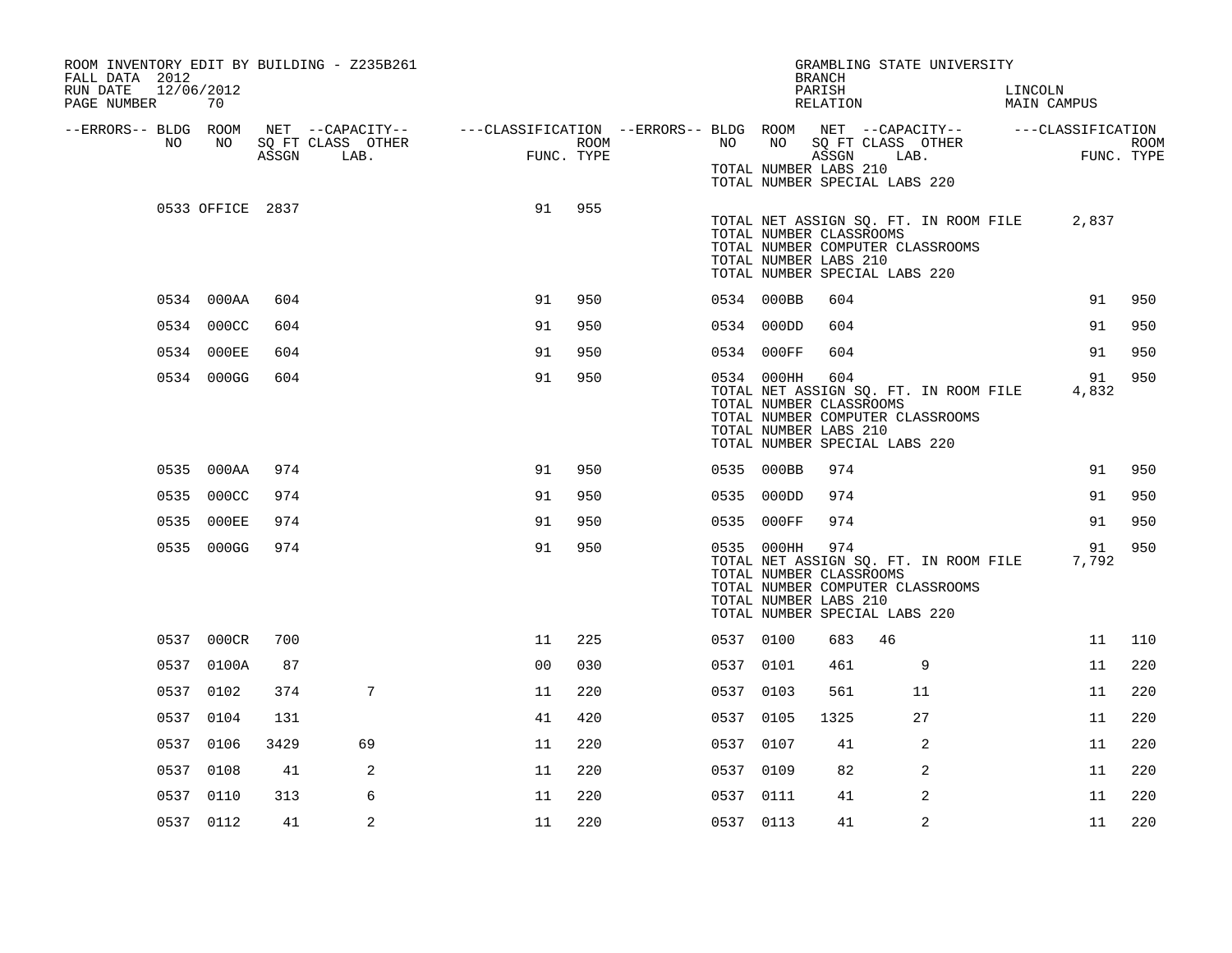| ROOM INVENTORY EDIT BY BUILDING - Z235B261<br>FALL DATA 2012<br>RUN DATE<br>12/06/2012<br>PAGE NUMBER | 71               |       |                           |                  |                                        |                           |   |           |                                                                                                       | <b>BRANCH</b><br>PARISH<br>RELATION |    | GRAMBLING STATE UNIVERSITY                                                       | LINCOLN<br>MAIN CAMPUS |                                       |             |
|-------------------------------------------------------------------------------------------------------|------------------|-------|---------------------------|------------------|----------------------------------------|---------------------------|---|-----------|-------------------------------------------------------------------------------------------------------|-------------------------------------|----|----------------------------------------------------------------------------------|------------------------|---------------------------------------|-------------|
| --ERRORS-- BLDG ROOM                                                                                  |                  |       |                           | NET --CAPACITY-- | ---CLASSIFICATION --ERRORS-- BLDG ROOM |                           |   |           |                                                                                                       |                                     |    | NET --CAPACITY--                                                                 | ---CLASSIFICATION      |                                       |             |
| NO.                                                                                                   | NO.              | ASSGN | SQ FT CLASS OTHER<br>LAB. |                  |                                        | <b>ROOM</b><br>FUNC. TYPE |   | NO.       | NO                                                                                                    | ASSGN                               |    | SQ FT CLASS OTHER<br>LAB.                                                        |                        | FUNC. TYPE                            | <b>ROOM</b> |
| 0537                                                                                                  | 0114             | 41    |                           | 2                | 11                                     | 220                       |   | 0537 0115 |                                                                                                       | 41                                  |    | 2                                                                                |                        | 11                                    | 220         |
|                                                                                                       | 0537 0116        | 41    |                           | 2                | 11                                     | 220                       |   | 0537      | 0117                                                                                                  | 41                                  |    | 2                                                                                |                        | 11                                    | 220         |
|                                                                                                       | 0537 0122        | 698   | 47                        |                  | 11                                     | 110                       |   | 0537 0123 |                                                                                                       | 702                                 | 47 |                                                                                  |                        | 11                                    | 110         |
|                                                                                                       | 0537 0126        | 304   | 20                        |                  | 11                                     | 110                       |   | 0537      | 0161                                                                                                  | 204                                 |    | $\mathbf{1}$                                                                     |                        | 11                                    | 310         |
|                                                                                                       | 0537 0188        | 152   |                           | 3                | 11                                     | 220                       |   |           | 0537 0201                                                                                             | 226                                 |    |                                                                                  |                        | 11                                    | 325         |
|                                                                                                       | 0537 0202        | 240   |                           |                  | 11                                     | 315                       |   | 0537      | 0203                                                                                                  | 129                                 |    | $\mathbf{1}$                                                                     |                        | 11                                    | 310         |
|                                                                                                       | 0537 0204        | 135   |                           | $\mathbf 1$      | 11                                     | 310                       |   | 0537 0205 |                                                                                                       | 135                                 |    | $\mathbf{1}$                                                                     |                        | 11                                    | 310         |
| 0537                                                                                                  | 0206             | 135   |                           | $\mathbf{1}$     | 11                                     | 310                       |   | 0537      | 0207                                                                                                  | 128                                 |    | $\mathbf{1}$                                                                     |                        | 11                                    | 310         |
| 0537                                                                                                  | 0208             | 522   | 35                        |                  | 11                                     | 110                       |   | 0537 0209 |                                                                                                       | 505                                 |    |                                                                                  |                        | 46                                    | 350         |
| 0537                                                                                                  | 0210             | 441   |                           |                  | 41                                     | 420                       |   | 0537 0211 |                                                                                                       | 238                                 |    |                                                                                  |                        | 11                                    | 115         |
| 0537                                                                                                  | 0212             | 254   |                           |                  | 11                                     | 325                       |   | 0537 0213 |                                                                                                       | 294                                 |    |                                                                                  |                        | 11                                    | 315         |
| 0537                                                                                                  | 0214             | 126   |                           | $\mathbf 1$      | 11                                     | 310                       |   | 0537 0215 |                                                                                                       | 133                                 |    | $\mathbf{1}$                                                                     |                        | 11                                    | 310         |
| 0537                                                                                                  | 0216             | 518   |                           |                  | 11                                     | 270                       |   | 0537 0217 |                                                                                                       | 503                                 |    |                                                                                  |                        | 11                                    | 270         |
| 0537                                                                                                  | 0218             | 488   |                           |                  | 11                                     | 270                       |   | 0537 0219 |                                                                                                       | 696                                 |    |                                                                                  |                        | 11                                    | 240         |
|                                                                                                       | 0537 0220        | 142   |                           | $\mathbf{1}$     | 11                                     | 310                       |   | 0537 0221 |                                                                                                       | 141                                 |    | $\mathbf{1}$                                                                     |                        | 11                                    | 310         |
| 0537                                                                                                  | 0222             | 232   |                           |                  | 11                                     | 325                       |   | 0537 0223 |                                                                                                       | 241                                 |    |                                                                                  |                        | 11                                    | 315         |
| 0537                                                                                                  | 0224             | 138   |                           | $\mathbf{1}$     | 11                                     | 310                       |   | 0537 0225 |                                                                                                       | 138                                 |    | $\mathbf{1}$                                                                     |                        | 11                                    | 310         |
|                                                                                                       | 0537 0226        | 138   |                           | $\mathbf 1$      | 11                                     | 310                       |   | 0537 0227 |                                                                                                       | 138                                 |    | $\mathbf{1}$                                                                     |                        | 11                                    | 310         |
| 0537                                                                                                  | 0228             | 138   |                           | $\mathbf{1}$     | 11                                     | 310                       |   | 0537      | 0229                                                                                                  | 643                                 |    |                                                                                  |                        | 11                                    | 260         |
|                                                                                                       | 0537 0230        | 464   |                           |                  | 11                                     | 240                       |   |           | 0537 0231                                                                                             | 334                                 | 22 |                                                                                  |                        | 11                                    | 110         |
|                                                                                                       | 0537 0232        | 495   |                           |                  | 11                                     | 350                       |   | 0537 0233 |                                                                                                       | 143                                 |    |                                                                                  |                        | 11                                    | 270         |
|                                                                                                       | 0537 0262        | 52    |                           |                  | 0 <sub>0</sub>                         | 030                       |   |           | 0537 CHANGM                                                                                           | 80                                  |    |                                                                                  |                        | 11                                    | 115         |
|                                                                                                       | 0537 RECITL 1748 |       |                           | 184              | 11                                     | 210                       | 9 |           | 0537 THEATE 1983<br>TOTAL NUMBER CLASSROOMS<br>TOTAL NUMBER LABS 210<br>TOTAL NUMBER SPECIAL LABS 220 |                                     |    | 225<br>TOTAL NET ASSIGN SQ. FT. IN ROOM FILE<br>TOTAL NUMBER COMPUTER CLASSROOMS |                        | 11<br>23,670<br>6<br>$\sqrt{2}$<br>17 | 210         |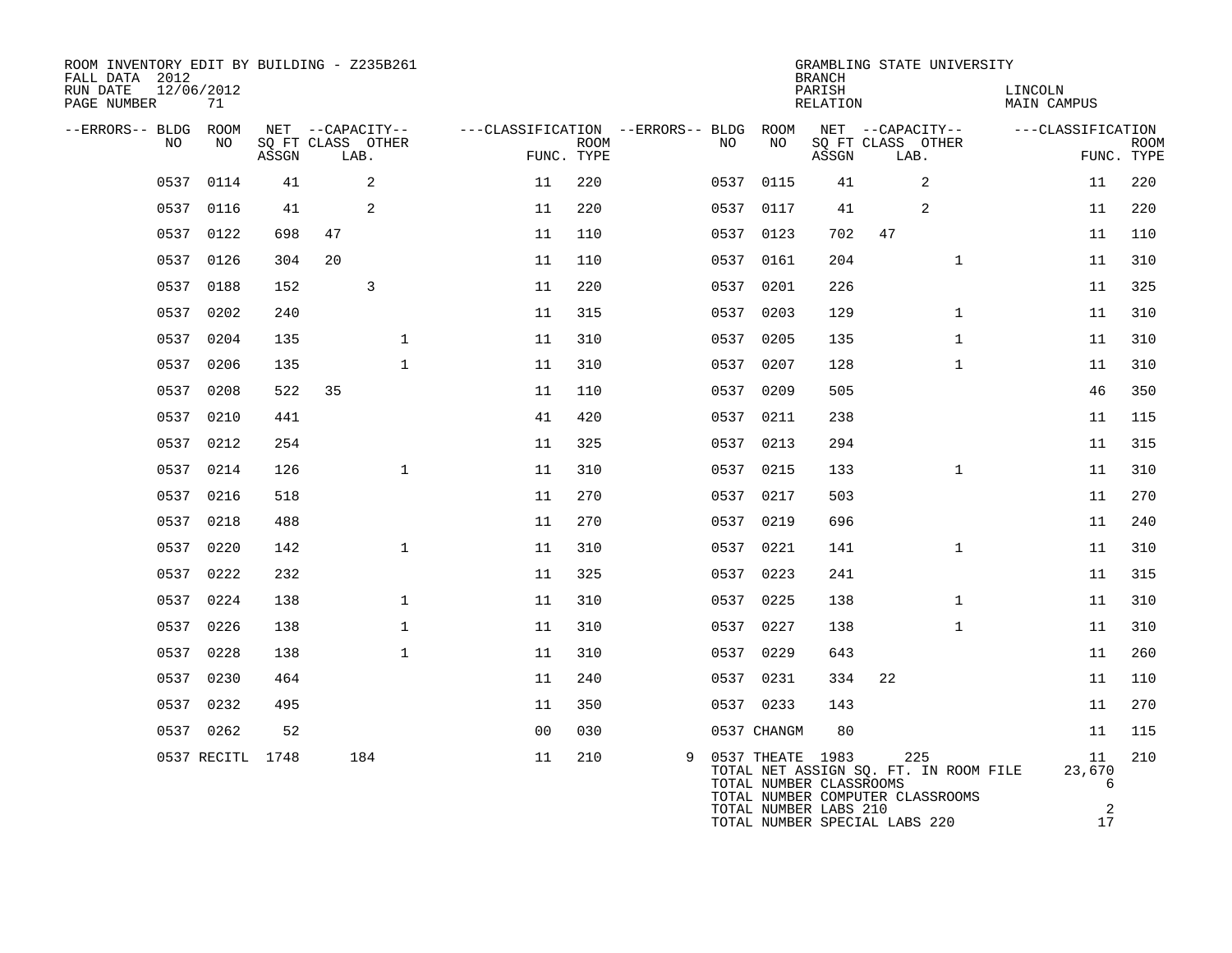| ROOM INVENTORY EDIT BY BUILDING - Z235B261<br>FALL DATA 2012 |                |       |                                       |                                        |      |           |    | BRANCH                                                  | GRAMBLING STATE UNIVERSITY                                                                                 |                        |                          |             |
|--------------------------------------------------------------|----------------|-------|---------------------------------------|----------------------------------------|------|-----------|----|---------------------------------------------------------|------------------------------------------------------------------------------------------------------------|------------------------|--------------------------|-------------|
| RUN DATE 12/06/2012<br>PAGE NUMBER                           | 72             |       |                                       |                                        |      |           |    | PARISH<br>RELATION                                      |                                                                                                            | LINCOLN<br>MAIN CAMPUS |                          |             |
| --ERRORS-- BLDG ROOM<br>NO.                                  | NO             |       | NET --CAPACITY--<br>SQ FT CLASS OTHER | ---CLASSIFICATION --ERRORS-- BLDG ROOM | ROOM | NO.       | NO |                                                         | NET --CAPACITY-- ---CLASSIFICATION<br>SQ FT CLASS OTHER                                                    |                        |                          | <b>ROOM</b> |
|                                                              |                | ASSGN | LAB.                                  | FUNC. TYPE                             |      |           |    | ASSGN                                                   | LAB.                                                                                                       |                        | FUNC. TYPE               |             |
| 0538                                                         | 0101           | 362   |                                       | 46                                     | 315  | 0538 0104 |    | 720                                                     | $\mathbf{1}$                                                                                               |                        | 46                       | 310         |
|                                                              | 0538 0105      | 260   |                                       | 46                                     | 315  | 0538 0108 |    | 28                                                      |                                                                                                            |                        | 0 <sup>0</sup>           | 010         |
|                                                              | 0538 0109      | 266   |                                       | 46                                     | 315  | 0538 0110 |    | 140                                                     | $\mathbf{1}$                                                                                               |                        | 46                       | 310         |
|                                                              | 0538 0111      | 50    |                                       | 46                                     | 315  | 0538 0112 |    | 440                                                     | $\mathbf{1}$                                                                                               |                        | 46                       | 310         |
|                                                              | 0538 0116      | 45    |                                       | 46                                     | 315  | 0538 0117 |    | 110                                                     | $\mathbf{1}$                                                                                               |                        | 46                       | 310         |
|                                                              | 0538 0118      | 441   |                                       | 46                                     | 313  | 0538 0119 |    | 88                                                      |                                                                                                            |                        | 46                       | 313         |
|                                                              | 0538 0120      | 88    | $\mathbf{1}$                          | 46                                     | 310  | 0538 0121 |    | 182                                                     |                                                                                                            |                        | 46                       | 350         |
|                                                              | 0538 0122      | 182   | $\mathbf{1}$                          | 46                                     | 310  | 0538 0123 |    | 182                                                     | $\mathbf{1}$                                                                                               |                        | 46                       | 310         |
|                                                              | 0538 0124      | 66    |                                       | 46                                     | 919  | 0538 0126 |    | 99                                                      |                                                                                                            |                        | 0 <sub>0</sub>           | 030         |
|                                                              | 0538 0128      | 75    |                                       | 46                                     | 650  | 0538 0130 |    | 80                                                      |                                                                                                            |                        | 46                       | 919         |
|                                                              | 0538 0132      | 99    |                                       | 46                                     | 650  | 0538 0133 |    | 248<br>TOTAL NUMBER CLASSROOMS<br>TOTAL NUMBER LABS 210 | TOTAL NET ASSIGN SQ. FT. IN ROOM FILE<br>TOTAL NUMBER COMPUTER CLASSROOMS<br>TOTAL NUMBER SPECIAL LABS 220 |                        | 00 <sup>1</sup><br>3,876 | 020         |
|                                                              | 0539 0001      | 100   |                                       | 91                                     | 590  |           |    | TOTAL NUMBER CLASSROOMS<br>TOTAL NUMBER LABS 210        | TOTAL NET ASSIGN SQ. FT. IN ROOM FILE<br>TOTAL NUMBER COMPUTER CLASSROOMS<br>TOTAL NUMBER SPECIAL LABS 220 |                        | 100                      |             |
|                                                              | 0540 0001      | 1045  |                                       | 71                                     | 740  |           |    | TOTAL NUMBER CLASSROOMS<br>TOTAL NUMBER LABS 210        | TOTAL NET ASSIGN SQ. FT. IN ROOM FILE<br>TOTAL NUMBER COMPUTER CLASSROOMS<br>TOTAL NUMBER SPECIAL LABS 220 |                        | 1,045                    |             |
|                                                              | 0541 0001 4200 |       |                                       | 71                                     | 730  |           |    | TOTAL NUMBER CLASSROOMS<br>TOTAL NUMBER LABS 210        | TOTAL NET ASSIGN SQ. FT. IN ROOM FILE<br>TOTAL NUMBER COMPUTER CLASSROOMS<br>TOTAL NUMBER SPECIAL LABS 220 |                        | 4,200                    |             |
|                                                              | 0542 0001      | 2250  |                                       | 91                                     | 970  |           |    |                                                         | TOTAL NET ASSIGN SQ. FT. IN ROOM FILE                                                                      |                        | 2,250                    |             |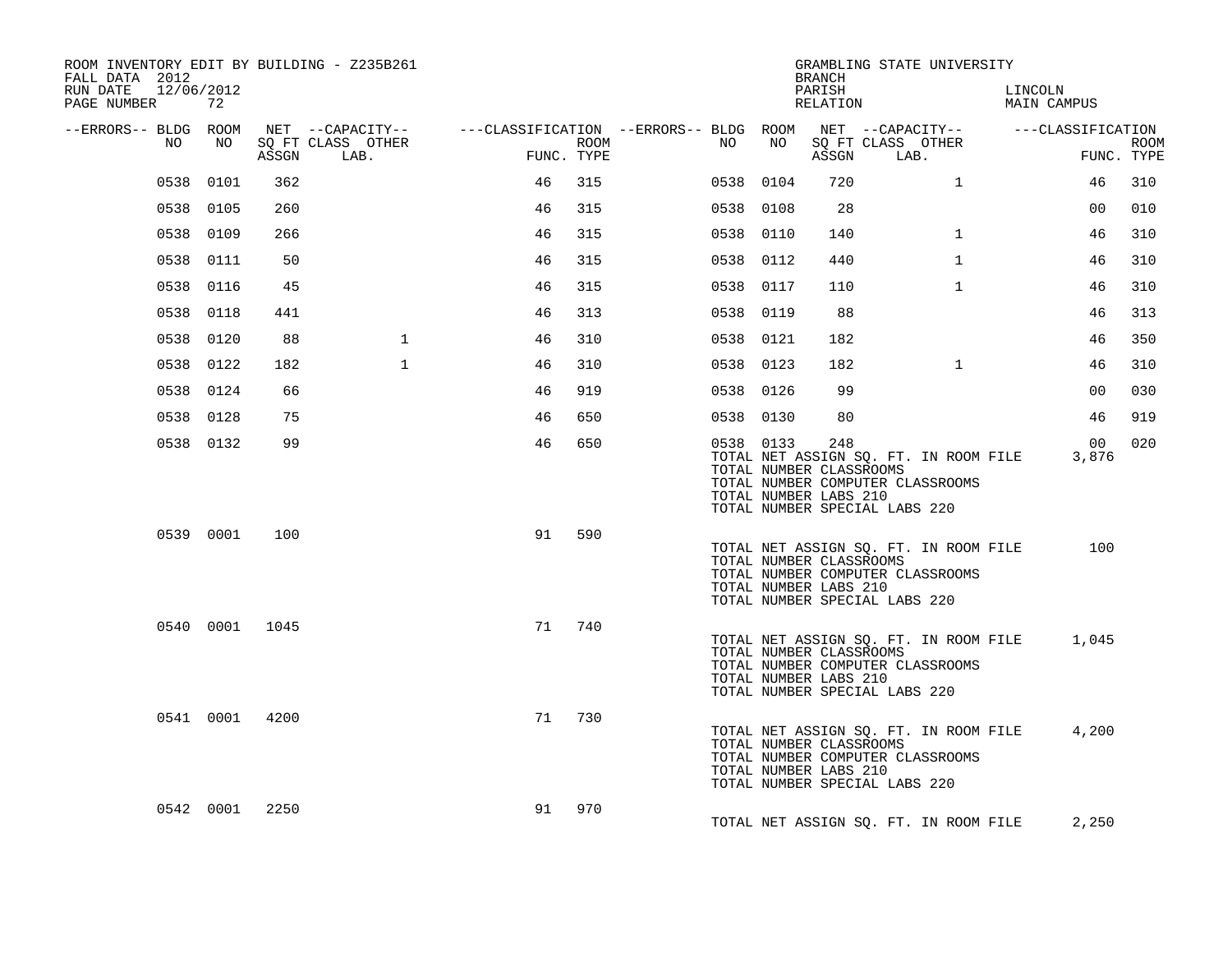| ROOM INVENTORY EDIT BY BUILDING - Z235B261<br>FALL DATA 2012<br>RUN DATE 12/06/2012<br>PAGE NUMBER 73 |                |                |                |        |           |           | GRAMBLING STATE UNIVERSITY<br><b>BRANCH</b><br>PARISH<br>RELATION                                                                                                    | LINCOLN | MAIN CAMPUS |  |
|-------------------------------------------------------------------------------------------------------|----------------|----------------|----------------|--------|-----------|-----------|----------------------------------------------------------------------------------------------------------------------------------------------------------------------|---------|-------------|--|
|                                                                                                       |                |                |                |        |           |           | TOTAL NUMBER CLASSROOMS<br>TOTAL NUMBER COMPUTER CLASSROOMS<br>TOTAL NUMBER LABS 210<br>TOTAL NUMBER SPECIAL LABS 220                                                |         |             |  |
|                                                                                                       |                | 0543 0001 2057 |                | 91 970 |           |           | TOTAL NET ASSIGN SQ. FT. IN ROOM FILE 2,057<br>TOTAL NUMBER CLASSROOMS<br>TOTAL NUMBER COMPUTER CLASSROOMS<br>TOTAL NUMBER LABS 210<br>TOTAL NUMBER SPECIAL LABS 220 |         |             |  |
|                                                                                                       | 0544 0100      | 52             | 0 <sub>0</sub> | 030    |           |           | TOTAL NET ASSIGN SQ. FT. IN ROOM FILE<br>TOTAL NUMBER CLASSROOMS<br>TOTAL NUMBER COMPUTER CLASSROOMS<br>TOTAL NUMBER LABS 210<br>TOTAL NUMBER SPECIAL LABS 220       |         |             |  |
|                                                                                                       | 0545 0100 2100 |                | 52             | 675    |           |           | TOTAL NET ASSIGN SQ. FT. IN ROOM FILE 2,100<br>TOTAL NUMBER CLASSROOMS<br>TOTAL NUMBER COMPUTER CLASSROOMS<br>TOTAL NUMBER LABS 210<br>TOTAL NUMBER SPECIAL LABS 220 |         |             |  |
|                                                                                                       | 0546 0001 1300 |                | 11             | 580    |           | 0546 0103 | 25                                                                                                                                                                   |         | 11 919      |  |
|                                                                                                       | 0546 0104      | 50             | 11             | 919    |           |           | TOTAL NET ASSIGN SQ. FT. IN ROOM FILE 1,375<br>TOTAL NUMBER CLASSROOMS<br>TOTAL NUMBER COMPUTER CLASSROOMS<br>TOTAL NUMBER LABS 210<br>TOTAL NUMBER SPECIAL LABS 220 |         |             |  |
|                                                                                                       | 0547 0001      | 1300           | 11             | 580    | 0547 0103 |           | 25                                                                                                                                                                   |         | 11 919      |  |
|                                                                                                       | 0547 0104      | 50             | 11             | 919    |           |           | TOTAL NET ASSIGN SQ. FT. IN ROOM FILE 1,375<br>TOTAL NUMBER CLASSROOMS<br>TOTAL NUMBER COMPUTER CLASSROOMS<br>TOTAL NUMBER LABS 210<br>TOTAL NUMBER SPECIAL LABS 220 |         |             |  |
|                                                                                                       | 0548 0001      | 600            | 11             | 585    |           |           | TOTAL NET ASSIGN SQ. FT. IN ROOM FILE<br>TOTAL NUMBER CLASSROOMS<br>TOTAL NUMBER COMPUTER CLASSROOMS<br>TOTAL NUMBER LABS 210<br>TOTAL NUMBER SPECIAL LABS 220       |         | 600         |  |
|                                                                                                       | 0549 0001 1843 |                | 91             | 970    |           |           | TOTAL NET ASSIGN SQ. FT. IN ROOM FILE 1,843                                                                                                                          |         |             |  |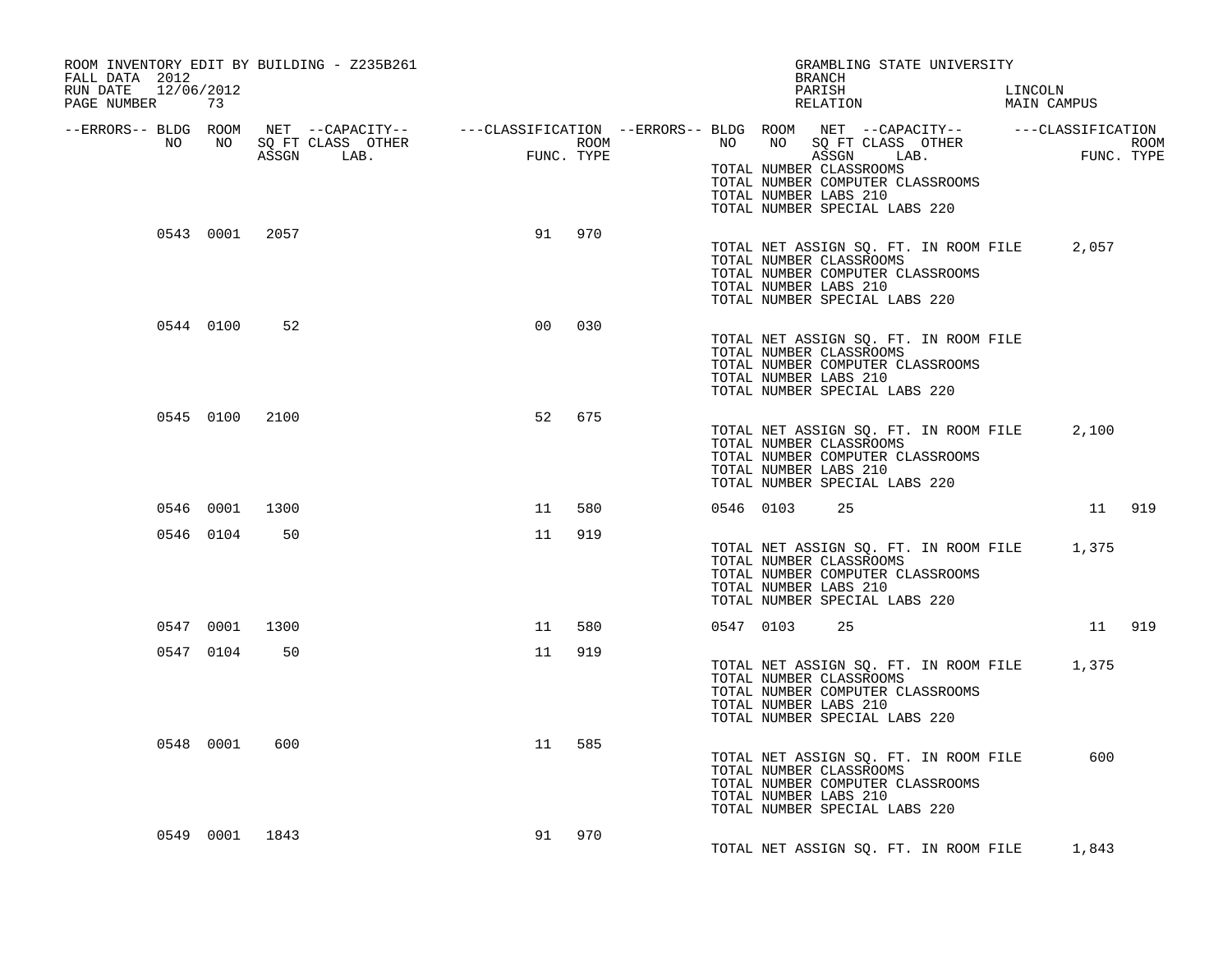| ROOM INVENTORY EDIT BY BUILDING - Z235B261<br>FALL DATA 2012 |           |      |                   |                |      |           |    | GRAMBLING STATE UNIVERSITY<br><b>BRANCH</b>                                                                                                                    |                        |            |
|--------------------------------------------------------------|-----------|------|-------------------|----------------|------|-----------|----|----------------------------------------------------------------------------------------------------------------------------------------------------------------|------------------------|------------|
| RUN DATE<br>12/06/2012<br>PAGE NUMBER                        | 74        |      |                   |                |      |           |    | PARISH<br>RELATION                                                                                                                                             | LINCOLN<br>MAIN CAMPUS |            |
| --ERRORS-- BLDG ROOM<br>NO                                   | NO .      |      | SQ FT CLASS OTHER |                | ROOM | NO        | NO | NET --CAPACITY-- - ---CLASSIFICATION --ERRORS-- BLDG ROOM NET --CAPACITY-- - ---CLASSIFICATION<br>SQ FT CLASS OTHER                                            |                        | ROOM       |
|                                                              |           |      | ASSGN LAB.        | FUNC. TYPE     |      |           |    | ASSGN<br>LAB.<br>TOTAL NUMBER CLASSROOMS<br>TOTAL NUMBER COMPUTER CLASSROOMS<br>TOTAL NUMBER LABS 210<br>TOTAL NUMBER SPECIAL LABS 220                         |                        | FUNC. TYPE |
|                                                              | 0550 0101 | 462  |                   | 52             | 525  | 0550 0102 |    | 35                                                                                                                                                             | 52                     | 525        |
|                                                              | 0550 0103 | 560  |                   | 52             | 525  | 0550 0104 |    | 35                                                                                                                                                             | 52                     | 919        |
|                                                              | 0550 0105 | 35   |                   | 52             | 919  | 0550 0106 |    | 108                                                                                                                                                            | 52                     | 525        |
|                                                              | 0550 0107 | 42   |                   | 52             | 525  | 0550 0108 |    | 560                                                                                                                                                            | 52                     | 525        |
|                                                              | 0550 0109 | 6210 |                   | 52             | 520  | 0550 0110 |    | 288                                                                                                                                                            | 52                     | 919        |
|                                                              | 0550 0111 | 72   |                   | 52             | 919  | 0550 0112 |    | 60                                                                                                                                                             | 52                     | 919        |
|                                                              | 0550 0113 | 88   |                   | 52             | 919  | 0550 0115 |    | 77                                                                                                                                                             | 52                     | 525        |
|                                                              | 0550 0116 | 88   |                   | 52             | 919  | 0550 0118 |    | 132                                                                                                                                                            | 52                     | 919        |
|                                                              | 0550 0119 | 288  |                   | 52             | 919  | 0550 0120 |    | 75                                                                                                                                                             | 52                     | 525        |
|                                                              | 0550 0121 | 100  |                   | 52             | 525  | 0550 0122 |    | 120                                                                                                                                                            | 52                     | 525        |
|                                                              | 0550 0123 | 290  |                   | 52             | 525  |           |    | TOTAL NET ASSIGN SQ. FT. IN ROOM FILE<br>TOTAL NUMBER CLASSROOMS<br>TOTAL NUMBER COMPUTER CLASSROOMS<br>TOTAL NUMBER LABS 210<br>TOTAL NUMBER SPECIAL LABS 220 | 9,725                  |            |
|                                                              | 0551 0001 | 273  |                   | 71             | 725  |           |    | TOTAL NET ASSIGN SQ. FT. IN ROOM FILE<br>TOTAL NUMBER CLASSROOMS<br>TOTAL NUMBER COMPUTER CLASSROOMS<br>TOTAL NUMBER LABS 210<br>TOTAL NUMBER SPECIAL LABS 220 | 273                    |            |
|                                                              | 0552 0001 | 256  |                   | 0 <sup>0</sup> | 010  |           |    | TOTAL NET ASSIGN SQ. FT. IN ROOM FILE<br>TOTAL NUMBER CLASSROOMS<br>TOTAL NUMBER COMPUTER CLASSROOMS<br>TOTAL NUMBER LABS 210<br>TOTAL NUMBER SPECIAL LABS 220 |                        |            |
|                                                              | 0553 0001 | 4800 |                   | 71             | 730  |           |    | TOTAL NET ASSIGN SQ. FT. IN ROOM FILE<br>TOTAL NUMBER CLASSROOMS<br>TOTAL NUMBER COMPUTER CLASSROOMS<br>TOTAL NUMBER LABS 210                                  | 4,800                  |            |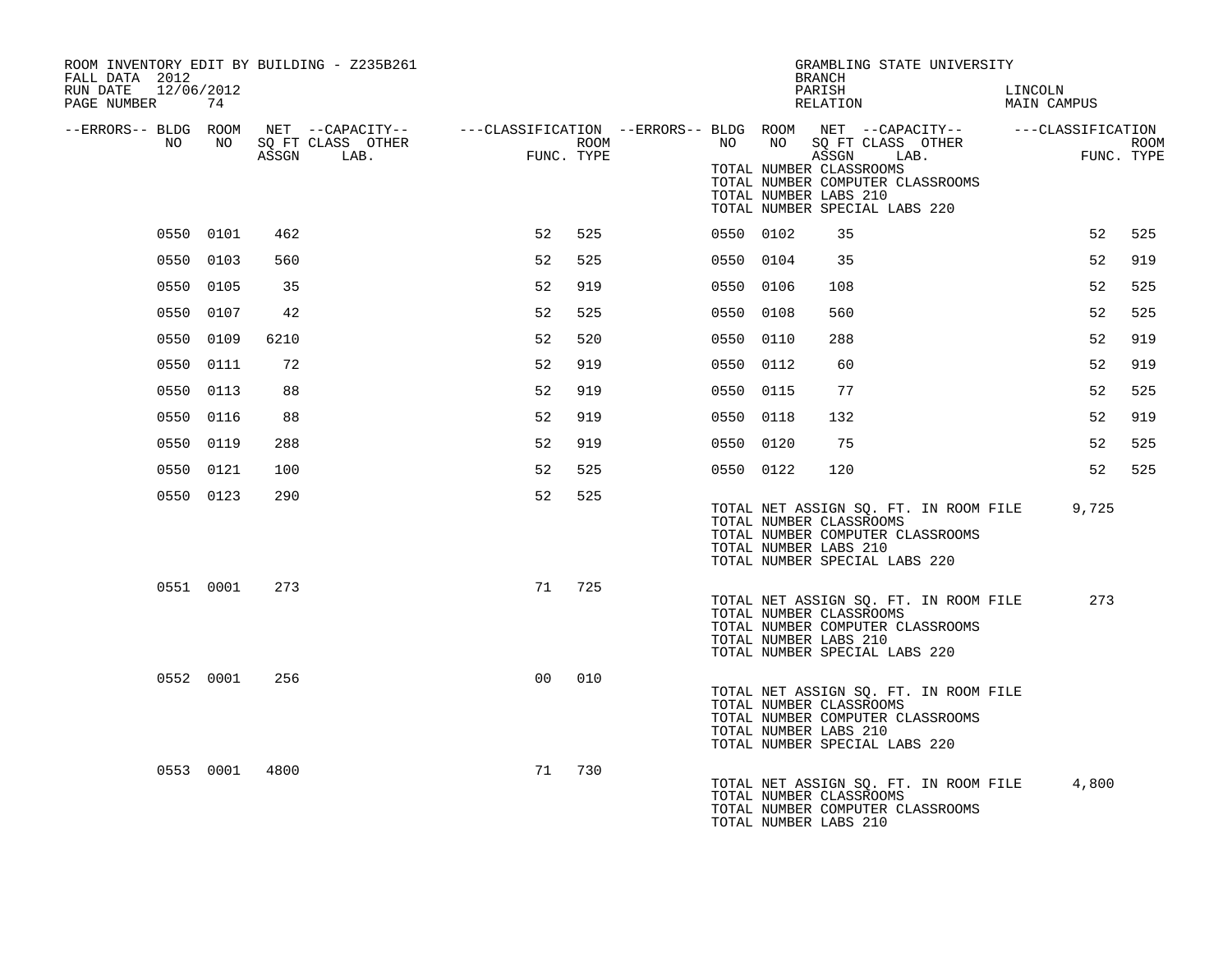| ROOM INVENTORY EDIT BY BUILDING - Z235B261<br>FALL DATA 2012<br>RUN DATE<br>PAGE NUMBER | 12/06/2012<br>75 |       |                           |                                                                                                                               |      |           |           | <b>BRANCH</b><br>PARISH<br>RELATION                    | GRAMBLING STATE UNIVERSITY                                                                                        | LINCOLN<br>MAIN CAMPUS |                           |
|-----------------------------------------------------------------------------------------|------------------|-------|---------------------------|-------------------------------------------------------------------------------------------------------------------------------|------|-----------|-----------|--------------------------------------------------------|-------------------------------------------------------------------------------------------------------------------|------------------------|---------------------------|
| --ERRORS-- BLDG ROOM<br>NO                                                              | NO               | ASSGN | SQ FT CLASS OTHER<br>LAB. | NET --CAPACITY-- - ---CLASSIFICATION --ERRORS-- BLDG ROOM NET --CAPACITY-- - ---CLASSIFICATION<br>$\frac{1}{2}$<br>FUNC. TYPE | ROOM | NO        | NO        | ASSGN                                                  | SQ FT CLASS OTHER<br>LAB.<br>TOTAL NUMBER SPECIAL LABS 220                                                        |                        | <b>ROOM</b><br>FUNC. TYPE |
|                                                                                         | 0554 0001 13000  |       |                           | 71                                                                                                                            | 720  | 0554 0110 |           | 130                                                    | $\mathbf{1}$                                                                                                      | 71                     | 310                       |
|                                                                                         | 0554 0115        | 169   | 1                         | 71                                                                                                                            | 310  | 0554 0117 |           | 132                                                    | $\mathbf{1}$                                                                                                      | 71                     | 310                       |
|                                                                                         | 0554 0118        | 72    |                           | 71                                                                                                                            | 919  |           | 0554 0119 | 72<br>TOTAL NUMBER CLASSROOMS<br>TOTAL NUMBER LABS 210 | TOTAL NET ASSIGN SQ. FT. IN ROOM FILE 13,575<br>TOTAL NUMBER COMPUTER CLASSROOMS<br>TOTAL NUMBER SPECIAL LABS 220 | 71                     | 919                       |
|                                                                                         | 0555 0134        | 187   | $\overline{4}$            | 57                                                                                                                            | 210  | 0555 0136 |           | 120                                                    | $\mathbf{1}$                                                                                                      | 57                     | 310                       |
|                                                                                         | 0555 0137        | 112   | $\mathbf{1}$              | 57                                                                                                                            | 310  | 0555 0138 |           | 56                                                     |                                                                                                                   | 71                     | 315                       |
|                                                                                         | 0555 0139        | 80    | $\mathbf{1}$              | 57                                                                                                                            | 310  | 0555 0140 |           | 88                                                     | $\mathbf{1}$                                                                                                      | 57                     | 310                       |
|                                                                                         | 0555 0141        | 32    |                           | 57                                                                                                                            | 315  | 0555 0142 |           | 84                                                     |                                                                                                                   | 57                     | 919                       |
|                                                                                         | 0555 0144        | 240   |                           | 57                                                                                                                            | 650  | 0555 0146 |           | 110                                                    | $\mathbf{1}$                                                                                                      | 57                     | 310                       |
|                                                                                         | 0555 0147        | 150   | $\mathbf{1}$              | 57                                                                                                                            | 310  | 0555 0148 |           | 850                                                    |                                                                                                                   | 57                     | 855                       |
|                                                                                         | 0555 0156        | 20    |                           | 57                                                                                                                            | 919  | 0555 0157 |           | 82                                                     |                                                                                                                   | 57                     | 855                       |
|                                                                                         | 0555 0158        | 150   | $\mathbf{1}$              | 57                                                                                                                            | 310  | 0555 0159 |           | 165                                                    |                                                                                                                   | 57                     | 855                       |
|                                                                                         | 0555 0160        | 112   |                           | 57                                                                                                                            | 855  | 0555 0161 |           | 120                                                    |                                                                                                                   | 57                     | 315                       |
|                                                                                         | 0555 0163        | 176   |                           | 57                                                                                                                            | 850  | 0555 0164 |           | 132                                                    |                                                                                                                   | 57                     | 850                       |
|                                                                                         | 0555 0167        | 80    |                           | 57                                                                                                                            | 850  | 0555 0168 |           | 88                                                     |                                                                                                                   | 00                     | 030                       |
|                                                                                         | 0555 0169        | 255   |                           | 57                                                                                                                            | 850  |           |           | TOTAL NUMBER CLASSROOMS<br>TOTAL NUMBER LABS 210       | TOTAL NET ASSIGN SQ. FT. IN ROOM FILE<br>TOTAL NUMBER COMPUTER CLASSROOMS<br>TOTAL NUMBER SPECIAL LABS 220        | 3,401<br>1             |                           |
|                                                                                         | 0556 0150        | 1966  |                           | 45                                                                                                                            | 630  |           | 0556 0151 | 1418                                                   |                                                                                                                   | 45                     | 635                       |
|                                                                                         | 0556 0155        | 72    |                           | 45                                                                                                                            | 919  | 0556 0159 |           | 64                                                     |                                                                                                                   | 00 <sup>o</sup>        | 030                       |
|                                                                                         | 0556 0166        | 1080  |                           | 45                                                                                                                            | 635  |           |           | TOTAL NUMBER CLASSROOMS<br>TOTAL NUMBER LABS 210       | TOTAL NET ASSIGN SQ. FT. IN ROOM FILE 4,536<br>TOTAL NUMBER COMPUTER CLASSROOMS                                   |                        |                           |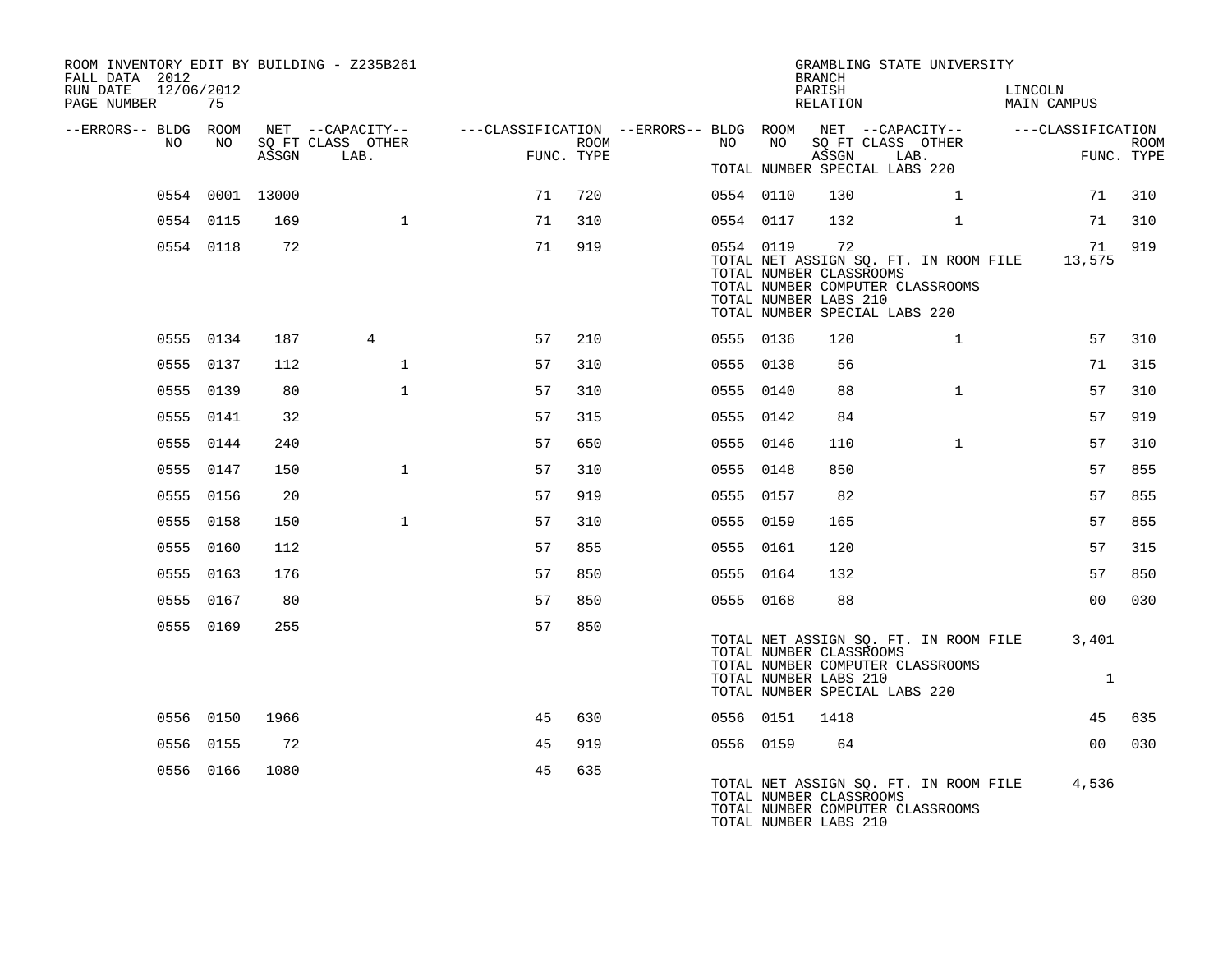| ROOM INVENTORY EDIT BY BUILDING - Z235B261<br>FALL DATA 2012<br>RUN DATE<br>12/06/2012<br>PAGE NUMBER | 76        |      |                                                                                                                     |                                                                                                                                                                                                                                                                                                                                                                                                                                    |            |           |    | GRAMBLING STATE UNIVERSITY<br><b>BRANCH</b><br>PARISH<br>RELATION                                                                                                            |   | LINCOLN<br>MAIN CAMPUS |             |             |
|-------------------------------------------------------------------------------------------------------|-----------|------|---------------------------------------------------------------------------------------------------------------------|------------------------------------------------------------------------------------------------------------------------------------------------------------------------------------------------------------------------------------------------------------------------------------------------------------------------------------------------------------------------------------------------------------------------------------|------------|-----------|----|------------------------------------------------------------------------------------------------------------------------------------------------------------------------------|---|------------------------|-------------|-------------|
| --ERRORS-- BLDG ROOM<br>NO                                                                            | NO        |      | NET --CAPACITY-- - ---CLASSIFICATION --ERRORS-- BLDG ROOM NET --CAPACITY-- - ---CLASSIFICATION<br>SO FT CLASS OTHER |                                                                                                                                                                                                                                                                                                                                                                                                                                    | ROOM       | NO        | NO |                                                                                                                                                                              |   |                        |             | <b>ROOM</b> |
|                                                                                                       |           |      | ASSGN LAB.                                                                                                          | $\label{eq:2.1} \frac{1}{\sqrt{2}}\int_{0}^{2\pi} \frac{1}{\sqrt{2}}\left(\frac{1}{\sqrt{2}}\right)^{2} \frac{1}{\sqrt{2}}\left(\frac{1}{\sqrt{2}}\right)^{2} \frac{1}{\sqrt{2}}\left(\frac{1}{\sqrt{2}}\right)^{2} \frac{1}{\sqrt{2}}\left(\frac{1}{\sqrt{2}}\right)^{2} \frac{1}{\sqrt{2}}\left(\frac{1}{\sqrt{2}}\right)^{2} \frac{1}{\sqrt{2}}\left(\frac{1}{\sqrt{2}}\right)^{2} \frac{1}{\sqrt{2}}\left(\frac{1}{\sqrt{2}}\$ | FUNC. TYPE |           |    | SQ FT CLASS OTHER<br>ASSGN LAB.<br>TOTAL NUMBER SPECIAL LABS 220                                                                                                             |   |                        | FUNC. TYPE  |             |
|                                                                                                       | 0557 0001 | 477  |                                                                                                                     | 11                                                                                                                                                                                                                                                                                                                                                                                                                                 | 580        |           |    | TOTAL NET ASSIGN SQ. FT. IN ROOM FILE<br>TOTAL NUMBER CLASSROOMS<br>TOTAL NUMBER COMPUTER CLASSROOMS<br>TOTAL NUMBER LABS 210<br>TOTAL NUMBER SPECIAL LABS 220               |   |                        | 477         |             |
|                                                                                                       | 0558 0100 | 760  |                                                                                                                     | 52                                                                                                                                                                                                                                                                                                                                                                                                                                 | 670        |           |    | TOTAL NET ASSIGN SQ. FT. IN ROOM FILE<br>TOTAL NUMBER CLASSROOMS<br>TOTAL NUMBER COMPUTER CLASSROOMS<br>TOTAL NUMBER LABS 210<br>TOTAL NUMBER SPECIAL LABS 220               |   |                        | 760         |             |
|                                                                                                       | 0559 0100 | 576  |                                                                                                                     | 52                                                                                                                                                                                                                                                                                                                                                                                                                                 | 670        |           |    | TOTAL NET ASSIGN SQ. FT. IN ROOM FILE<br>TOTAL NUMBER CLASSROOMS<br>TOTAL NUMBER COMPUTER CLASSROOMS<br>TOTAL NUMBER LABS 210<br>TOTAL NUMBER SPECIAL LABS 220               |   |                        | 576         |             |
|                                                                                                       | 0560 0101 | 1224 |                                                                                                                     | 91                                                                                                                                                                                                                                                                                                                                                                                                                                 | 935        | 0560 0102 |    | 352                                                                                                                                                                          | 3 |                        | 91          | 910         |
|                                                                                                       | 0560 0103 | 391  | $\overline{3}$                                                                                                      | 91                                                                                                                                                                                                                                                                                                                                                                                                                                 | 910        | 0560 0104 |    | 342                                                                                                                                                                          | 3 |                        | 91          | 910         |
|                                                                                                       | 0560 0106 | 370  |                                                                                                                     | 91                                                                                                                                                                                                                                                                                                                                                                                                                                 | 919        | 0560 0109 |    | 408                                                                                                                                                                          | 3 |                        | 91          | 910         |
|                                                                                                       | 0560 0110 | 370  | $\mathbf{3}$                                                                                                        | 91                                                                                                                                                                                                                                                                                                                                                                                                                                 | 910        | 0560 0112 |    | 1261<br>TOTAL NET ASSIGN SQ. FT. IN ROOM FILE<br>TOTAL NUMBER CLASSROOMS<br>TOTAL NUMBER COMPUTER CLASSROOMS<br>TOTAL NUMBER LABS 210<br>TOTAL NUMBER SPECIAL LABS 220       |   |                        | 91<br>4,718 | 935         |
|                                                                                                       | 0561 0101 | 1224 |                                                                                                                     | 91                                                                                                                                                                                                                                                                                                                                                                                                                                 | 935        | 0561 0102 |    | 352                                                                                                                                                                          | 3 |                        | 91          | 910         |
|                                                                                                       | 0561 0103 | 391  | $\mathbf{3}$                                                                                                        | 91                                                                                                                                                                                                                                                                                                                                                                                                                                 | 910        | 0561 0104 |    | 342                                                                                                                                                                          | 3 |                        | 91          | 910         |
|                                                                                                       | 0561 0106 | 370  |                                                                                                                     | 91                                                                                                                                                                                                                                                                                                                                                                                                                                 | 919        | 0561 0109 |    | 408                                                                                                                                                                          | 3 |                        | 91          | 910         |
|                                                                                                       | 0561 0110 | 370  | $\mathbf{3}$                                                                                                        | 91                                                                                                                                                                                                                                                                                                                                                                                                                                 | 910        | 0561 0112 |    | 1261<br>TOTAL NET ASSIGN SQ. FT. IN ROOM FILE 4,718<br>TOTAL NUMBER CLASSROOMS<br>TOTAL NUMBER COMPUTER CLASSROOMS<br>TOTAL NUMBER LABS 210<br>TOTAL NUMBER SPECIAL LABS 220 |   |                        | 91          | 935         |
|                                                                                                       | 0562 0101 | 1224 |                                                                                                                     | 91                                                                                                                                                                                                                                                                                                                                                                                                                                 | 935        | 0562 0102 |    | 352                                                                                                                                                                          | 3 |                        | 91          | 910         |
|                                                                                                       | 0562 0103 | 391  | 3                                                                                                                   | 91                                                                                                                                                                                                                                                                                                                                                                                                                                 | 910        | 0562 0104 |    | 342                                                                                                                                                                          | 3 |                        | 91          | 910         |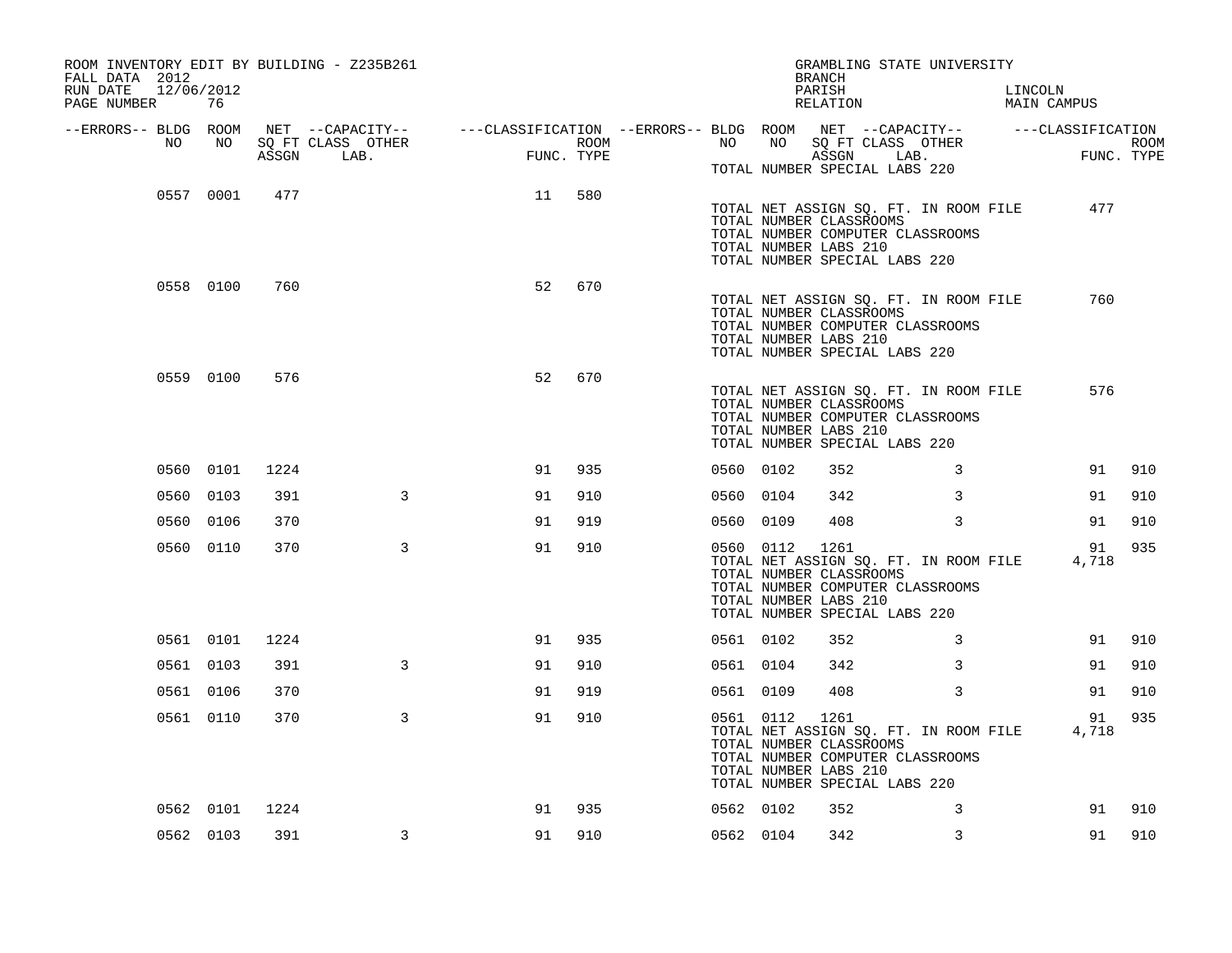| ROOM INVENTORY EDIT BY BUILDING - Z235B261<br>FALL DATA 2012<br>RUN DATE<br>12/06/2012<br>PAGE NUMBER | 77        |                |                                 |                                                                                                                                                                                                                                   |            |      |           |           | BRANCH<br>PARISH<br>RELATION                                       | GRAMBLING STATE UNIVERSITY                                                                                       |   | LINCOLN<br>MAIN CAMPUS |        |                           |
|-------------------------------------------------------------------------------------------------------|-----------|----------------|---------------------------------|-----------------------------------------------------------------------------------------------------------------------------------------------------------------------------------------------------------------------------------|------------|------|-----------|-----------|--------------------------------------------------------------------|------------------------------------------------------------------------------------------------------------------|---|------------------------|--------|---------------------------|
| --ERRORS-- BLDG ROOM                                                                                  |           |                |                                 | NET --CAPACITY-- ----CLASSIFICATION --ERRORS-- BLDG ROOM NET --CAPACITY-- ------CLASSIFICATION                                                                                                                                    |            |      |           |           |                                                                    |                                                                                                                  |   |                        |        |                           |
| NO                                                                                                    | NO        |                | SQ FT CLASS OTHER<br>ASSGN LAB. | and a complete the second service of the service of the service of the service of the service of the service o<br>Service of the service of the service of the service of the service of the service of the service of the servic | FUNC. TYPE | ROOM | NO        | NO        |                                                                    | SQ FT CLASS OTHER<br>ASSGN LAB.                                                                                  |   | $\mathbf{F}$           |        | <b>ROOM</b><br>FUNC. TYPE |
|                                                                                                       | 0562 0106 | 370            |                                 | 91                                                                                                                                                                                                                                | 919        |      |           | 0562 0109 | 408                                                                | $\sim$ 3                                                                                                         |   |                        | 91     | 910                       |
|                                                                                                       | 0562 0110 | 370            | $\overline{\phantom{a}}$        | 91                                                                                                                                                                                                                                | 910        |      |           |           | 0562 0112 1261<br>TOTAL NUMBER CLASSROOMS<br>TOTAL NUMBER LABS 210 | TOTAL NET ASSIGN SQ. FT. IN ROOM FILE 4,718<br>TOTAL NUMBER COMPUTER CLASSROOMS<br>TOTAL NUMBER SPECIAL LABS 220 |   |                        | 91 935 |                           |
|                                                                                                       | 0563 0101 | 1224           |                                 | 91                                                                                                                                                                                                                                | 935        |      |           | 0563 0102 | 352                                                                |                                                                                                                  | 3 |                        | 91 910 |                           |
|                                                                                                       | 0563 0103 | 391            | 3                               | 91                                                                                                                                                                                                                                | 910        |      | 0563 0104 |           | 342                                                                |                                                                                                                  | 3 |                        | 91     | 910                       |
|                                                                                                       | 0563 0106 | 370            |                                 | 91                                                                                                                                                                                                                                | 919        |      | 0563 0109 |           | 408                                                                |                                                                                                                  | 3 |                        | 91     | 910                       |
|                                                                                                       | 0563 0110 | 370            | $\mathbf{3}$                    | 91                                                                                                                                                                                                                                | 910        |      |           |           | 0563 0112 1261<br>TOTAL NUMBER CLASSROOMS<br>TOTAL NUMBER LABS 210 | TOTAL NET ASSIGN SQ. FT. IN ROOM FILE 4,718<br>TOTAL NUMBER COMPUTER CLASSROOMS<br>TOTAL NUMBER SPECIAL LABS 220 |   |                        | 91     | 935                       |
|                                                                                                       | 0564 0101 | 1224           |                                 | 91                                                                                                                                                                                                                                | 935        |      |           | 0564 0102 | 352                                                                |                                                                                                                  | 3 |                        | 91 910 |                           |
|                                                                                                       | 0564 0103 | 391            | 3                               | 91                                                                                                                                                                                                                                | 910        |      | 0564 0104 |           | 342                                                                |                                                                                                                  | 3 |                        | 91     | 910                       |
|                                                                                                       | 0564 0106 | 370            |                                 | 91                                                                                                                                                                                                                                | 919        |      | 0564 0109 |           | 408                                                                |                                                                                                                  | 3 |                        | 91     | 910                       |
|                                                                                                       | 0564 0110 | 370            | $\overline{3}$                  | 91                                                                                                                                                                                                                                | 910        |      |           |           | 0564 0112 1261<br>TOTAL NUMBER CLASSROOMS<br>TOTAL NUMBER LABS 210 | TOTAL NET ASSIGN SQ. FT. IN ROOM FILE 4,718<br>TOTAL NUMBER COMPUTER CLASSROOMS<br>TOTAL NUMBER SPECIAL LABS 220 |   |                        | 91     | 935                       |
|                                                                                                       |           | 0565 0001 1500 |                                 | 11                                                                                                                                                                                                                                | 585        |      |           |           | TOTAL NUMBER CLASSROOMS<br>TOTAL NUMBER LABS 210                   | TOTAL NET ASSIGN SQ. FT. IN ROOM FILE<br>TOTAL NUMBER COMPUTER CLASSROOMS<br>TOTAL NUMBER SPECIAL LABS 220       |   |                        | 1,500  |                           |
|                                                                                                       |           | 0566 0001 4791 |                                 | 42                                                                                                                                                                                                                                | 510        |      |           |           | TOTAL NUMBER CLASSROOMS<br>TOTAL NUMBER LABS 210                   | TOTAL NET ASSIGN SQ. FT. IN ROOM FILE<br>TOTAL NUMBER COMPUTER CLASSROOMS<br>TOTAL NUMBER SPECIAL LABS 220       |   |                        | 4,791  |                           |
|                                                                                                       |           | 0567 0001 2782 |                                 | 42                                                                                                                                                                                                                                | 510        |      |           |           |                                                                    | TOTAL NET ASSIGN SQ. FT. IN ROOM FILE                                                                            |   |                        | 2,782  |                           |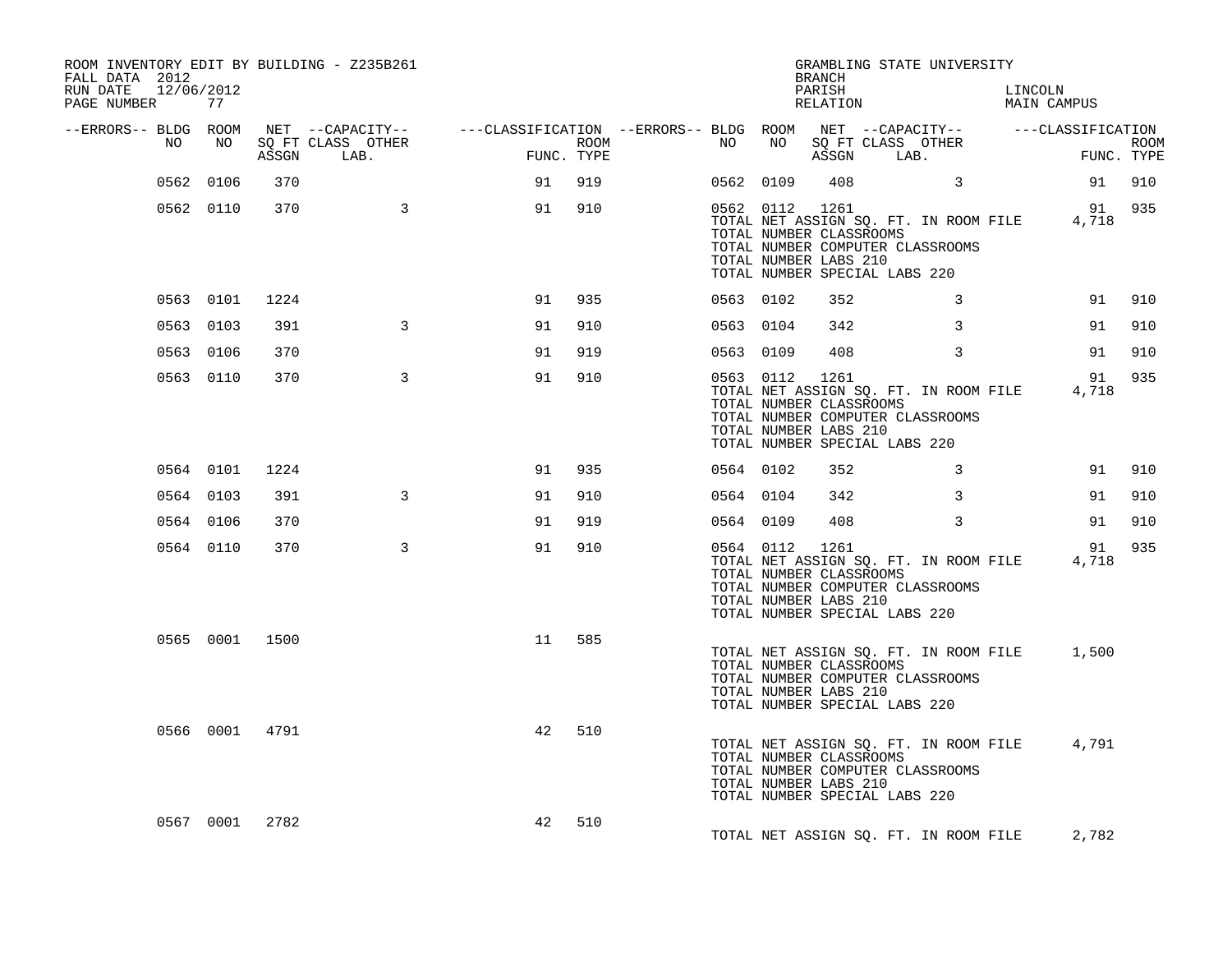| ROOM INVENTORY EDIT BY BUILDING - Z235B261<br>FALL DATA 2012 |           |       |    |                                       |                                                         |            |      |           | <b>BRANCH</b>                    | GRAMBLING STATE UNIVERSITY                                        |              |                        |             |
|--------------------------------------------------------------|-----------|-------|----|---------------------------------------|---------------------------------------------------------|------------|------|-----------|----------------------------------|-------------------------------------------------------------------|--------------|------------------------|-------------|
| RUN DATE<br>12/06/2012<br>PAGE NUMBER                        | 78        |       |    |                                       |                                                         |            |      |           | PARISH<br>RELATION               |                                                                   |              | LINCOLN<br>MAIN CAMPUS |             |
| --ERRORS-- BLDG ROOM<br>NO.                                  | NO        |       |    | NET --CAPACITY--<br>SQ FT CLASS OTHER | ---CLASSIFICATION --ERRORS-- BLDG ROOM NET --CAPACITY-- | ROOM       | NO   | NO        |                                  | SQ FT CLASS OTHER                                                 |              | ---CLASSIFICATION      | <b>ROOM</b> |
|                                                              |           | ASSGN |    | LAB.                                  |                                                         | FUNC. TYPE |      |           | ASSGN<br>TOTAL NUMBER CLASSROOMS | LAB.                                                              |              |                        | FUNC. TYPE  |
|                                                              |           |       |    |                                       |                                                         |            |      |           | TOTAL NUMBER LABS 210            | TOTAL NUMBER COMPUTER CLASSROOMS<br>TOTAL NUMBER SPECIAL LABS 220 |              |                        |             |
| 0568                                                         | 0101      | 690   | 46 |                                       | 11                                                      | 110        |      | 0568 0103 | 330                              |                                                                   |              | 46                     | 350         |
| 0568                                                         | 0104      | 660   | 44 |                                       | 11                                                      | 110        |      | 0568 0105 | 251                              |                                                                   |              | 46                     | 919         |
| 0568                                                         | 0106      | 285   |    |                                       | 46                                                      | 919        |      | 0568 0107 | 48                               |                                                                   |              | 46                     | 919         |
| 0568                                                         | 0108      | 57    |    |                                       | 46                                                      | 919        |      | 0568 0110 | 70                               |                                                                   |              | 0 <sub>0</sub>         | 010         |
| 0568                                                         | 0111      | 150   |    | $\mathbf{1}$                          | 46                                                      | 310        |      | 0568 0112 | 132                              |                                                                   | $\mathbf{1}$ | 46                     | 310         |
| 0568                                                         | 0113      | 217   |    | $\mathbf{1}$                          | 46                                                      | 310        |      | 0568 0114 | 150                              |                                                                   | $\mathbf{1}$ | 46                     | 310         |
| 0568                                                         | 0115      | 132   |    | $\mathbf{1}$                          | 46                                                      | 310        | 0568 | 0116      | 224                              |                                                                   |              | 0 <sub>0</sub>         | 030         |
| 0568                                                         | 0117      | 345   |    |                                       | 46                                                      | 315        |      | 0568 0118 | 345                              |                                                                   |              | 46                     | 315         |
| 0568                                                         | 0119      | 330   |    |                                       | 11                                                      | 115        | 0568 | 0120      | 345                              |                                                                   |              | 46                     | 290         |
| 0568                                                         | 0121      | 690   | 46 |                                       | 11                                                      | 110        | 0568 | 0123      | 345                              |                                                                   |              | 11                     | 115         |
| 0568                                                         | 0124      | 690   | 46 |                                       | 11                                                      | 110        | 0568 | 0125      | 690                              | 46                                                                |              | 11                     | 110         |
| 0568                                                         | 0126      | 690   | 46 |                                       | 11                                                      | 110        | 0568 | 0127      | 105                              |                                                                   |              | 11                     | 115         |
| 0568                                                         | 0128      | 30    |    |                                       | 46                                                      | 919        |      | 0568 0129 | 30                               |                                                                   |              | 46                     | 919         |
| 0568                                                         | 0130      | 30    |    |                                       | 46                                                      | 919        |      | 0568 0131 | 30                               |                                                                   |              | 46                     | 919         |
| 0568                                                         | 0132      | 72    |    | $\mathbf{1}$                          | 46                                                      | 310        |      | 0568 0133 | 72                               |                                                                   | $\mathbf{1}$ | 46                     | 310         |
| 0568                                                         | 0201      | 690   | 46 |                                       | 11                                                      | 110        | 0568 | 0203      | 345                              |                                                                   |              | 46                     | 350         |
| 0568                                                         | 0204      | 690   | 46 |                                       | 11                                                      | 110        | 0568 | 0205      | 251                              |                                                                   |              | 46                     | 919         |
| 0568                                                         | 0206      | 285   |    |                                       | 46                                                      | 919        | 0568 | 0207      | 48                               |                                                                   |              | 0 <sub>0</sub>         | 010         |
| 0568                                                         | 0208      | 54    |    |                                       | 46                                                      | 315        |      | 0568 0210 | 690                              | 46                                                                |              | 11                     | 110         |
| 0568                                                         | 0211      | 690   | 46 |                                       | 11                                                      | 110        | 0568 | 0212      | 216                              |                                                                   |              | 46                     | 350         |
| 0568                                                         | 0213      | 690   | 46 |                                       | 11                                                      | 110        |      | 0568 0214 | 690                              | 46                                                                |              | 11                     | 110         |
| 0568                                                         | 0216      | 690   | 46 |                                       | 11                                                      | 110        | 0568 | 0217      | 345                              |                                                                   |              | 11                     | 115         |
| 0568                                                         | 0218      | 690   | 46 |                                       | 11                                                      | 110        | 0568 | 0219      | 690                              | 46                                                                |              | 11                     | 110         |
|                                                              | 0568 0220 | 690   | 46 |                                       | 11                                                      | 110        |      | 0568 0221 | 240                              |                                                                   |              | 11                     | 115         |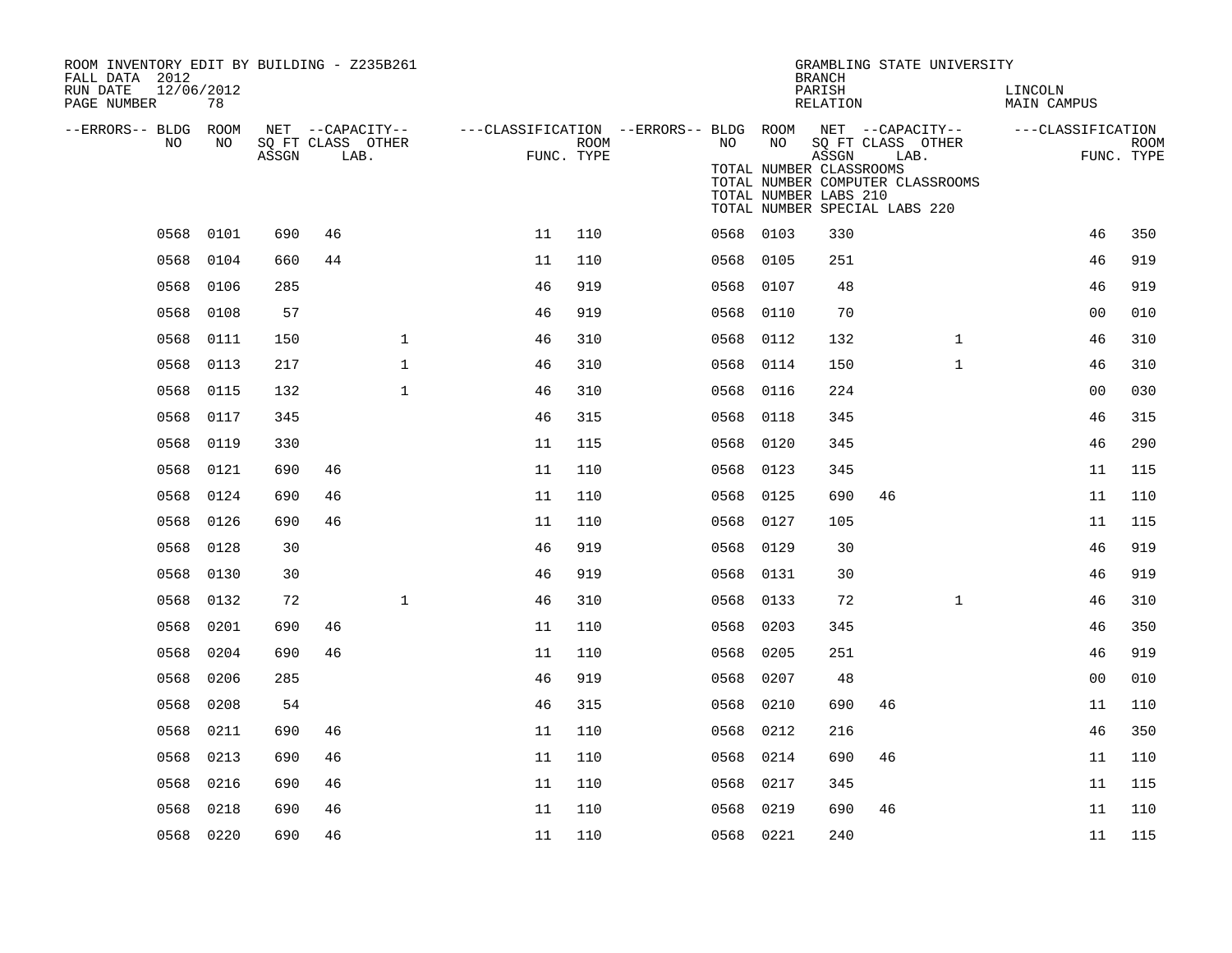| ROOM INVENTORY EDIT BY BUILDING - Z235B261<br>FALL DATA 2012<br>RUN DATE 12/06/2012<br>PAGE NUMBER 79                                                                                                                                |           |                |                |        |           |           | GRAMBLING STATE UNIVERSITY<br><b>BRANCH</b><br>PARISH LINCOLN RELATION MAIN CAMPUS                                                                                                       |  |                |        |
|--------------------------------------------------------------------------------------------------------------------------------------------------------------------------------------------------------------------------------------|-----------|----------------|----------------|--------|-----------|-----------|------------------------------------------------------------------------------------------------------------------------------------------------------------------------------------------|--|----------------|--------|
| ERRORS-- BLDG ROOM NET --CAPACITY--- --CLASSIFICATION--ERRORS-- BLDG ROOM NET --CAPACITY----------CLASSIFICATION--<br>ROOM MO SQ FT CLASS OTHER ROOM NO SQ FT CLASS OTHER ROOM NO SQ FT CLASS OTHER<br>ASSGN LAB. FUNC. TYPE ASSGN A |           |                |                |        |           |           | TOTAL NET ASSIGN SQ. FT. IN ROOM FILE 16,577<br>TOTAL NUMBER CLASSROOMS<br>TOTAL NUMBER COMPUTER CLASSROOMS<br>TOTAL NUMBER LABS 210<br>TOTAL NUMBER SPECIAL LABS 220                    |  | 16             |        |
|                                                                                                                                                                                                                                      |           | 0569 0001 2500 |                | 71 735 |           |           | TOTAL NET ASSIGN SQ. FT. IN ROOM FILE 2,500<br>TOTAL NUMBER CLASSROOMS<br>TOTAL NUMBER COMPUTER CLASSROOMS<br>TOTAL NUMBER LABS 210<br>TOTAL NUMBER SPECIAL LABS 220                     |  |                |        |
|                                                                                                                                                                                                                                      | 0570 0001 | 624            |                | 71 735 |           |           | TOTAL NET ASSIGN SQ. FT. IN ROOM FILE<br>TOTAL NUMBER CLASSROOMS<br>TOTAL NUMBER COMPUTER CLASSROOMS<br>TOTAL NUMBER LABS 210<br>TOTAL NUMBER SPECIAL LABS 220                           |  | 624            |        |
|                                                                                                                                                                                                                                      | 0571 0140 | 198            | 46             | 919    | 0571 0143 |           | 36                                                                                                                                                                                       |  | 0 <sub>0</sub> | 030    |
|                                                                                                                                                                                                                                      | 0571 0144 | 126            | 46             | 919    |           | 0571 0145 | 350                                                                                                                                                                                      |  |                | 81 081 |
|                                                                                                                                                                                                                                      | 0571 0146 | 2256           | 46             | 615    |           |           | TOTAL NET ASSIGN SQ. FT. IN ROOM FILE 2,930<br>TOTAL NUMBER CLASSROOMS<br>TOTAL NUMBER COMPUTER CLASSROOMS<br>TOTAL NUMBER LABS 210<br>TOTAL NUMBER SPECIAL LABS 220                     |  |                |        |
|                                                                                                                                                                                                                                      | 0572 0101 | 6532           | 52             | 675    | 0572 0107 |           | 400                                                                                                                                                                                      |  | 52             | 670    |
|                                                                                                                                                                                                                                      | 0572 0109 | 800            | 52             | 670    | 0572 0110 |           | 260                                                                                                                                                                                      |  | 52             | 670    |
|                                                                                                                                                                                                                                      | 0572 0113 | 400            | 52             | 670    | 0572 0116 |           | 260                                                                                                                                                                                      |  | 00             | 030    |
|                                                                                                                                                                                                                                      | 0572 0117 | 207            | 52             | 635    | 0572 0122 |           | 810                                                                                                                                                                                      |  | 52             | 670    |
|                                                                                                                                                                                                                                      | 0572 0124 | 133            | 52             | 919    | 0572 0126 |           | 133                                                                                                                                                                                      |  | 52             | 919    |
|                                                                                                                                                                                                                                      | 0572 0132 | 195            | 0 <sub>0</sub> | 030    | 0572 0135 |           | 245                                                                                                                                                                                      |  | 52             | 635    |
|                                                                                                                                                                                                                                      | 0572 0140 | 84             | 52             | 919    |           |           | 0572 0141 238 1<br>TOTAL NET ASSIGN SQ. FT. IN ROOM FILE 10,242<br>TOTAL NUMBER CLASSROOMS<br>TOTAL NUMBER COMPUTER CLASSROOMS<br>TOTAL NUMBER LABS 210<br>TOTAL NUMBER SPECIAL LABS 220 |  |                | 52 910 |
|                                                                                                                                                                                                                                      |           | 0573 0001 2047 |                | 91 970 |           |           | TOTAL NET ASSIGN SQ. FT. IN ROOM FILE                                                                                                                                                    |  | 2,047          |        |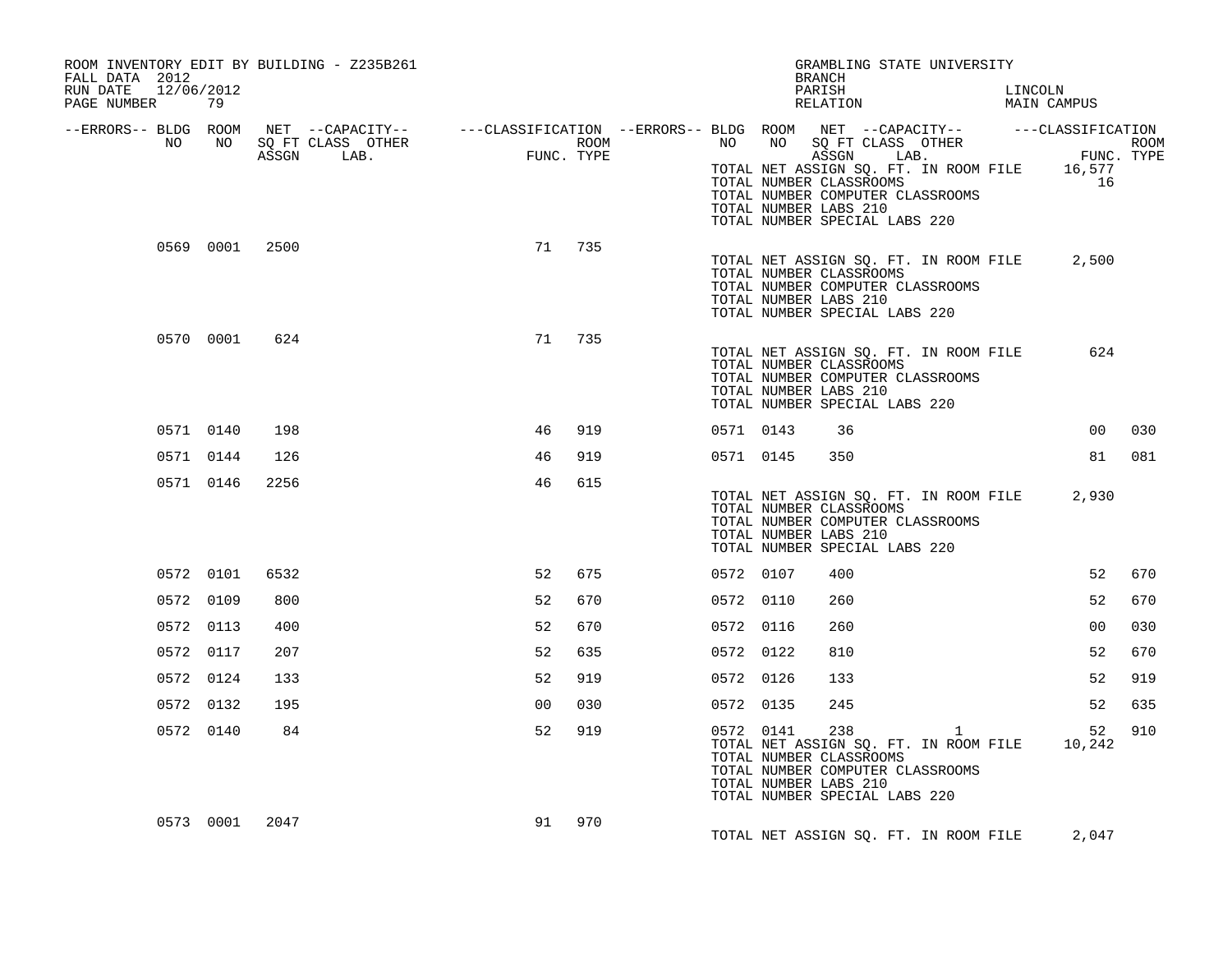| FALL DATA 2012<br>RUN DATE 12/06/2012 | ROOM INVENTORY EDIT BY BUILDING - Z235B261 |                                                                                                                                                                                                                                                                                                                                                                   | GRAMBLING STATE UNIVERSITY<br>BRANCH<br>PARISH                                                                                                                       | LINCOLN            |
|---------------------------------------|--------------------------------------------|-------------------------------------------------------------------------------------------------------------------------------------------------------------------------------------------------------------------------------------------------------------------------------------------------------------------------------------------------------------------|----------------------------------------------------------------------------------------------------------------------------------------------------------------------|--------------------|
| PAGE NUMBER 80                        |                                            |                                                                                                                                                                                                                                                                                                                                                                   | RELATION                                                                                                                                                             | MAIN CAMPUS        |
|                                       | ASSGN LAB.                                 | $\begin{picture}(20,20) \put(0,0){\line(1,0){10}} \put(15,0){\line(1,0){10}} \put(15,0){\line(1,0){10}} \put(15,0){\line(1,0){10}} \put(15,0){\line(1,0){10}} \put(15,0){\line(1,0){10}} \put(15,0){\line(1,0){10}} \put(15,0){\line(1,0){10}} \put(15,0){\line(1,0){10}} \put(15,0){\line(1,0){10}} \put(15,0){\line(1,0){10}} \put(15,0){\line(1$<br>FUNC. TYPE | ASSGN LAB.<br>TOTAL NUMBER CLASSROOMS<br>TOTAL NUMBER COMPUTER CLASSROOMS<br>TOTAL NUMBER LABS 210<br>TOTAL NUMBER SPECIAL LABS 220                                  | ROOM<br>FUNC. TYPE |
|                                       | 0574 0001 2047                             | 91 970                                                                                                                                                                                                                                                                                                                                                            | TOTAL NET ASSIGN SO. FT. IN ROOM FILE 2,047<br>TOTAL NUMBER CLASSROOMS<br>TOTAL NUMBER COMPUTER CLASSROOMS<br>TOTAL NUMBER LABS 210<br>TOTAL NUMBER SPECIAL LABS 220 |                    |
|                                       | 0575 0001 1152                             | 92<br>745                                                                                                                                                                                                                                                                                                                                                         | TOTAL NET ASSIGN SQ. FT. IN ROOM FILE 1,152<br>TOTAL NUMBER CLASSROOMS<br>TOTAL NUMBER COMPUTER CLASSROOMS<br>TOTAL NUMBER LABS 210<br>TOTAL NUMBER SPECIAL LABS 220 |                    |
| 0576 0001 3024                        |                                            | 970<br>92                                                                                                                                                                                                                                                                                                                                                         | TOTAL NET ASSIGN SO. FT. IN ROOM FILE 3,024<br>TOTAL NUMBER CLASSROOMS<br>TOTAL NUMBER COMPUTER CLASSROOMS<br>TOTAL NUMBER LABS 210<br>TOTAL NUMBER SPECIAL LABS 220 |                    |
| 0577 0001 2305                        |                                            | 92<br>970                                                                                                                                                                                                                                                                                                                                                         | TOTAL NET ASSIGN SQ. FT. IN ROOM FILE<br>TOTAL NUMBER CLASSROOMS<br>TOTAL NUMBER COMPUTER CLASSROOMS<br>TOTAL NUMBER LABS 210<br>TOTAL NUMBER SPECIAL LABS 220       | 2,305              |
|                                       | 0578 0001 5499                             | 71<br>740                                                                                                                                                                                                                                                                                                                                                         | TOTAL NET ASSIGN SQ. FT. IN ROOM FILE<br>TOTAL NUMBER CLASSROOMS<br>TOTAL NUMBER COMPUTER CLASSROOMS<br>TOTAL NUMBER LABS 210<br>TOTAL NUMBER SPECIAL LABS 220       | 5,499              |
| 0580 0001 3600                        |                                            | 72<br>720                                                                                                                                                                                                                                                                                                                                                         | TOTAL NET ASSIGN SQ. FT. IN ROOM FILE 3,600<br>TOTAL NUMBER CLASSROOMS<br>TOTAL NUMBER COMPUTER CLASSROOMS<br>TOTAL NUMBER LABS 210<br>TOTAL NUMBER SPECIAL LABS 220 |                    |
| 0581 0001 142                         |                                            | 030<br>00                                                                                                                                                                                                                                                                                                                                                         | TOTAL NET ASSIGN SQ. FT. IN ROOM FILE<br>TOTAL NUMBER CLASSROOMS<br>TOTAL NUMBER COMPUTER CLASSROOMS                                                                 |                    |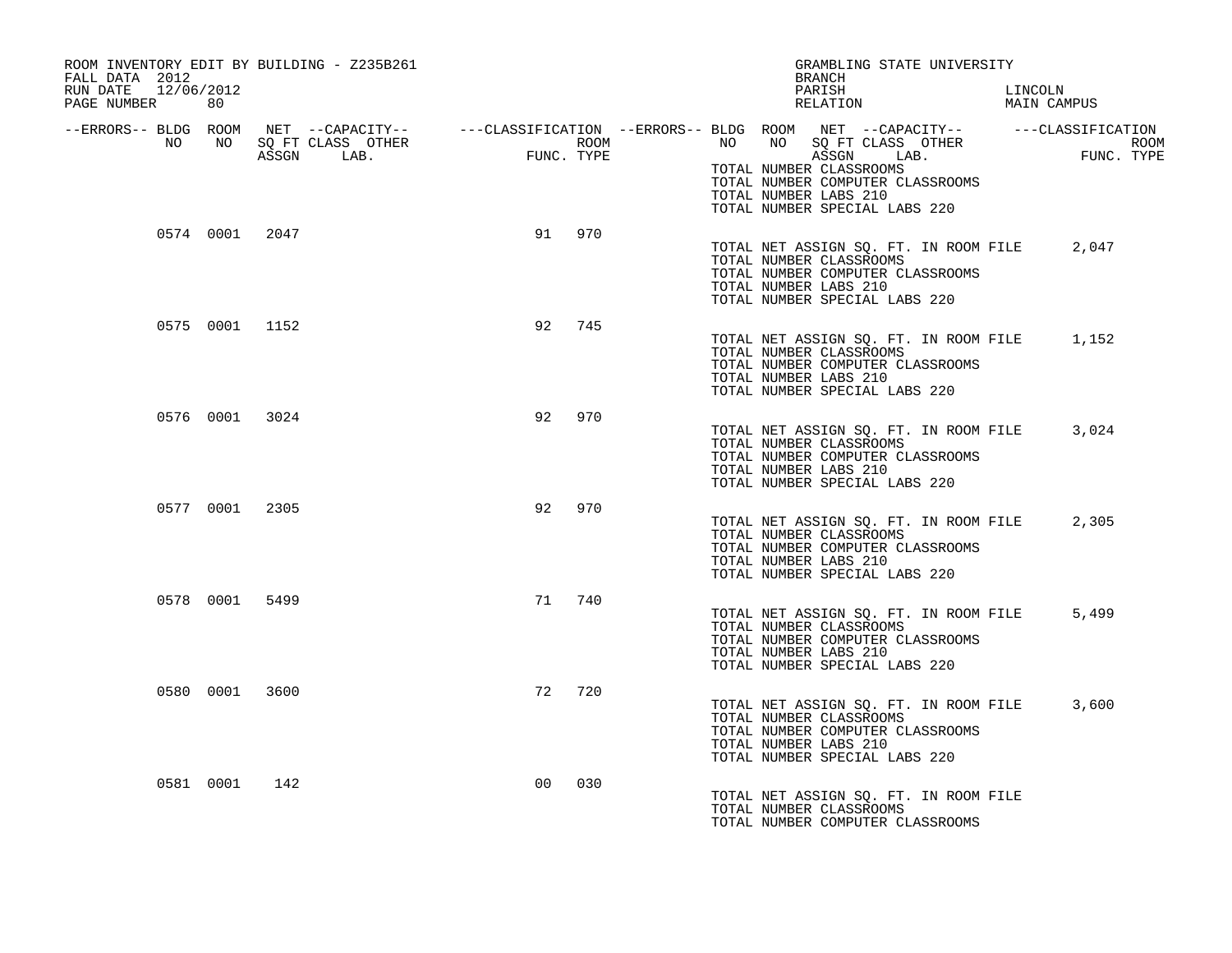| ROOM INVENTORY EDIT BY BUILDING - Z235B261<br>FALL DATA 2012<br>RUN DATE<br>12/06/2012 |           |       |                                       |                |      |           |                                                  | <b>BRANCH</b><br>PARISH | GRAMBLING STATE UNIVERSITY                                                                                 | LINCOLN            |             |
|----------------------------------------------------------------------------------------|-----------|-------|---------------------------------------|----------------|------|-----------|--------------------------------------------------|-------------------------|------------------------------------------------------------------------------------------------------------|--------------------|-------------|
| PAGE NUMBER                                                                            | 81        |       |                                       |                |      |           |                                                  | RELATION                |                                                                                                            | <b>MAIN CAMPUS</b> |             |
| --ERRORS-- BLDG ROOM<br>NO.                                                            | NO        |       | NET --CAPACITY--<br>SQ FT CLASS OTHER |                | ROOM | NO        | NO                                               |                         | ---CLASSIFICATION --ERRORS-- BLDG ROOM NET --CAPACITY--<br>SQ FT CLASS OTHER                               | ---CLASSIFICATION  | <b>ROOM</b> |
|                                                                                        |           | ASSGN | LAB.                                  | FUNC. TYPE     |      |           | TOTAL NUMBER LABS 210                            | ASSGN                   | LAB.<br>TOTAL NUMBER SPECIAL LABS 220                                                                      |                    | FUNC. TYPE  |
|                                                                                        | 0582 0101 | 1176  |                                       | 91             | 935  | 0582 0102 |                                                  | 532                     | 3                                                                                                          | 91                 | 910         |
|                                                                                        | 0582 0103 | 315   | 3                                     | 91             | 910  | 0582 0104 |                                                  | 315                     | 3                                                                                                          | 91                 | 910         |
|                                                                                        | 0582 0106 | 361   |                                       | 91             | 919  | 0582 0109 |                                                  | 315                     | 3                                                                                                          | 91                 | 910         |
|                                                                                        | 0582 0110 | 532   | 3                                     | 91             | 910  | 0582 0111 |                                                  | 293                     |                                                                                                            | 91                 | 935         |
|                                                                                        | 0582 0115 | 64    |                                       | 0 <sub>0</sub> | 030  | 0582 0116 |                                                  | 24                      |                                                                                                            | 00                 | 010         |
|                                                                                        | 0582 0117 | 44    |                                       | 0 <sub>0</sub> | 030  | 0582 0119 |                                                  | 18                      |                                                                                                            | 91                 | 935         |
|                                                                                        | 0582 0121 | 195   |                                       | 91             | 935  | 0582 0122 |                                                  | 119                     |                                                                                                            | 91                 | 935         |
|                                                                                        | 0582 0123 | 10    |                                       | 91             | 935  | 0582 0124 |                                                  | 10                      |                                                                                                            | 91                 | 935         |
|                                                                                        | 0582 0125 | 10    |                                       | 91             | 935  | 0582 0126 | TOTAL NUMBER CLASSROOMS<br>TOTAL NUMBER LABS 210 | 10                      | TOTAL NET ASSIGN SQ. FT. IN ROOM FILE<br>TOTAL NUMBER COMPUTER CLASSROOMS<br>TOTAL NUMBER SPECIAL LABS 220 | 91<br>4,211        | 935         |
|                                                                                        | 0583 0101 | 1176  |                                       | 91             | 935  | 0583 0102 |                                                  | 532                     | 3                                                                                                          | 91                 | 910         |
|                                                                                        | 0583 0103 | 315   | 3                                     | 91             | 910  | 0583 0104 |                                                  | 315                     | 3                                                                                                          | 91                 | 910         |
|                                                                                        | 0583 0106 | 361   |                                       | 91             | 919  | 0583 0109 |                                                  | 315                     | 3                                                                                                          | 91                 | 910         |
|                                                                                        | 0583 0110 | 532   | 3                                     | 91             | 910  | 0583 0111 |                                                  | 293                     |                                                                                                            | 91                 | 935         |
|                                                                                        | 0583 0115 | 64    |                                       | 0 <sub>0</sub> | 030  | 0583 0116 |                                                  | 24                      |                                                                                                            | 0 <sub>0</sub>     | 010         |
|                                                                                        | 0583 0117 | 44    |                                       | 0 <sub>0</sub> | 030  | 0583 0119 |                                                  | 18                      |                                                                                                            | 91                 | 935         |
|                                                                                        | 0583 0121 | 195   |                                       | 91             | 935  | 0583 0123 |                                                  | 10                      |                                                                                                            | 91                 | 935         |
|                                                                                        | 0583 0124 | 10    |                                       | 91             | 935  | 0583 0125 |                                                  | 10                      |                                                                                                            | 91                 | 935         |
|                                                                                        | 0583 0126 | 10    |                                       | 91             | 935  |           | TOTAL NUMBER CLASSROOMS<br>TOTAL NUMBER LABS 210 |                         | TOTAL NET ASSIGN SQ. FT. IN ROOM FILE<br>TOTAL NUMBER COMPUTER CLASSROOMS<br>TOTAL NUMBER SPECIAL LABS 220 | 4,092              |             |
|                                                                                        | 0584 0101 | 1176  |                                       | 91             | 935  | 0584 0102 |                                                  | 532                     | 3                                                                                                          | 91                 | 910         |
|                                                                                        | 0584 0103 | 315   | 3                                     | 91             | 910  | 0584 0104 |                                                  | 315                     | 3                                                                                                          | 91                 | 910         |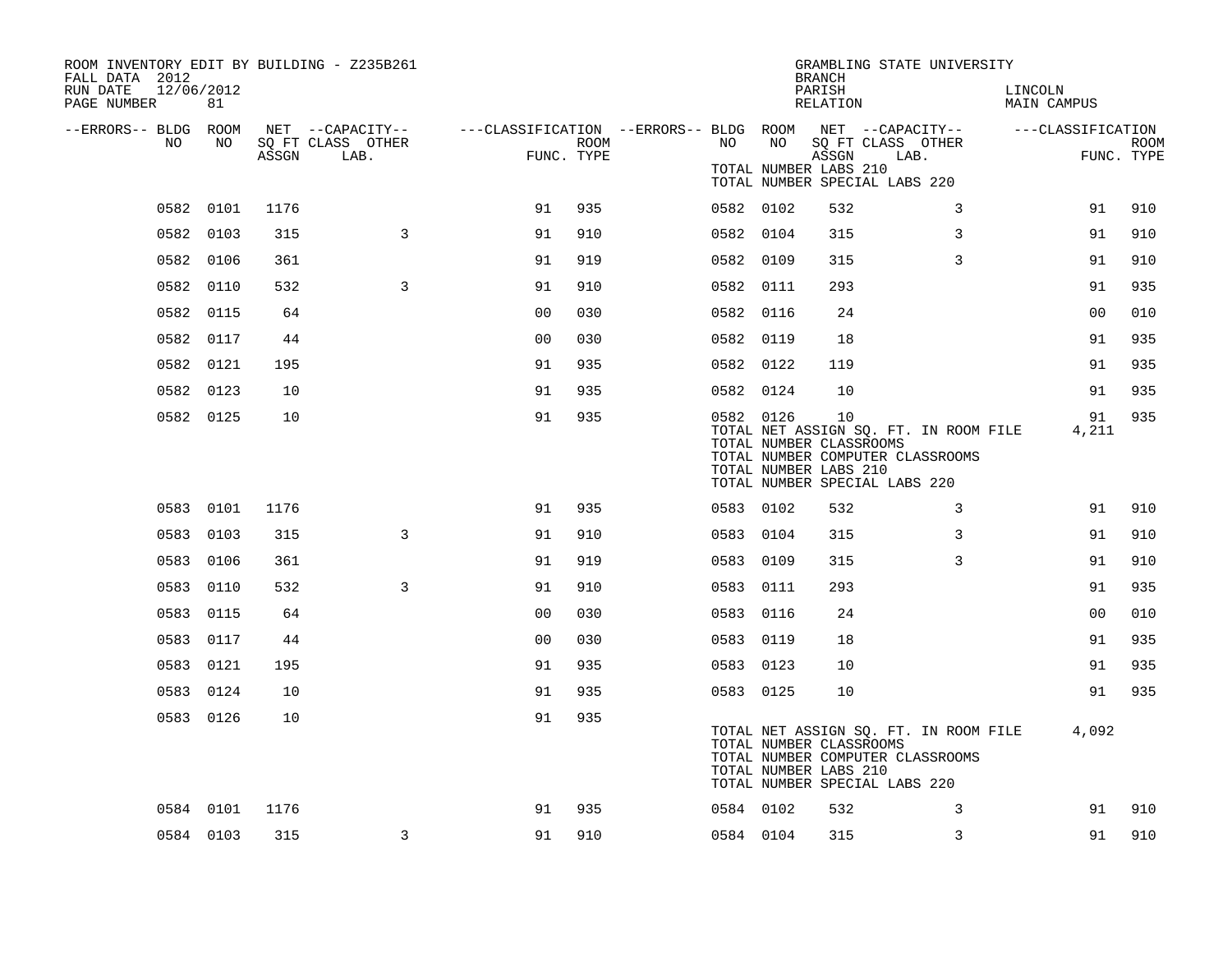| ROOM INVENTORY EDIT BY BUILDING - Z235B261<br>FALL DATA 2012<br>12/06/2012<br>RUN DATE |           |                |                                               |                                                         |                    |           |      | <b>BRANCH</b><br>PARISH                                                                  |    | GRAMBLING STATE UNIVERSITY                                                      | LINCOLN                         |             |
|----------------------------------------------------------------------------------------|-----------|----------------|-----------------------------------------------|---------------------------------------------------------|--------------------|-----------|------|------------------------------------------------------------------------------------------|----|---------------------------------------------------------------------------------|---------------------------------|-------------|
| PAGE NUMBER                                                                            | 82        |                |                                               |                                                         |                    |           |      | RELATION                                                                                 |    |                                                                                 | MAIN CAMPUS                     |             |
| --ERRORS-- BLDG ROOM<br>NO                                                             | NO        | ASSGN          | NET --CAPACITY--<br>SQ FT CLASS OTHER<br>LAB. | ---CLASSIFICATION --ERRORS-- BLDG ROOM NET --CAPACITY-- | ROOM<br>FUNC. TYPE | NO        | NO   | ASSGN                                                                                    |    | SQ FT CLASS OTHER<br>LAB.                                                       | ---CLASSIFICATION<br>FUNC. TYPE | <b>ROOM</b> |
|                                                                                        | 0584 0106 | 361            |                                               | 91                                                      | 919                | 0584 0109 |      | 315                                                                                      |    | $\mathbf{3}$                                                                    | 91                              | 910         |
|                                                                                        | 0584 0110 | 532            |                                               | 3<br>91                                                 | 910                | 0584 0111 |      | 293                                                                                      |    |                                                                                 | 91                              | 935         |
|                                                                                        | 0584 0115 | 64             |                                               | 00                                                      | 030                | 0584 0116 |      | 24                                                                                       |    |                                                                                 | 0 <sub>0</sub>                  | 010         |
|                                                                                        | 0584 0117 | 44             |                                               | 0 <sub>0</sub>                                          | 030                | 0584 0119 |      | 18                                                                                       |    |                                                                                 | 91                              | 935         |
|                                                                                        | 0584 0121 | 195            |                                               | 91                                                      | 935                | 0584 0123 |      | 10                                                                                       |    |                                                                                 | 91                              | 935         |
|                                                                                        | 0584 0124 | 10             |                                               | 91                                                      | 935                | 0584 0125 |      | 10                                                                                       |    |                                                                                 | 91                              | 935         |
|                                                                                        | 0584 0126 | 10             |                                               | 91                                                      | 935                |           |      |                                                                                          |    |                                                                                 |                                 |             |
|                                                                                        |           |                |                                               |                                                         |                    |           |      | TOTAL NUMBER CLASSROOMS<br>TOTAL NUMBER LABS 210<br>TOTAL NUMBER SPECIAL LABS 220        |    | TOTAL NET ASSIGN SQ. FT. IN ROOM FILE<br>TOTAL NUMBER COMPUTER CLASSROOMS       | 4,092                           |             |
|                                                                                        |           | 0585 0001 1500 |                                               | 71                                                      | 730                |           |      | TOTAL NUMBER CLASSROOMS<br>TOTAL NUMBER LABS 210<br>TOTAL NUMBER SPECIAL LABS 220        |    | TOTAL NET ASSIGN SQ. FT. IN ROOM FILE<br>TOTAL NUMBER COMPUTER CLASSROOMS       | 1,500                           |             |
|                                                                                        | 111A 0101 | 145            |                                               | 53                                                      | 590                |           |      | TOTAL NUMBER CLASSROOMS<br>TOTAL NUMBER LABS 210<br>TOTAL NUMBER SPECIAL LABS 220        |    | TOTAL NET ASSIGN SQ. FT. IN ROOM FILE<br>TOTAL NUMBER COMPUTER CLASSROOMS       | 145                             |             |
|                                                                                        | 4860 0158 | 162            |                                               | 63                                                      | 730                | 4860 0162 |      | 1344                                                                                     |    | 54                                                                              | 61                              | 610         |
| 4860                                                                                   | 0163      | 1462           | 29                                            | 13                                                      | 220                | 4860 0164 |      | 884                                                                                      | 34 |                                                                                 | 11                              | 110         |
| 4860                                                                                   | 0165      | 924            | 32                                            | 11                                                      | 110                | 4860      | 0167 | 726                                                                                      | 30 |                                                                                 | 11                              | 110         |
| 4860                                                                                   | 0168      | 726            | 27                                            | 11                                                      | 110                | 4860      | 0169 | 825                                                                                      | 31 |                                                                                 | 11                              | 110         |
| 4860                                                                                   | 0171      | 240            |                                               | 7<br>11                                                 | 410                | 4860 0172 |      | 190                                                                                      |    | $7\phantom{.0}$                                                                 | 63                              | 630         |
|                                                                                        | 4860 0175 | 589            | 19                                            | 11                                                      | 220                | 4860 0176 |      | 960<br>TOTAL NUMBER CLASSROOMS<br>TOTAL NUMBER LABS 210<br>TOTAL NUMBER SPECIAL LABS 220 |    | 32<br>TOTAL NET ASSIGN SQ. FT. IN ROOM FILE<br>TOTAL NUMBER COMPUTER CLASSROOMS | 11<br>9,032<br>5<br>3           | 220         |